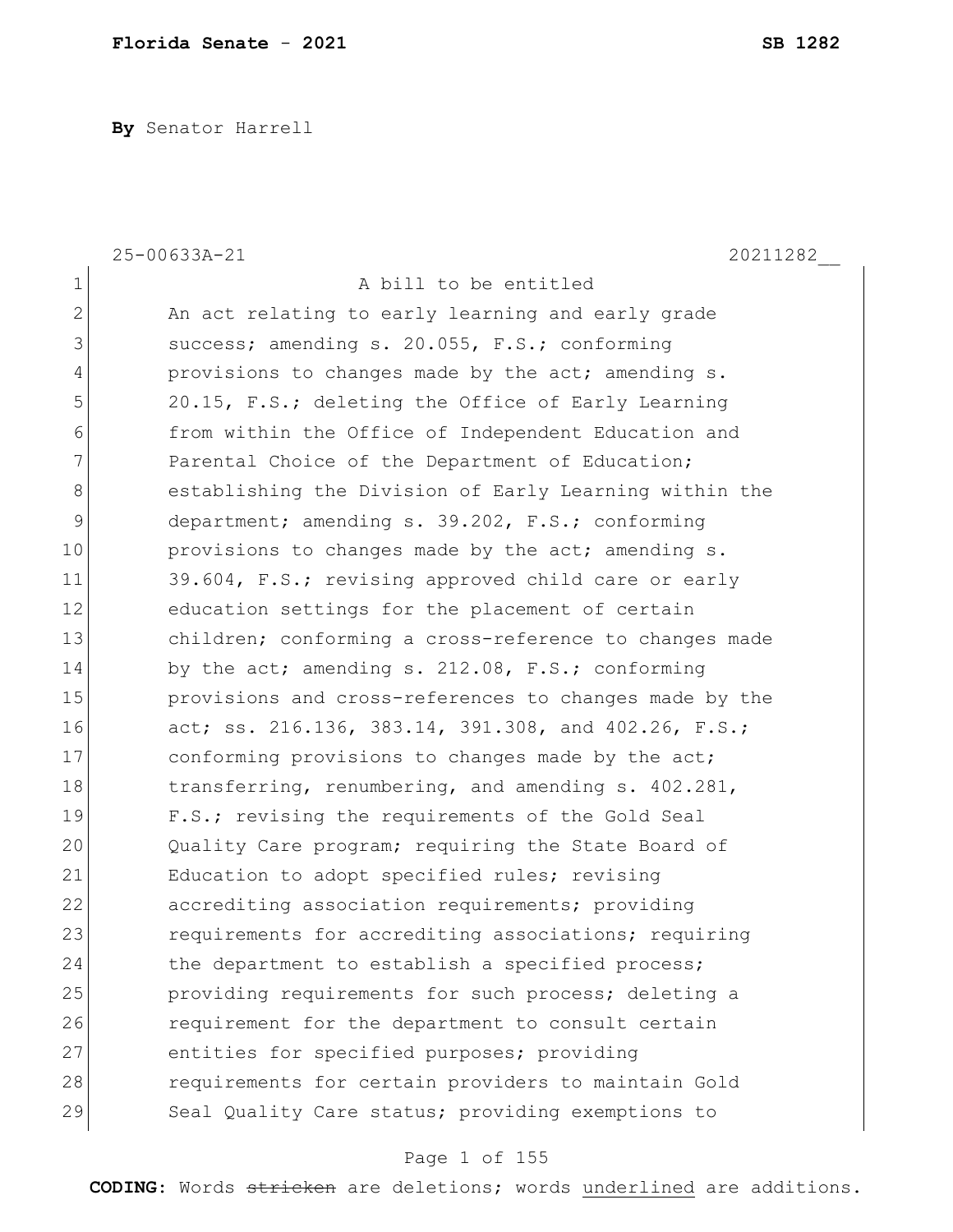25-00633A-21 20211282\_\_ 30 certain ad valorem taxes; providing rate differentials 31 10 to certain providers; providing for a type two 32 120 transfer of the Gold Seal Quality Care program in the 33 Department of Children and Families to the Department 34 of Education; providing for the continuation of 35 35 certain contracts and interagency agreements; amending 36 s. 402.315, F.S.; conforming a cross-reference; 37 amending s. 402.56, F.S.; revising the membership of 38 the Children and Youth Cabinet; amending ss. 411.227, 39 414.295, 1000.01, 1000.02, 1000.03, 1000.04, 1000.21, 40 1001.02, 1001.03, 1001.10, and 1001.11, F.S.; 41 conforming provisions to changes made by the act; 42 repealing s. 1001.213, F.S., relating to the Office of 43 Early Learning; amending ss. 1001.215, 1001.23, 44 1001.70, 1001.706, F.S.; conforming provisions to 45 changes made by the act; amending ss. 1002.22, 46 1002.32, F.S.; conforming cross-references; amending 47  $\vert$  ss. 1002.34, and 1002.36, F.S.; conforming provisions 48 and to changes made by the act; amending  $s. 1002.53$ , 49 F.S.; revising the requirements for certain program 50 provider profiles; requiring each parent who enrolls 51 his or her child in the Voluntary Prekindergarten 52 Education Program to allow his or her child to 53 participate in a specified screening and progress 54 monitoring program; amending s. 1002.55, F.S.; 55 authorizing certain child development programs 56 operating on a military installation to be private 57 prekindergarten providers within the Voluntary 58 Prekindergarten Education Program; providing that a

#### Page 2 of 155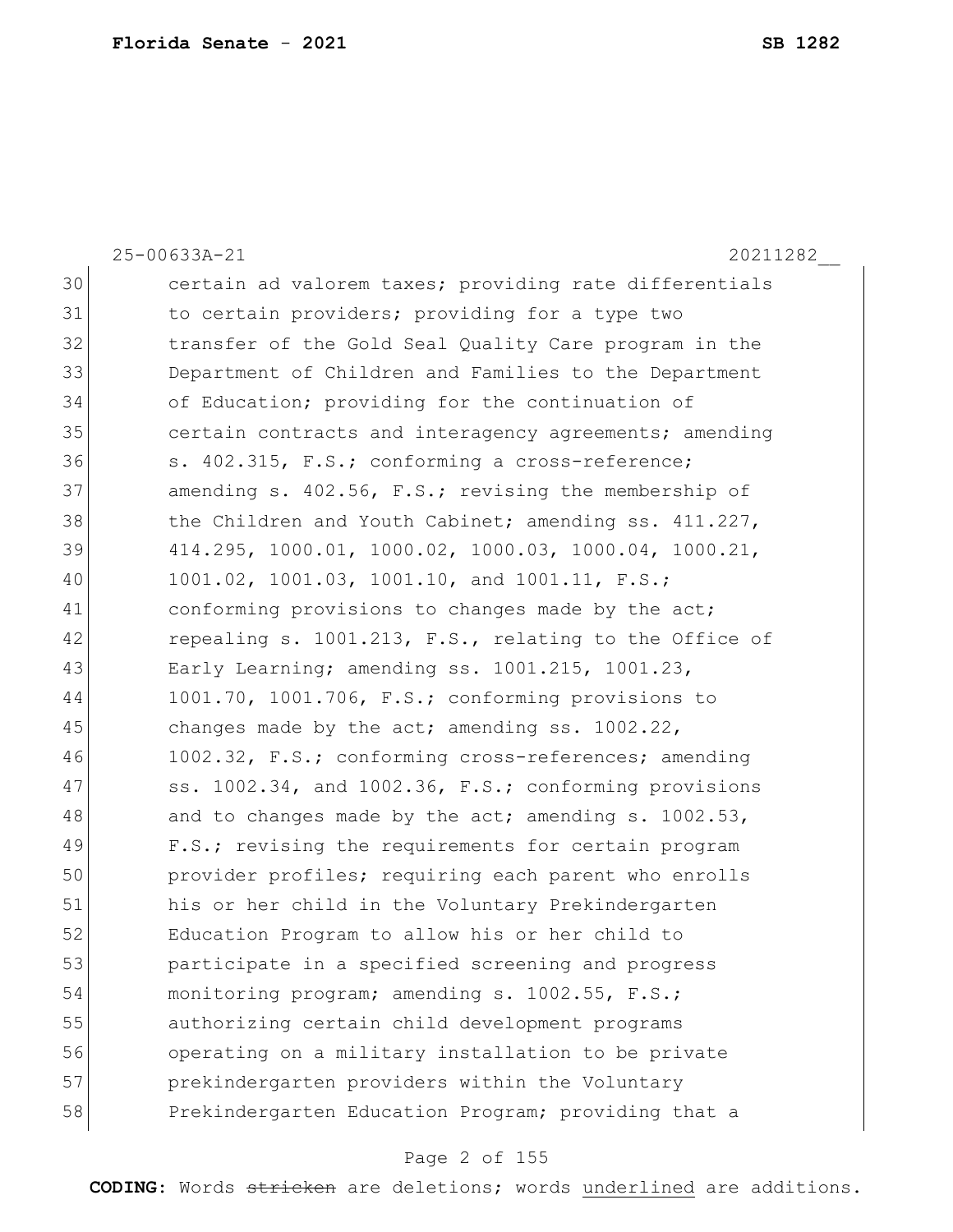|    | 25-00633A-21<br>20211282                               |
|----|--------------------------------------------------------|
| 59 | private prekindergarten provider is ineligible for     |
| 60 | participation in the program under certain             |
| 61 | circumstances; revising requirements for               |
| 62 | prekindergarten instructors; revising requirements for |
| 63 | specified courses for prekindergarten instructors;     |
| 64 | providing that a private school administrator who      |
| 65 | holds a specified certificate meets certain credential |
| 66 | requirements; providing liability insurance            |
| 67 | requirements for child development programs operating  |
| 68 | on a military installation participating in the        |
| 69 | program; requiring early learning coalitions to verify |
| 70 | private prekindergarten provider compliance with       |
| 71 | specified provisions; requiring such coalitions to     |
| 72 | remove a provider from eligibility under specified     |
| 73 | circumstances; amending s. 1002.57, F.S.; revising the |
| 74 | minimum standards for a credential for certain         |
| 75 | prekindergarten directors; amending s. 1002.59, F.S.;  |
| 76 | revising requirements for emergent literacy and        |
| 77 | performance standards training courses for             |
| 78 | prekindergarten instructors; requiring the department  |
| 79 | to make certain courses available; amending s.         |
| 80 | 1002.61, F.S.; authorizing certain child development   |
| 81 | programs operating on a military installation to be    |
| 82 | private prekindergarten providers within the summer    |
| 83 | Voluntary Prekindergarten Education Program; revising  |
| 84 | the criteria for a teacher to receive priority for the |
| 85 | summer program in school district; requiring a child   |
| 86 | development program operating on a military            |
| 87 | installation to comply with specified criteria;        |
|    |                                                        |

# Page 3 of 155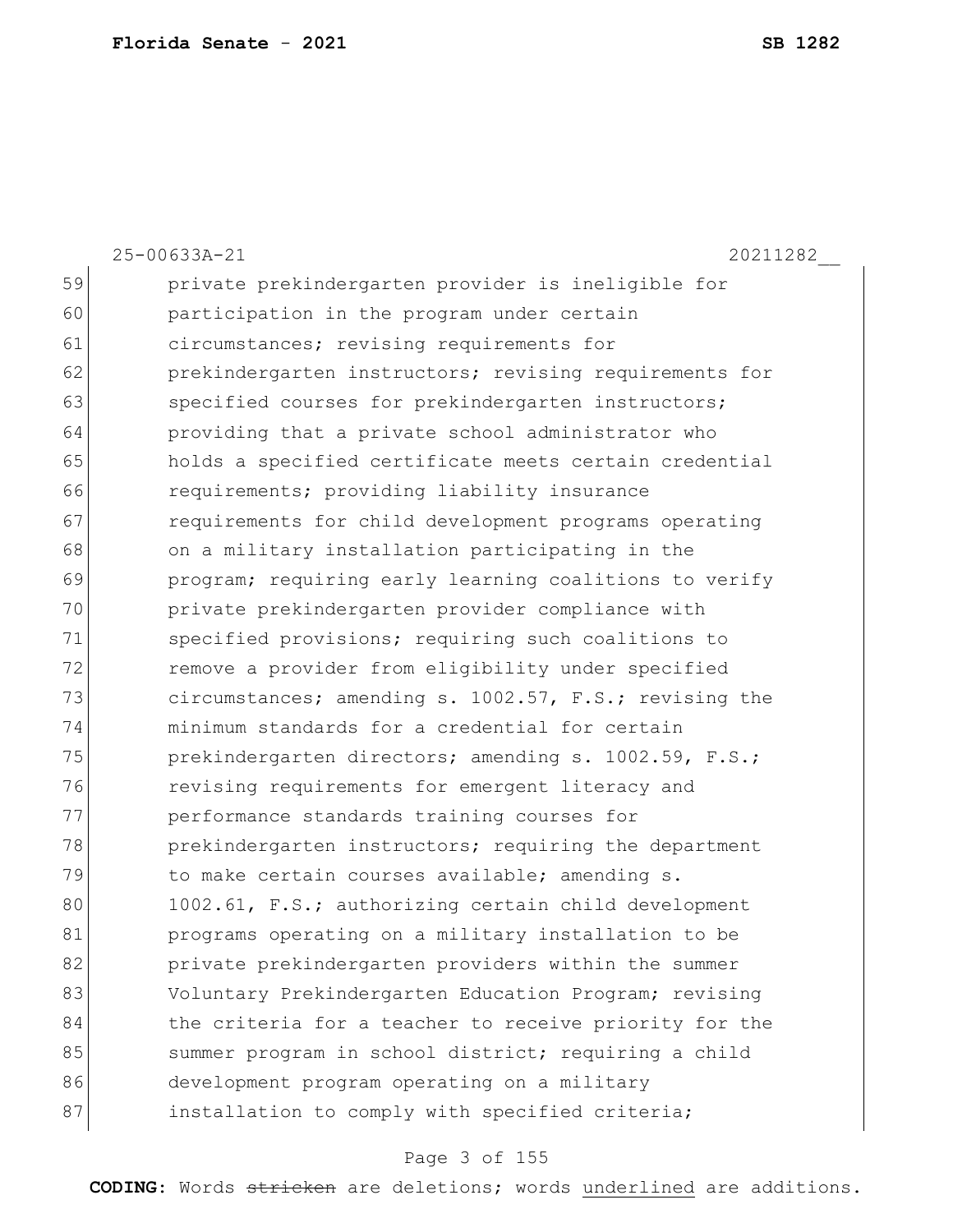|     | 25-00633A-21<br>20211282                               |
|-----|--------------------------------------------------------|
| 88  | requiring early learning coalitions to verify          |
| 89  | specified information; providing for the removal of a  |
| 90  | program provider or public school from eligibility     |
| 91  | under certain circumstances; amending s. 1002.63,      |
| 92  | F.S.; requiring early learning coalitions to verify    |
| 93  | specified information; providing for the removal of    |
| 94  | public schools from the program under certain          |
| 95  | circumstances; amending s. 1002.67, F.S.; revising the |
| 96  | performance standards for the Voluntary                |
| 97  | Prekindergarten Education Program; requiring the       |
| 98  | department to review and revise performance standards  |
| 99  | on a specified schedule; revising curriculum           |
| 100 | requirements for the program; requiring the department |
| 101 | to adopt procedures for the review and approval of     |
| 102 | curricula for the program; deleting a required         |
| 103 | preassessment and postassessment for the program;      |
| 104 | creating s. 1002.68, F.S.; requiring providers of the  |
| 105 | Voluntary Prekindergarten Education Program to         |
| 106 | participate in a specified screening and progress      |
| 107 | monitoring program; providing specified uses for the   |
| 108 | results of such program; requiring certain portions of |
| 109 | the screening and progress monitoring program to be    |
| 110 | administered by individuals who meet specified         |
| 111 | criteria; requiring the results of specified           |
| 112 | assessments to be reported to the parents of           |
| 113 | participating students; providing requirements for     |
| 114 | assessments of voluntary prekindergarten education     |
| 115 | classrooms; providing department duties and            |
| 116 | responsibilities relating to such assessments;         |

# Page 4 of 155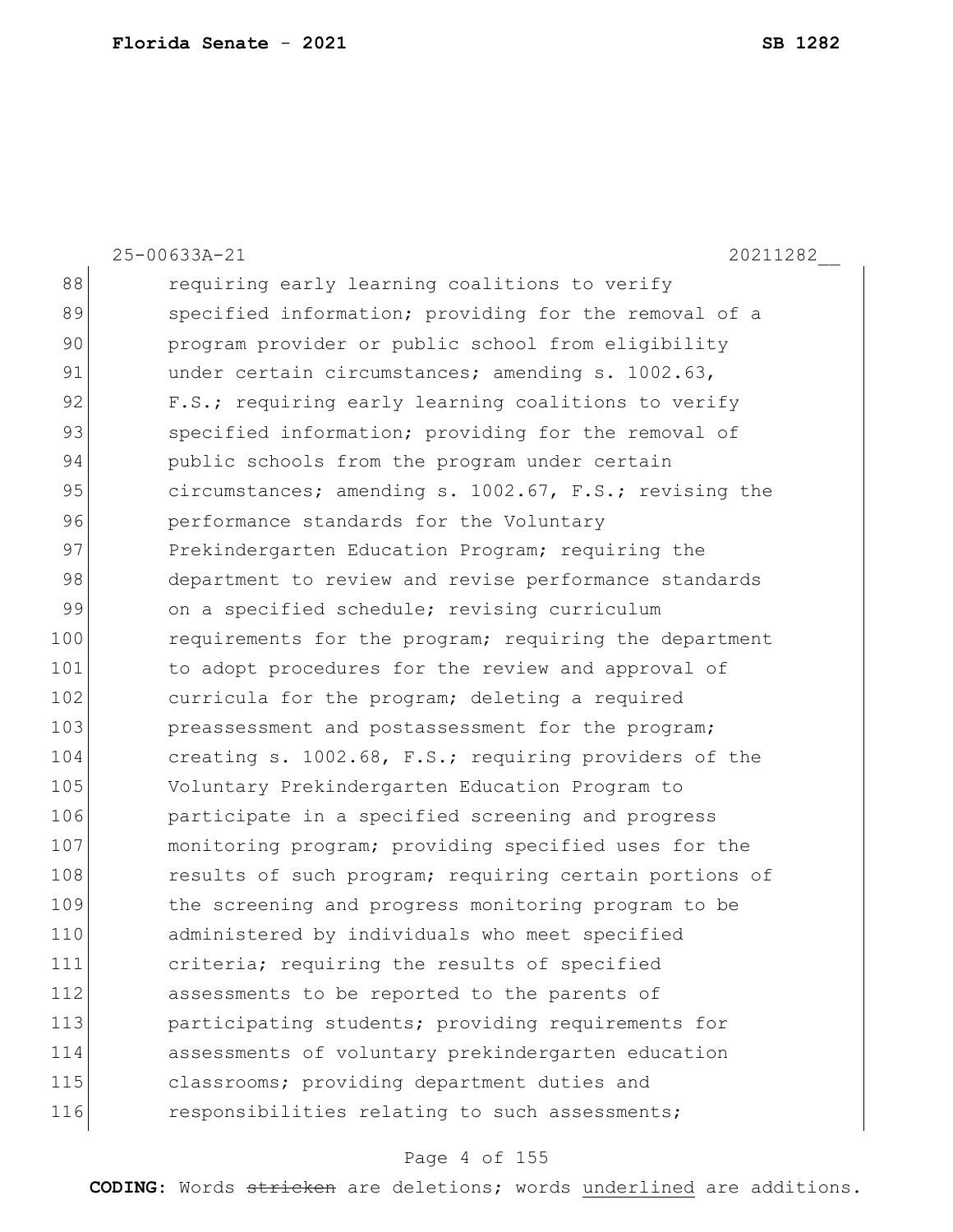25-00633A-21 20211282\_\_ 117 providing requirements for a specified methodology 118 used to calculate the results of such assessments; 119 requiring the department to establish a designation 120 system for program providers; providing for the 121 adoption of a minimum performance metric or 122 designation for program participation; providing 123 **procedures for a provider whose score or designation** 124 falls below the minimum requirement; providing for the 125 revocation of program eligibility for a provider; 126 authorizing the department to grant good cause 127 exemptions to providers under certain circumstances; 128 **providing department and provider requirements for** 129 such exemptions; requiring an annual meeting of 130 representatives from specified entities to develop 131 certain strategies; repealing s. 1002.69, F.S., 132 relating to statewide kindergarten screening and 133 readiness rates; amending ss. 1002.71 and 1002.72, 134 F.S.; conforming provisions to changes made by the 135 act; amending s. 1002.73, F.S.; requiring the 136 department to adopt a standard statewide provider 137 contract; requiring such contract to be published on 138 the department's website; providing requirements for 139 such contract; prohibiting providers from offering 140 services during an appeal of termination from the 141 program; providing applicability; requiring the 142 department to adopt specified procedures relating to 143 the Voluntary Prekindergarten Education Program; 144 providing duties of the department relating to such 145 program; repealing s. 1002.75, F.S., relating to the

#### Page 5 of 155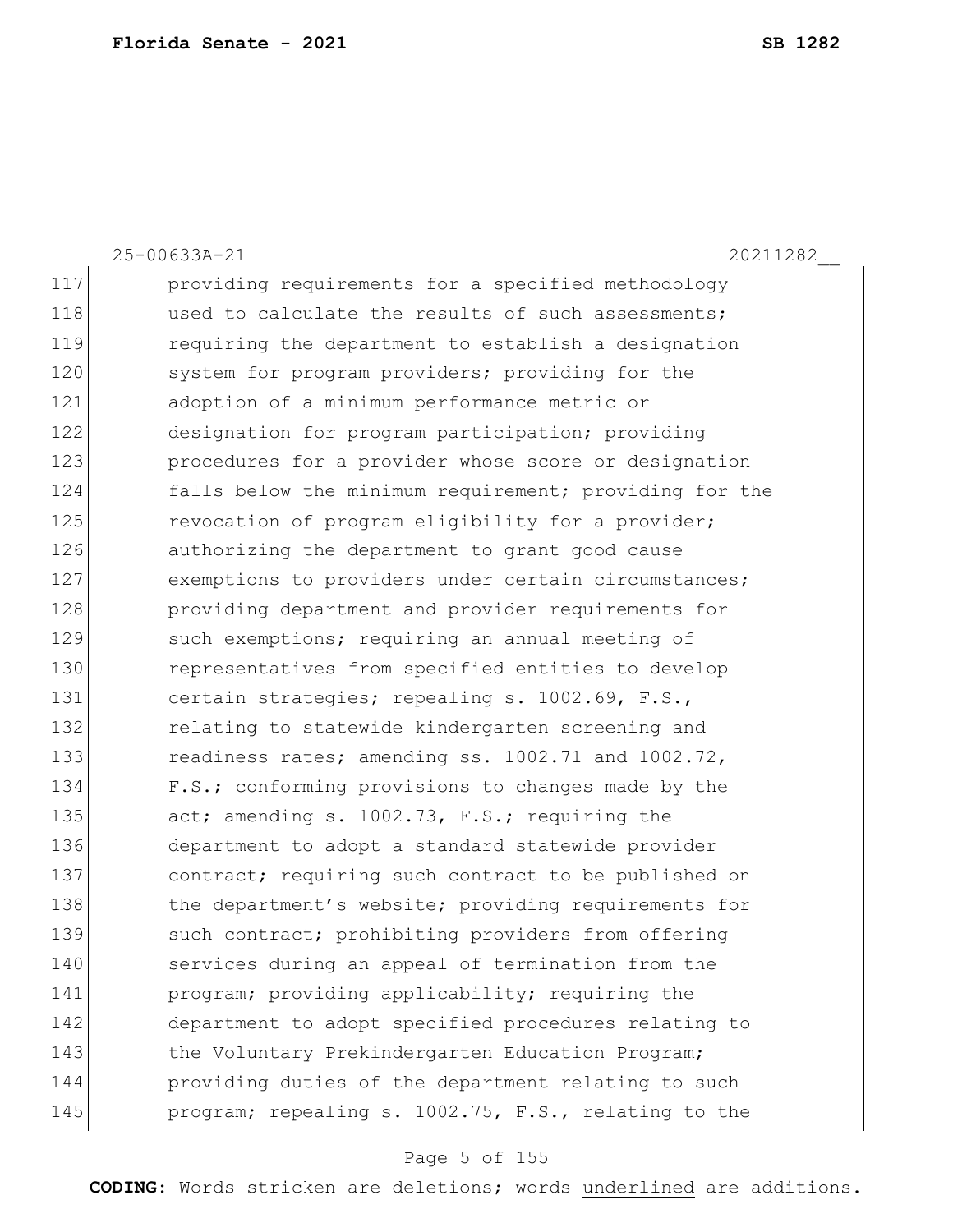25-00633A-21 20211282\_\_ 146 **powers** and duties of the Office of Early Learning; 147 amending ss. 1002.79 and 1002.81, F.S.; conforming 148 **provisions** and cross-references to changes made by the 149 act; amending s. 1002.82, F.S.; providing duties of 150 the department relating to early learning; exempting 151 certain child development programs operating on a 152 military installation from specified inspection 153 requirements; requiring the department to monitor 154 specified standards and benchmarks for certain 155 **purposes;** revising the age range used for specified 156 standards; requiring the department to provide 157 Specified technical support; revising requirements for 158 a specified assessment program; requiring the 159 department to adopt requirements to make certain 160 contracted slots available to serve specified 161 **populations;** requiring the department adopt certain 162 standards and outcome measures including specified 163 surveys; requiring the department to adopt procedures 164 for the merging of early learning coalitions; revising 165 the requirements for a specified report; amending s. 166 1002.83, F.S.; revising the number of authorized early 167 learning coalitions; revising the number of and 168 requirements for members of an early learning 169 coalition; revising and adding requirements for such 170 coalitions; amending s. 1002.84, F.S.; revising early 171 learning coalition responsibilities and duties; 172 revising requirements for the waiver of specified 173 copayments; amending s. 1002.85, F.S.; revising the 174 **requirements for school readiness program plans;** 

#### Page 6 of 155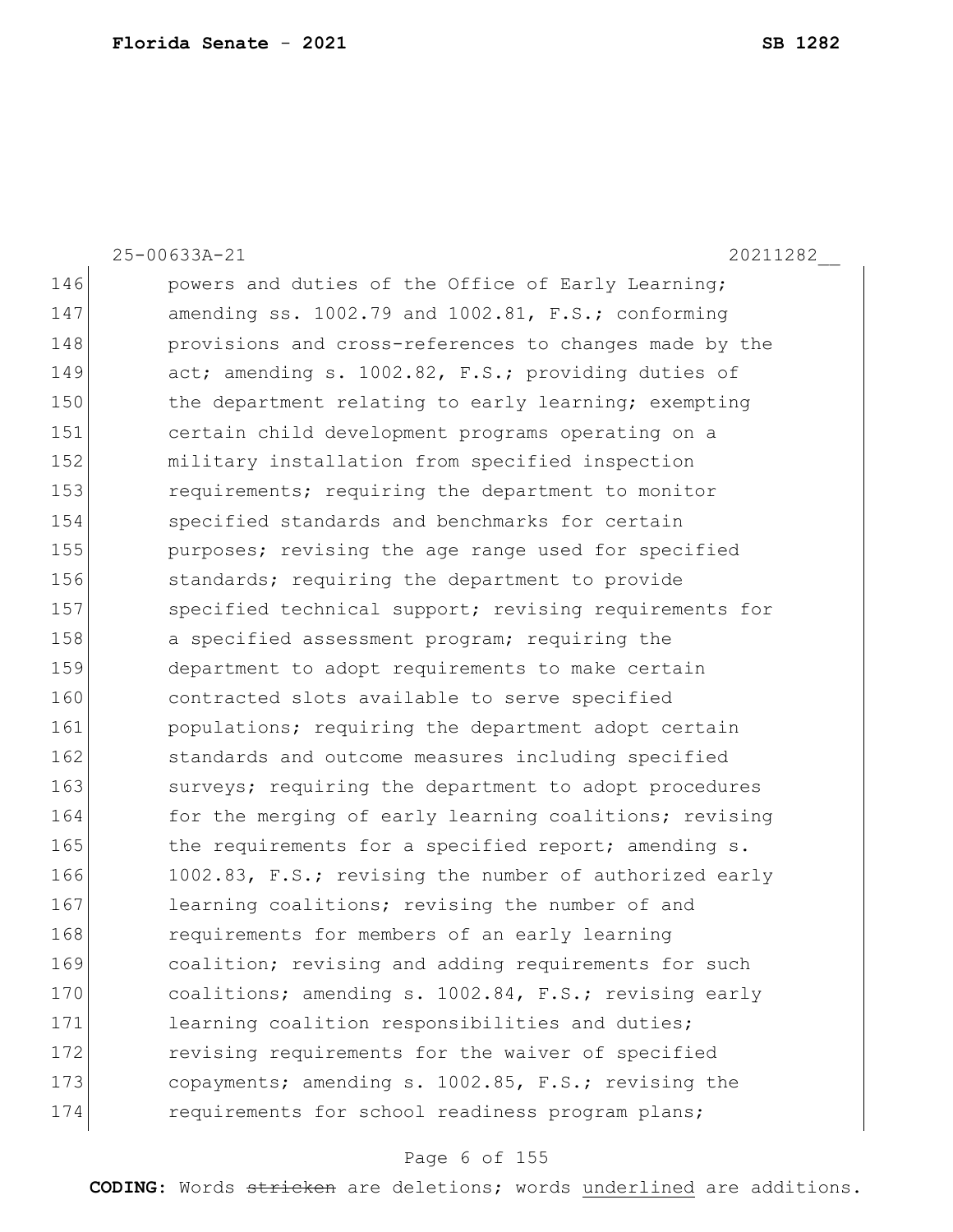|     | 25-00633A-21<br>20211282                               |
|-----|--------------------------------------------------------|
| 175 | amending s. 1002.88, F.S.; authorizing certain child   |
| 176 | development programs operating on military             |
| 177 | installations to participate in the school readiness   |
| 178 | program; revising requirements to deliver such         |
| 179 | program; providing that a specified annual inspection  |
| 180 | for a child development program participating in the   |
| 181 | school readiness program meets certain provider        |
| 182 | requirements; providing requirements for a child       |
| 183 | development program to meet certain liability          |
| 184 | requirements; amending ss. 1002.89, 1002.895, and      |
| 185 | 1002.91, F.S.; conforming provisions and cross-        |
| 186 | references to changes made by the act; amending s.     |
| 187 | 1002.92, F.S.; revising the requirements for specified |
| 188 | services that child care resources and referral        |
| 189 | agencies must provide; amending s. 1002.93, F.S.;      |
| 190 | conforming provisions to changes made by the act;      |
| 191 | repealing s. 1002.94, F.S., relating to the Child Care |
| 192 | Executive Partnership Program; amending ss. 1002.95,   |
| 193 | 1002.96, 1002.97, 1002.995, and 1007.01, F.S.;         |
| 194 | conforming provisions to changes made by the act;      |
| 195 | creating s. 1008.2125, F.S.; creating the coordinated  |
| 196 | screening and progress monitoring program within the   |
| 197 | department for specified purposes; requiring the       |
| 198 | Commissioner of Education to design such program;      |
| 199 | providing requirements for the administration of such  |
| 200 | program and the use of results from the program;       |
| 201 | providing requirements for the commissioner; creating  |
| 202 | the Council for Early Grade Success; providing duties  |
| 203 | of the council; providing membership of the council;   |

# Page 7 of 155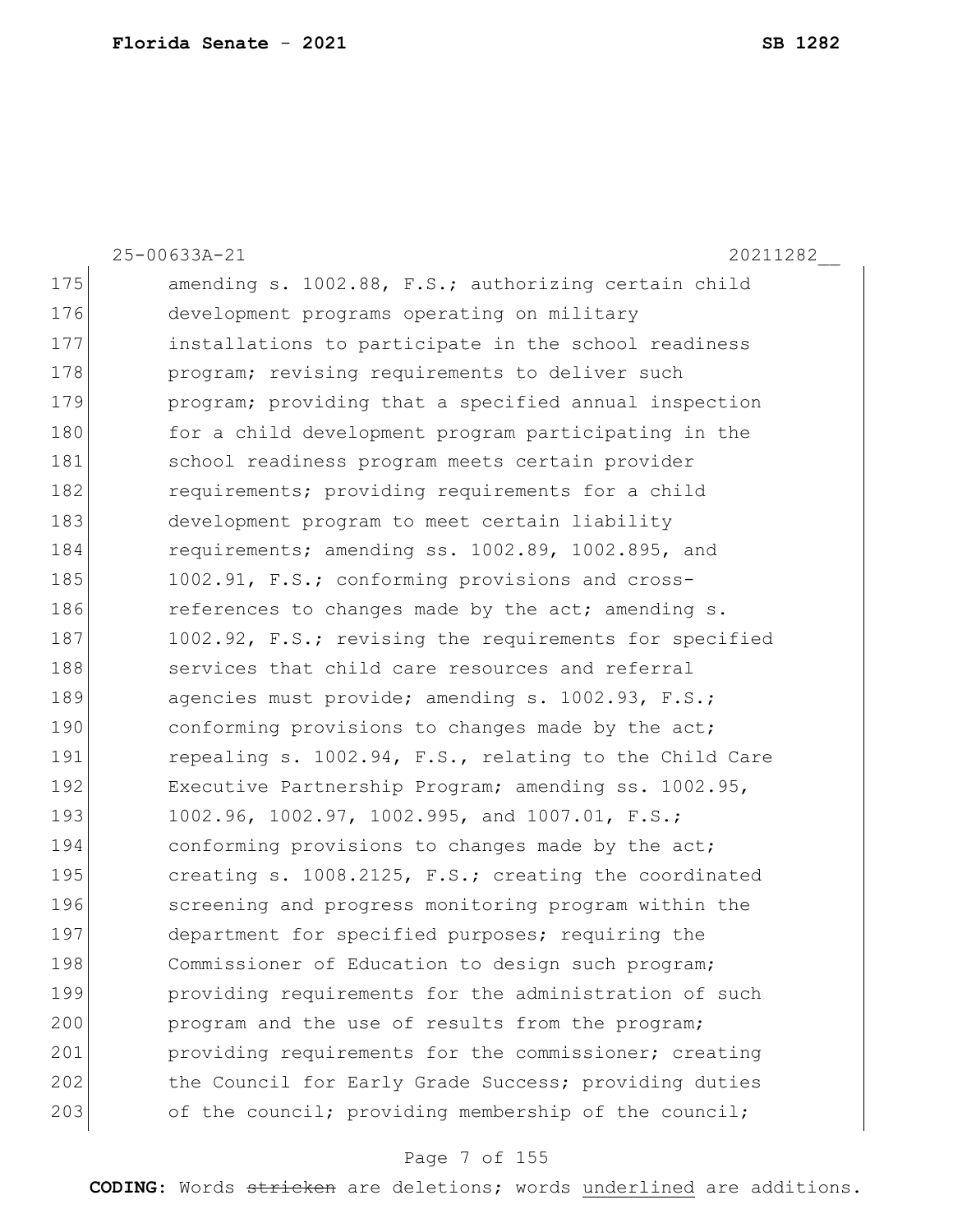|     | 25-00633A-21<br>20211282                                        |
|-----|-----------------------------------------------------------------|
| 204 | requiring the council to elect a chair and a vice               |
| 205 | chair; providing requirements for such appointments;            |
| 206 | providing for per diem for members of the council;              |
| 207 | providing meeting requirements for the council;                 |
| 208 | providing for a quorum of the council; amending s.              |
| 209 | 1008.25, F.S.; authorizing certain students who                 |
| 210 | enrolled in the Voluntary Prekindergarten Education             |
| 211 | Program to receive intensive reading interventions              |
| 212 | using specified funds; amending ss. 1008.31, 1008.32,           |
| 213 | and 1008.33, F.S.; conforming provisions to changes             |
| 214 | made by the act; amending s. 1011.62, F.S.; revising            |
| 215 | the research-based reading instruction allocation to            |
| 216 | authorize the use of such funds for certain intensive           |
| 217 | reading interventions for certain students; revising            |
| 218 | the requirements for specified reading instruction and          |
| 219 | interventions; defining the term "evidence-based";              |
| 220 | providing appropriations; providing requirements for            |
| 221 | the use of such funds; providing an effective date.             |
| 222 |                                                                 |
| 223 | Be It Enacted by the Legislature of the State of Florida:       |
| 224 |                                                                 |
| 225 | Section 1. Paragraphs (a) and (d) of subsection (1) of          |
| 226 | section 20.055, Florida Statutes, are amended to read:          |
| 227 | 20.055 Agency inspectors general.-                              |
| 228 | (1) As used in this section, the term:                          |
| 229 | (a) "Agency head" means the Governor, a Cabinet officer, or     |
| 230 | a secretary or executive director as those terms are defined in |
| 231 | s. 20.03, the chair of the Public Service Commission, the       |
| 232 | Director of the Office of Insurance Regulation of the Financial |

# Page 8 of 155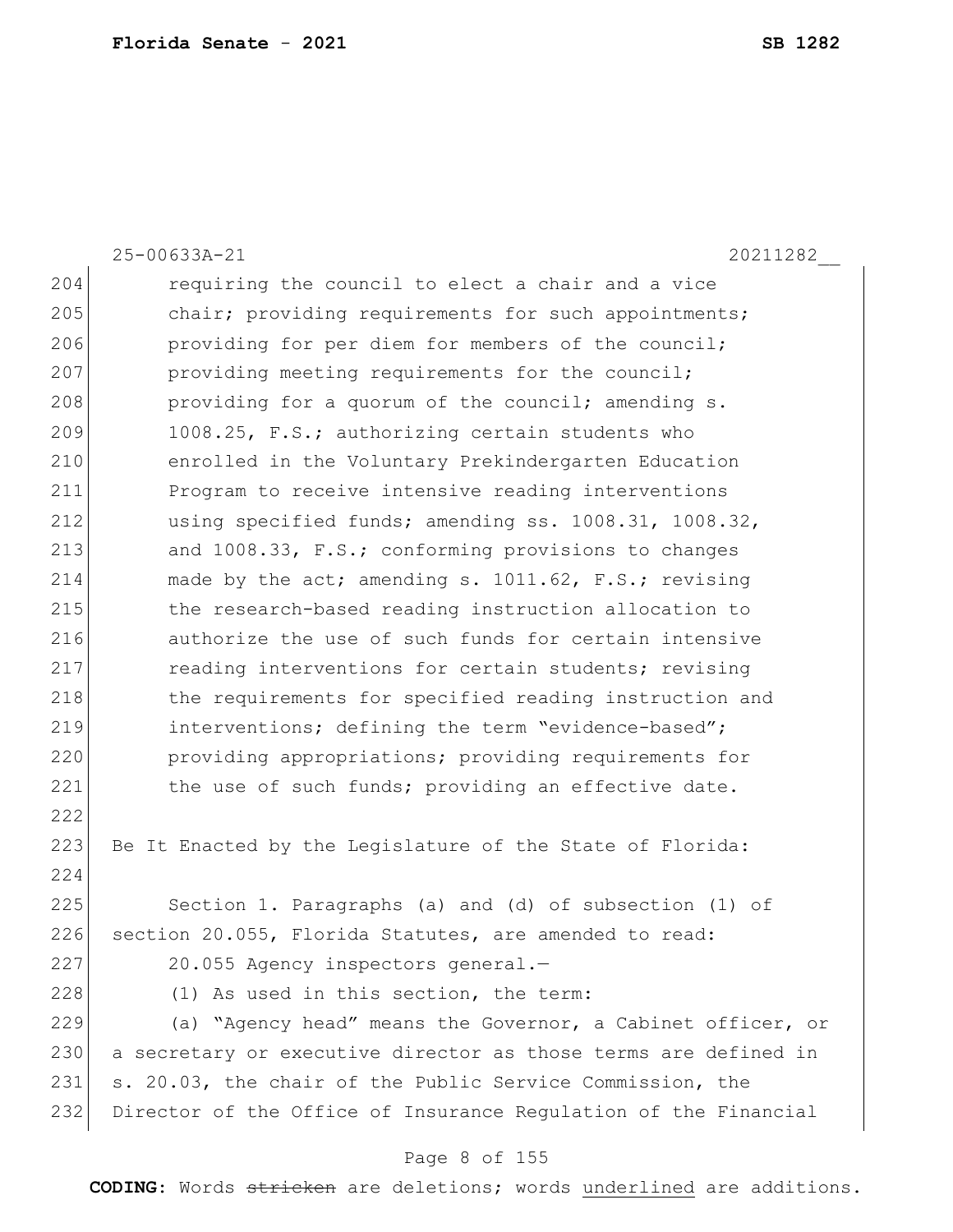|     | 25-00633A-21<br>20211282                                            |
|-----|---------------------------------------------------------------------|
| 233 | Services Commission, the Director of the Office of Financial        |
| 234 | Requlation of the Financial Services Commission, the board of       |
| 235 | directors of the Florida Housing Finance Corporation, the           |
| 236 | executive director of the Office of Early Learning, and the         |
| 237 | Chief Justice of the State Supreme Court.                           |
| 238 | (d) "State agency" means each department created pursuant           |
| 239 | to this chapter and the Executive Office of the Governor, the       |
| 240 | Department of Military Affairs, the Fish and Wildlife               |
| 241 | Conservation Commission, the Office of Insurance Regulation of      |
| 242 | the Financial Services Commission, the Office of Financial          |
| 243 | Regulation of the Financial Services Commission, the Public         |
| 244 | Service Commission, the Board of Governors of the State             |
| 245 | University System, the Florida Housing Finance Corporation, the     |
| 246 | Office of Early Learning, and the state courts system.              |
| 247 | Section 2. Present paragraphs (c) through (j) of subsection         |
| 248 | (3) of section 20.15, Florida Statutes, are redesignated as         |
| 249 | paragraphs (d) through $(k)$ , respectively, a new paragraph (c) is |
| 250 | added to that subsection, and present paragraph (i) of              |
| 251 | subsection (3) and subsection (5) of that section are amended,      |
| 252 | to read:                                                            |
| 253 | 20.15 Department of Education.-There is created a                   |
| 254 | Department of Education.                                            |
| 255 | (3) DIVISIONS.-The following divisions of the Department of         |
| 256 | Education are established:                                          |
| 257 | (c) Division of Early Learning.                                     |
| 258 | $(j)$ $(i)$ The Office of Independent Education and Parental        |
| 259 | Choice, which must include the following offices:                   |
| 260 | 1. The Office of Early Learning, which shall be                     |
| 261 | administered by an executive director who is fully accountable      |
|     |                                                                     |

### Page 9 of 155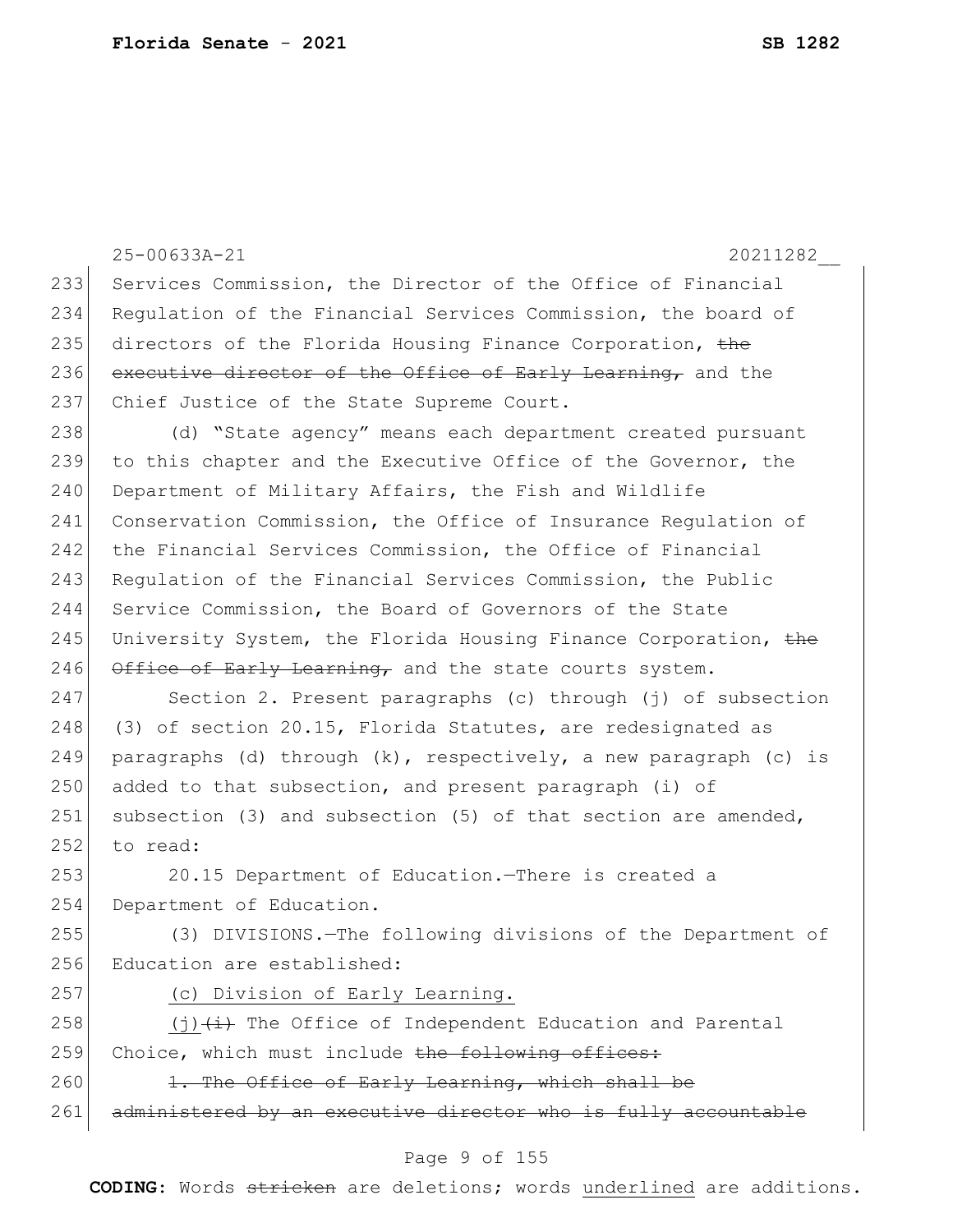|     | 25-00633A-21<br>20211282                                         |
|-----|------------------------------------------------------------------|
| 262 | to the Commissioner of Education. The executive director shall,  |
| 263 | pursuant to s. 1001.213, administer the early learning programs, |
| 264 | including the school readiness program and the Voluntary         |
| 265 | Prekindergarten Education Program at the state level.            |
| 266 | 2. the Office of K-12 School Choice, which shall be              |
| 267 | administered by an executive director who is fully accountable   |
| 268 | to the Commissioner of Education.                                |
| 269 | (5) POWERS AND DUTIES. - The State Board of Education and the    |
| 270 | Commissioner of Education shall assign to the divisions such     |
| 271 | powers, duties, responsibilities, and functions as are necessary |
| 272 | to ensure the greatest possible coordination, efficiency, and    |
| 273 | effectiveness of education for students in Early Learning-20 K-  |
| 274 | 20 education under the jurisdiction of the State Board of        |
| 275 | Education.                                                       |
| 276 | Section 3. Paragraph (a) of subsection (2) of section            |
| 277 | 39.202, Florida Statutes, is amended to read:                    |
| 278 | 39.202 Confidentiality of reports and records in cases of        |
| 279 | child abuse or neglect.-                                         |
| 280 | (2) Except as provided in subsection $(4)$ , access to such      |
| 281 | records, excluding the name of, or other identifying information |
| 282 | with respect to, the reporter which shall be released only as    |
| 283 | provided in subsection (5), shall be granted only to the         |
| 284 | following persons, officials, and agencies:                      |
| 285 | (a) Employees, authorized agents, or contract providers of       |
| 286 | the department, the Department of Health, the Agency for Persons |
| 287 | with Disabilities, the Department of Education Office of Early   |
| 288 | Learning, or county agencies responsible for carrying out:       |
| 289 | 1. Child or adult protective investigations;                     |
| 290 | 2. Ongoing child or adult protective services;                   |
|     |                                                                  |

### Page 10 of 155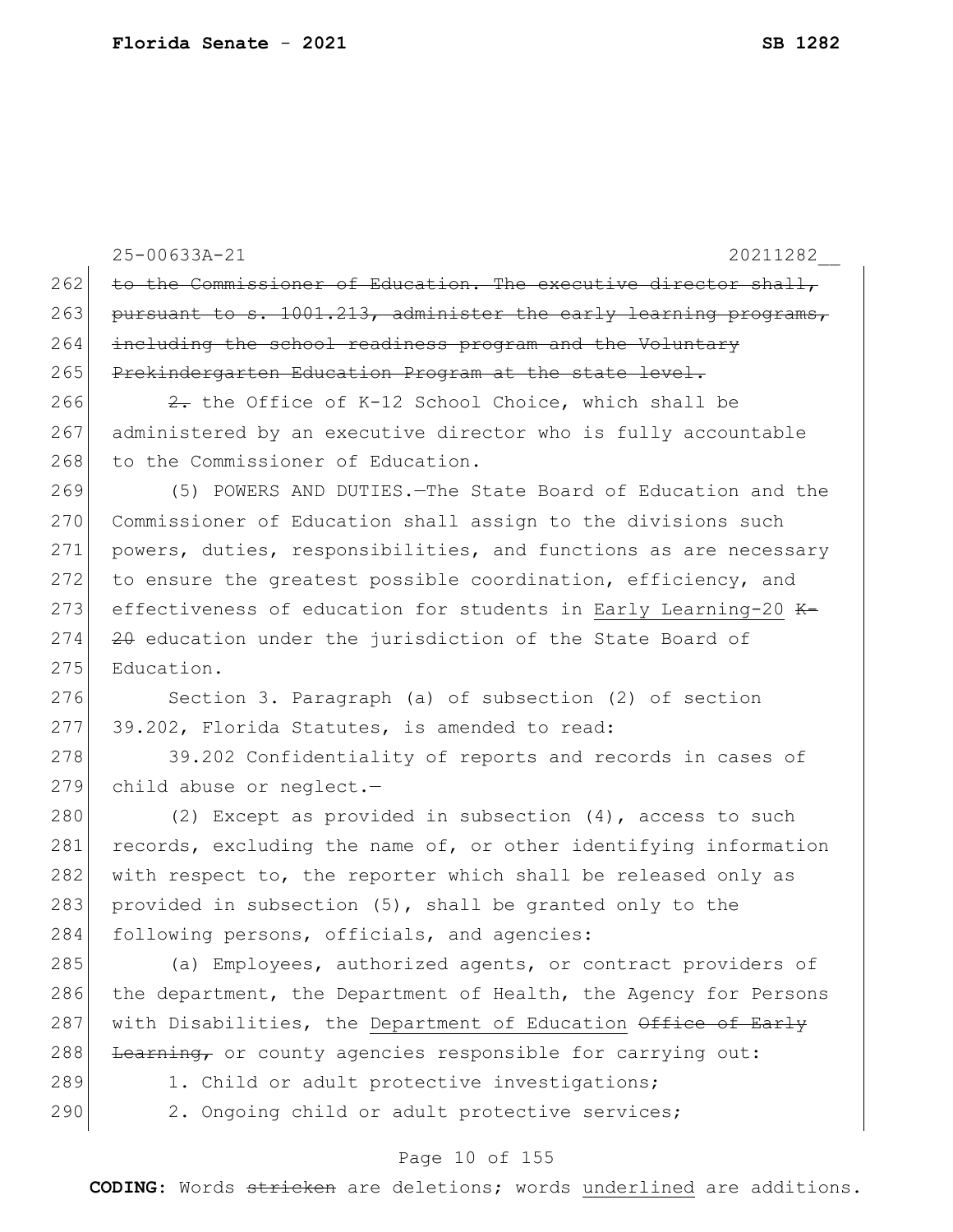|     | 25-00633A-21<br>20211282                                         |
|-----|------------------------------------------------------------------|
| 291 | 3. Early intervention and prevention services;                   |
| 292 | 4. Healthy Start services;                                       |
| 293 | 5. Licensure or approval of adoptive homes, foster homes,        |
| 294 | child care facilities, facilities licensed under chapter 393,    |
| 295 | family day care homes, providers who receive school readiness    |
| 296 | funding under part VI of chapter 1002, or other homes used to    |
| 297 | provide for the care and welfare of children;                    |
| 298 | 6. Employment screening for caregivers in residential group      |
| 299 | homes; or                                                        |
| 300 | 7. Services for victims of domestic violence when provided       |
| 301 | by certified domestic violence centers working at the            |
| 302 | department's request as case consultants or with shared clients. |
| 303 |                                                                  |
| 304 | Also, employees or agents of the Department of Juvenile Justice  |
| 305 | responsible for the provision of services to children, pursuant  |
| 306 | to chapters 984 and 985.                                         |
| 307 | Section 4. Paragraph (b) of subsection (5) of section            |
| 308 | 39.604, Florida Statutes, is amended to read:                    |
| 309 | 39.604 Rilya Wilson Act; short title; legislative intent;        |
| 310 | child care; early education; preschool.-                         |
| 311 | (5) EDUCATIONAL STABILITY. - Just as educational stability is    |
| 312 | important for school-age children, it is also important to       |
| 313 | minimize disruptions to secure attachments and stable            |
| 314 | relationships with supportive caregivers of children from birth  |
| 315 | to school age and to ensure that these attachments are not       |
| 316 | disrupted due to placement in out-of-home care or subsequent     |
| 317 | changes in out-of-home placement.                                |
| 318 | (b) If it is not in the best interest of the child for him       |
| 319 | or her to remain in his or her child care or early education     |
|     |                                                                  |

# Page 11 of 155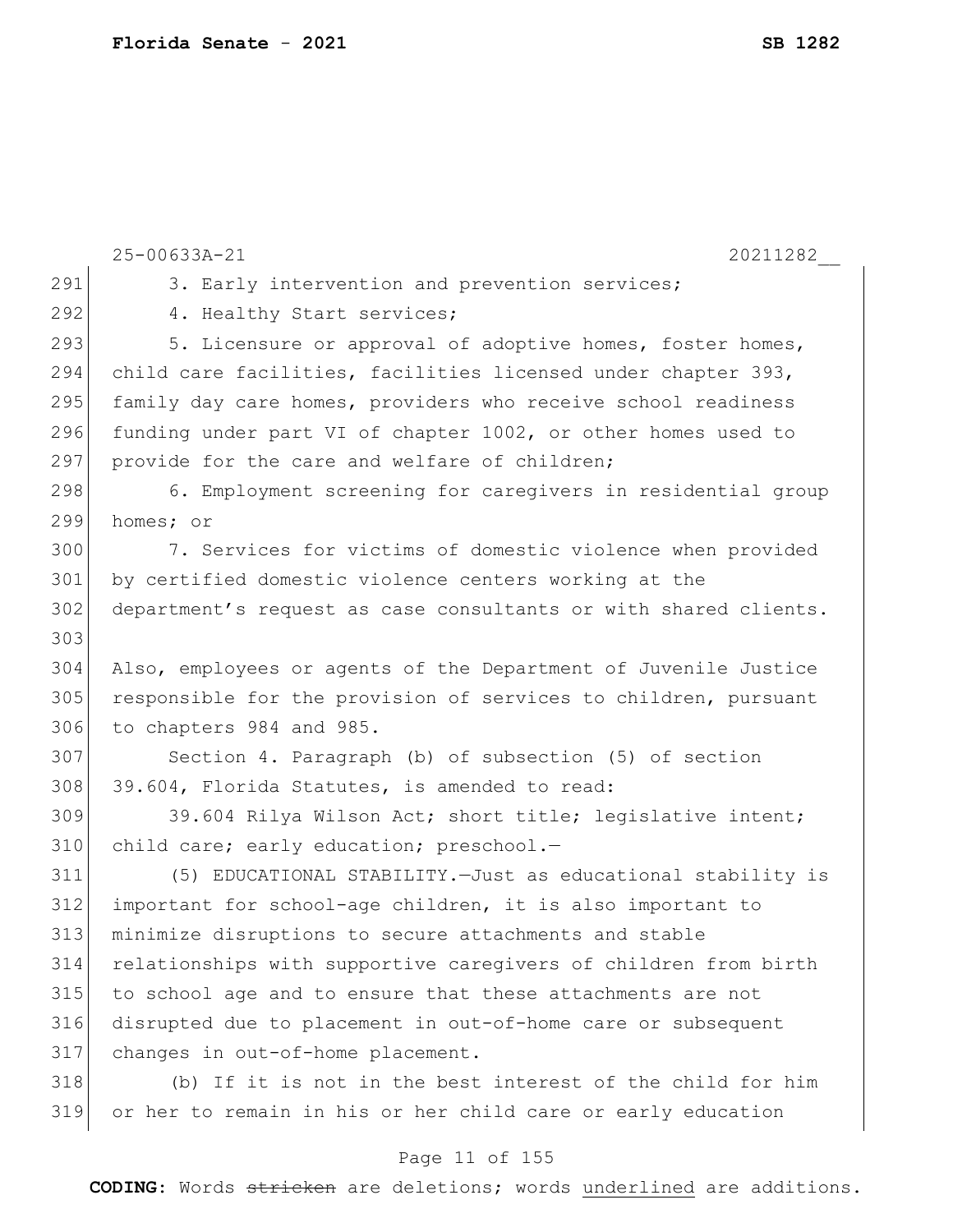25-00633A-21 20211282\_\_ 320 setting upon entry into out-of-home care, the caregiver must work with the case manager, guardian ad litem, child care and educational staff, and educational surrogate, if one has been appointed, to determine the best setting for the child. Such setting may be a child care provider that receives a Gold Seal 325 Quality Care designation pursuant to s. 1002.945  $\frac{1}{3}$ . 402.281, a 326 provider participating in a quality rating system, a licensed child care provider, a public school provider, or a license- exempt child care provider, including religious-exempt and 329 registered providers, and nonpublic schools.

 Section 5. Paragraph (m) of subsection (5) of section 212.08, Florida Statutes, is amended to read:

 212.08 Sales, rental, use, consumption, distribution, and storage tax; specified exemptions.—The sale at retail, the rental, the use, the consumption, the distribution, and the 335 storage to be used or consumed in this state of the following are hereby specifically exempt from the tax imposed by this chapter.

338 (5) EXEMPTIONS; ACCOUNT OF USE.

 (m) *Educational materials purchased by certain child care facilities.*—Educational materials, such as glue, paper, paints, 341 crayons, unique craft items, scissors, books, and educational toys, purchased by a child care facility that meets the standards delineated in s. 402.305, is licensed under s. 402.308, holds a current Gold Seal Quality Care designation 345 pursuant to s. 1002.945  $\texttt{s. } 402.281$ , and provides basic health insurance to all employees are exempt from the taxes imposed by this chapter. For purposes of this paragraph, the term "basic health insurance" shall be defined and promulgated in rules

#### Page 12 of 155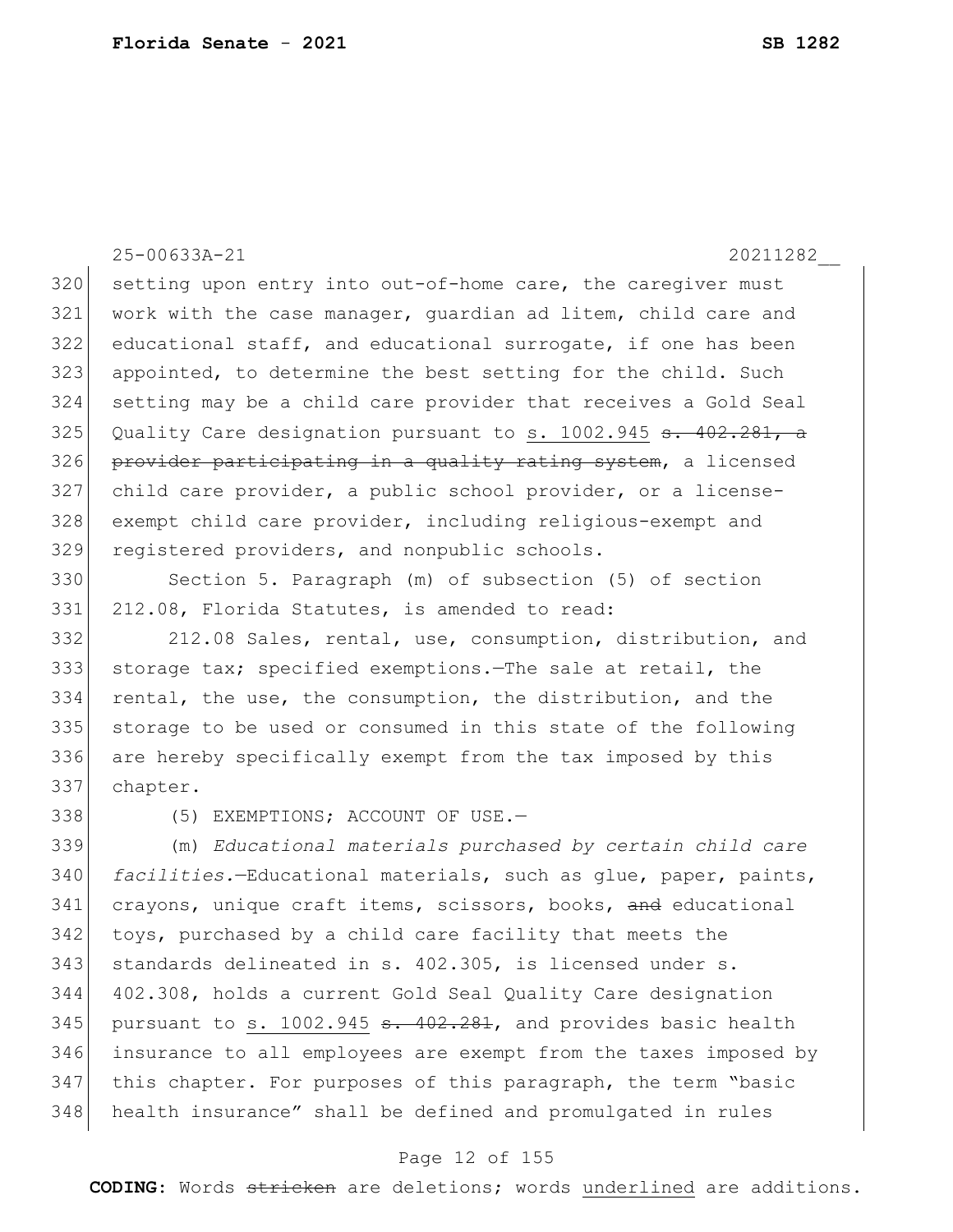| 349 | developed jointly by the Department of Education Children and     |
|-----|-------------------------------------------------------------------|
| 350 | Families, the Agency for Health Care Administration, and the      |
| 351 | Financial Services Commission.                                    |
| 352 | Section 6. Paragraph (b) of subsection (8) of section             |
| 353 | 216.136, Florida Statutes, is amended to read:                    |
| 354 | 216.136 Consensus estimating conferences; duties and              |
| 355 | principals.-                                                      |
| 356 | (8) EARLY LEARNING PROGRAMS ESTIMATING CONFERENCE. -              |
| 357 | (b) The Division $\theta$ ffice of Early Learning shall provide   |
| 358 | information on needs and waiting lists for school readiness       |
| 359 | programs, and information on the needs for the Voluntary          |
| 360 | Prekindergarten Education Program, as requested by the Early      |
| 361 | Learning Programs Estimating Conference or individual conference  |
| 362 | principals in a timely manner.                                    |
| 363 | Section 7. Paragraph (b) of subsection (1) and paragraph          |
| 364 | (b) of subsection (2) of section $383.14$ , Florida Statutes, are |
| 365 | amended to read:                                                  |
| 366 | 383.14 Screening for metabolic disorders, other hereditary        |
| 367 | and congenital disorders, and environmental risk factors.-        |
| 368 | (1) SCREENING REQUIREMENTS. - To help ensure access to the        |
| 369 | maternal and child health care system, the Department of Health   |
| 370 | shall promote the screening of all newborns born in Florida for   |
| 371 | metabolic, hereditary, and congenital disorders known to result   |
| 372 | in significant impairment of health or intellect, as screening    |
| 373 | programs accepted by current medical practice become available    |
| 374 | and practical in the judgment of the department. The department   |
| 375 | shall also promote the identification and screening of all        |
| 376 | newborns in this state and their families for environmental risk  |
| 377 | factors such as low income, poor education, maternal and family   |
|     |                                                                   |

25-00633A-21 20211282\_\_

# Page 13 of 155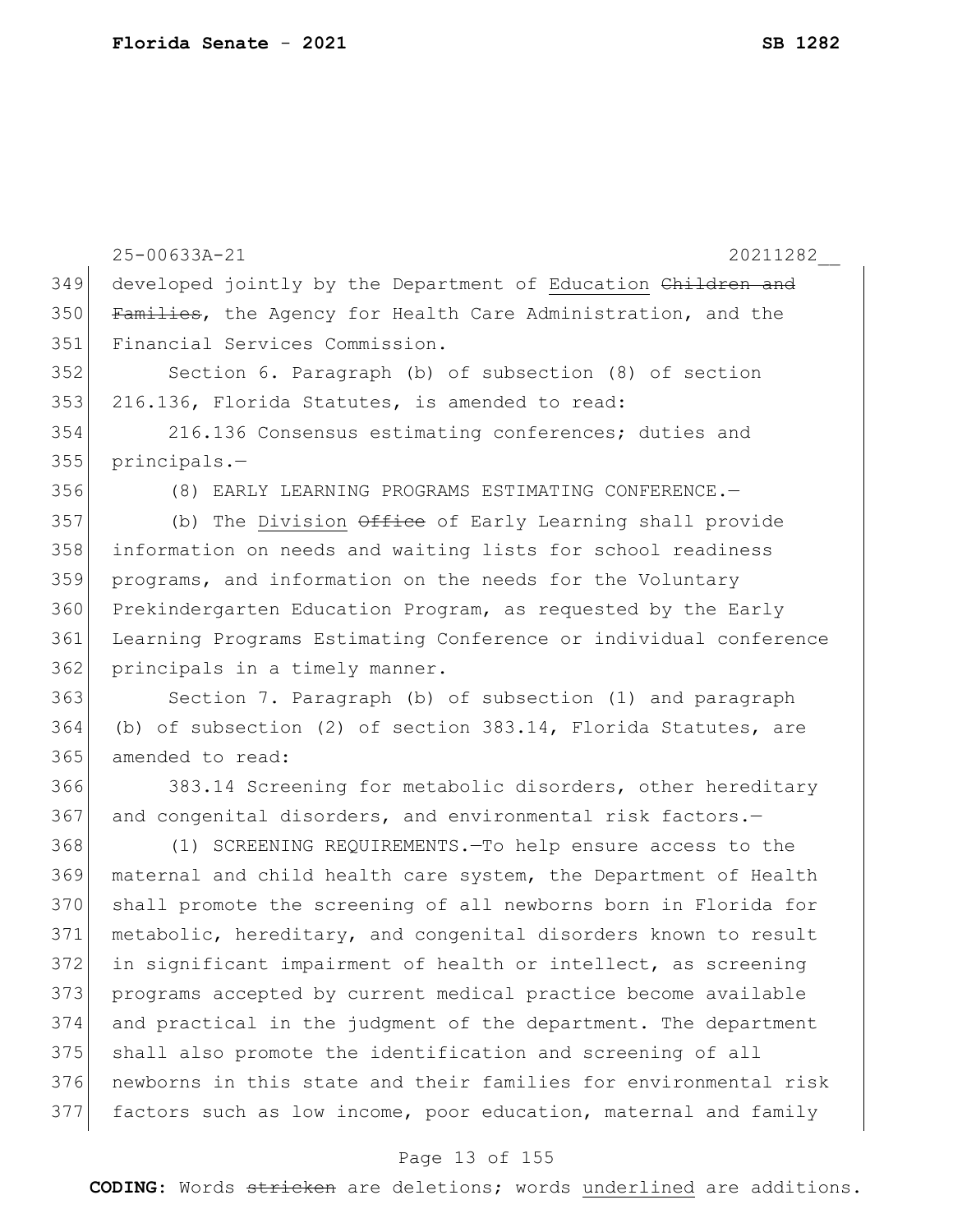25-00633A-21 20211282\_\_ 378 stress, emotional instability, substance abuse, and other high-379 risk conditions associated with increased risk of infant 380 mortality and morbidity to provide early intervention, 381 remediation, and prevention services, including, but not limited 382 to, parent support and training programs, home visitation, and 383 case management. Identification, perinatal screening, and 384 intervention efforts shall begin prior to and immediately 385 following the birth of the child by the attending health care 386 provider. Such efforts shall be conducted in hospitals, 387 perinatal centers, county health departments, school health 388 programs that provide prenatal care, and birthing centers, and 389 reported to the Office of Vital Statistics. 390 (b) *Postnatal screening.*—A risk factor analysis using the 391 department's designated risk assessment instrument shall also be 392 conducted as part of the medical screening process upon the 393 birth of a child and submitted to the department's Office of 394 Vital Statistics for recording and other purposes provided for 395 in this chapter. The department's screening process for risk 396 assessment shall include a scoring mechanism and procedures that 397 establish thresholds for notification, further assessment, 398 referral, and eligibility for services by professionals or 399 paraprofessionals consistent with the level of risk. Procedures 400 for developing and using the screening instrument, notification, 401 referral, and care coordination services, reporting 402 requirements, management information, and maintenance of a 403 computer-driven registry in the Office of Vital Statistics which

405 provisions and plans established under chapter 411, Pub. L. No. 406 99-457, and this chapter. Procedures established for reporting

404 ensures privacy safeguards must be consistent with the

#### Page 14 of 155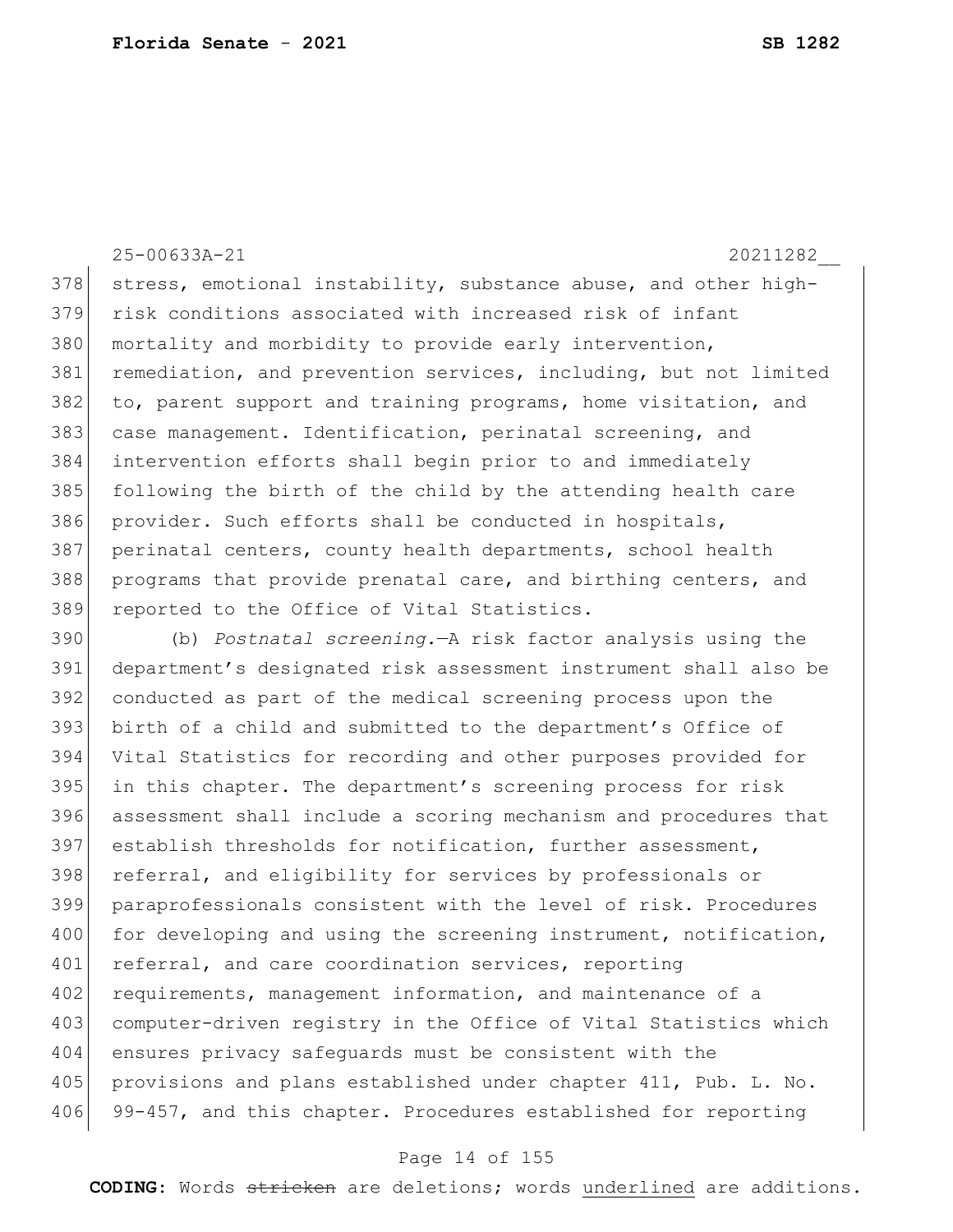25-00633A-21 20211282\_\_ 407 information and maintaining a confidential registry must include 408 a mechanism for a centralized information depository at the 409 state and county levels. The department shall coordinate with 410 existing risk assessment systems and information registries. The 411 department must ensure, to the maximum extent possible, that the 412 screening information registry is integrated with the 413 department's automated data systems, including the Florida On-414 line Recipient Integrated Data Access (FLORIDA) system. Tests 415 and screenings must be performed by the State Public Health 416 Laboratory, in coordination with Children's Medical Services, at 417 such times and in such manner as is prescribed by the department 418 after consultation with the Genetics and Newborn Screening 419 Advisory Council and the Department of Education Office of Early  $420$  <del>Learning</del>. 421 (2) RULES.— 422 (b) After consultation with the Department of Education 423 Office of Early Learning, the department shall adopt and enforce 424 rules requiring every newborn in this state to be screened for 425 environmental risk factors that place children and their 426 families at risk for increased morbidity, mortality, and other 427 negative outcomes. 428 Section 8. Paragraph (h) of subsection (2) of section 429 391.308, Florida Statutes, is amended to read: 430 391.308 Early Steps Program.—The department shall implement 431 and administer part C of the federal Individuals with 432 Disabilities Education Act (IDEA), which shall be known as the 433 NEarly Steps Program." 434 (2) DUTIES OF THE DEPARTMENT.—The department shall: 435 (h) Promote interagency cooperation and coordination, with

#### Page 15 of 155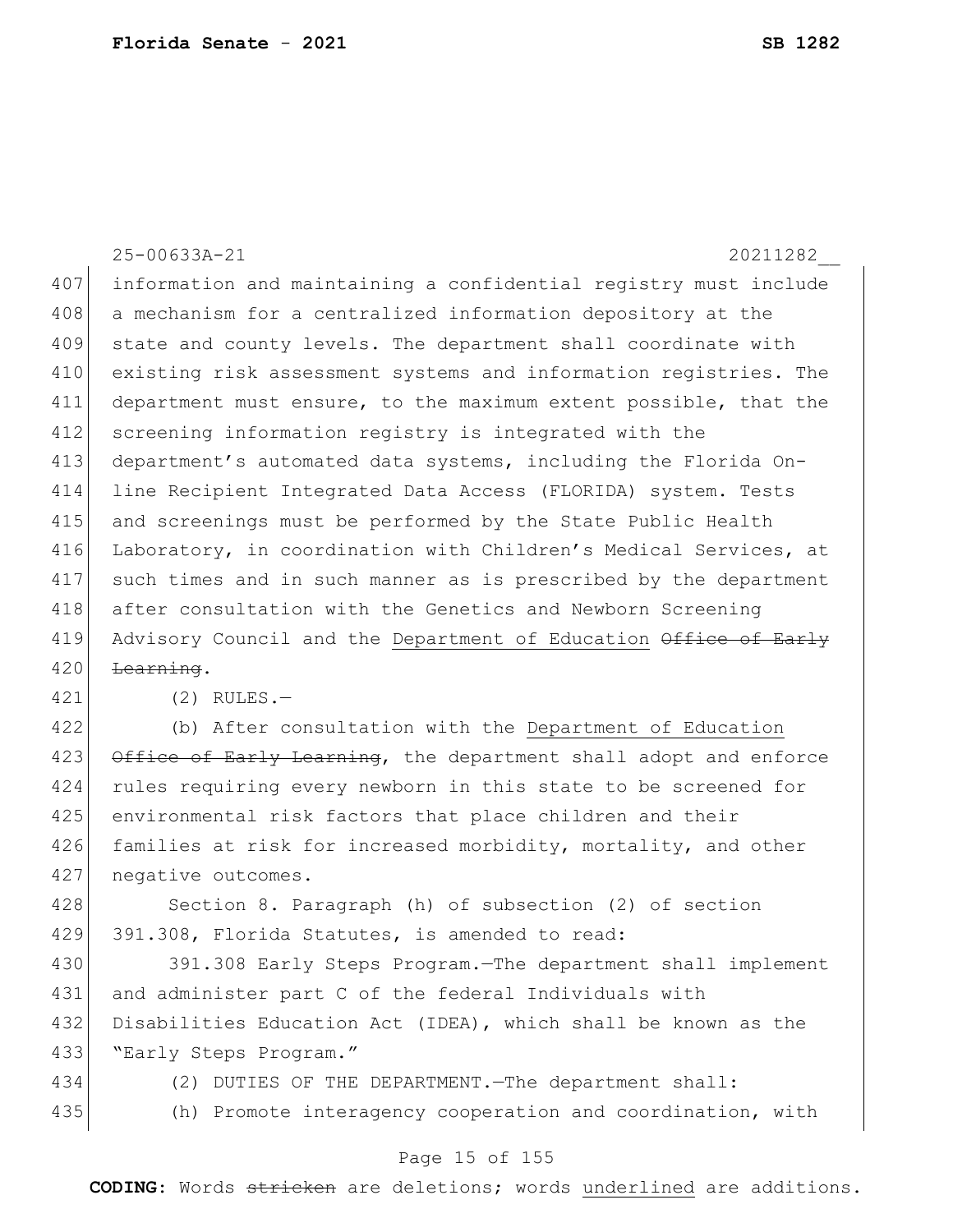25-00633A-21 20211282\_\_ 436 the Medicaid program, the Department of Education program 437 pursuant to part B of the federal Individuals with Disabilities 438 Education Act, and programs providing child screening such as 439 the Florida Diagnostic and Learning Resources System, the Office 440 of Early Learning, Healthy Start, and the Help Me Grow program. 441 1. Coordination with the Medicaid program shall be 442 developed and maintained through written agreements with the 443 Agency for Health Care Administration and Medicaid managed care 444 organizations as well as through active and ongoing 445 communication with these organizations. The department shall 446 assist local program offices to negotiate agreements with 447 Medicaid managed care organizations in the service areas of the 448 local program offices. Such agreements may be formal or 449 informal. 450 2. Coordination with education programs pursuant to part B 451 of the federal Individuals with Disabilities Education Act shall 452 be developed and maintained through written agreements with the 453 Department of Education. The department shall assist local 454 program offices to negotiate agreements with school districts in 455 the service areas of the local program offices. 456 Section 9. Subsection (6) of section 402.26, Florida 457 Statutes, is amended to read: 458 402.26 Child care; legislative intent.  $459$  (6) It is the intent of the Legislature that a child care 460 facility licensed pursuant to s. 402.305 or a child care 461 facility exempt from licensing pursuant to s. 402.316, that 462 achieves Gold Seal Quality status pursuant to s. 402.281, be 463 considered an educational institution for the purpose of 464 qualifying for exemption from ad valorem tax pursuant to

#### Page 16 of 155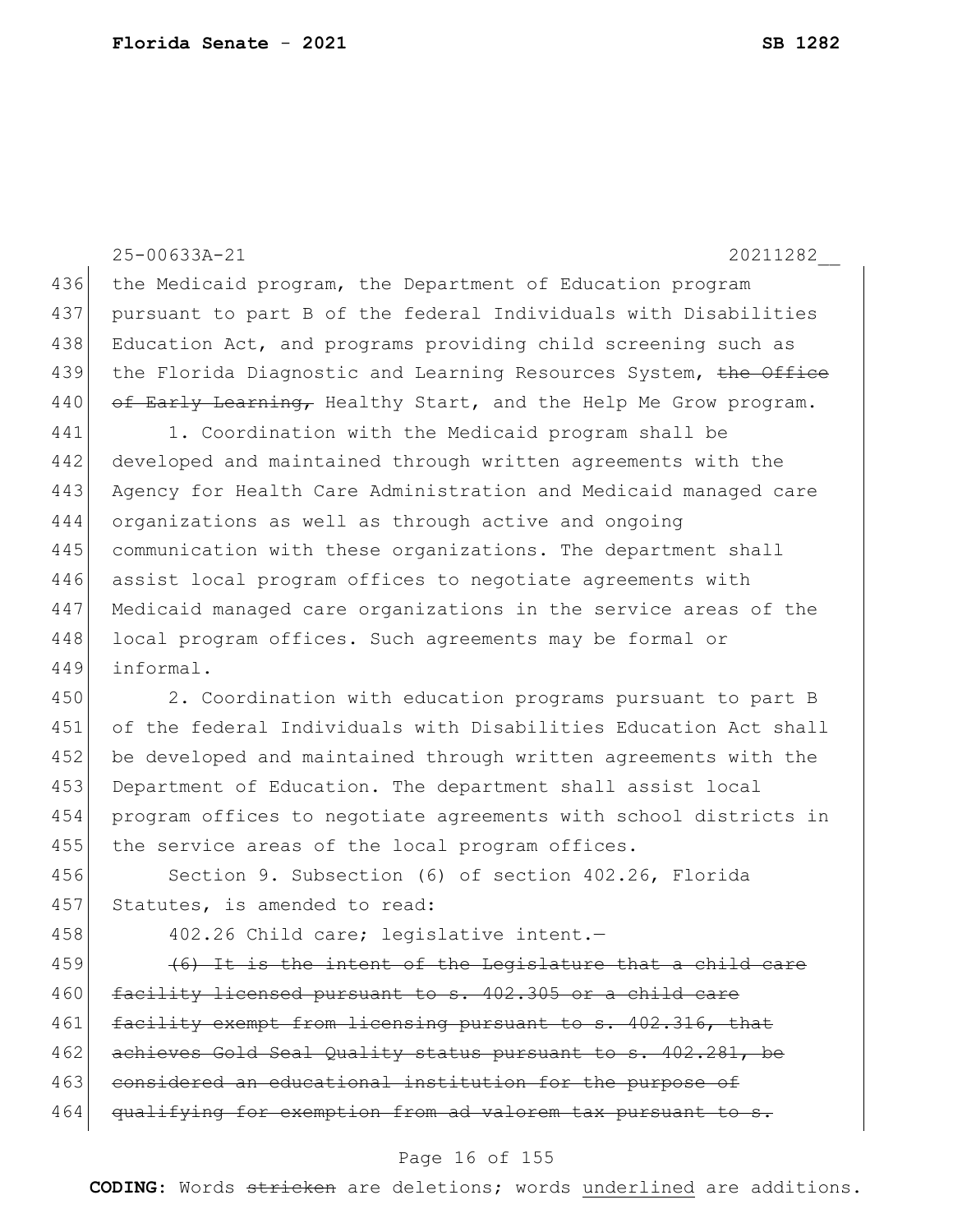|     | 25-00633A-21<br>20211282                                         |
|-----|------------------------------------------------------------------|
| 465 | 196.198.                                                         |
| 466 | Section 10. Section 402.281, Florida Statutes, is                |
| 467 | transferred, renumbered as section 1002.945, Florida Statutes,   |
| 468 | and amended to read:                                             |
| 469 | 1002.945 402.281 Gold Seal Quality Care program.-                |
| 470 | (1) (a) There is established within the Department of            |
| 471 | Education the Gold Seal Quality Care program.                    |
| 472 | (b) A child care facility, large family child care home, or      |
| 473 | family day care home that is accredited by an accrediting        |
| 474 | association approved by the Department of Education under        |
| 475 | subsection (3) and meets all other requirements shall, upon      |
| 476 | application to the department, receive a separate "Gold Seal     |
| 477 | Quality Care" designation.                                       |
| 478 | (2) The State Board of Education department shall adopt          |
| 479 | rules establishing Gold Seal Quality Care accreditation          |
| 480 | standards using nationally recognized accrediting standards and  |
| 481 | input from accrediting associations based on the applicable      |
| 482 | accrediting standards of the National Association for the        |
| 483 | Education of Young Children (NAEYC), the National Association of |
| 484 | Family Child Care, and the National Early Childhood Program      |
| 485 | Accreditation Commission.                                        |
| 486 | (3) (a) In order to be approved by the Department of             |
| 487 | Education for participation in the Gold Seal Quality Care        |
| 488 | program, an accrediting association must apply to the department |
| 489 | and demonstrate that it:                                         |
| 490 | 1. Is a recognized accrediting association.                      |
| 491 | 2. Has accrediting standards that substantially meet or          |
| 492 | exceed the Gold Seal Quality Care standards adopted by the state |
| 493 | board department under subsection (2).                           |

# Page 17 of 155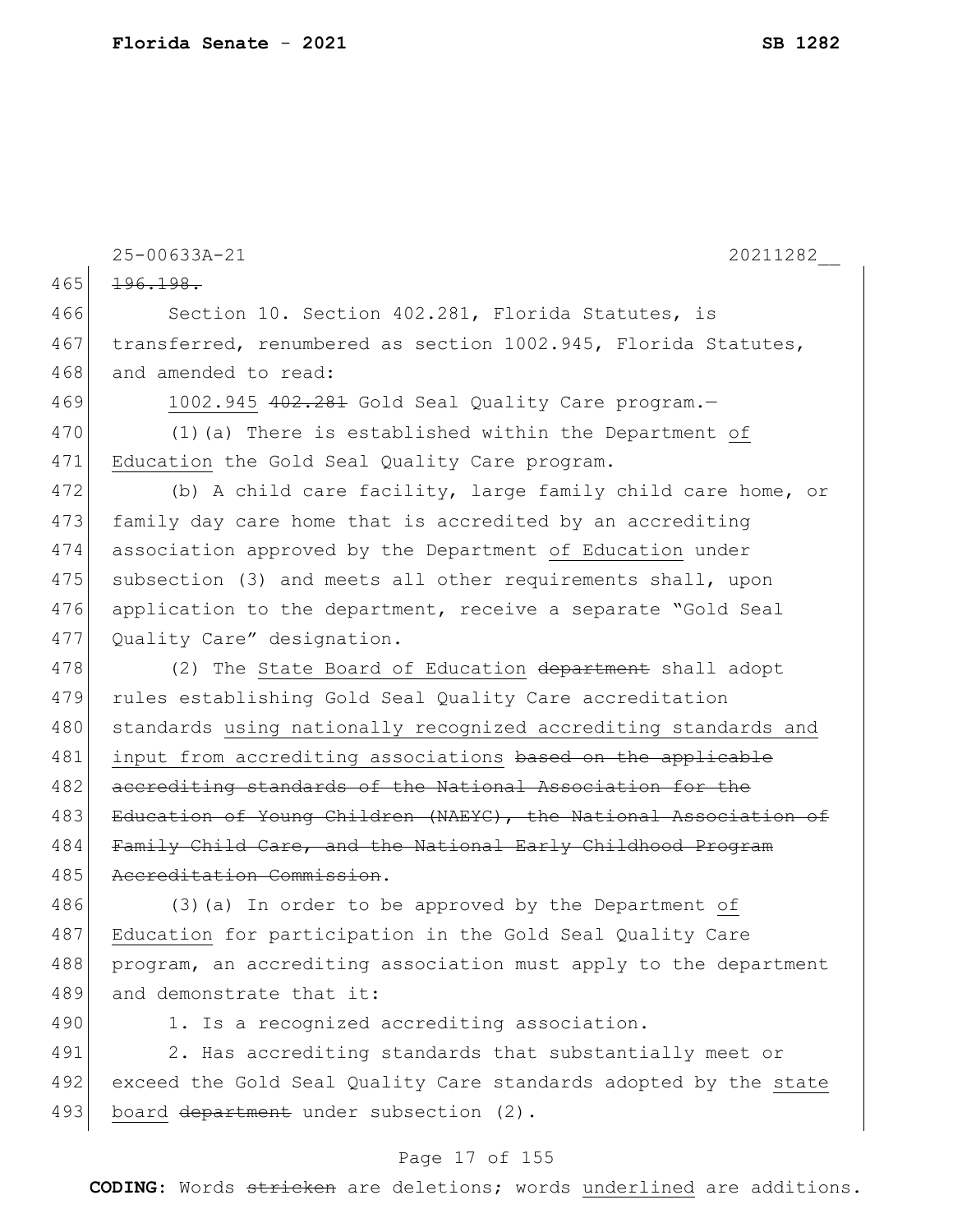|     | 25-00633A-21<br>20211282                                         |
|-----|------------------------------------------------------------------|
| 494 | 3. Is a registered corporation with the Department of            |
| 495 | State.                                                           |
| 496 | 4. Can provide evidence that the process for accreditation       |
| 497 | has, at a minimum, all of the following components:              |
| 498 | a. Clearly defined prerequisites that a child care provider      |
| 499 | must meet before beginning the accreditation process. However,   |
| 500 | accreditation may not be granted to a child care facility, large |
| 501 | family child care home, or family day care home before the site  |
| 502 | is operational and is attended by children.                      |
| 503 | b. Procedures for completion of a self-study and                 |
| 504 | comprehensive onsite verification process for each classroom     |
| 505 | that documents compliance with accrediting standards.            |
| 506 | c. A training process for accreditation verifiers to ensure      |
| 507 | inter-rater reliability.                                         |
| 508 | d. Ongoing compliance procedures that include requiring          |
| 509 | each accredited child care facility, large family child care     |
| 510 | home, and family day care home to file an annual report with the |
| 511 | accrediting association and risk-based, onsite auditing          |
| 512 | protocols for accredited child care facilities, large family     |
| 513 | child care homes, and family day care homes.                     |
| 514 | e. Procedures for the revocation of accreditation due to         |
| 515 | failure to maintain accrediting standards as evidenced by sub-   |
| 516 | subparagraph d. or any other relevant information received by    |
| 517 | the accrediting association.                                     |
| 518 | f. Accreditation renewal procedures that include an onsite       |
| 519 | verification occurring at least every 5 years.                   |
| 520 | g. A process for verifying continued accreditation               |
| 521 | compliance in the event of a transfer of ownership of            |
| 522 | facilities.                                                      |
|     |                                                                  |

# Page 18 of 155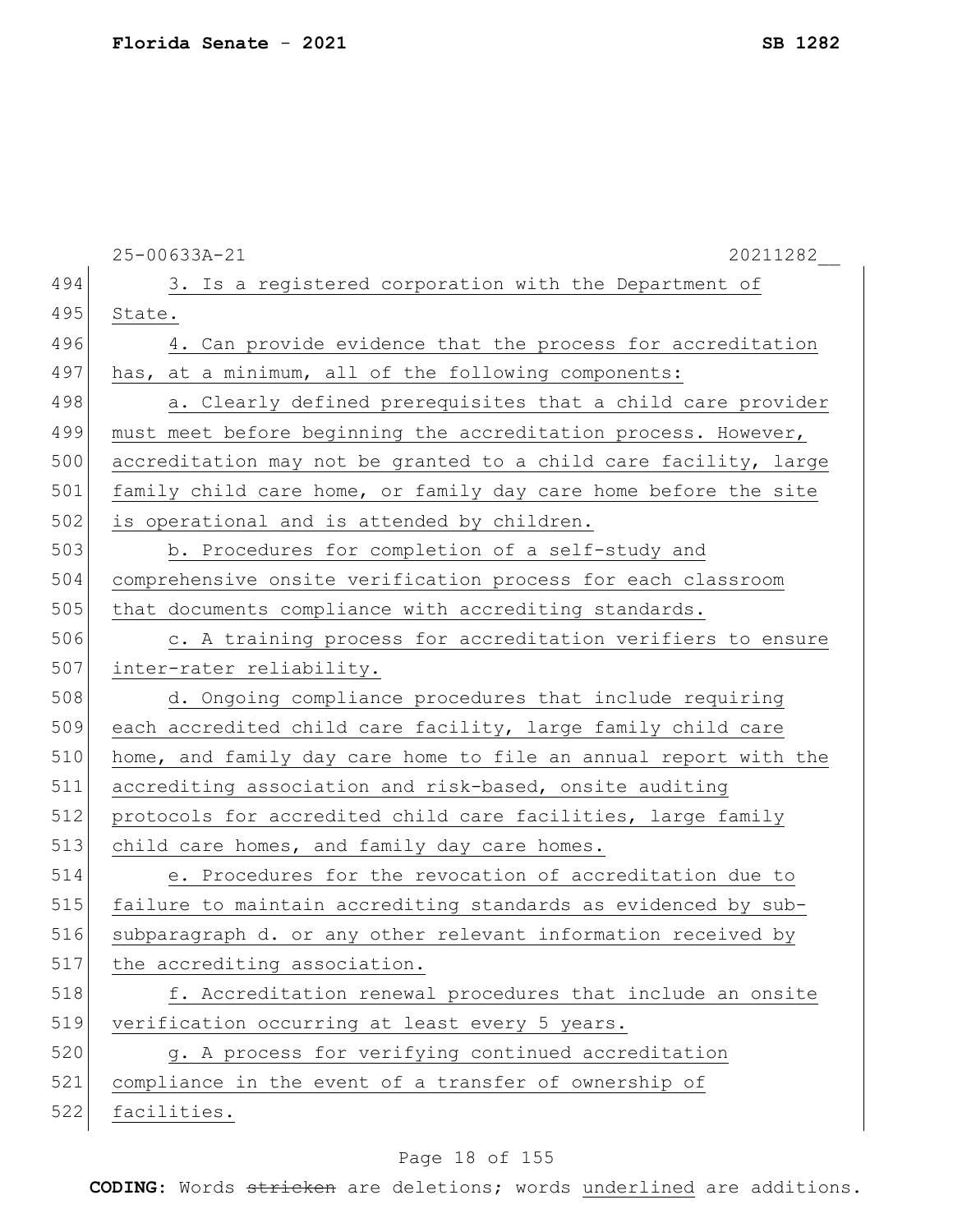|     | 25-00633A-21<br>20211282                                         |
|-----|------------------------------------------------------------------|
| 523 | h. A process to communicate issues that arise during the         |
| 524 | accreditation period with governmental entities that have a      |
| 525 | vested interest in the Gold Seal Quality Care program, including |
| 526 | the Department of Education, the Department of Children and      |
| 527 | Families, the Department of Health, local licensing entities if  |
| 528 | applicable, and the early learning coalition.                    |
| 529 | (b) The Department of Education shall establish a process        |
| 530 | that verifies that the accrediting association meets the         |
| 531 | provisions of paragraph (a), which must include an auditing      |
| 532 | program and any other procedures that may reasonably determine   |
| 533 | an accrediting association's compliance with this section. If an |
| 534 | accrediting association is not in compliance and fails to cure   |
| 535 | its deficiencies within 30 days, the department shall recommend  |
| 536 | to the state board termination of the accrediting association's  |
| 537 | participation as an accrediting association in the program for a |
| 538 | period of at least 2 years but no more than 5 years. If an       |
| 539 | accrediting association is removed from being an approved        |
| 540 | accrediting association, each child care provider accredited by  |
| 541 | that association shall have up to 1 year to obtain a new         |
| 542 | accreditation from a department-approved accreditation           |
| 543 | association.                                                     |
| 544 | (c) If an accrediting association has granted accreditation      |
| 545 | to a child care facility, large family child care home, or       |
| 546 | family day care under fraudulent terms or has failed to conduct  |
| 547 | onsite verifications, the accrediting association shall be       |
| 548 | liable for the repayment of any rate differentials paid under    |
| 549 | subsection (6).                                                  |
| 550 | (b) In approving accrediting associations, the department        |
| 551 | shall consult with the Department of Education, the Florida Head |

# Page 19 of 155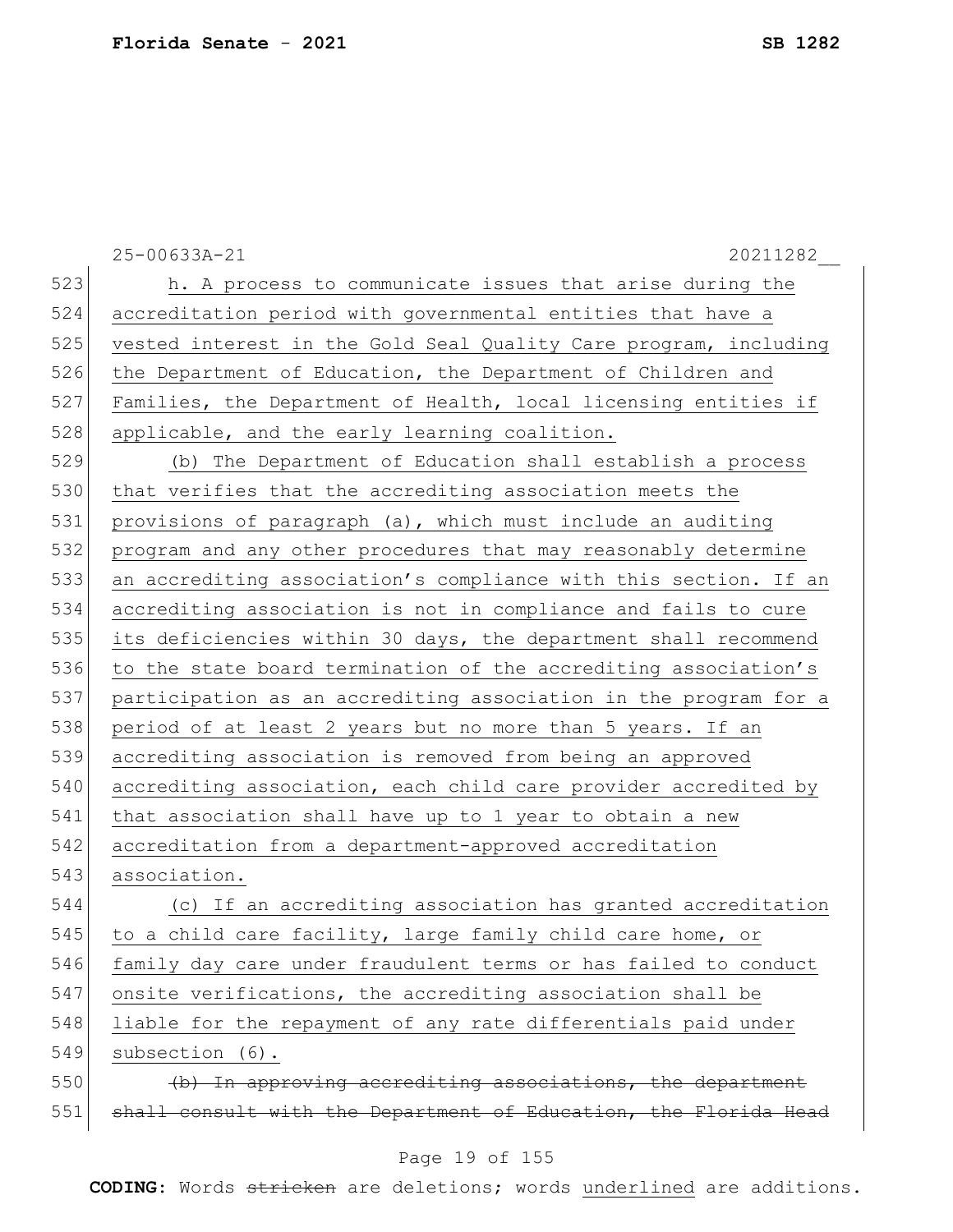25-00633A-21 20211282\_\_ 552 Start Directors Association, the Florida Association of Child 553 Care Management, the Florida Family Child Care Home Association, 554 the Florida Children's Forum, the Florida Association for the 555 Education of the Young, the Child Development Education 556 Alliance, the Florida Association of Academic Nonpublic Schools, 557 the Association of Early Learning Coalitions, providers 558 receiving exemptions under s. 402.316, and parents. 559 (4) In order to obtain and maintain a designation as a Gold 560 Seal Quality Care provider, a child care facility, large family 561 child care home, or family day care home must meet the following 562 additional criteria: 563 (a) The child care provider must not have had any class I 564 violations, as defined by rule of the Department of Children and 565 Families, within the 2 years preceding its application for 566 designation as a Gold Seal Quality Care provider. Commission of 567 a class I violation shall be grounds for termination of the 568 designation as a Gold Seal Quality Care provider until the 569 provider has no class I violations for a period of 2 years. 570 (b) The child care provider must not have had three or more 571 class II violations, as defined by rule of the Department of 572 Children and Families, within the 2 years preceding its 573 application for designation as a Gold Seal Quality Care 574 provider. Commission of three or more class II violations within 575 a 2-year period shall be grounds for termination of the 576 designation as a Gold Seal Quality Care provider until the 577 provider has no class II violations for a period of 1 year. 578 (c) The child care provider must not have been cited for

579 the same class III violation, as defined by rule of the 580 Department of Children and Families, three or more times and

#### Page 20 of 155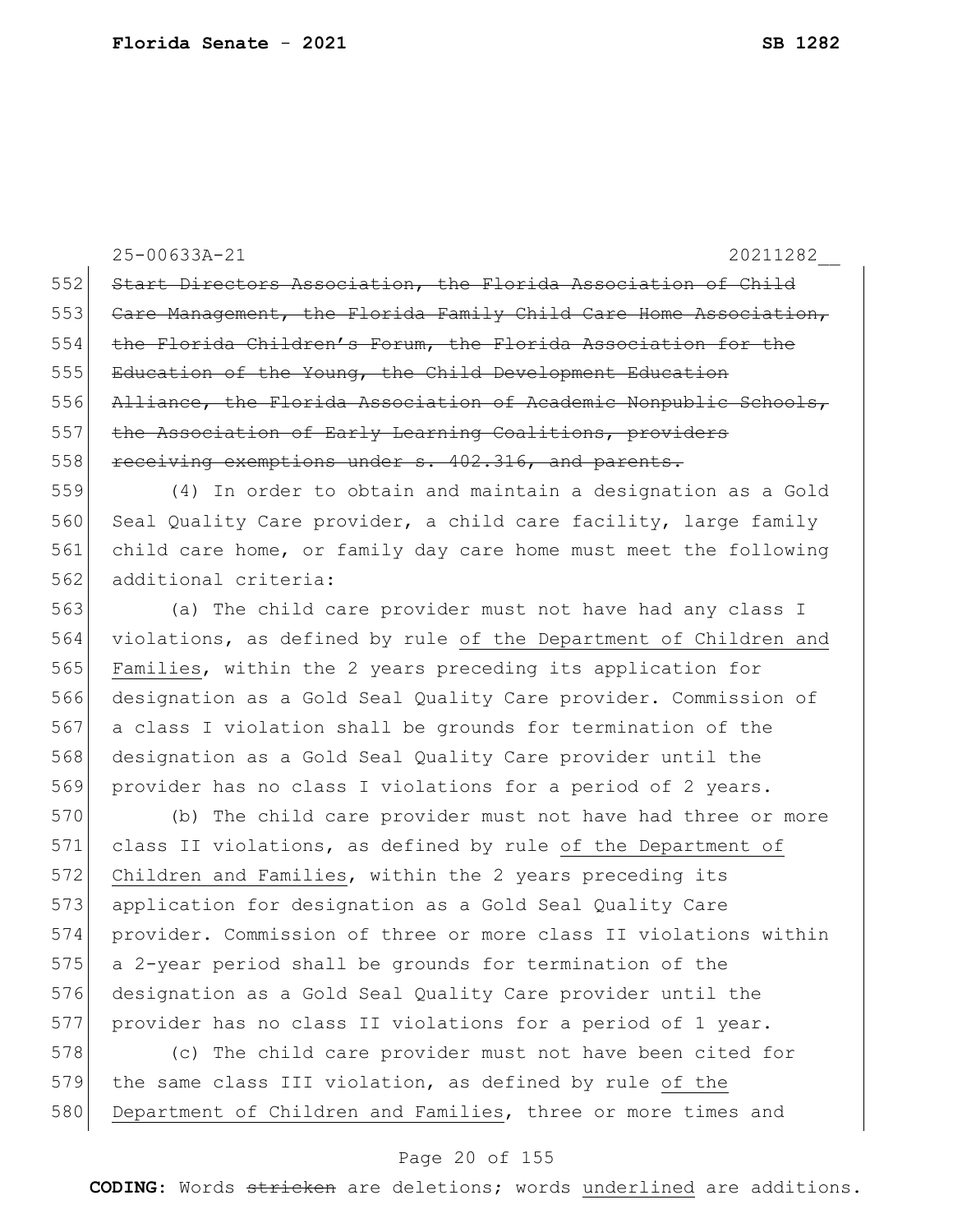|     | 25-00633A-21<br>20211282                                                   |
|-----|----------------------------------------------------------------------------|
| 581 | failed to correct the violation within 1 year after the date of            |
| 582 | each citation, within the 2 years preceding its application for            |
| 583 | designation as a Gold Seal Quality Care provider. Commission of            |
| 584 | the same class III violation three or more times and failure to            |
| 585 | correct within the required time during a 2-year period may be             |
| 586 | grounds for termination of the designation as a Gold Seal                  |
| 587 | Quality Care provider until the provider has no class III                  |
| 588 | violations for a period of 1 year.                                         |
| 589 | (d) Notwithstanding paragraph (a), if the Department of                    |
| 590 | Education determines through a formal process that a provider              |
| 591 | has been in business for at least 5 years and has no other class           |
| 592 | I violations recorded, the department may recommend to the state           |
| 593 | board that the provider maintain its Gold Seal Quality Care                |
| 594 | status. The state board's determination regarding such                     |
| 595 | provider's status is final.                                                |
| 596 | (5) A child care facility licensed under s. 402.305 or a                   |
| 597 | child care facility exempt from licensing under s. 402.316 which           |
| 598 | achieves Gold Seal Quality status under this section shall be              |
| 599 | considered an educational institution for the purpose of                   |
| 600 | qualifying for exemption from ad valorem tax under s. 196.198.             |
| 601 | (6) A child care facility licensed under s. 402.305 or a                   |
| 602 | child care facility exempt from licensing pursuant to s. 402.316           |
| 603 | which achieves Gold Seal Quality status under this section and             |
| 604 |                                                                            |
| 605 | which participates in the school readiness program shall receive           |
|     | a minimum of a 20 percent rate differential for each enrolled              |
| 606 | school readiness child by care level and unit of child care.               |
| 607 | $(7)$ $(5)$ The state board <del>Department of Children and Families</del> |
| 608 | shall adopt rules under ss. 120.536(1) and 120.54 which provide            |

# Page 21 of 155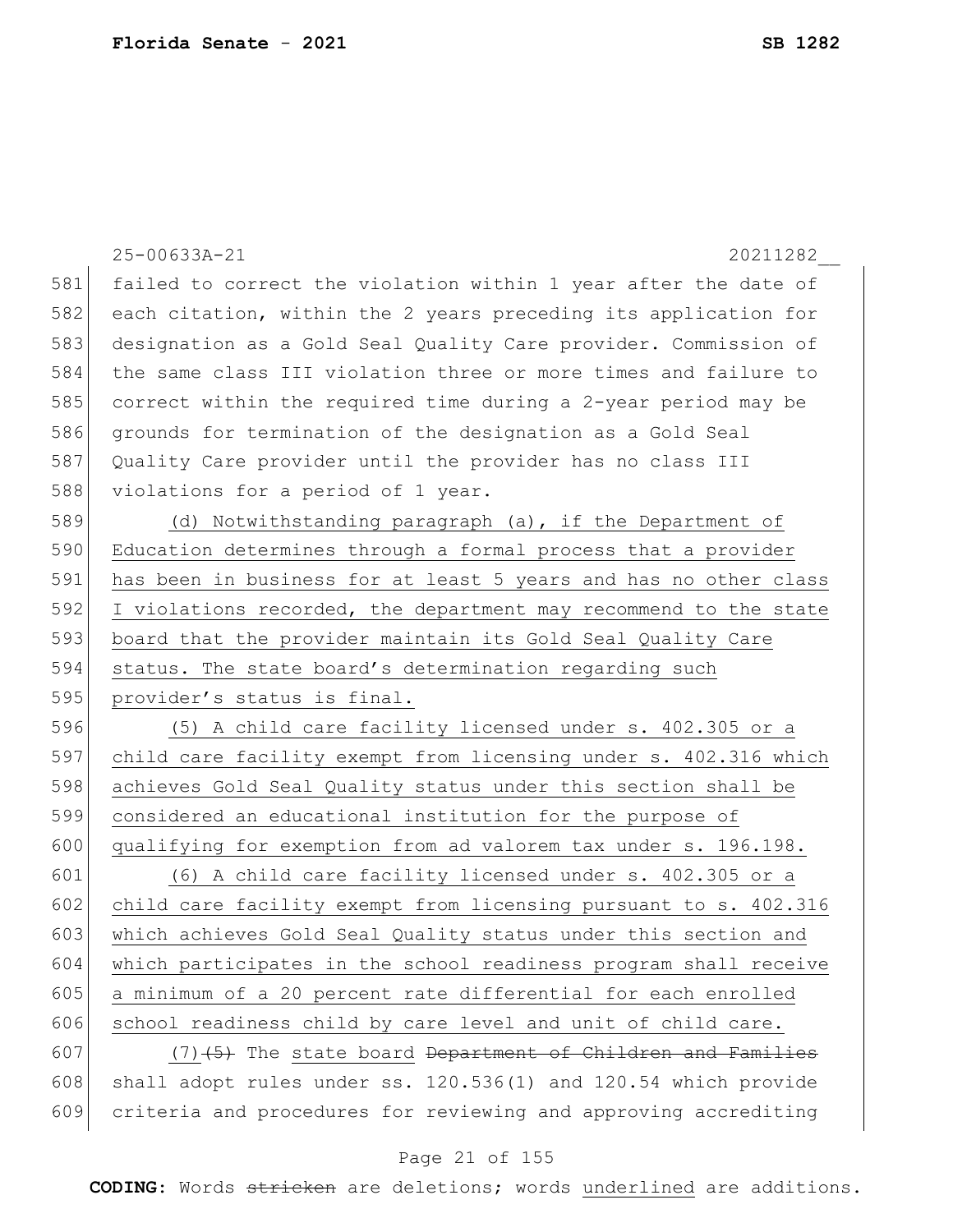|     | 25-00633A-21<br>20211282                                         |
|-----|------------------------------------------------------------------|
| 610 | associations for participation in the Gold Seal Quality Care     |
| 611 | program and conferring and revoking designations of Gold Seal    |
| 612 | Quality Care providers, and classifying violations.              |
| 613 | Section 11. Type two transfer from the Department of             |
| 614 | Children and Families.-                                          |
| 615 | (1) All powers, duties, functions, records, offices,             |
| 616 | personnel, associated administrative support positions,          |
| 617 | property, pending issues, existing contracts, administrative     |
| 618 | authority, administrative rules, and unexpended balances of      |
| 619 | appropriations, allocations, and other funds relating to the     |
| 620 | Gold Seal Quality Care program within the Department of Children |
| 621 | and Families are transferred by a type two transfer, as defined  |
| 622 | in s. 20.06(2), Florida Statutes, to the Department of           |
| 623 | Education.                                                       |
| 624 | (2) Any binding contract or interagency agreement existing       |
| 625 | before July 1, 2021, between the Department of Children and      |
| 626 | Families, or an entity or agent of the department, and any other |
| 627 | agency, entity, or person relating to the Gold Seal Quality Care |
| 628 | program shall continue as a binding contract or agreement for    |
| 629 | the remainder of the term of such contract or agreement on the   |
| 630 | successor entity responsible for the program, activity, or       |
| 631 | functions relative to the contract or agreement.                 |
| 632 | Section 12. Subsection (5) of section 402.315, Florida           |
| 633 | Statutes, is amended to read:                                    |
| 634 | 402.315 Funding; license fees.-                                  |
| 635 | (5) All moneys collected by the department for child care        |
| 636 | licensing shall be held in a trust fund of the department to be  |
| 637 | reallocated to the department during the following fiscal year   |
| 638 | to fund child care licensing activities, including the Gold Seal |

### Page 22 of 155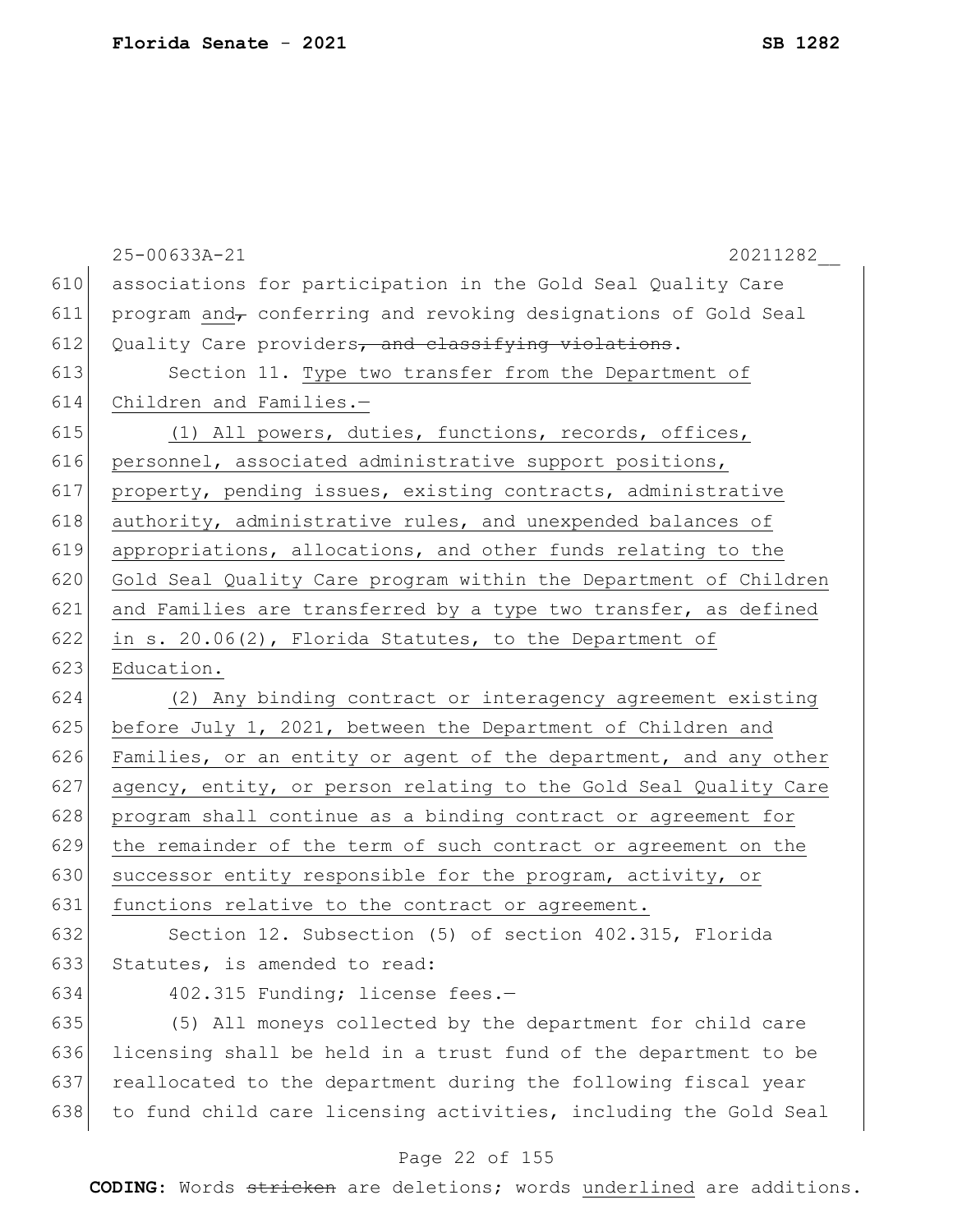|     | 25-00633A-21<br>20211282                                                     |
|-----|------------------------------------------------------------------------------|
| 639 | Quality Care program created pursuant to s. 1002.945 <del>s. 402.281</del> . |
| 640 | Section 13. Paragraph (a) of subsection (4) of section                       |
| 641 | 402.56, Florida Statutes, is amended to read:                                |
| 642 | 402.56 Children's cabinet; organization; responsibilities;                   |
| 643 | annual report.-                                                              |
| 644 | (4) MEMBERS. - The cabinet shall consist of 16 members                       |
| 645 | including the Governor and the following persons:                            |
| 646 | (a) 1. The Secretary of Children and Families;                               |
| 647 | 2. The Secretary of Juvenile Justice;                                        |
| 648 | 3. The director of the Agency for Persons with                               |
| 649 | Disabilities;                                                                |
| 650 | 4. A representative from the Division The director of the                    |
| 651 | Office of Early Learning;                                                    |
| 652 | 5. The State Surgeon General;                                                |
| 653 | 6. The Secretary of Health Care Administration;                              |
| 654 | 7. The Commissioner of Education;                                            |
| 655 | 8. The director of the Statewide Guardian Ad Litem Office;                   |
| 656 | 9. A representative of the Office of Adoption and Child                      |
| 657 | Protection;                                                                  |
| 658 | 10. A superintendent of schools, appointed by the Governor;                  |
| 659 | and                                                                          |
| 660 | 11. Five members who represent children and youth advocacy                   |
| 661 | organizations and who are not service providers, appointed by                |
| 662 | the Governor.                                                                |
| 663 | Section 14. Paragraph (d) of subsection (1), paragraph (a)                   |
| 664 | of subsection $(2)$ , and paragraph $(c)$ of subsection $(3)$ of             |
| 665 | section 411.227, Florida Statutes, are amended to read:                      |
| 666 | 411.227 Components of the Learning Gateway. - The Learning                   |
| 667 | Gateway system consists of the following components:                         |
|     | Page 23 of 155                                                               |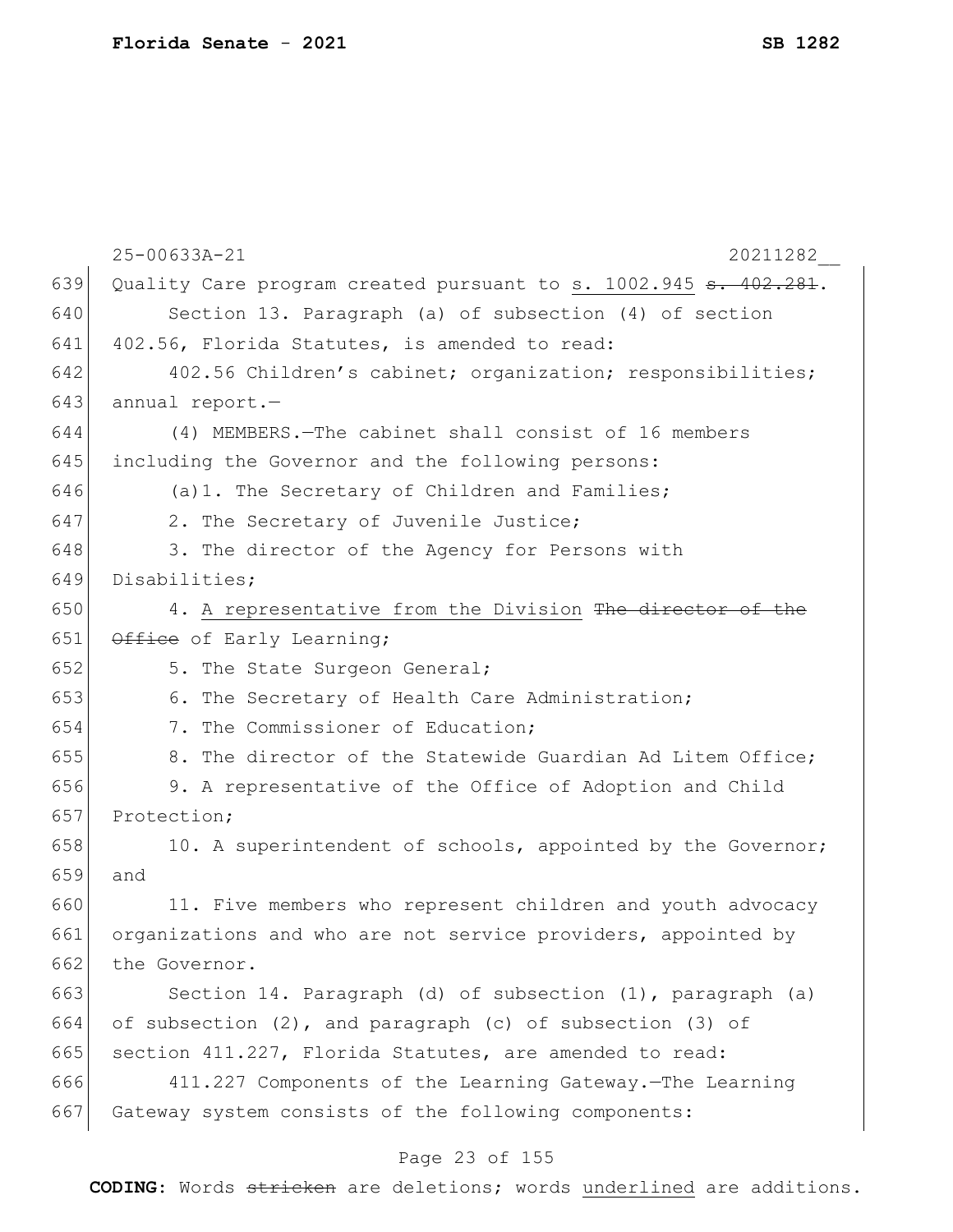```
25-00633A-21 20211282__
668 (1) COMMUNITY EDUCATION STRATEGIES AND FAMILY-ORIENTED 
669 ACCESS.—
670 (d) In collaboration with other local resources, the
671 demonstration projects shall develop public awareness strategies 
672 to disseminate information about developmental milestones,
673 precursors of learning problems and other developmental delays,
674 and the service system that is available. The information should 
675 target parents of children from birth through age 9 and should
676 be distributed to parents, health care providers, and caregivers
677 of children from birth through age 9. A variety of media should 
678 be used as appropriate, such as print, television, radio, and a
679 community-based Internet website, as well as opportunities such 
680 as those presented by parent visits to physicians for well-child
```
 checkups. The Learning Gateway Steering Committee shall provide 682 technical assistance to the local demonstration projects in developing and distributing educational materials and information.

685 1. Public awareness strategies targeting parents of 686 children from birth through age 5 shall be designed to provide 687 information to public and private preschool programs, child care 688 providers, pediatricians, parents, and local businesses and 689 organizations. These strategies should include information on 690 the school readiness performance standards adopted by the 691 Department of Education Office of Early Learning.

 2. Public awareness strategies targeting parents of children from ages 6 through 9 must be designed to disseminate training materials and brochures to parents and public and private school personnel, and must be coordinated with the local school board and the appropriate school advisory committees in

#### Page 24 of 155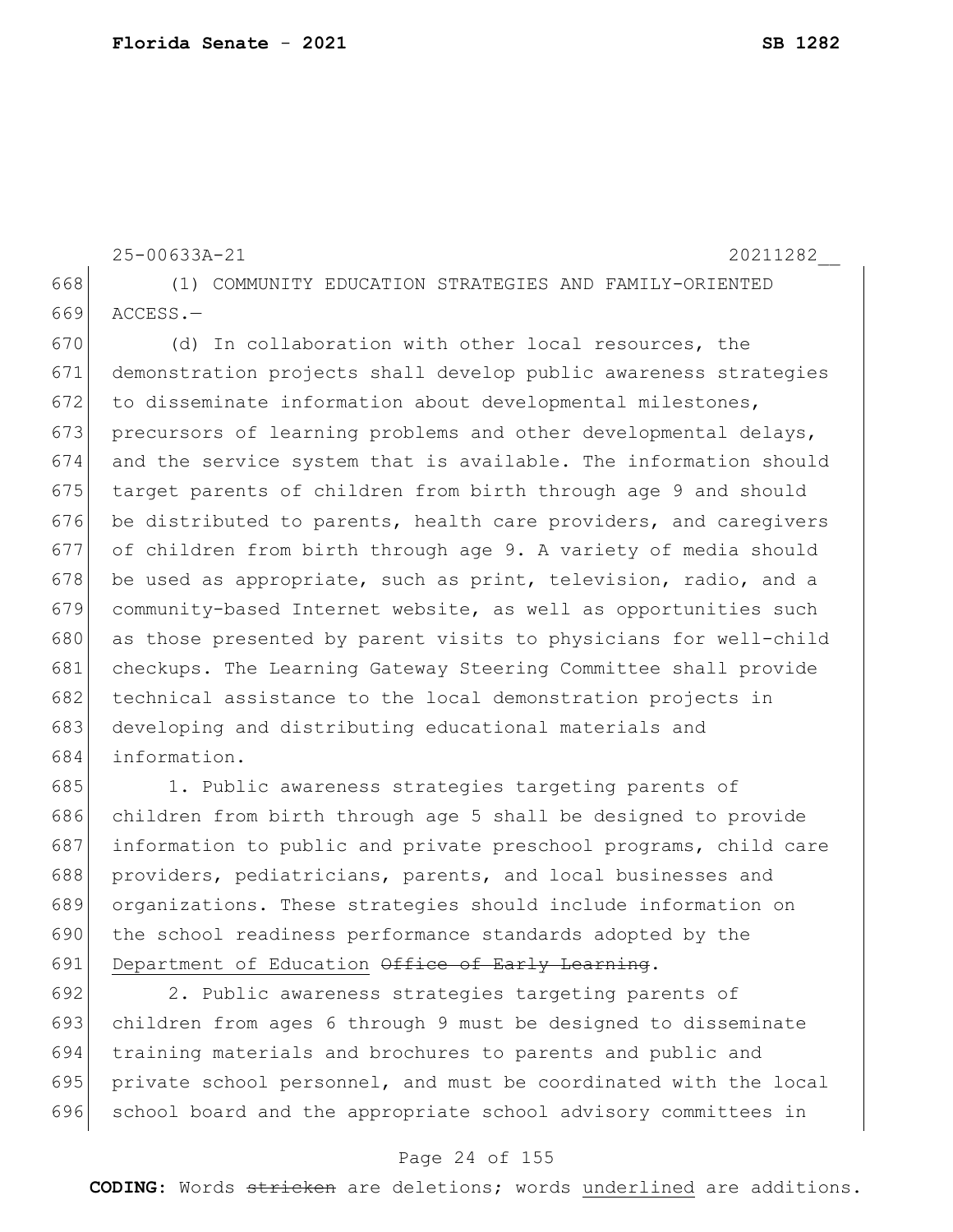25-00633A-21 20211282\_\_ 697 the demonstration projects. The materials should contain 698 information on state and district proficiency levels for grades 699 K-3. 700 (2) SCREENING AND DEVELOPMENTAL MONITORING.— 701 (a) In coordination with the Office of Early Learning, the 702 Department of Education, and the Florida Pediatric Society, and 703 using information learned from the local demonstration projects, 704 the Learning Gateway Steering Committee shall establish 705 guidelines for screening children from birth through age 9. The 706 guidelines should incorporate recent research on the indicators 707 most likely to predict early learning problems, mild 708 developmental delays, child-specific precursors of school 709 failure, and other related developmental indicators in the 710 domains of cognition; communication; attention; perception; 711 behavior; and social, emotional, sensory, and motor functioning. 712 (3) EARLY EDUCATION, SERVICES AND SUPPORTS. 713 (c) The steering committee, in cooperation with the 714 Department of Children and Families and $\tau$  the Department of 715 Education, and the Office of Early Learning, shall identify the 716 elements of an effective research-based curriculum for early 717 care and education programs. 718 Section 15. Subsection (1) of section 414.295, Florida 719 Statutes, is amended to read: 720 414.295 Temporary cash assistance programs; public records 721 exemption.— 722 (1) Personal identifying information of a temporary cash 723 assistance program participant, a participant's family, or a

#### Page 25 of 155

724 participant's family or household member, except for information

725 identifying a parent who does not live in the same home as the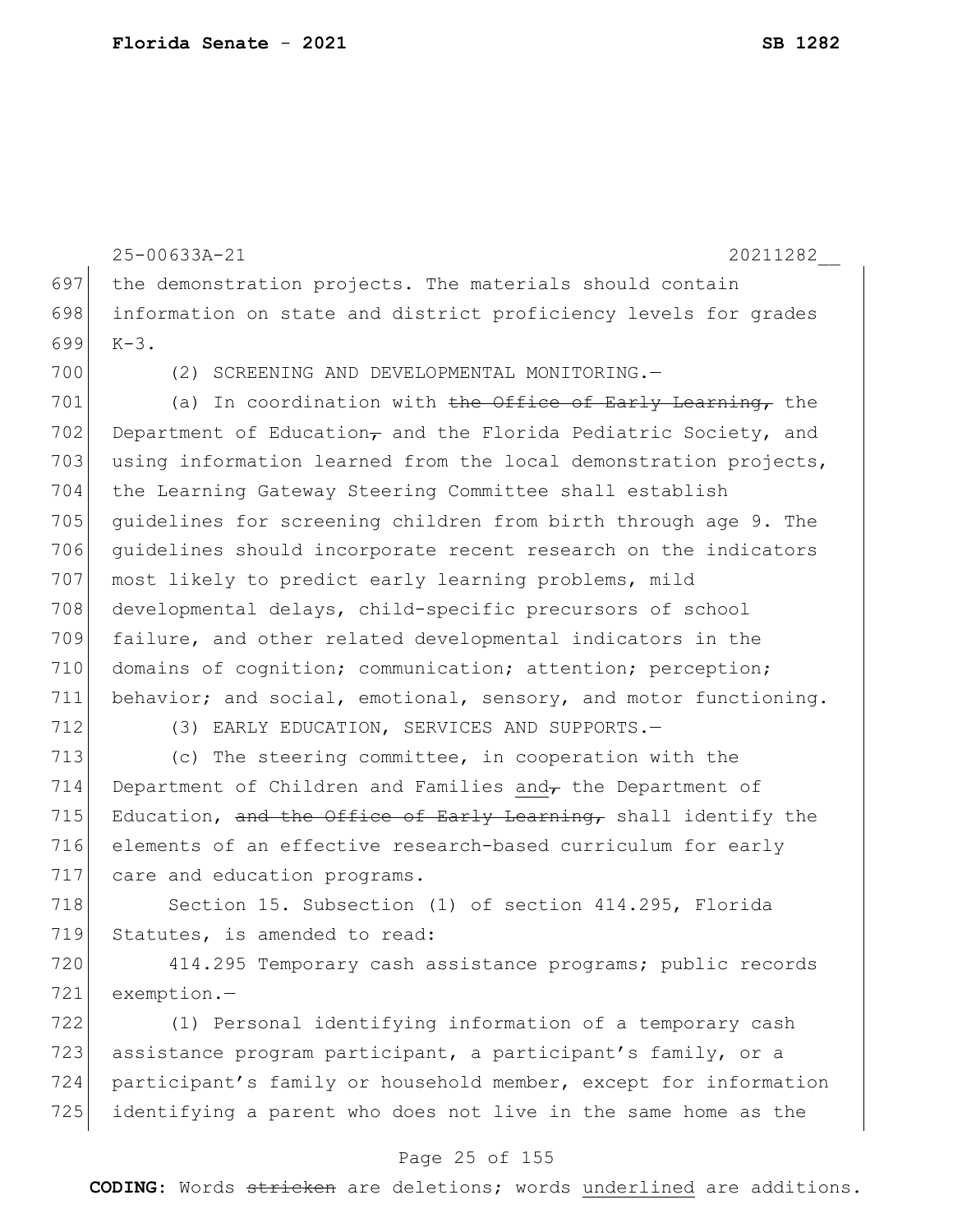25-00633A-21 20211282\_\_ 726 child, which is held by the department, the Office of Early 727 Learning, CareerSource Florida, Inc., the Department of Health, 728 the Department of Revenue, the Department of Education, or a 729 local workforce development board or local committee created 730 pursuant to s. 445.007 is confidential and exempt from s. 731 119.07(1) and s. 24(a), Art. I of the State Constitution. Such 732 confidential and exempt information may be released for purposes 733 directly connected with: 734 (a) The administration of the temporary assistance for 735 | needy families plan under Title IV-A of the Social Security Act, 736 as amended, by the department, the Office of Early Learning,

737 CareerSource Florida, Inc., the Department of Military Affairs, 738 the Department of Health, the Department of Revenue, the 739 Department of Education, a local workforce development board or 740 local committee created pursuant to s. 445.007, or a school 741 district.

742 (b) The administration of the state's plan or program 743 approved under Title IV-B, Title IV-D, or Title IV-E of the 744 Social Security Act, as amended, or under Title I, Title X, 745 Title XIV, Title XVI, Title XIX, Title XX, or Title XXI of the 746 Social Security Act, as amended.

747 (c) An investigation, prosecution, or criminal, civil, or 748 administrative proceeding conducted in connection with the 749 administration of any of the plans or programs specified in 750 paragraph (a) or paragraph (b) by a federal, state, or local 751 governmental entity, upon request by that entity, if such 752 request is made pursuant to the proper exercise of that entity's 753 duties and responsibilities.

754 (d) The administration of any other state, federal, or

#### Page 26 of 155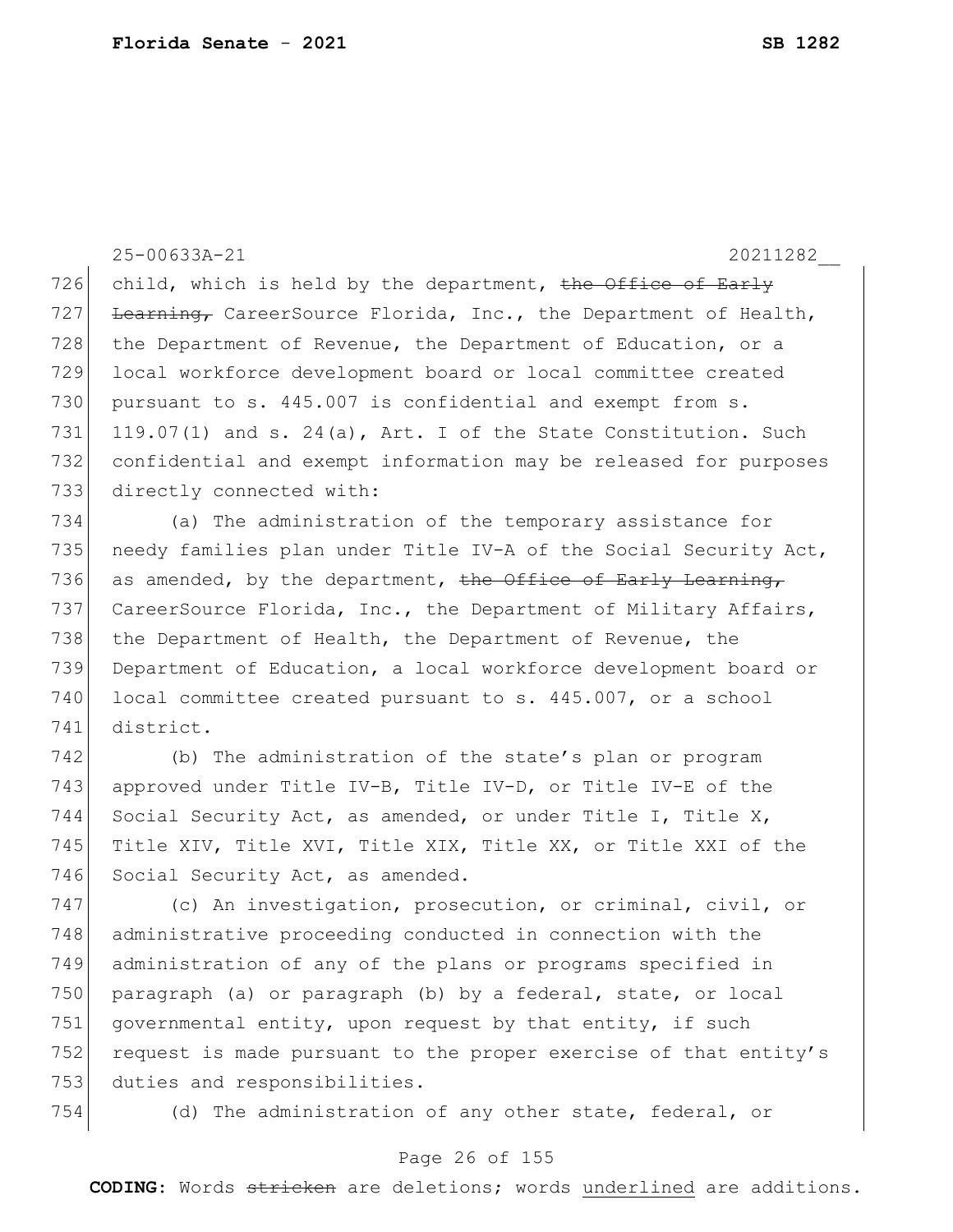|     | 25-00633A-21<br>20211282                                         |
|-----|------------------------------------------------------------------|
| 755 | federally assisted program that provides assistance or services  |
| 756 | on the basis of need, in cash or in kind, directly to a          |
| 757 | participant.                                                     |
| 758 | (e) An audit or similar activity, such as a review of            |
| 759 | expenditure reports or financial review, conducted in connection |
| 760 | with the administration of plans or programs specified in        |
| 761 | paragraph (a) or paragraph (b) by a governmental entity          |
| 762 | authorized by law to conduct such audit or activity.             |
| 763 | (f) The administration of the reemployment assistance            |
| 764 | program.                                                         |
| 765 | (g) The reporting to the appropriate agency or official of       |
| 766 | information about known or suspected instances of physical or    |
| 767 | mental injury, sexual abuse or exploitation, or negligent        |
| 768 | treatment or maltreatment of a child or elderly person receiving |
| 769 | assistance, if circumstances indicate that the health or welfare |
| 770 | of the child or elderly person is threatened.                    |
| 771 | (h) The administration of services to elderly persons under      |
| 772 | ss. 430.601-430.606.                                             |
| 773 | Section 16. Section 1000.01, Florida Statutes, is amended        |
| 774 | to read:                                                         |
| 775 | 1000.01 The Florida Early Learning-20 K-20 education             |
| 776 | system; technical provisions.-                                   |
| 777 | (1) NAME.-Chapters 1000 through 1013 shall be known and          |
| 778 | cited as the "Florida Early Learning-20 K-20 Education Code."    |
| 779 | (2) LIBERAL CONSTRUCTION. - The provisions of the Florida        |
| 780 | Early Learning-20 K-20 Education Code shall be liberally         |
| 781 | construed to the end that its objectives may be effected. It is  |
| 782 | the legislative intent that if any section, subsection,          |
| 783 | sentence, clause, or provision of the Florida Early Learning-20  |

# Page 27 of 155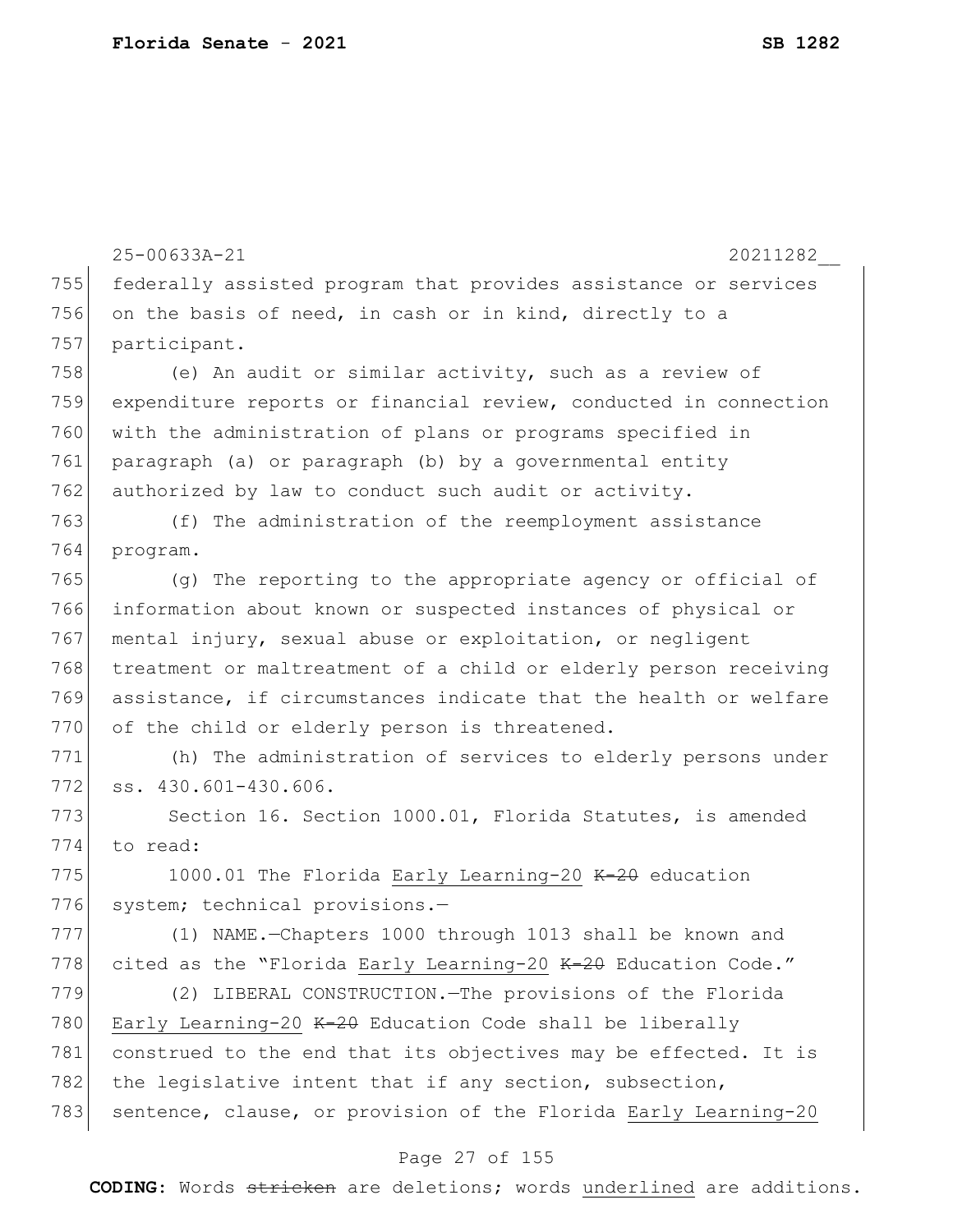25-00633A-21 20211282\_\_ 784  $K-20$  Education Code is held invalid, the remainder of the code 785 shall not be affected. 786 (3) PURPOSE.—The purpose of the Florida Early Learning-20 787 K-20 Education Code is to provide by law for a state system of 788 schools, courses, classes, and educational institutions and 789 services adequate to allow, for all Florida's students, the 790 opportunity to obtain a high quality education. The Florida 791 Early Learning-20  $K=20$  education system is established to

792 accomplish this purpose; however, nothing in this code shall be 793 construed to require the provision of free public education 794 beyond grade 12.

795 (4) UNIFORM SYSTEM OF PUBLIC K-12 SCHOOLS INCLUDED.—As 796 required by s. 1, Art. IX of the State Constitution, the Florida 797 Early Learning-20  $K=20$  education system shall include the 798 uniform system of free public K-12 schools. These public K-12 799 schools shall provide 13 consecutive years of instruction, 800 beginning with kindergarten, and shall also provide such 801 instruction for students with disabilities, gifted students, 802 limited English proficient students, and students in Department 803 of Juvenile Justice programs as may be required by law. The 804 funds for support and maintenance of the uniform system of free 805 public K-12 schools shall be derived from state, district, 806 federal, and other lawful sources or combinations of sources, 807 including any fees charged nonresidents as provided by law.

808 Section 17. Section 1000.02, Florida Statutes, is amended 809 to read:

810 1000.02 Policy and quiding principles for the Florida Early 811 Learning-20 K-20 education system.-

812 (1) It is the policy of the Legislature:

#### Page 28 of 155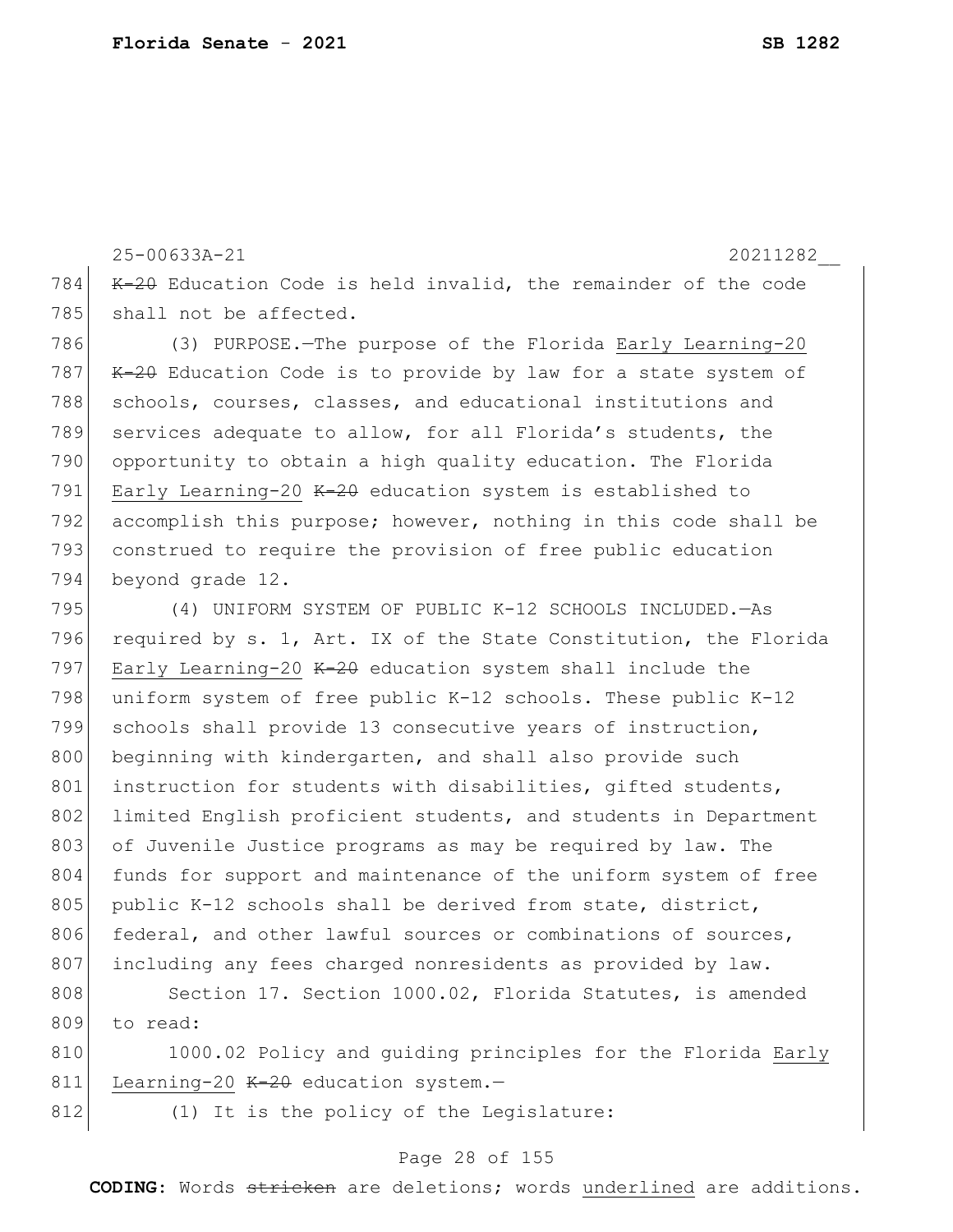|     | 25-00633A-21<br>20211282                                         |
|-----|------------------------------------------------------------------|
| 813 | (a) To achieve within existing resources a seamless              |
| 814 | academic educational system that fosters an integrated continuum |
| 815 | of early learning kindergarten through graduate school education |
| 816 | for Florida's students.                                          |
| 817 | (b) To promote enhanced academic success and funding             |
| 818 | efficiency of educational delivery systems by aligning           |
| 819 | responsibility with accountability.                              |
| 820 | (c) To provide consistent education policy across all            |
| 821 | educational delivery systems, focusing on students.              |
| 822 | (d) To provide substantially improved articulation across        |
| 823 | all educational delivery systems.                                |
| 824 | (e) To provide for the decentralization of authority to the      |
| 825 | schools, Florida College System institutions, universities, and  |
| 826 | other education institutions that deliver educational services   |
| 827 | to the public.                                                   |
| 828 | (f) To ensure that independent education institutions and        |
| 829 | home education programs maintain their independence, autonomy,   |
| 830 | and nongovernmental status.                                      |
| 831 | (2) The guiding principles for Florida's Early Learning-20       |
| 832 | $K-20$ education system are:                                     |
| 833 | (a) A coordinated, seamless system for early learning            |
| 834 | kindergarten through graduate school education.                  |
| 835 | (b) A system that is student-centered in every facet.            |
| 836 | (c) A system that maximizes education access and allows the      |
| 837 | opportunity for a high quality education for all Floridians.     |
| 838 | (d) A system that safeguards equity and supports academic        |
| 839 | excellence.                                                      |
| 840 | (e) A system that provides for local operational                 |
| 841 | flexibility while promoting accountability for student           |

# Page 29 of 155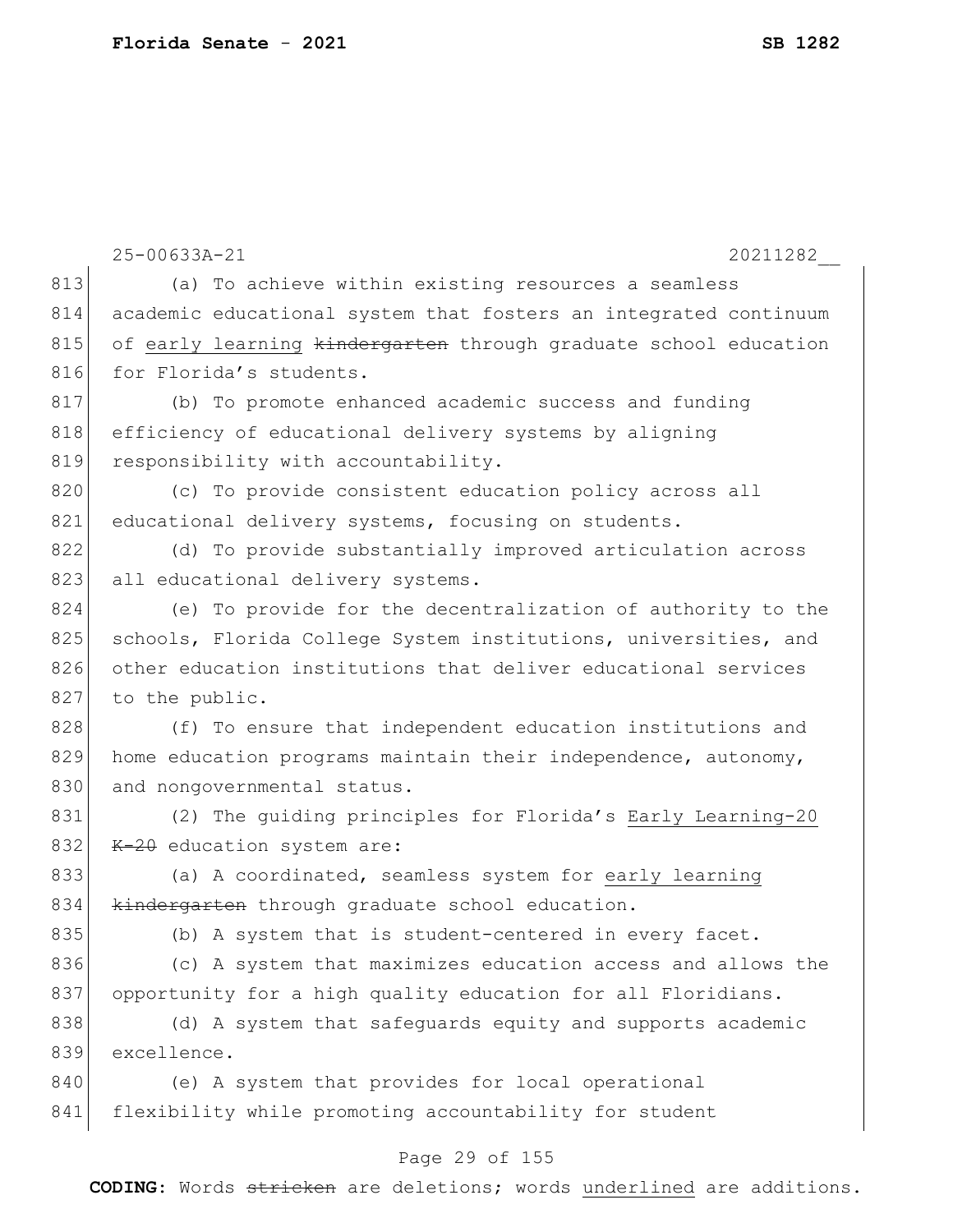```
25-00633A-21 20211282__
                             Page 30 of 155
842 achievement and improvement.
843 Section 18. Section 1000.03, Florida Statutes, is amended
844 to read:
845 1000.03 Function, mission, and goals of the Florida Early
846 Learning-20 K-2\theta education system.-
847 (1) Florida's Early Learning-20 K-2\theta education system shall
848 be a decentralized system without excess layers of bureaucracy.
849 Florida's Early Learning-20 K-2\theta education system shall maintain
850 a systemwide technology plan based on a common set of data
851 definitions.
852 (2) (a) The Legislature shall establish education policy,
853 enact education laws, and appropriate and allocate education
854 resources.
855 (b) With the exception of matters relating to the State 
856 University System, the State Board of Education shall oversee 
857 the enforcement of all laws and rules, and the timely provision 
858 of direction, resources, assistance, intervention when needed,
859 and strong incentives and disincentives to force accountability
860 for results.
861 (c) The Board of Governors shall oversee the enforcement of 
862 all state university laws and rules and requlations and the
863 timely provision of direction, resources, assistance,
864 intervention when needed, and strong incentives and 
865 disincentives to force accountability for results.
866 (3) Public education is a cooperative function of the state 
867 and local educational authorities. The state retains
868 responsibility for establishing a system of public education
869 through laws, standards, and rules to assure efficient operation
870 of an Early Learning-20 a K-20 system of public education and
```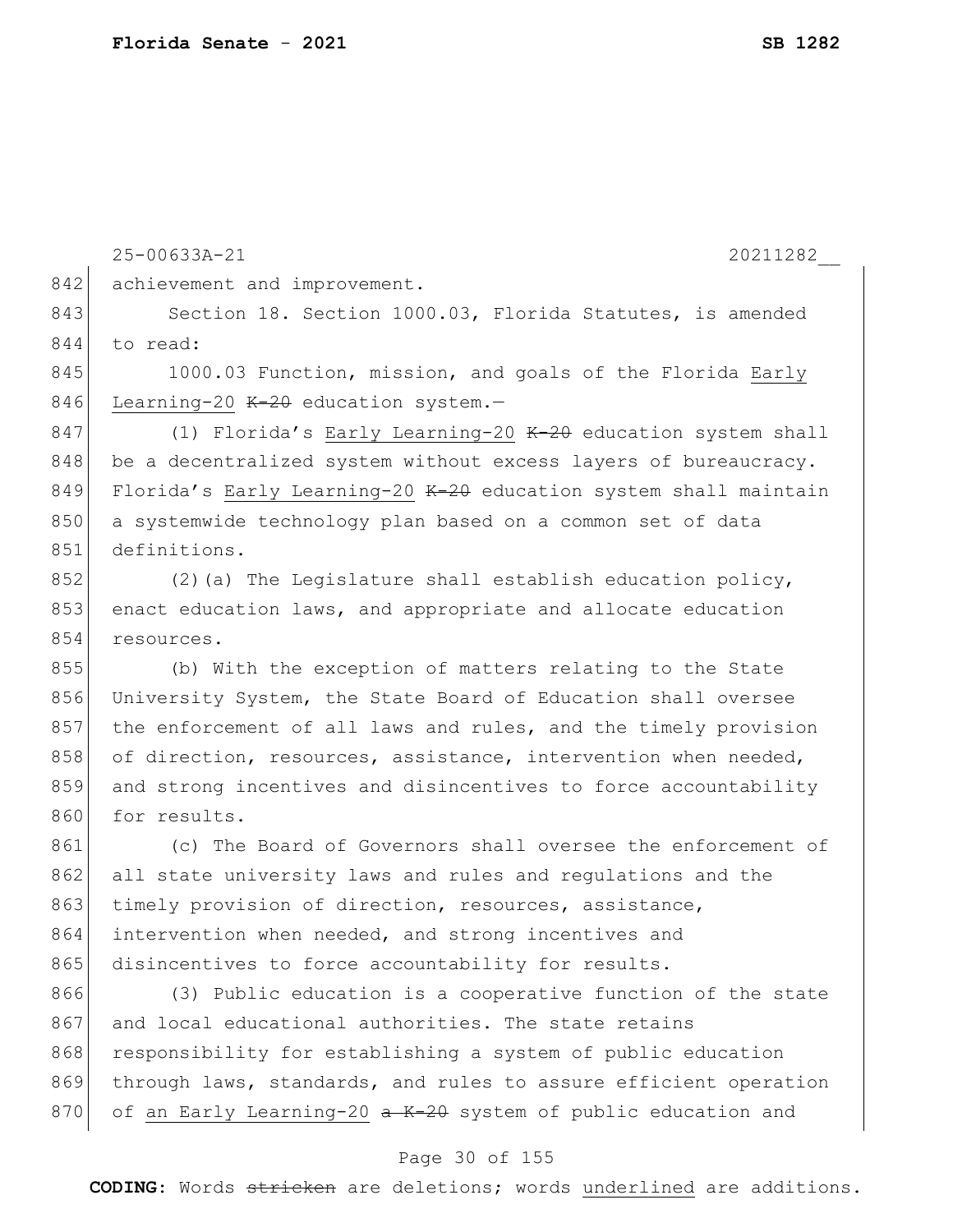| 871 | 25-00633A-21<br>20211282                                        |
|-----|-----------------------------------------------------------------|
|     | adequate educational opportunities for all individuals. Local   |
| 872 | educational authorities have a duty to fully and faithfully     |
| 873 | comply with state laws, standards, and rules and to efficiently |
| 874 | use the resources available to them to assist the state in      |
| 875 | allowing adequate educational opportunities.                    |
| 876 | (4) The mission of Florida's Early Learning-20 $K-2\theta$      |
| 877 | education system is to allow its students to increase their     |
| 878 | proficiency by allowing them the opportunity to expand their    |
| 879 | knowledge and skills through rigorous and relevant learning     |
| 880 | opportunities, in accordance with the mission statement and     |
| 881 | accountability requirements of s. 1008.31.                      |
| 882 | (5) The priorities of Florida's Early Learning-20 $K-20$        |
| 883 | education system include:                                       |
| 884 | (a) Learning and completion at all levels, including            |
| 885 | increased high school graduation rate and readiness for         |
| 886 | postsecondary education without remediation. - All students     |
| 887 | demonstrate increased learning and completion at all levels,    |
| 888 | graduate from high school, and are prepared to enter            |
| 889 | postsecondary education without remediation.                    |
| 890 | (b) Student performance.-Students demonstrate that they         |
| 891 | meet the expected academic standards consistently at all levels |
| 892 | of their education.                                             |
| 893 | (c) Civic literacy. - Students are prepared to become           |
| 894 | civically engaged and knowledgeable adults who make positive    |
| 895 | contributions to their communities.                             |
| 896 | (d) Alignment of standards and resources. - Academic            |
| 897 | standards for every level of the Early Learning-20 $K-2\theta$  |
| 898 | education system are aligned, and education financial resources |

### Page 31 of 155

899 are aligned with student performance expectations at each level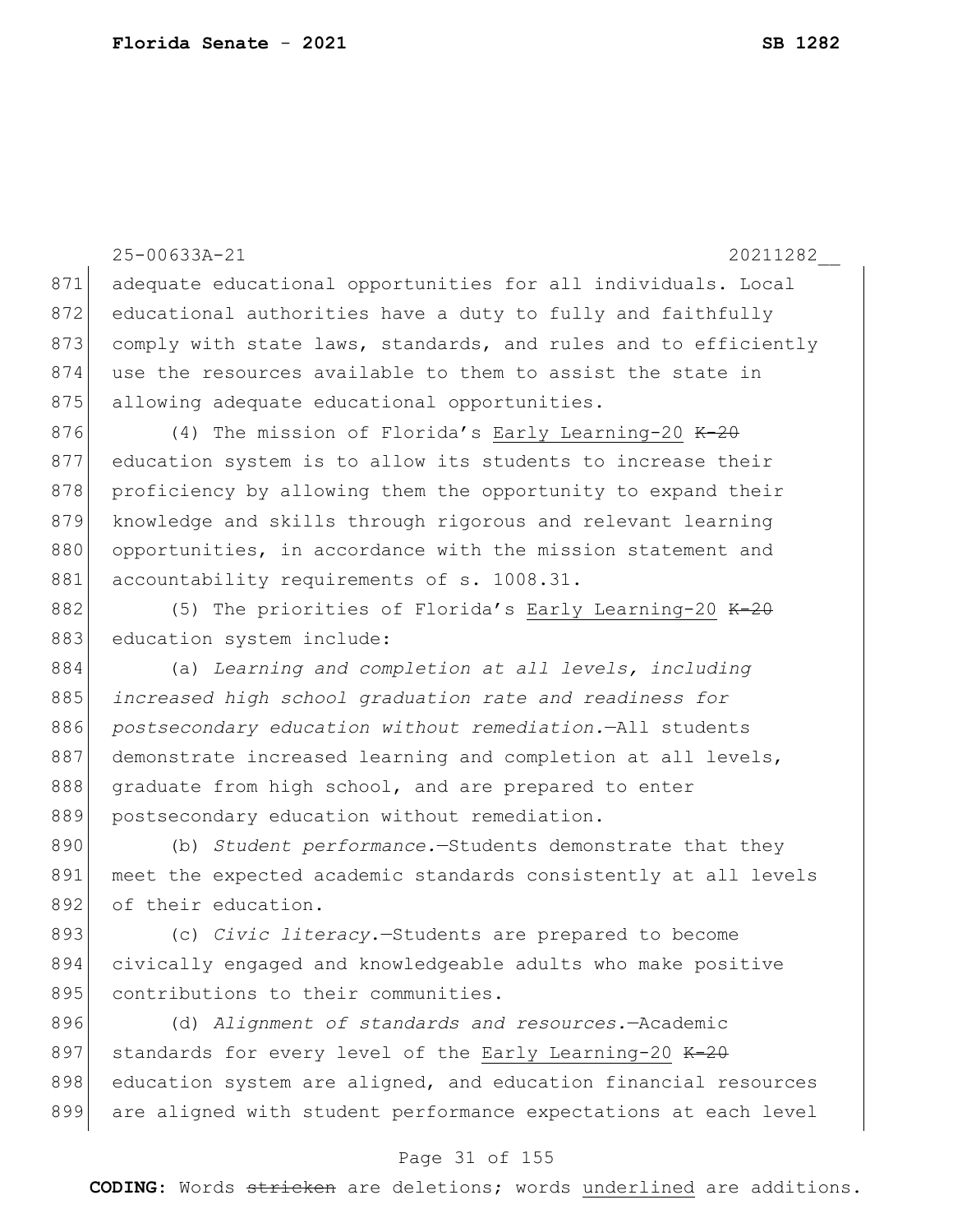25-00633A-21 20211282\_\_ 900 of the Early Learning-20  $K-2\theta$  education system. 901 (e) *Educational leadership.*—The quality of educational 902 leadership at all levels of Early Learning-20 K-20 education is 903 improved. 904 (f) *Workforce education.*—Workforce education is 905 appropriately aligned with the skills required by the new global 906 economy. 907 (g) *Parental, student, family, educational institution, and*  908 *community involvement.*—Parents, students, families, educational 909 institutions, and communities are collaborative partners in 910 education, and each plays an important role in the success of 911 individual students. Therefore, the State of Florida cannot be 912 the quarantor of each individual student's success. The goals of 913 Florida's Early Learning-20  $K-2\theta$  education system are not 914 guarantees that each individual student will succeed or that 915 each individual school will perform at the level indicated in 916 the goals. 917 (h) *Comprehensive Early Learning-20 K-20 career and*  918 *education planning.*—It is essential that Florida's Early 919 Learning-20 K-20 education system better prepare all students at 920 every level for the transition from school to postsecondary 921 education or work by providing information regarding: 922 1. Career opportunities, educational requirements 923 associated with each career, educational institutions that 924 prepare students to enter each career, and student financial aid 925 available to pursue postsecondary instruction required to enter

926 each career.

927 2. How to make informed decisions about the program of 928 study that best addresses the students' interests and abilities

#### Page 32 of 155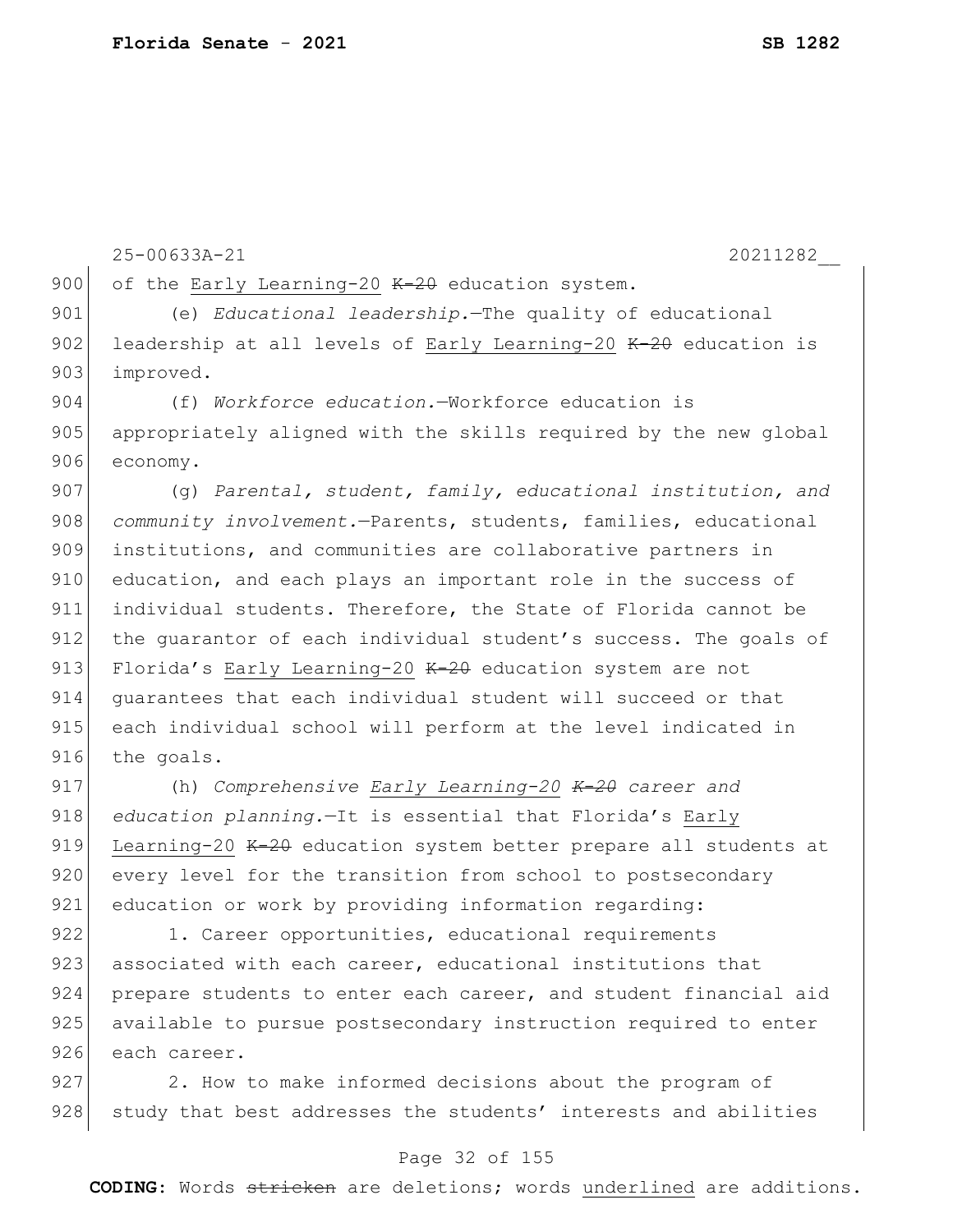| 25-00633A-21<br>20211282                                                |
|-------------------------------------------------------------------------|
| 929<br>while preparing them to enter postsecondary education or the     |
| 930<br>workforce.                                                       |
| 931<br>3. Recommended coursework and programs that prepare              |
| 932<br>students for success in their areas of interest and ability.     |
| 933                                                                     |
| 934<br>This information shall be provided to students and parents       |
| 935<br>through websites, handbooks, manuals, or other regularly         |
| 936<br>provided communications.                                         |
| 937<br>Section 19. Section 1000.04, Florida Statutes, is amended        |
| 938<br>to read:                                                         |
| 939<br>1000.04 Components for the delivery of public education          |
| 940<br>within the Florida Early Learning-20 K-20 education system.-     |
| 941<br>Florida's Early Learning-20 K-20 education system provides for   |
| 942<br>the delivery of early learning and public education through      |
| 943<br>publicly supported and controlled K-12 schools, Florida College  |
| 944<br>System institutions, state universities and other postsecondary  |
| 945<br>educational institutions, other educational institutions, and    |
| 946<br>other educational services as provided or authorized by the      |
| 947<br>Constitution and laws of the state.                              |
| 948<br>(1) EARLY LEARNING.-Early learning includes the Voluntary        |
| 949<br>Prekindergarten Education Program and the school readiness       |
| 950<br>program.                                                         |
| 951<br>$(2)$ $(1)$ PUBLIC K-12 SCHOOLS. The public K-12 schools include |
| 952<br>charter schools and consist of kindergarten classes; elementary, |
| 953<br>middle, and high school grades and special classes; virtual      |
| 954<br>instruction programs; workforce education; career centers;       |
| 955<br>adult, part-time, and evening schools, courses, or classes, as   |
| 956<br>authorized by law to be operated under the control of district   |
| 957<br>school boards; and lab schools operated under the control of     |
|                                                                         |

# Page 33 of 155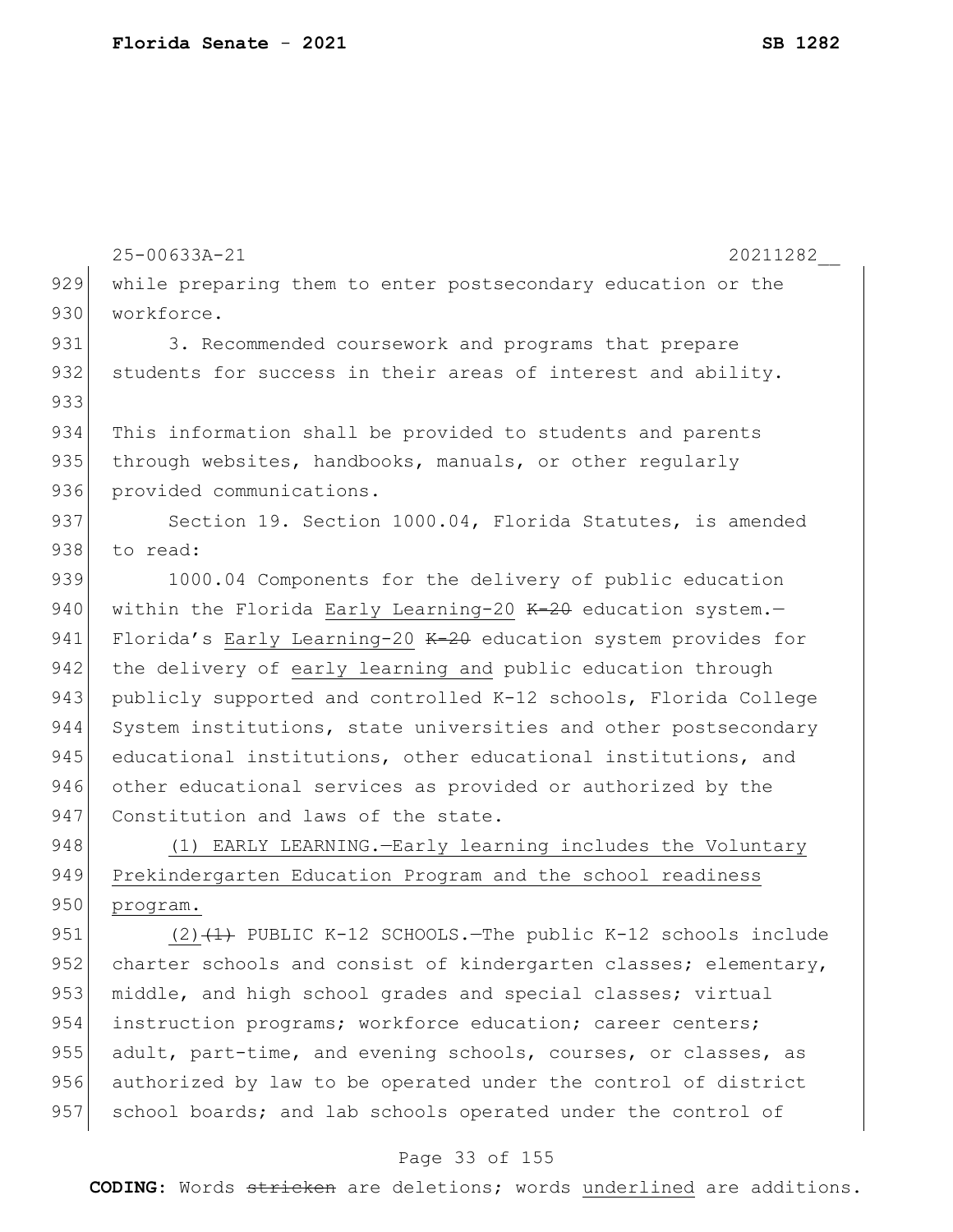|     | 25-00633A-21<br>20211282                                         |
|-----|------------------------------------------------------------------|
| 958 | state universities.                                              |
| 959 | $(3)$ $(2)$ PUBLIC POSTSECONDARY EDUCATIONAL INSTITUTIONS.       |
| 960 | Public postsecondary educational institutions include workforce  |
| 961 | education; Florida College System institutions; state            |
| 962 | universities; and all other state-supported postsecondary        |
| 963 | educational institutions that are authorized and established by  |
| 964 | law.                                                             |
| 965 | $(4)$ $(3)$ FLORIDA SCHOOL FOR THE DEAF AND THE BLIND. -The      |
| 966 | Florida School for the Deaf and the Blind is a component of the  |
| 967 | delivery of public education within Florida's Early Learning-20  |
| 968 | $K-20$ education system.                                         |
| 969 | $(5)$ $(4)$ THE FLORIDA VIRTUAL SCHOOL. The Florida Virtual      |
| 970 | School is a component of the delivery of public education within |
| 971 | Florida's Early Learning-20 K-20 education system.               |
| 972 | Section 20. Section 1000.21, Florida Statutes, is amended        |
| 973 | to read:                                                         |
| 974 | 1000.21 Systemwide definitions. - As used in the Florida         |
| 975 | Early Learning-20 K-20 Education Code:                           |
| 976 | (1) "Articulation" is the systematic coordination that           |
| 977 | provides the means by which students proceed toward their        |
| 978 | educational objectives in as rapid and student-friendly manner   |
| 979 | as their circumstances permit, from grade level to grade level,  |
| 980 | from elementary to middle to high school, to and through         |
| 981 | postsecondary education, and when transferring from one          |
| 982 | educational institution or program to another.                   |
| 983 | (2) "Commissioner" is the Commissioner of Education.             |
| 984 | "Florida College System institution" except as<br>(3)            |
| 985 | otherwise specifically provided, includes all of the following   |
| 986 | public postsecondary educational institutions in the Florida     |

# Page 34 of 155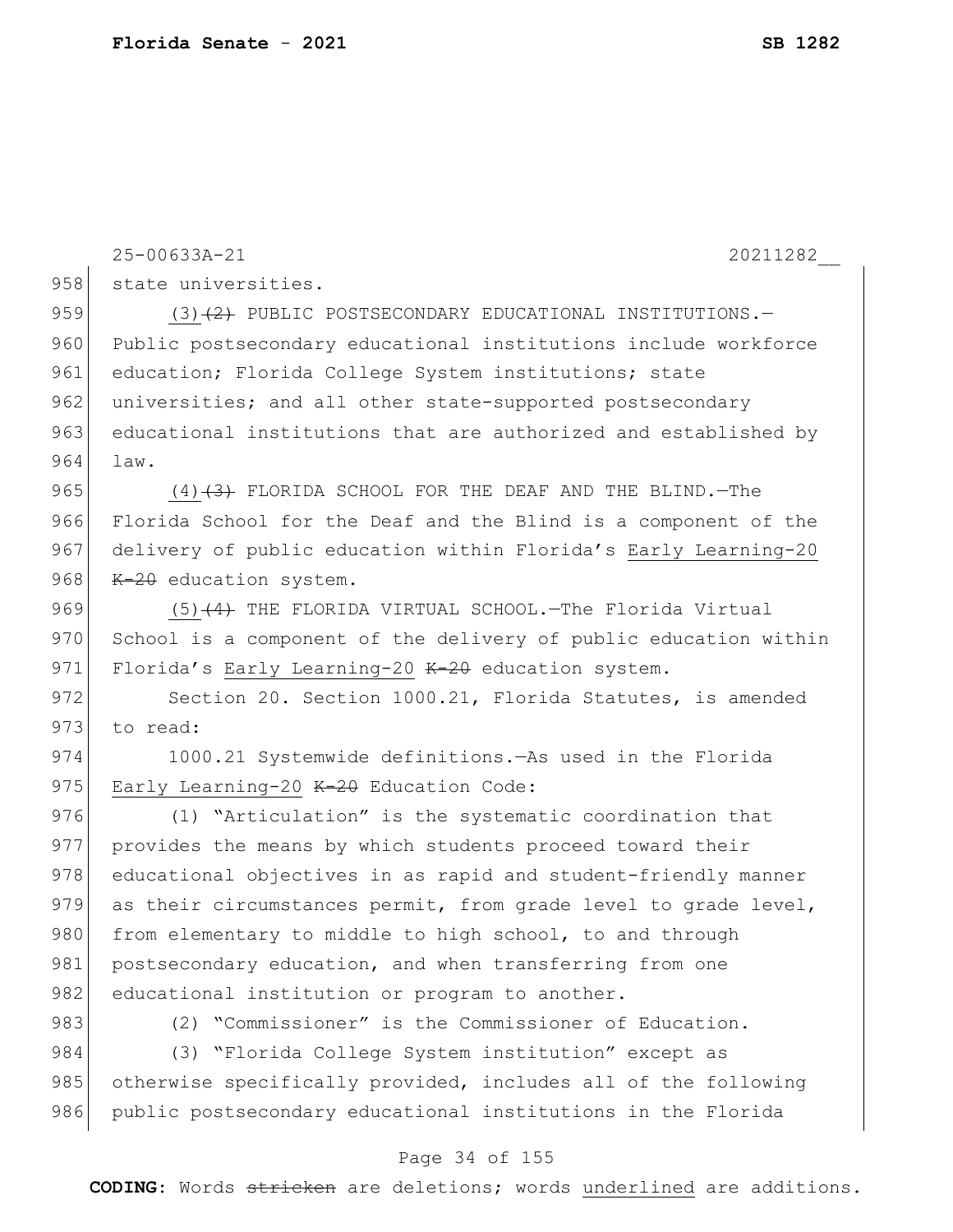|      | 25-00633A-21<br>20211282                                    |
|------|-------------------------------------------------------------|
| 987  | College System and any branch campuses, centers, or other   |
| 988  | affiliates of the institution:                              |
| 989  | (a) Eastern Florida State College, which serves Brevard     |
| 990  | County.                                                     |
| 991  | (b) Broward College, which serves Broward County.           |
| 992  | (c) College of Central Florida, which serves Citrus, Levy,  |
| 993  | and Marion Counties.                                        |
| 994  | (d) Chipola College, which serves Calhoun, Holmes, Jackson, |
| 995  | Liberty, and Washington Counties.                           |
| 996  | (e) Daytona State College, which serves Flagler and Volusia |
| 997  | Counties.                                                   |
| 998  | (f) Florida SouthWestern State College, which serves        |
| 999  | Charlotte, Collier, Glades, Hendry, and Lee Counties.       |
| 1000 | (g) Florida State College at Jacksonville, which serves     |
| 1001 | Duval and Nassau Counties.                                  |
| 1002 | (h) The College of the Florida Keys, which serves Monroe    |
| 1003 | County.                                                     |
| 1004 | (i) Gulf Coast State College, which serves Bay, Franklin,   |
| 1005 | and Gulf Counties.                                          |
| 1006 | (j) Hillsborough Community College, which serves            |
| 1007 | Hillsborough County.                                        |
| 1008 | (k) Indian River State College, which serves Indian River,  |
| 1009 | Martin, Okeechobee, and St. Lucie Counties.                 |
| 1010 | (1) Florida Gateway College, which serves Baker, Columbia,  |
| 1011 | Dixie, Gilchrist, and Union Counties.                       |
| 1012 | (m) Lake-Sumter State College, which serves Lake and Sumter |
| 1013 | Counties.                                                   |
| 1014 | (n) State College of Florida, Manatee-Sarasota, which       |
| 1015 | serves Manatee and Sarasota Counties.                       |
|      |                                                             |

# Page 35 of 155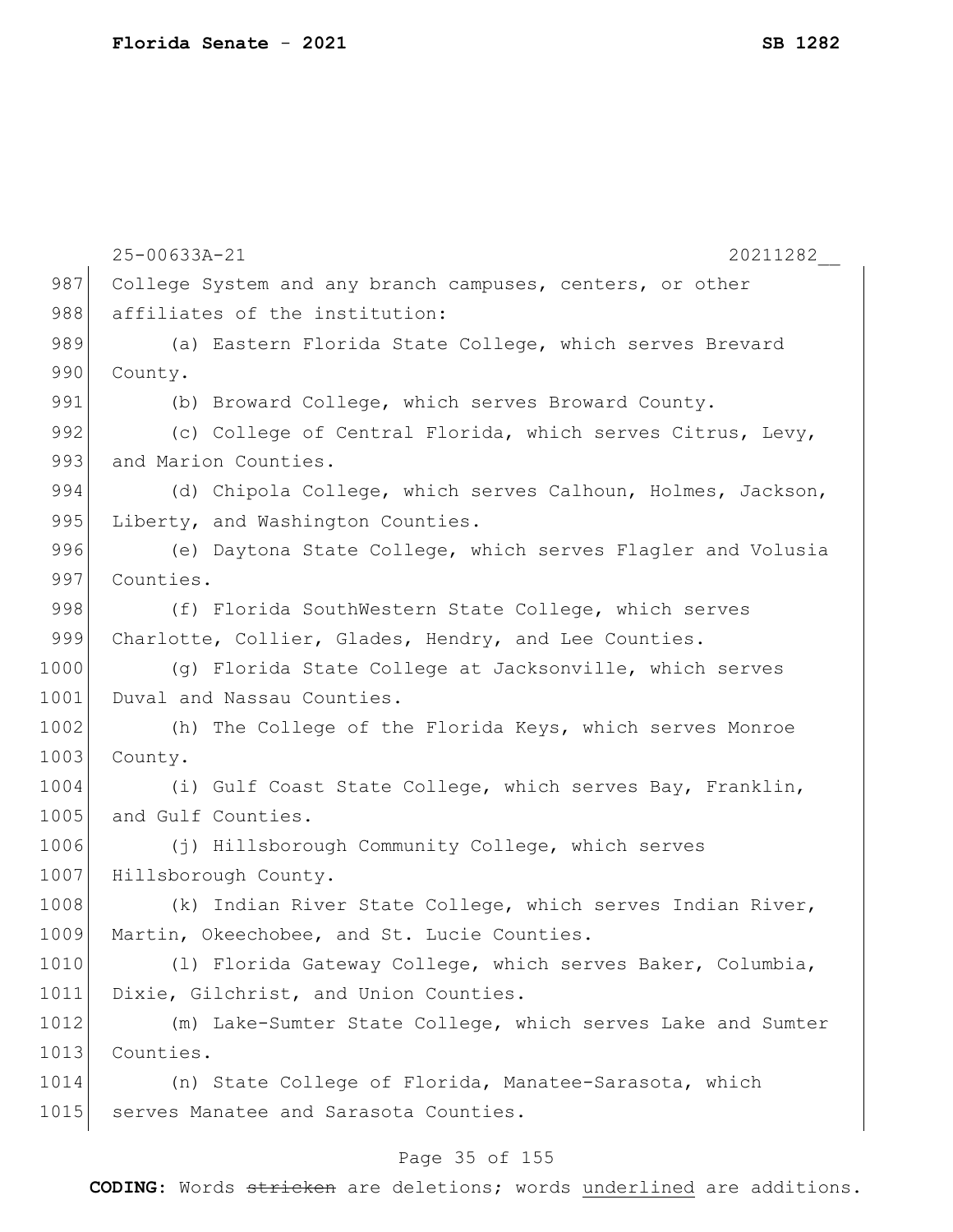|      | 20211282<br>25-00633A-21                                         |
|------|------------------------------------------------------------------|
| 1016 | (o) Miami Dade College, which serves Miami-Dade County.          |
| 1017 | (p) North Florida College, which serves Hamilton,                |
| 1018 | Jefferson, Lafayette, Madison, Suwannee, and Taylor Counties.    |
| 1019 | (q) Northwest Florida State College, which serves Okaloosa       |
| 1020 | and Walton Counties.                                             |
| 1021 | (r) Palm Beach State College, which serves Palm Beach            |
| 1022 | County.                                                          |
| 1023 | (s) Pasco-Hernando State College, which serves Hernando and      |
| 1024 | Pasco Counties.                                                  |
| 1025 | (t) Pensacola State College, which serves Escambia and           |
| 1026 | Santa Rosa Counties.                                             |
| 1027 | (u) Polk State College, which serves Polk County.                |
| 1028 | (v) St. Johns River State College, which serves Clay,            |
| 1029 | Putnam, and St. Johns Counties.                                  |
| 1030 | (w) St. Petersburg College, which serves Pinellas County.        |
| 1031 | (x) Santa Fe College, which serves Alachua and Bradford          |
| 1032 | Counties.                                                        |
| 1033 | (y) Seminole State College of Florida, which serves              |
| 1034 | Seminole County.                                                 |
| 1035 | (z) South Florida State College, which serves DeSoto,            |
| 1036 | Hardee, and Highlands Counties.                                  |
| 1037 | (aa) Tallahassee Community College, which serves Gadsden,        |
| 1038 | Leon, and Wakulla Counties.                                      |
| 1039 | (bb) Valencia College, which serves Orange and Osceola           |
| 1040 | Counties.                                                        |
| 1041 | "Department" is the Department of Education.<br>(4)              |
| 1042 | (5) "Parent" is either or both parents of a student, any         |
| 1043 | guardian of a student, any person in a parental relationship to  |
| 1044 | a student, or any person exercising supervisory authority over a |
|      |                                                                  |

### Page 36 of 155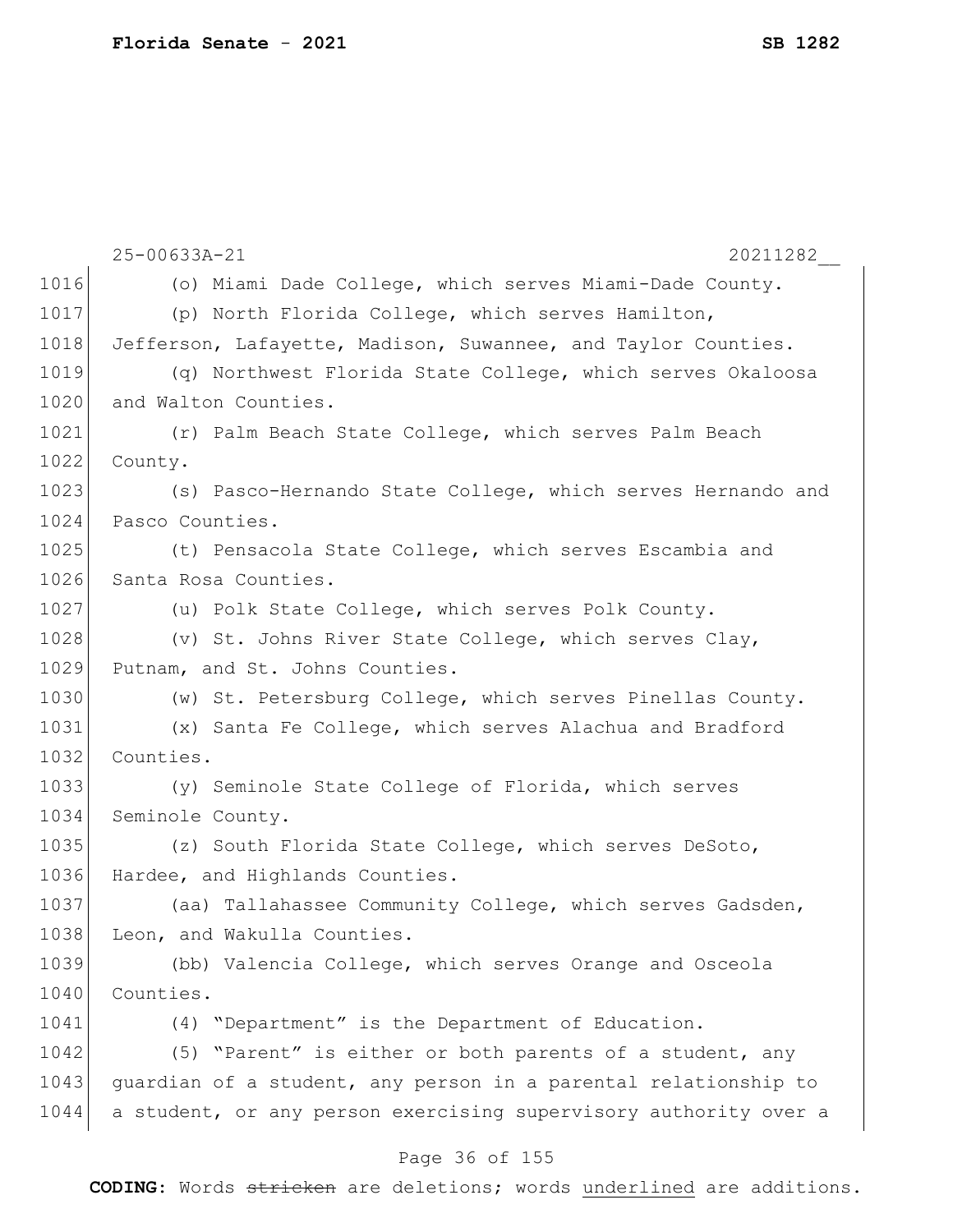|      | 25-00633A-21<br>20211282                                         |
|------|------------------------------------------------------------------|
| 1045 | student in place of the parent.                                  |
| 1046 | (6) "State university," except as otherwise specifically         |
| 1047 | provided, includes the following institutions and any branch     |
| 1048 | campuses, centers, or other affiliates of the institution:       |
| 1049 | (a) The University of Florida.                                   |
| 1050 | (b) The Florida State University.                                |
| 1051 | (c) The Florida Agricultural and Mechanical University.          |
| 1052 | (d) The University of South Florida.                             |
| 1053 | (e) The Florida Atlantic University.                             |
| 1054 | (f) The University of West Florida.                              |
| 1055 | The University of Central Florida.<br>(q)                        |
| 1056 | (h) The University of North Florida.                             |
| 1057 | (i) The Florida International University.                        |
| 1058 | (j) The Florida Gulf Coast University.                           |
| 1059 | (k) New College of Florida.                                      |
| 1060 | (1) The Florida Polytechnic University.                          |
| 1061 | (7) "Next Generation Sunshine State Standards" means the         |
| 1062 | state's public K-12 curricular standards adopted under s.        |
| 1063 | 1003.41.                                                         |
| 1064 | (8) "Board of Governors" is the Board of Governors of the        |
| 1065 | State University System.                                         |
| 1066 | Section 21. Subsection (1) and paragraphs (e) and (s) of         |
| 1067 | subsection (2) of section 1001.02, Florida Statutes, are amended |
| 1068 | to read:                                                         |
| 1069 | 1001.02 General powers of State Board of Education.-             |
| 1070 | (1) The State Board of Education is the chief implementing       |
| 1071 | and coordinating body of public education in Florida except for  |
| 1072 | the State University System, and it shall focus on high-level    |
| 1073 | policy decisions. It has authority to adopt rules pursuant to    |

# Page 37 of 155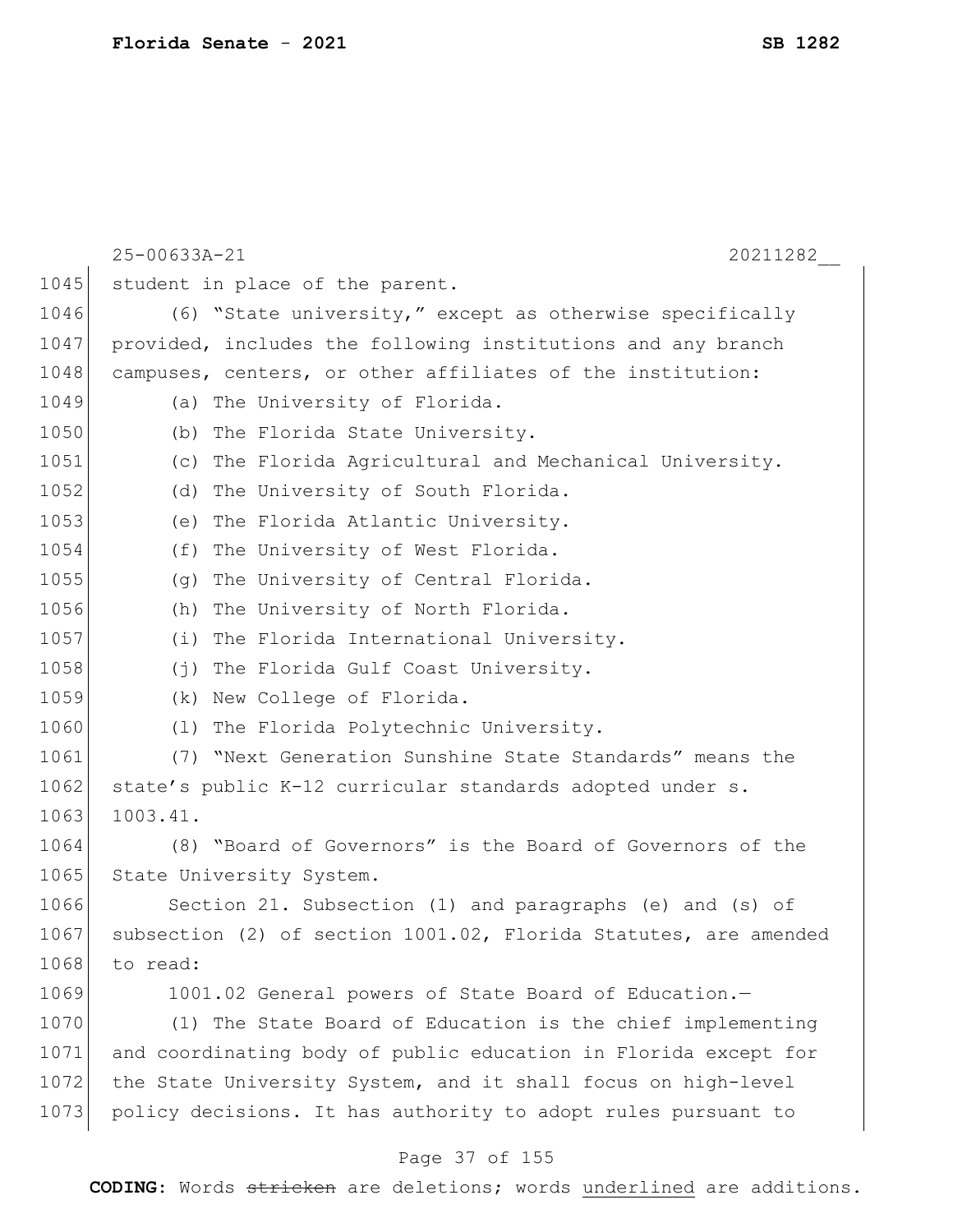25-00633A-21 20211282\_\_ 1074 ss. 120.536(1) and 120.54 to implement the provisions of law 1075 conferring duties upon it for the improvement of the state 1076 system of Early Learning-20  $K=20$  public education except for the 1077 State University System. Except as otherwise provided herein, it 1078 may, as it finds appropriate, delegate its general powers to the 1079 Commissioner of Education or the directors of the divisions of 1080 the department. 1081 (2) The State Board of Education has the following duties: 1082 (e) To adopt and submit to the Governor and Legislature, as 1083 provided in s. 216.023, a coordinated Early Learning-20  $K-2\theta$ 1084 education budget that estimates the expenditure requirements for 1085 the Board of Governors, as provided in s. 1001.706, the State 1086 Board of Education, including the Department of Education and 1087 the Commissioner of Education, and all of the boards, 1088 institutions, agencies, and services under the general 1089 supervision of the Board of Governors, as provided in s. 1090 1001.706, or the State Board of Education for the ensuing fiscal 1091 year. The State Board of Education may not amend the budget 1092 request submitted by the Board of Governors. Any program 1093 recommended by the Board of Governors or the State Board of 1094 Education which will require increases in state funding for more 1095 than 1 year must be presented in a multiyear budget plan. 1096 (s) To establish a detailed procedure for the 1097 implementation and operation of a systemwide  $K-20$  technology 1098 plan that is based on a common set of data definitions. 1099 Section 22. Subsections (8) and (9) of section 1001.03, 1100 Florida Statutes, are amended to read: 1101 1001.03 Specific powers of State Board of Education. 1102 (8) SYSTEMWIDE ENFORCEMENT.—The State Board of Education

**CODING**: Words stricken are deletions; words underlined are additions.

Page 38 of 155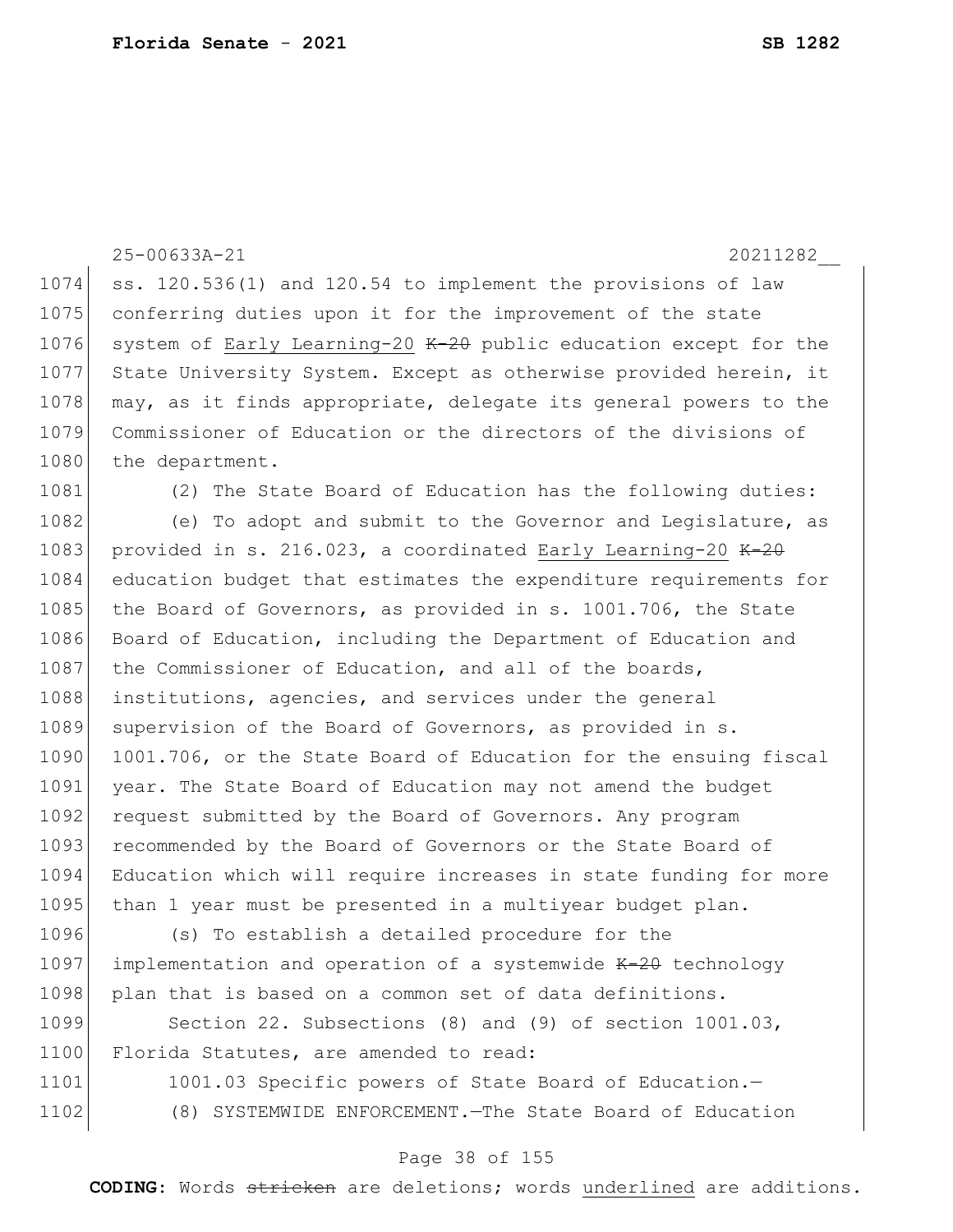|      | 25-00633A-21<br>20211282                                               |
|------|------------------------------------------------------------------------|
| 1103 | shall enforce compliance with law and state board rule by all          |
| 1104 | school districts, early learning coalitions, and public                |
| 1105 | postsecondary educational institutions, except for the State           |
| 1106 | University System, in accordance with the provisions of s.             |
| 1107 | 1008.32.                                                               |
| 1108 | (9) MANAGEMENT INFORMATION DATABASES. The State Board of               |
| 1109 | Education, in conjunction with the Board of Governors regarding        |
| 1110 | the State University System, shall continue to collect and             |
| 1111 | maintain, at a minimum, the management information databases for       |
| 1112 | state universities, and all other components of the public Early       |
| 1113 | Learning-20 K-20 education system as such databases existed on         |
| 1114 | June 30, 2002.                                                         |
| 1115 | Section 23. Subsection $(1)$ , paragraphs $(g)$ , $(k)$ , and $(l)$ of |
| 1116 | subsection (6), and subsection (8) of section 1001.10, Florida         |
| 1117 | Statutes, are amended to read:                                         |
| 1118 | 1001.10 Commissioner of Education; general powers and                  |
| 1119 | $duties. -$                                                            |
| 1120 | (1) The Commissioner of Education is the chief educational             |
| 1121 | officer of the state and the sole custodian of the educational         |
| 1122 | K-20 data warehouse, and is responsible for giving full                |
| 1123 | assistance to the State Board of Education in enforcing                |
| 1124 | compliance with the mission and goals of the Early Learning-20         |
| 1125 | K-20 education system, except for the State University System.         |
| 1126 | (6) Additionally, the commissioner has the following                   |
| 1127 | general powers and duties:                                             |
| 1128 | (g) To submit to the State Board of Education, on or before            |
| 1129 | October 1 of each year, recommendations for a coordinated Early        |
| 1130 | Learning-20 K-20 education budget that estimates the                   |

# Page 39 of 155

1131 expenditures for the Board of Governors, the State Board of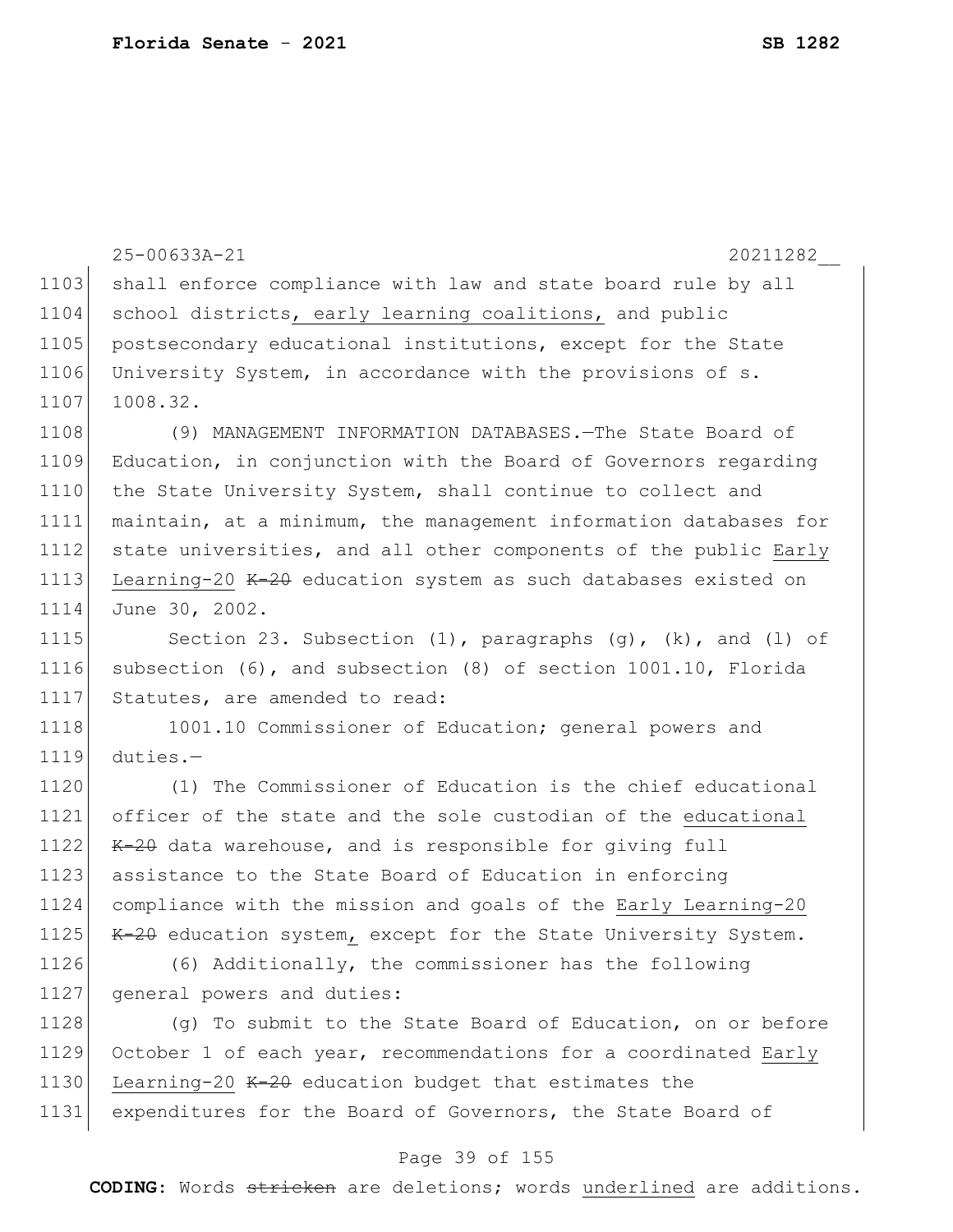25-00633A-21 20211282\_\_ 1132 Education, including the Department of Education and the 1133 Commissioner of Education, and all of the boards, institutions, 1134 agencies, and services under the general supervision of the 1135| Board of Governors or the State Board of Education for the 1136 ensuing fiscal year. Any program recommended to the State Board 1137 of Education that will require increases in state funding for 1138 | more than 1 year must be presented in a multiyear budget plan. 1139 (k) To prepare, publish, and disseminate user-friendly 1140 materials relating to the state's education system, including 1141 the state's K-12 scholarship programs, the school readiness 1142 program, and the Voluntary Prekindergarten Education Program. 1143 (l) To prepare and publish annually reports giving 1144 statistics and other useful information pertaining to the 1145 state's K-12 scholarship programs, the school readiness program, 1146 and the Voluntary Prekindergarten Education Program. 1147 (8) In the event of an emergency situation, the 1148 commissioner may coordinate through the most appropriate means 1149 of communication with early learning coalitions, local school 1150 districts, Florida College System institutions, and satellite 1151 offices of the Division of Blind Services and the Division of 1152 Vocational Rehabilitation to assess the need for resources and 1153 assistance to enable each school, institution, or satellite 1154 office the ability to reopen as soon as possible after 1155 considering the health, safety, and welfare of students and 1156 clients. 1157 Section 24. Paragraph (b) of subsection (1) and subsection

1158 (4) of section 1001.11, Florida Statutes, are amended to read: 1159 1001.11 Commissioner of Education; other duties. 1160 (1) The Commissioner of Education must independently

### Page 40 of 155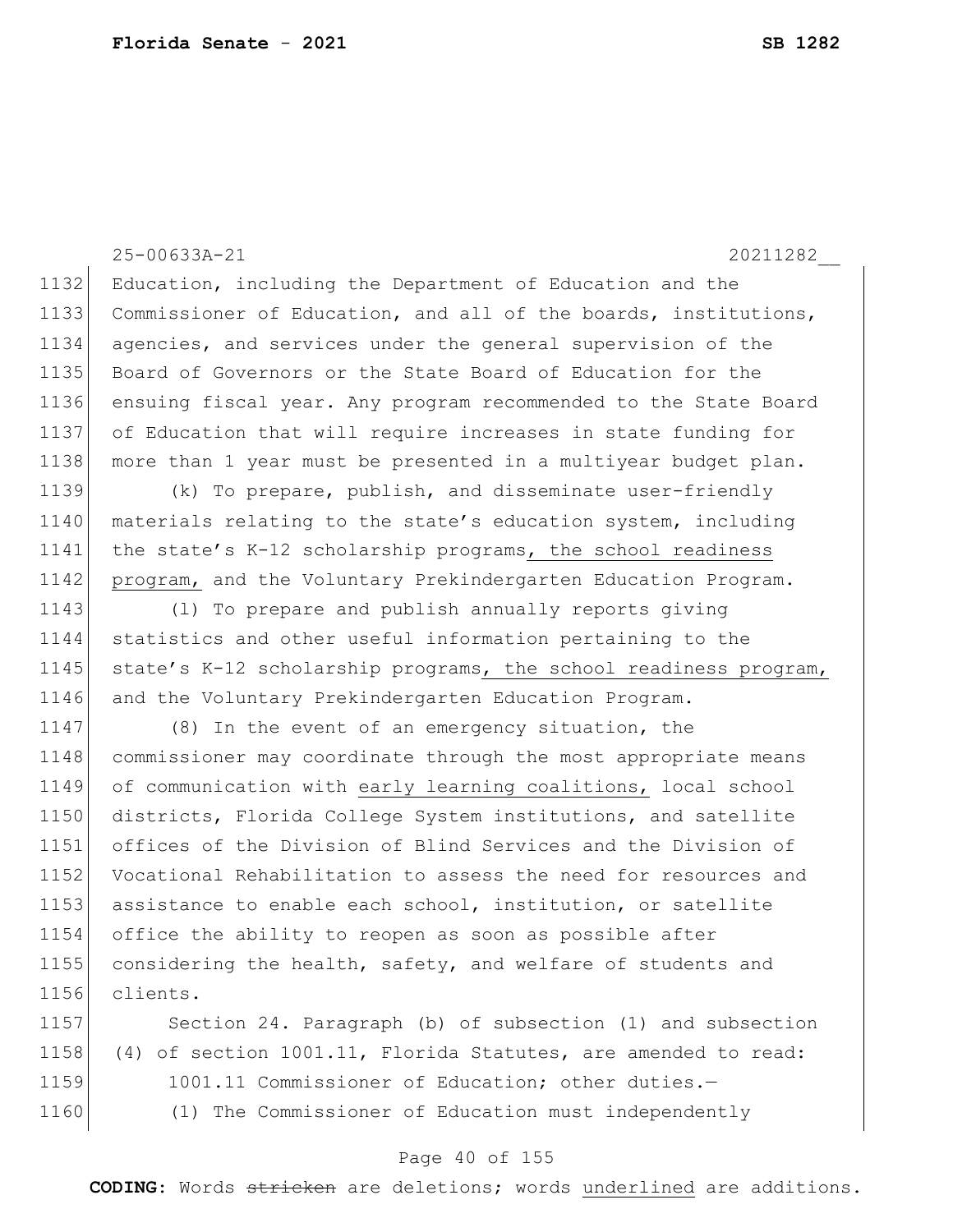|      | 25-00633A-21<br>20211282                                         |
|------|------------------------------------------------------------------|
| 1161 | perform the following duties:                                    |
| 1162 | (b) Serve as the primary source of information to the            |
| 1163 | Legislature, including the President of the Senate and the       |
| 1164 | Speaker of the House of Representatives, concerning the State    |
| 1165 | Board of Education, the Early Learning-20 K-20 education system, |
| 1166 | and early learning programs.                                     |
| 1167 | (4) The commissioner shall develop and implement an              |
| 1168 | integrated Early Learning-20 K-20 information system for         |
| 1169 | educational management in accordance with the requirements of    |
| 1170 | chapter 1008.                                                    |
| 1171 | Section 25. Section 1001.213, Florida Statutes, is               |
| 1172 | repealed.                                                        |
| 1173 | Section 26. Subsection (7) of section 1001.215, Florida          |
| 1174 | Statutes, is amended to read:                                    |
| 1175 | 1001.215 Just Read, Florida! Office.-There is created in         |
| 1176 | the Department of Education the Just Read, Florida! Office. The  |
| 1177 | office is fully accountable to the Commissioner of Education and |
| 1178 | shall:                                                           |
| 1179 | (7) Review, evaluate, and provide technical assistance to        |
| 1180 | school districts' implementation of the K-12 comprehensive       |
| 1181 | reading plan required in s. 1011.62(9).                          |
| 1182 | Section 27. Subsection (1) of section 1001.23, Florida           |
| 1183 | Statutes, is amended to read:                                    |
| 1184 | 1001.23 Specific powers and duties of the Department of          |
| 1185 | Education.-In addition to all other duties assigned to it by law |
| 1186 | or by rule of the State Board of Education, the department       |
| 1187 | shall:                                                           |
| 1188 | (1) Adopt the statewide kindergarten screening in                |
| 1189 | accordance with s. 1002.69.                                      |
|      |                                                                  |

# Page 41 of 155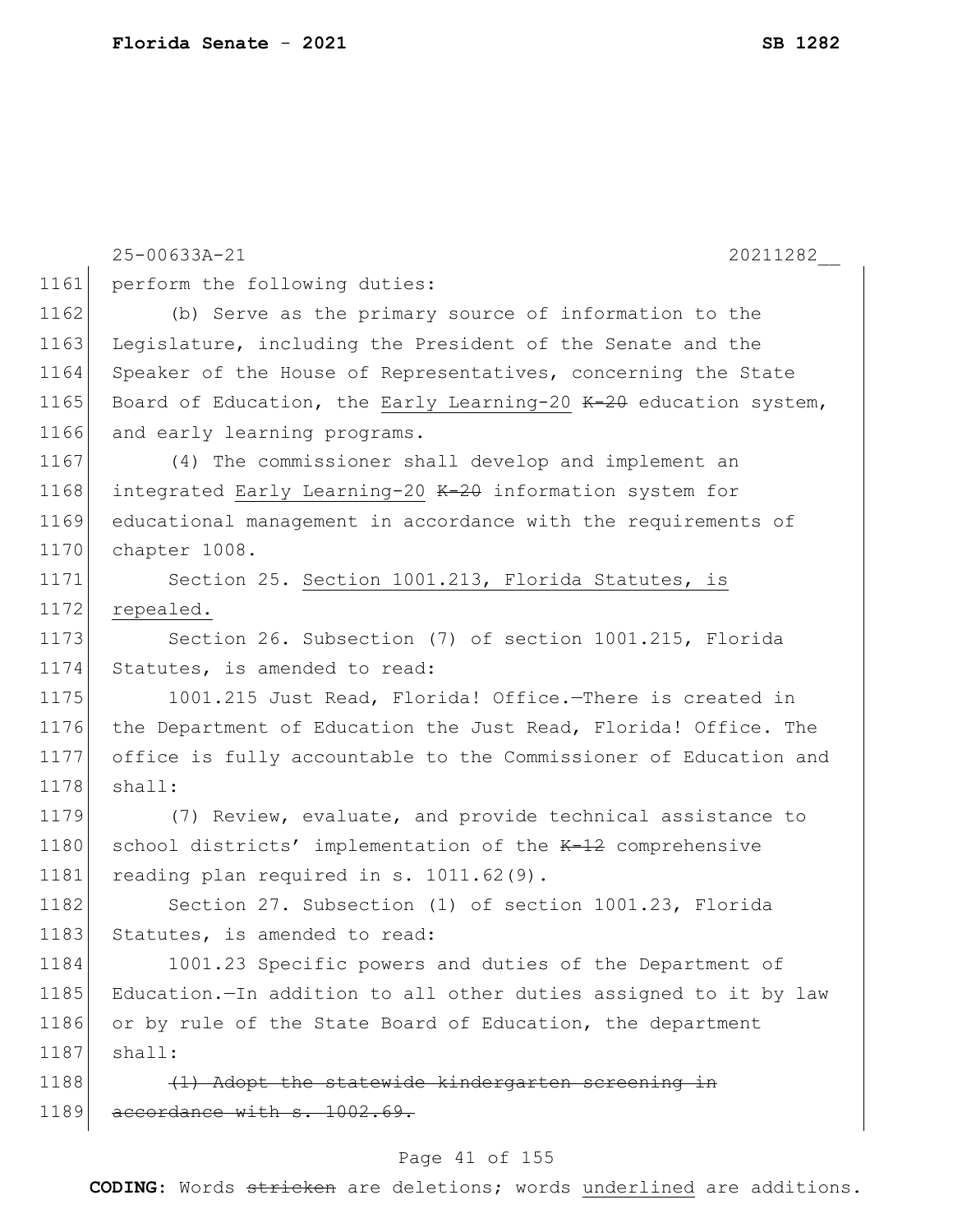|      | 25-00633A-21<br>20211282                                              |
|------|-----------------------------------------------------------------------|
| 1190 | Section 28. Subsection (3) of section 1001.70, Florida                |
| 1191 | Statutes, is amended to read:                                         |
| 1192 | 1001.70 Board of Governors of the State University System.-           |
| 1193 | (3) The Board of Governors, in exercising its authority               |
| 1194 | under the State Constitution and statutes, shall exercise its         |
| 1195 | authority in a manner that supports, promotes, and enhances an        |
| 1196 | Early Learning-20 $\alpha$ K-20 education system that provides        |
| 1197 | affordable access to postsecondary educational opportunities for      |
| 1198 | residents of the state to the extent authorized by the State          |
| 1199 | Constitution and state law.                                           |
| 1200 | Section 29. Paragraph (b) of subsection (4) of section                |
| 1201 | 1001.706, Florida Statutes, is amended to read:                       |
| 1202 | 1001.706 Powers and duties of the Board of Governors.-                |
| 1203 | (4) POWERS AND DUTIES RELATING TO FINANCE.-                           |
| 1204 | (b) The Board of Governors shall prepare the legislative              |
| 1205 | budget requests for the State University System, including a          |
| 1206 | request for fixed capital outlay, and submit them to the State        |
| 1207 | Board of Education for inclusion in the Early Learning-20 $K-2\theta$ |
| 1208 | legislative budget request. The Board of Governors shall provide      |
| 1209 | the state universities with fiscal policy quidelines, formats,        |
| 1210 | and instruction for the development of individual university          |
| 1211 | budget requests.                                                      |
| 1212 | Section 30. Paragraph (b) of subsection (1) of section                |
| 1213 | 1002.22, Florida Statutes, is amended to read:                        |
| 1214 | 1002.22 Education records and reports of K-12 students;               |
| 1215 | rights of parents and students; notification; penalty.-               |
| 1216 | (1) DEFINITIONS. - As used in this section, the term:                 |
| 1217 | (b) "Institution" means any public school, center,                    |
| 1218 | institution, or other entity that is part of Florida's education      |
|      | Page 42 of 155                                                        |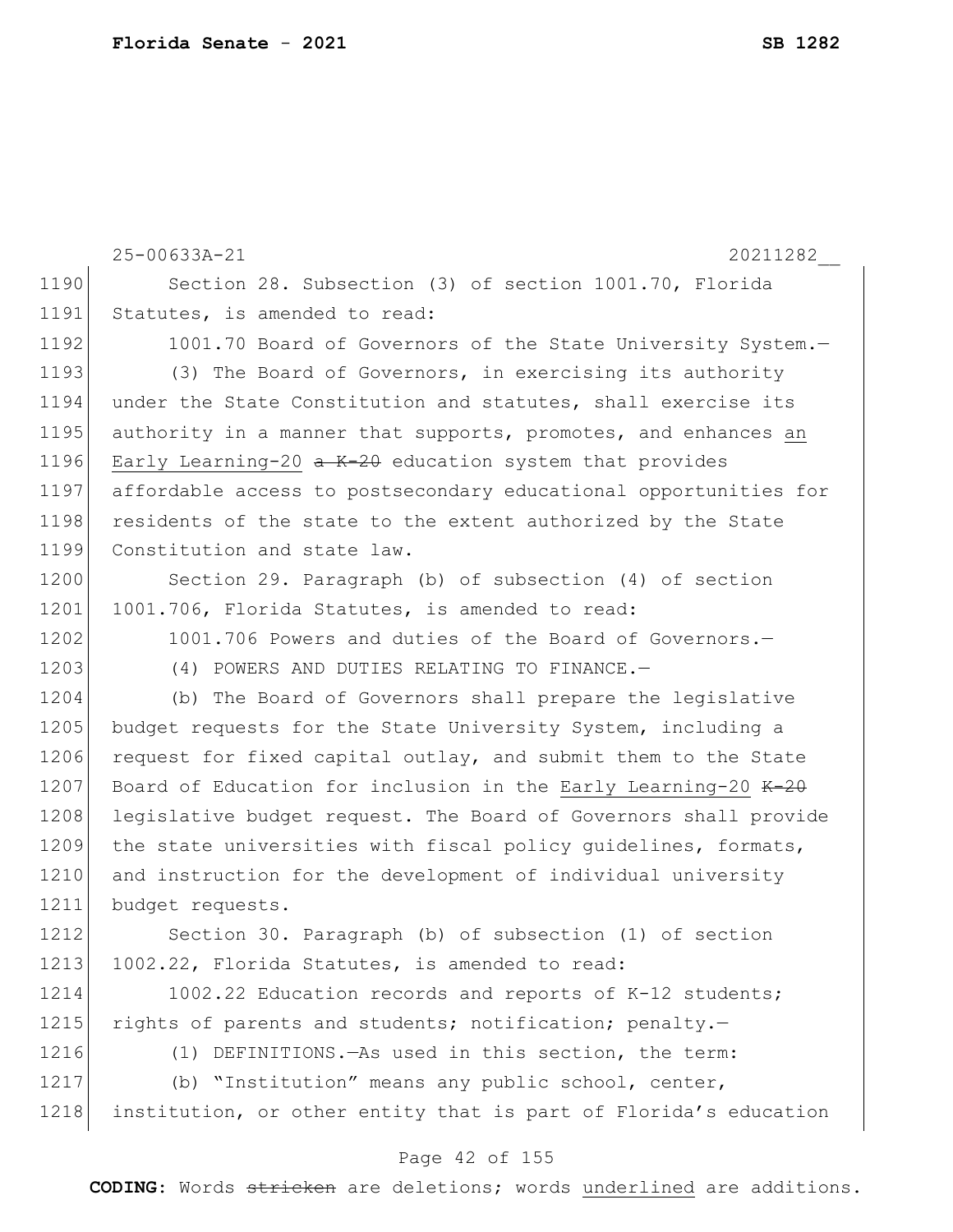```
25-00633A-21 20211282__
1219 system under s. 1000.04(2), (4), and (5) \frac{1000.04(1)}{1000.04(1)}, (3), and
1220 (4).
1221 Section 31. Subsections (3) and (10) of section 1002.32,
1222 Florida Statutes, are amended to read:
1223 1002.32 Developmental research (laboratory) schools.-
1224 (3) MISSION.—The mission of a lab school shall be the 
1225 provision of a vehicle for the conduct of research,
1226 demonstration, and evaluation regarding management, teaching,
1227 and learning. Programs to achieve the mission of a lab school 
1228 shall embody the goals and standards established pursuant to ss.
1229 1000.03(5) and 1001.23(1) \frac{1001.23(2)}{200} and shall ensure an
1230 appropriate education for its students.
1231 (a) Each lab school shall emphasize mathematics, science,
1232 computer science, and foreign languages. The primary goal of a 
1233 lab school is to enhance instruction and research in such
1234 specialized subjects by using the resources available on a state 
1235 university campus, while also providing an education in 
1236 nonspecialized subjects. Each lab school shall provide 
1237 sequential elementary and secondary instruction where
1238 appropriate. A lab school may not provide instruction at grade 
1239 levels higher than grade 12 without authorization from the State 
1240 Board of Education. Each lab school shall develop and implement
1241 a school improvement plan pursuant to s. 1003.02(3).
```
1242 (b) Research, demonstration, and evaluation conducted at a 1243 lab school may be generated by the college of education and 1244 other colleges within the university with which the school is 1245 affiliated.

1246 (c) Research, demonstration, and evaluation conducted at a 1247 lab school may be generated by the State Board of Education.

### Page 43 of 155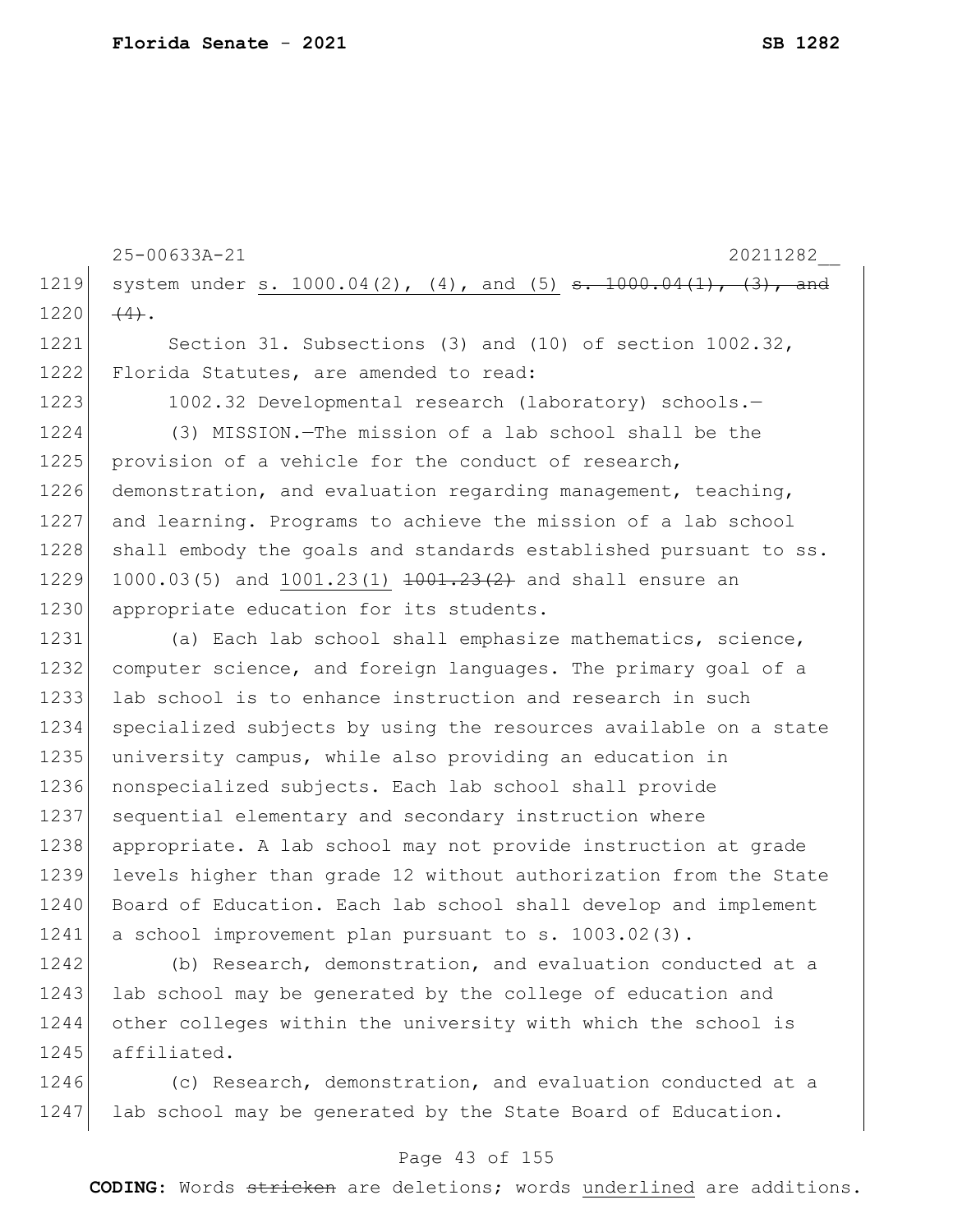```
25-00633A-21 20211282__
1248 Such research shall respond to the needs of the education
1249 community at large, rather than the specific needs of the
1250 affiliated college.
1251 (d) Research, demonstration, and evaluation conducted at a 
1252 lab school may consist of pilot projects to be generated by the
1253 affiliated college, the State Board of Education, or the
1254 Legislature.
1255 (e) The exceptional education programs offered at a lab 
1256 school shall be determined by the research and evaluation goals
1257 and the availability of students for efficiently sized programs.
1258 The fact that a lab school offers an exceptional education
1259 program in no way lessens the general responsibility of the 
1260 local school district to provide exceptional education programs.
1261 (10) EXCEPTIONS TO LAW.—To encourage innovative practices 
1262 and facilitate the mission of the lab schools, in addition to
1263 the exceptions to law specified in s. 1001.23(1) s. 1001.23(2),
1264 the following exceptions shall be permitted for lab schools:
1265 (a) The methods and requirements of the following statutes
1266 shall be held in abeyance: ss. 316.75; 1001.30; 1001.31; 
1267 1001.32; 1001.33; 1001.34; 1001.35; 1001.36; 1001.361; 1001.362; 
1268 1001.363; 1001.37; 1001.371; 1001.372; 1001.38; 1001.39; 
1269 1001.395; 1001.40; 1001.41; 1001.44; 1001.453; 1001.46; 
1270 1001.461; 1001.462; 1001.463; 1001.464; 1001.47; 1001.48; 
1271 1001.49; 1001.50; 1001.51; 1006.12(2); 1006.21(3), (4); 1006.23; 
1272 1010.07(2); 1010.40; 1010.41; 1010.42; 1010.43; 1010.44; 
1273 1010.45; 1010.46; 1010.47; 1010.48; 1010.49; 1010.50; 1010.51; 
1274 1010.52; 1010.53; 1010.54; 1010.55; 1011.02(1)-(3), (5);
1275 1011.04; 1011.20; 1011.21; 1011.22; 1011.23; 1011.71; 1011.72; 
1276 1011.73; and 1011.74.
```
### Page 44 of 155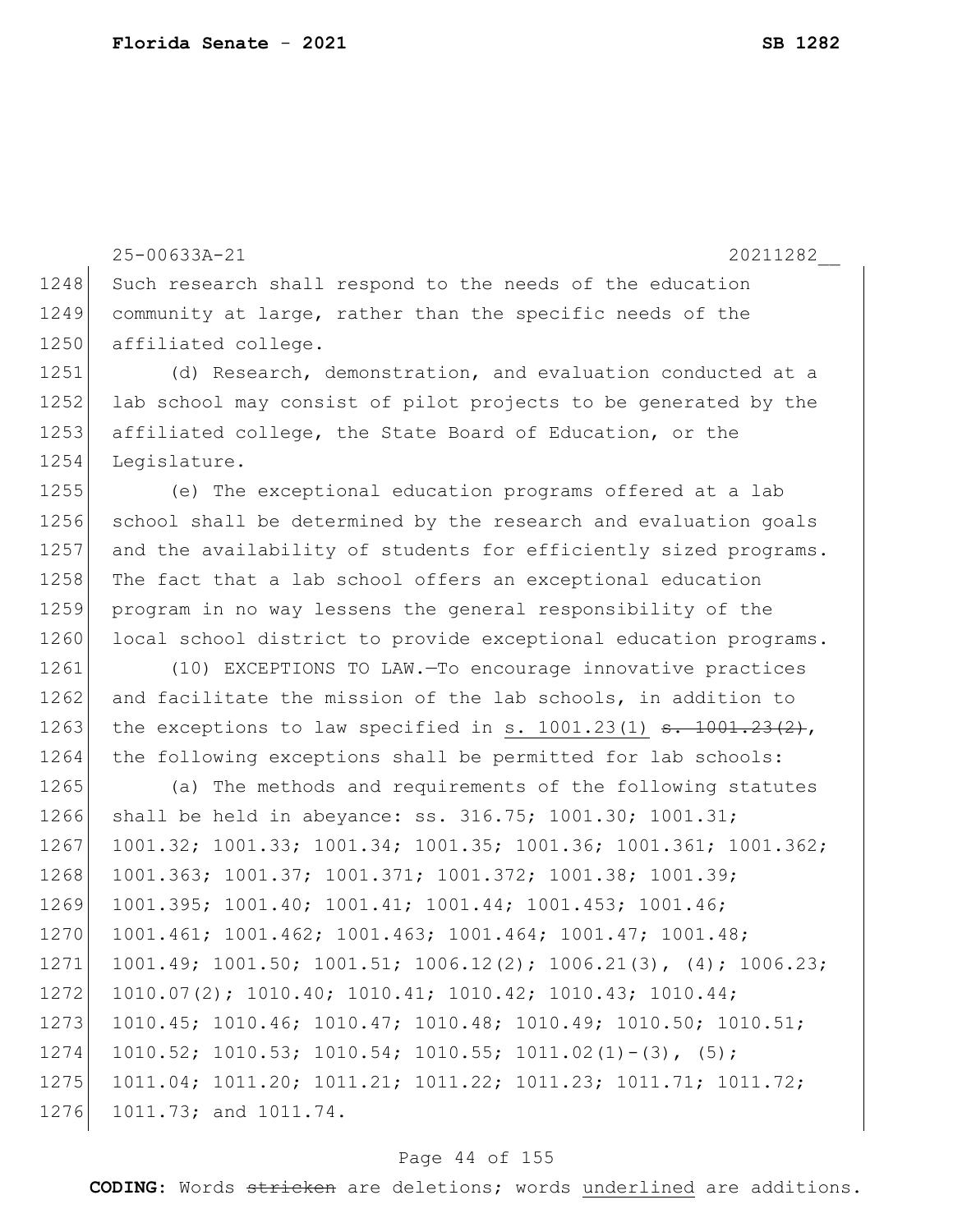|      | 25-00633A-21<br>20211282                                         |
|------|------------------------------------------------------------------|
| 1277 | (b) With the exception of s. $1001.42(18)$ , s. $1001.42$ shall  |
| 1278 | be held in abeyance. Reference to district school boards in s.   |
| 1279 | 1001.42(18) shall mean the president of the university or the    |
| 1280 | president's designee.                                            |
| 1281 | Section 32. Paragraph (b) of subsection (10) of section          |
| 1282 | 1002.34, Florida Statutes, is amended to read:                   |
| 1283 | 1002.34 Charter technical career centers.-                       |
| 1284 | (10) EXEMPTION FROM STATUTES.-                                   |
| 1285 | (b) A center must comply with the Florida Early Learning-20      |
| 1286 | K-20 Education Code with respect to providing services to        |
| 1287 | students with disabilities.                                      |
| 1288 | Section 33. Subsection (1) of section 1002.36, Florida           |
| 1289 | Statutes, is amended to read:                                    |
| 1290 | 1002.36 Florida School for the Deaf and the Blind.-              |
| 1291 | (1) RESPONSIBILITIES. - The Florida School for the Deaf and      |
| 1292 | the Blind, located in St. Johns County, is a state-supported     |
| 1293 | residential public school for hearing-impaired and visually      |
| 1294 | impaired students in preschool through 12th grade. The school is |
| 1295 | a component of the delivery of public education within Florida's |
| 1296 | Early Learning-20 K-20 education system and shall be funded      |
| 1297 | through the Department of Education. The school shall provide    |
| 1298 | educational programs and support services appropriate to meet    |
| 1299 | the education and related evaluation and counseling needs of     |
| 1300 | hearing-impaired and visually impaired students in the state who |
| 1301 | meet enrollment criteria. Unless otherwise provided by law, the  |
| 1302 | school shall comply with all laws and rules applicable to state  |
| 1303 | agencies. Education services may be provided on an outreach      |
| 1304 | basis for sensory-impaired children ages 0 through 5 years and   |
| 1305 | to district school boards upon request. Graduates of the Florida |
|      |                                                                  |

# Page 45 of 155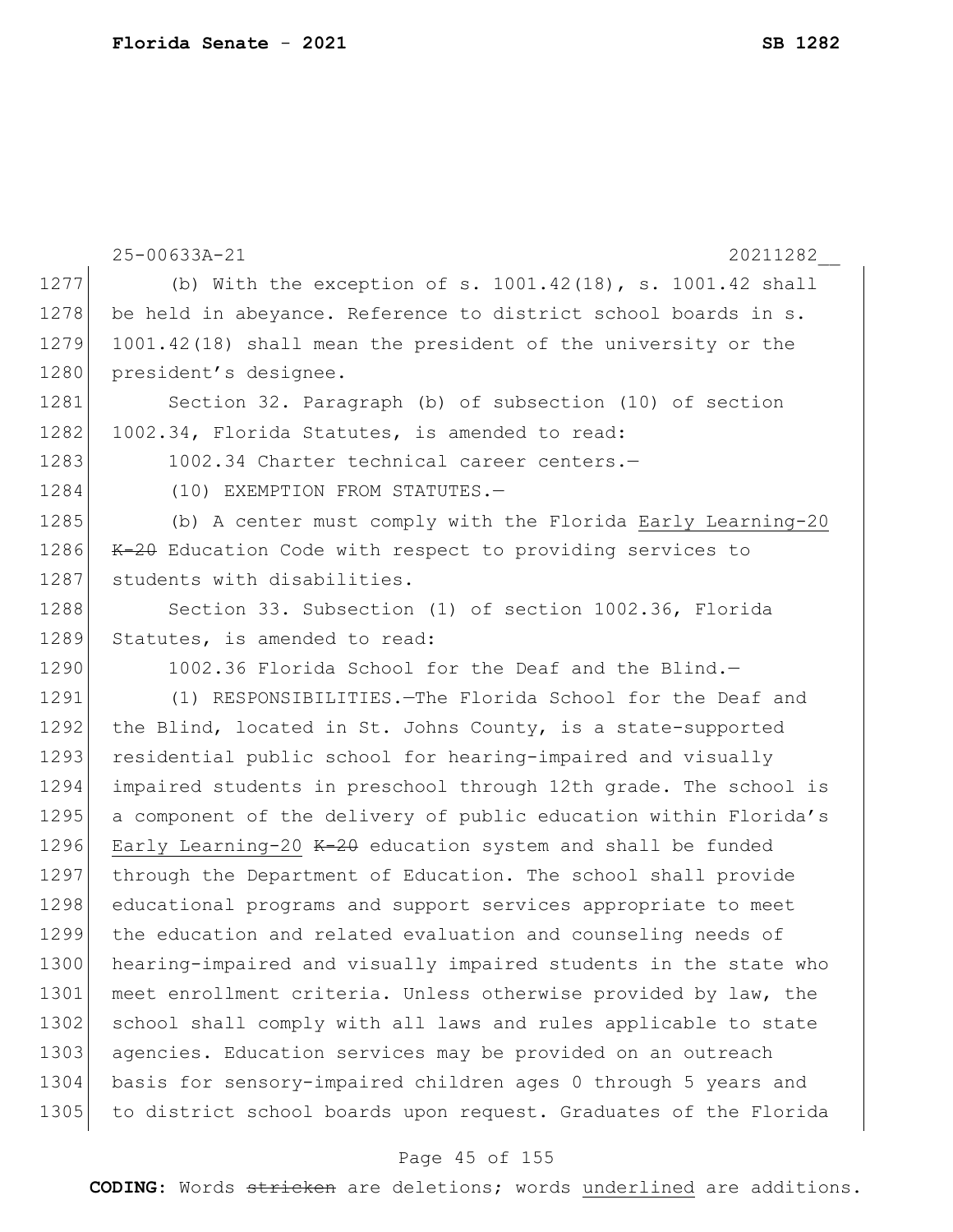|      | 25-00633A-21<br>20211282                                          |
|------|-------------------------------------------------------------------|
| 1306 | School for the Deaf and the Blind shall be eligible for the       |
| 1307 | William L. Boyd, IV, Effective Access to Student Education Grant  |
| 1308 | Program as provided in s. 1009.89.                                |
| 1309 | Section 34. Paragraph (b) of subsection (4) and subsection        |
| 1310 | (5) of section 1002.53, Florida Statutes, are amended, and        |
| 1311 | paragraph (d) is added to subsection (6) of that section, to      |
| 1312 | read:                                                             |
| 1313 | 1002.53 Voluntary Prekindergarten Education Program;              |
| 1314 | eligibility and enrollment. $-$                                   |
| 1315 | (4)                                                               |
| 1316 | (b) The application must be submitted on forms prescribed         |
| 1317 | by the department Office of Early Learning and must be            |
| 1318 | accompanied by a certified copy of the child's birth              |
| 1319 | certificate. The forms must include a certification, in           |
| 1320 | substantially the form provided in s. $1002.71(6)(b)2.,$ that the |
| 1321 | parent chooses the private prekindergarten provider or public     |
| 1322 | school in accordance with this section and directs that payments  |
| 1323 | for the program be made to the provider or school. The            |
| 1324 | department Office of Early Learning may authorize alternative     |
| 1325 | methods for submitting proof of the child's age in lieu of a      |
| 1326 | certified copy of the child's birth certificate.                  |
| 1327 | (5) The early learning coalition shall provide each parent        |
| 1328 | enrolling a child in the Voluntary Prekindergarten Education      |
| 1329 | Program with a profile of every private prekindergarten provider  |
| 1330 | and public school delivering the program within the county where  |
| 1331 | the child is being enrolled. The profiles shall be provided to    |
| 1332 | parents in a format prescribed by the department in accordance    |
| 1333 | with s. 1002.92(3) Office of Early Learning. The profiles must    |

1334 include, at a minimum, the following information about each

### Page 46 of 155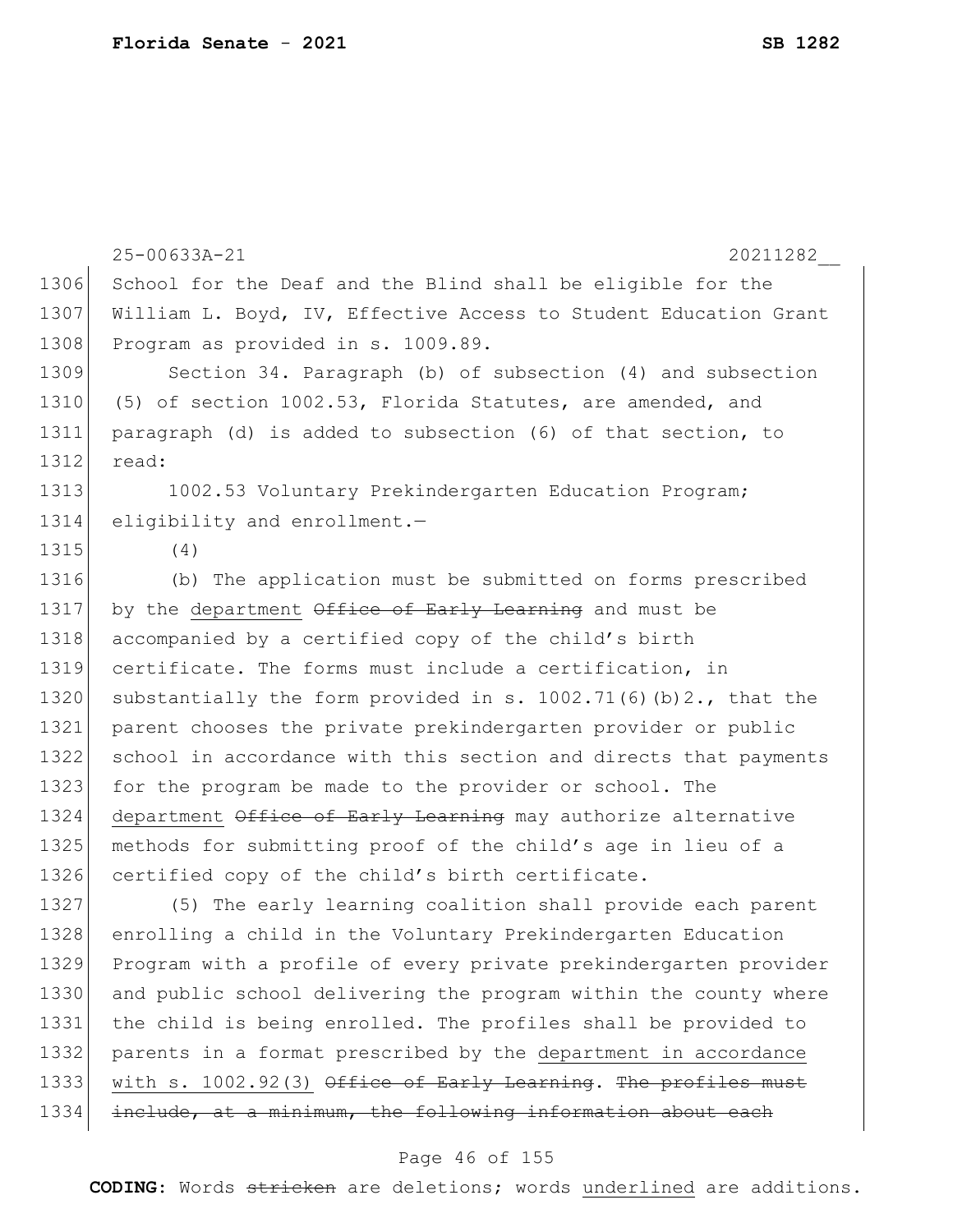|      | 25-00633A-21<br>20211282                                                  |
|------|---------------------------------------------------------------------------|
| 1335 | provider and school:                                                      |
| 1336 | (a) The provider's or school's services, curriculum,                      |
| 1337 | instructor credentials, and instructor-to-student ratio; and              |
| 1338 | (b) The provider's or school's kindergarten readiness rate                |
| 1339 | ealculated in accordance with s. 1002.69, based upon the most             |
| 1340 | recent available results of the statewide kindergarten                    |
| 1341 | screening.                                                                |
| 1342 | (6)                                                                       |
| 1343 | (d) Each parent who enrolls his or her child in the                       |
| 1344 | Voluntary Prekindergarten Education Program must allow his or             |
| 1345 | her child to participate in the coordinated screening and                 |
| 1346 | progress monitoring program under s. 1008.2125.                           |
| 1347 | Section 35. Paragraphs (a), (b), (c), (e), (g), (h), (i),                 |
| 1348 | $(j)$ , and (1) of subsection (3), subsection $(4)$ , and paragraph       |
| 1349 | (b) of subsection (5) of section 1002.55, Florida Statutes, are           |
| 1350 | amended, and subsection (6) is added to that section, to read:            |
| 1351 | 1002.55 School-year prekindergarten program delivered by                  |
| 1352 | private prekindergarten providers.-                                       |
| 1353 | (3) To be eligible to deliver the prekindergarten program,                |
| 1354 | a private prekindergarten provider must meet each of the                  |
| 1355 | following requirements:                                                   |
| 1356 | (a) The private prekindergarten provider must be a child                  |
| 1357 | care facility licensed under s. 402.305, family day care home             |
| 1358 | licensed under s. 402.313, large family child care home licensed          |
| 1359 | under s. 402.3131, nonpublic school exempt from licensure under           |
| 1360 | s. $402.3025(2)$ , $\Theta$ r faith-based child care provider exempt from |
| 1361 | licensure under s. 402.316, child development program that is             |
| 1362 | accredited by a national accrediting body and operates on a               |
| 1363 | military installation that is certified by the United States              |
|      |                                                                           |

# Page 47 of 155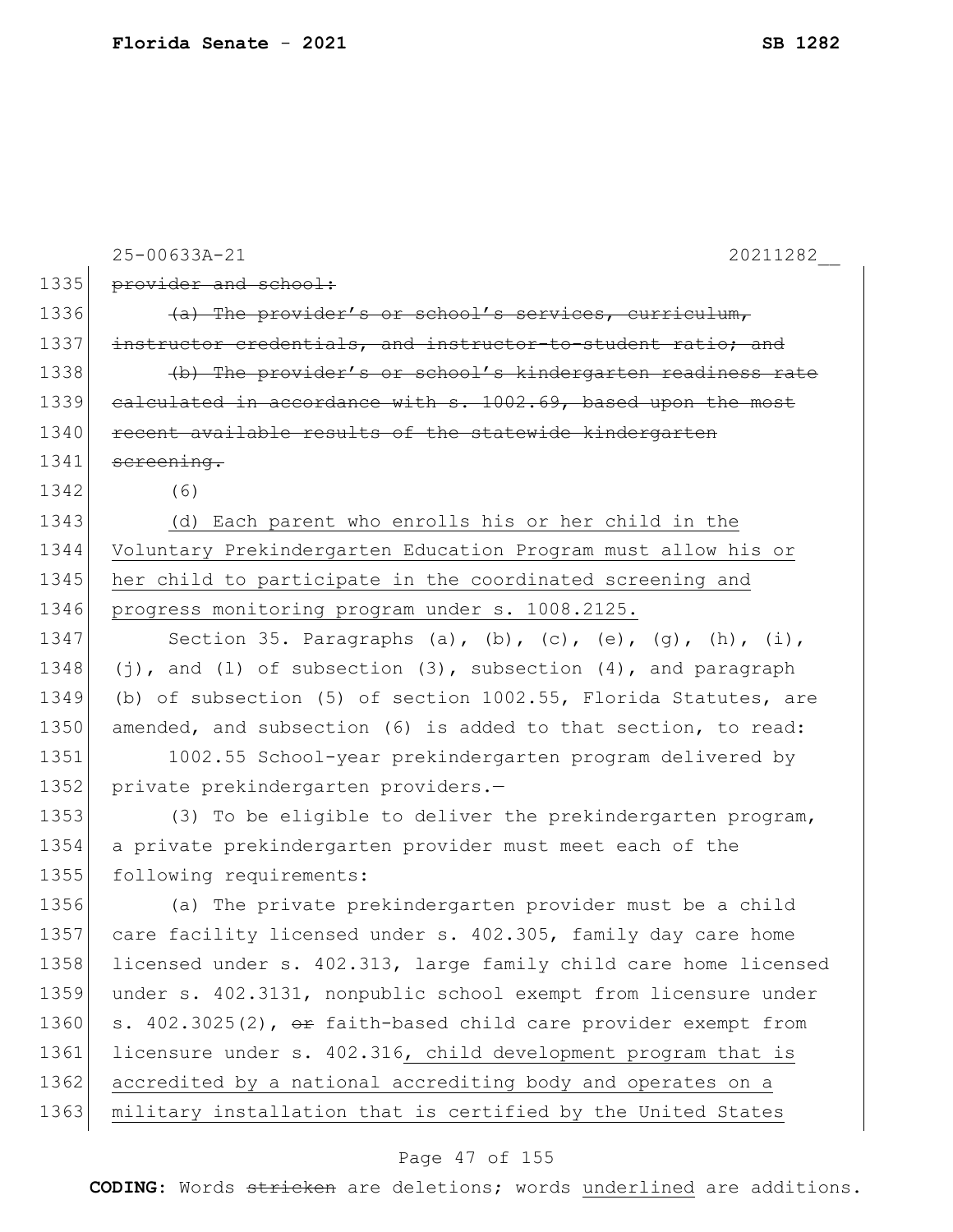25-00633A-21 20211282\_\_ 1364 Department of Defense, or private prekindergarten provider that 1365 has been issued a provisional license under s. 402.309. A 1366 private prekindergarten provider may not deliver the program 1367 while holding a probation-status license under s. 402.310. 1368 (b) The private prekindergarten provider must: 1369 1. Be accredited by an accrediting association that is a 1370 member of the National Council for Private School Accreditation, 1371 or the Florida Association of Academic Nonpublic Schools, or be 1372 accredited by the Southern Association of Colleges and Schools, 1373 or Western Association of Colleges and Schools, or North Central 1374 Association of Colleges and Schools, or Middle States 1375 Association of Colleges and Schools, or New England Association 1376 of Colleges and Schools; and have written accreditation 1377 standards that meet or exceed the state's licensing requirements 1378 under s. 402.305, s. 402.313, or s. 402.3131 and require at 1379 least one onsite visit to the provider or school before 1380 accreditation is granted; 1381 2. Hold a current Gold Seal Quality Care designation under 1382| s. 1002.945 <del>s. 402.281</del>; or 1383 3. Be licensed under s. 402.305, s. 402.313, or s. 402.3131 1384 and demonstrate, before delivering the Voluntary Prekindergarten 1385 Education Program, as verified by the early learning coalition, 1386 that the provider meets each of the requirements of the program 1387 under this part, including, but not limited to, the requirements 1388 for credentials and background screenings of prekindergarten 1389 instructors under paragraphs (c) and (d), minimum and maximum 1390 class sizes under paragraph (f), prekindergarten director 1391 credentials under paragraph (g), and a developmentally 1392 appropriate curriculum under s. 1002.67(2)(b).

### Page 48 of 155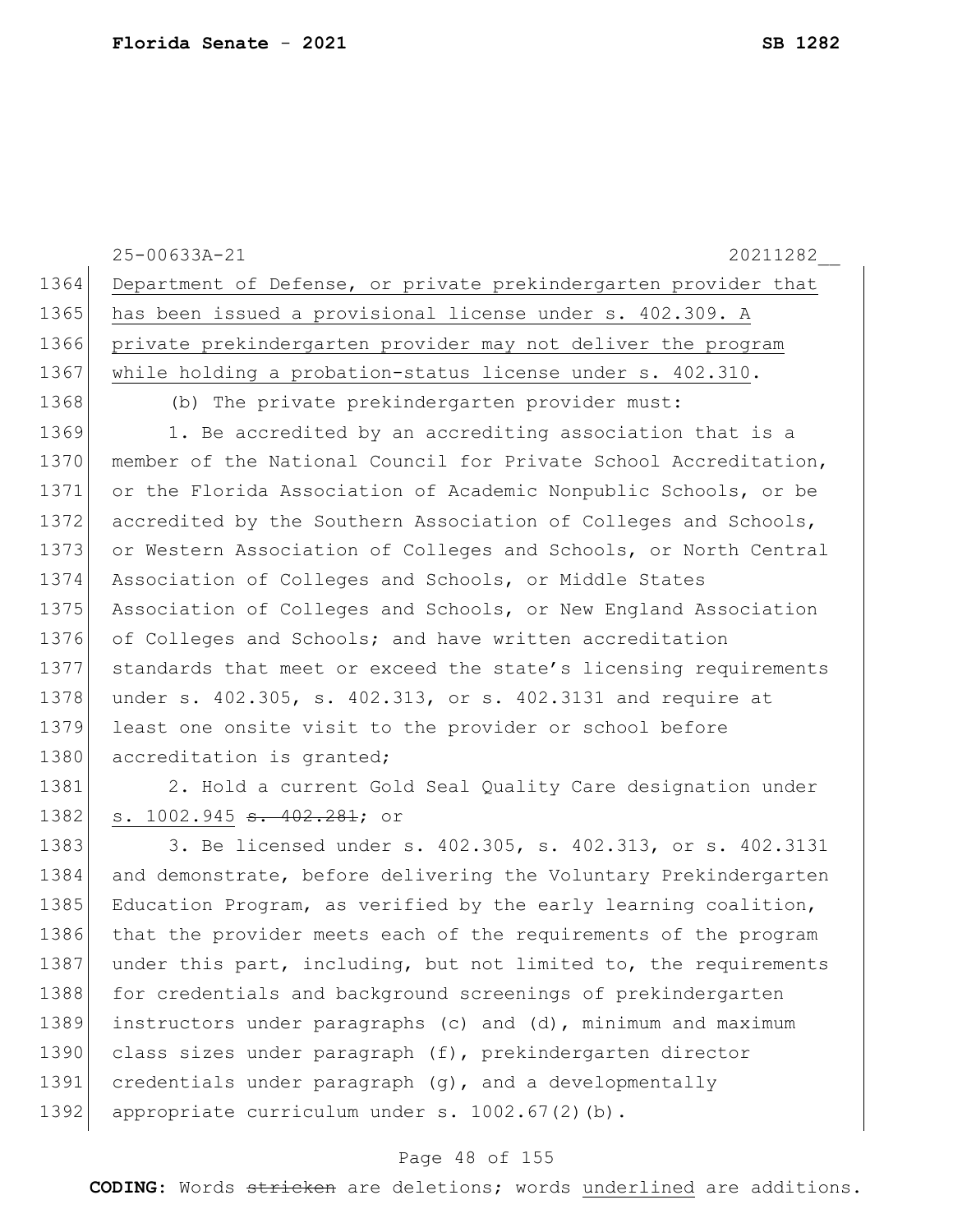```
25-00633A-21 20211282__
1393 (c) The private prekindergarten provider must have, for
1394 each prekindergarten class of 11 children or fewer, at least one 
1395 prekindergarten instructor who meets each of the following 
1396 requirements:
1397 1. The prekindergarten instructor must hold, at a minimum,
1398 one of the following credentials:
1399 a. A child development associate credential issued by the
1400 National Credentialing Program of the Council for Professional
1401 Recognition; or
1402 b. A credential approved by the Department of Children and
1403 Families as being equivalent to or greater than the credential
1404 described in sub-subparagraph a.
1405
1406 The Department of Children and Families may adopt rules under
1407 ss. 120.536(1) and 120.54 which provide criteria and procedures
1408 for approving equivalent credentials under sub-subparagraph b.
1409 2. The prekindergarten instructor must successfully
1410 complete at least three an emergent literacy training courses
1411 that include developmentally appropriate and experiential 
1412 learning practices for children course and a student performance
1413 standards training course approved by the department office as
1414 meeting or exceeding the minimum standards adopted under s. 
1415 1002.59. The requirement for completion of the standards
1416 training course shall take effect July 1, 2022 2014, and be
1417 recognized as part of the informal early learning career pathway 
1418 identified by the department under s. 1002.995(1)(b). Such and
1419 \overline{the} course shall be available online or in person.
1420 (e) A private prekindergarten provider may assign a 
1421 substitute instructor to temporarily replace a credentialed
```
#### Page 49 of 155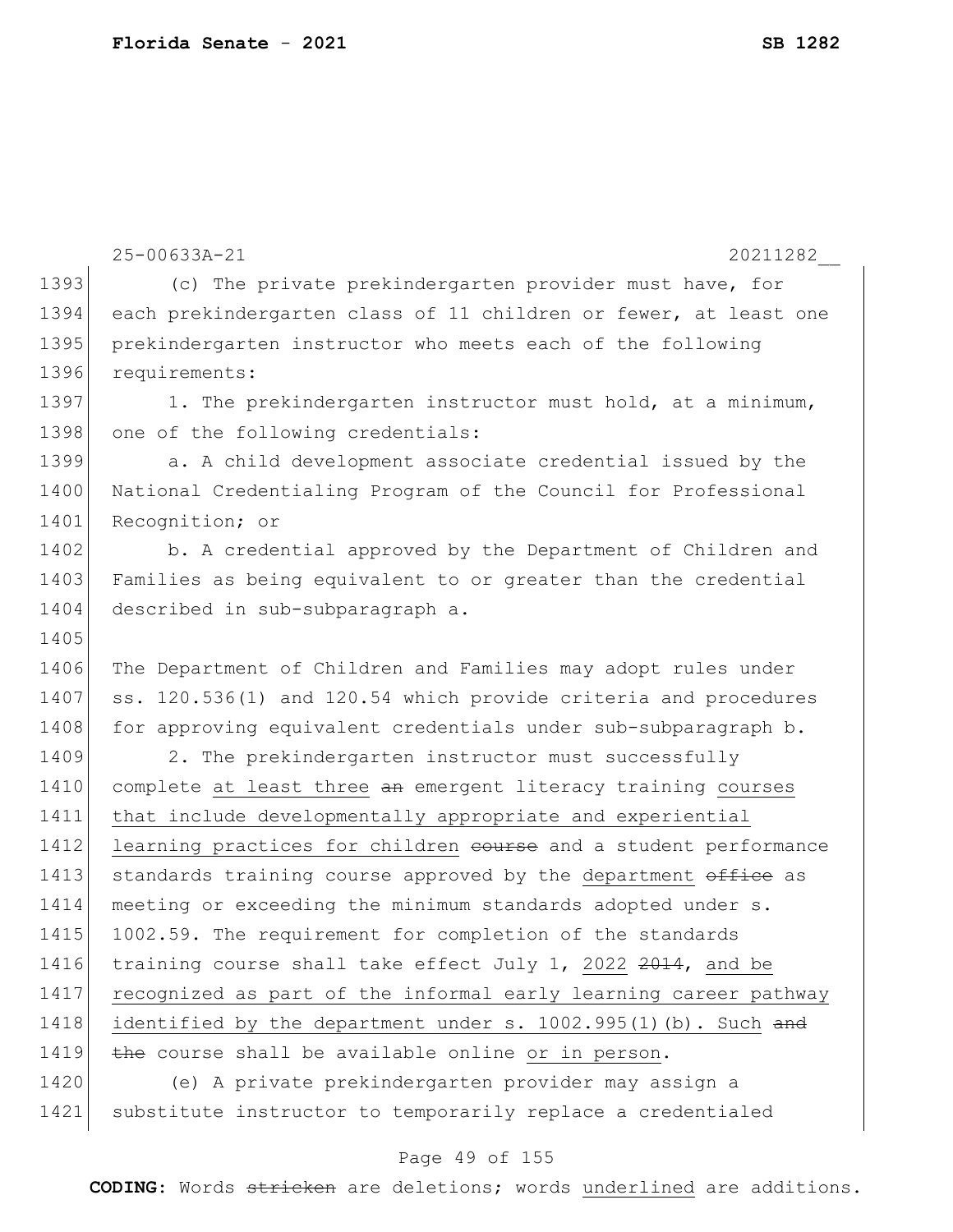25-00633A-21 20211282\_\_ 1422 instructor if the credentialed instructor assigned to a 1423 prekindergarten class is absent, as long as the substitute 1424 instructor is of good moral character and has been screened 1425 before employment in accordance with level 2 background 1426 screening requirements in chapter 435. The department Office of 1427 Early Learning shall adopt rules to implement this paragraph 1428 which shall include required qualifications of substitute 1429 instructors and the circumstances and time limits for which a 1430 private prekindergarten provider may assign a substitute 1431 instructor. 1432 (g) The private prekindergarten provider must have a 1433 prekindergarten director who has a prekindergarten director 1434 credential that is approved by the department office as meeting 1435 or exceeding the minimum standards adopted under s. 1002.57. A 1436 private school administrator who holds a valid certificate in 1437 educational leadership issued by the department satisfies the 1438 requirement for a prekindergarten director credential under s. 1439 1002.57 Successful completion of a child care facility director  $1440$  credential under s.  $402.305(2)(q)$  before the establishment of 1441 the prekindergarten director credential under s. 1002.57 or July

1442 1, 2006, whichever occurs later, satisfies the requirement for a 1443 prekindergarten director credential under this paragraph.

1444 (h) The private prekindergarten provider must register with 1445 the early learning coalition on forms prescribed by the 1446 department Office of Early Learning.

1447 (i) The private prekindergarten provider must execute the 1448 statewide provider contract prescribed under s. 1002.73 s. 1449 <del>1002.75</del>, except that an individual who owns or operates multiple 1450 private prekindergarten sites providers within a coalition's

### Page 50 of 155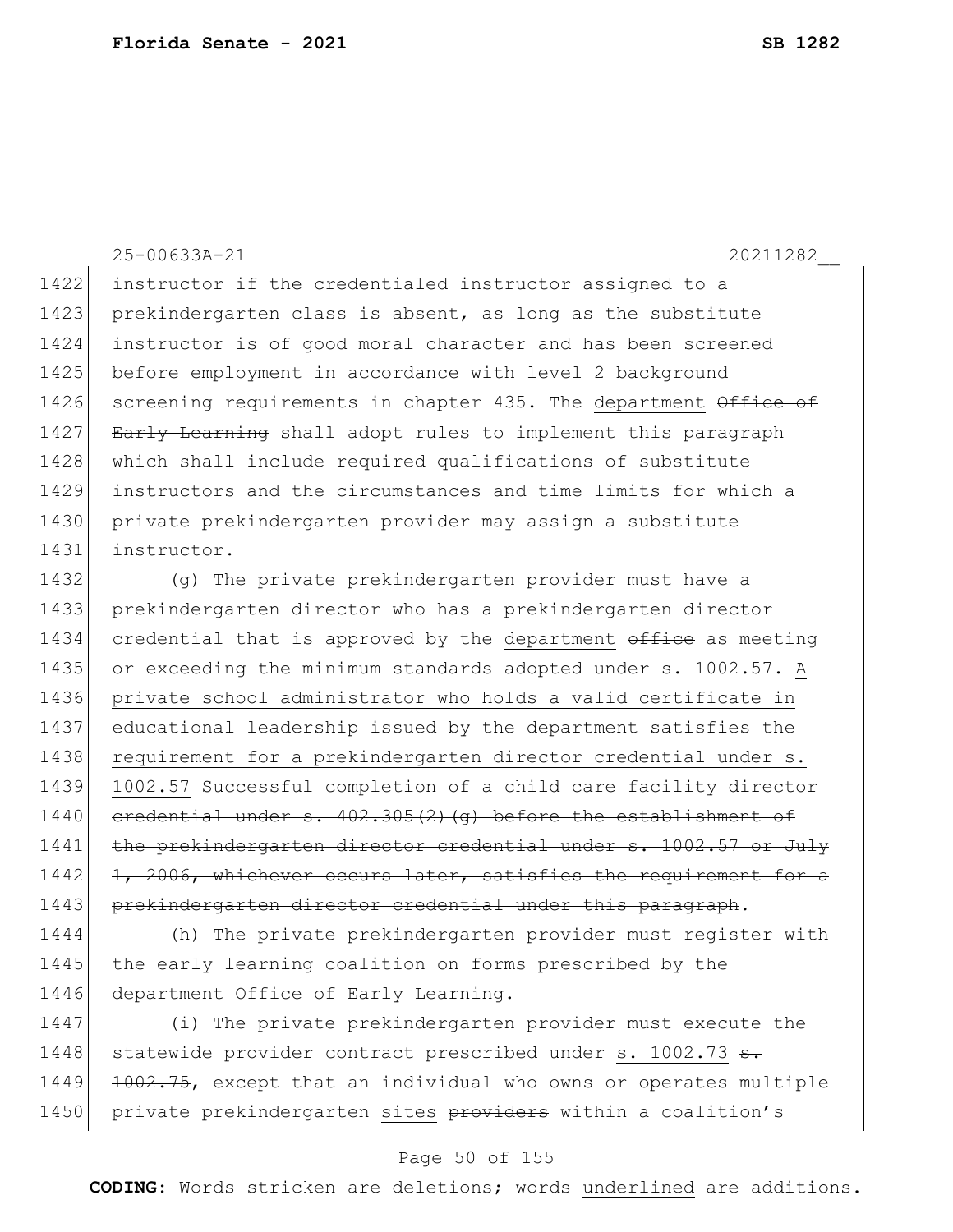25-00633A-21 20211282\_\_ 1451 service area may execute a single agreement with the coalition 1452 on behalf of each site provider.

1453 (j) The private prekindergarten provider must maintain 1454 general liability insurance and provide the coalition with 1455 written evidence of general liability insurance coverage, 1456 including coverage for transportation of children if 1457 prekindergarten students are transported by the provider. A 1458 provider must obtain and retain an insurance policy that 1459 provides a minimum of \$100,000 of coverage per occurrence and a 1460 minimum of \$300,000 general aggregate coverage. The department 1461 office may authorize lower limits upon request, as appropriate. 1462 A provider must add the coalition as a named certificateholder 1463 and as an additional insured. A provider must provide the 1464 coalition with a minimum of 10 calendar days' advance written 1465 notice of cancellation of or changes to coverage. The general 1466 liability insurance required by this paragraph must remain in 1467 full force and effect for the entire period of the provider 1468 contract with the coalition.

1469 (1) Notwithstanding paragraph (j), for a private 1470 prekindergarten provider that is a state agency or a subdivision 1471 thereof, as defined in s. 768.28(2), the provider must agree to 1472 notify the coalition of any additional liability coverage 1473 maintained by the provider in addition to that otherwise 1474 established under s. 768.28. The provider shall indemnify the 1475 coalition to the extent permitted by s. 768.28. Notwithstanding 1476 paragraph (j), for a child development program that is 1477 accredited by a national accrediting body and operates on a 1478 | military installation that is certified by the United States 1479 Department of Defense, the provider may demonstrate liability

### Page 51 of 155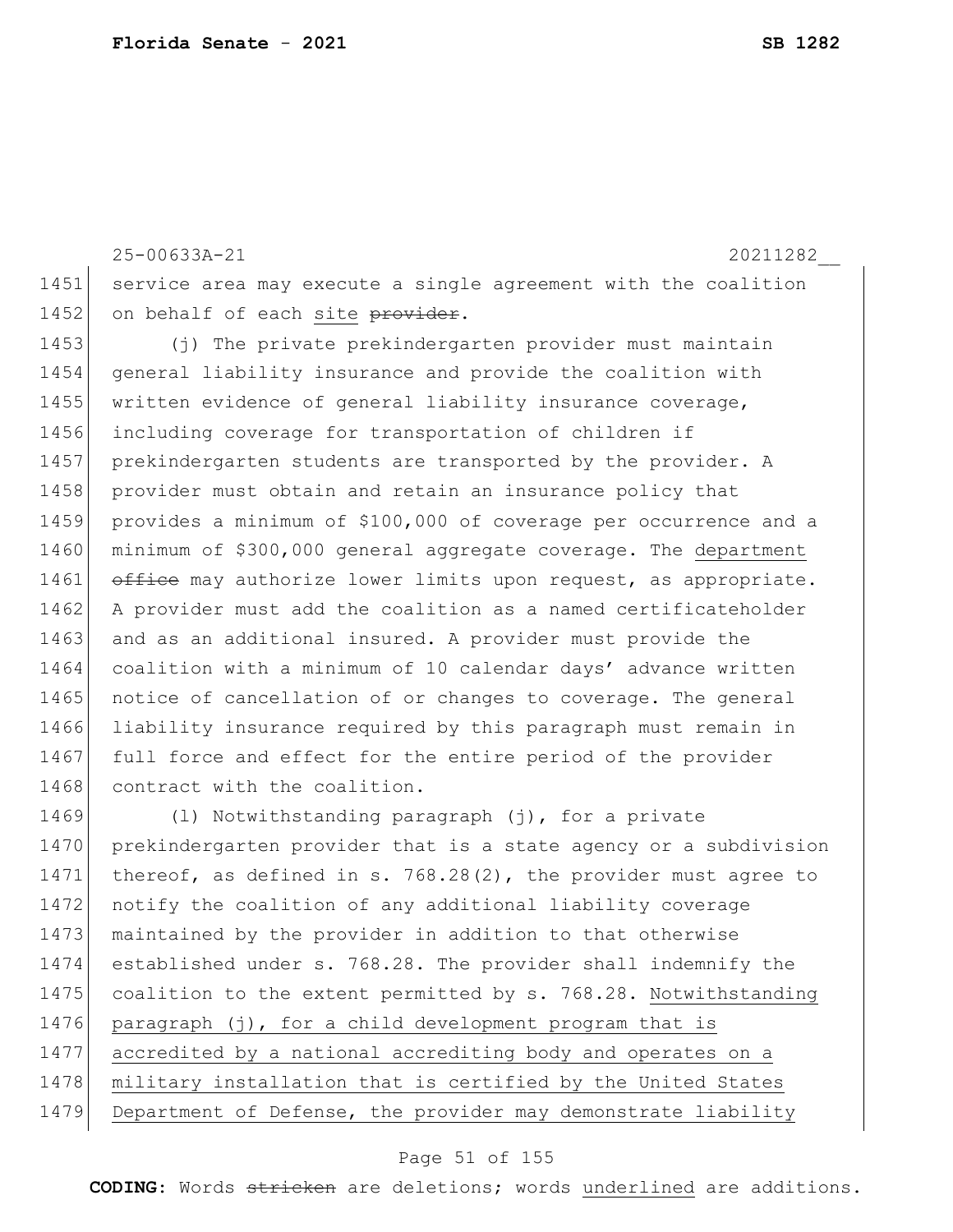|      | 25-00633A-21<br>20211282                                         |
|------|------------------------------------------------------------------|
| 1480 | coverage by affirming that it is subject to the Federal Tort     |
| 1481 | Claims Act, 28 U.S.C. s. 2671 et seq.                            |
| 1482 | (4) A prekindergarten instructor, in lieu of the minimum         |
| 1483 | credentials and courses required under paragraph $(3)$ (c), may  |
| 1484 | hold one of the following educational credentials:               |
| 1485 | (a) A bachelor's or higher degree in early childhood             |
| 1486 | education, prekindergarten or primary education, preschool       |
| 1487 | education, or family and consumer science;                       |
| 1488 | (b) A bachelor's or higher degree in elementary education,       |
| 1489 | if the prekindergarten instructor has been certified to teach    |
| 1490 | children any age from birth through 6th grade, regardless of     |
| 1491 | whether the instructor's educator certificate is current, and if |
| 1492 | the instructor is not ineligible to teach in a public school     |
| 1493 | because his or her educator certificate is suspended or revoked; |
| 1494 | (c) An associate's or higher degree in child development;        |
| 1495 | (d) An associate's or higher degree in an unrelated field,       |
| 1496 | at least 6 credit hours in early childhood education or child    |
| 1497 | development, and at least 480 hours of experience in teaching or |
| 1498 | providing child care services for children any age from birth    |
| 1499 | through 8 years of age; or                                       |
| 1500 | (e) An educational credential approved by the department as      |
| 1501 | being equivalent to or greater than an educational credential    |
| 1502 | described in this subsection. The department may adopt criteria  |
| 1503 | and procedures for approving equivalent educational credentials  |
| 1504 | under this paragraph.                                            |
| 1505 | (5)                                                              |
| 1506 | (b) Notwithstanding any other provision of law, if a             |
| 1507 | private prekindergarten provider has been cited for a class I    |

### Page 52 of 155

1508 violation, as defined by rule of the Child Care Services Program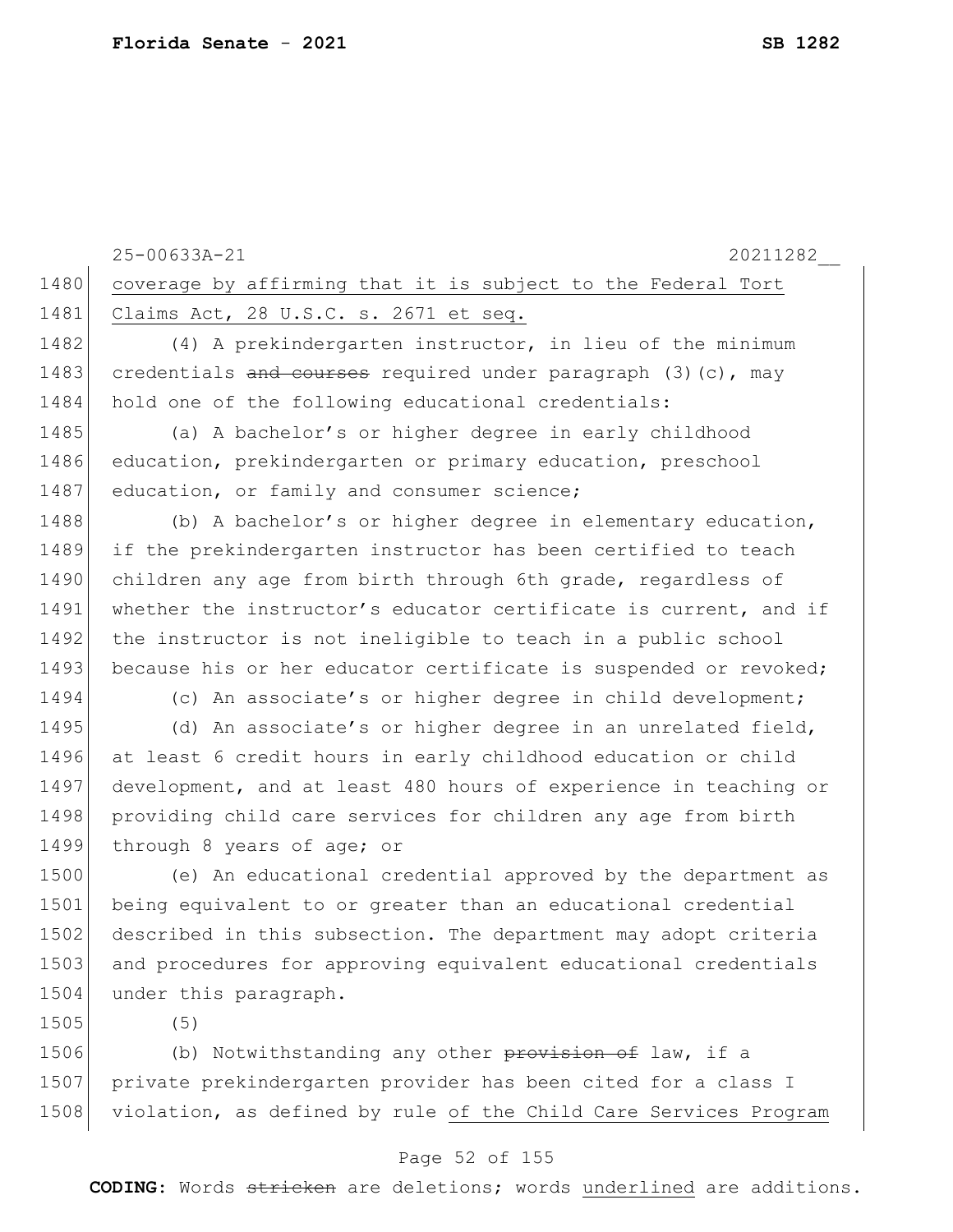|      | 20211282<br>25-00633A-21                                         |
|------|------------------------------------------------------------------|
| 1509 | Office of the Department of Children and Families, the coalition |
| 1510 | may refuse to contract with the provider.                        |
| 1511 | (6) Each early learning coalition shall verify that each         |
| 1512 | private prekindergarten provider delivering the Voluntary        |
| 1513 | Prekindergarten Education Program within the coalition's county  |
| 1514 | or multicounty region complies with this part. If a private      |
| 1515 | prekindergarten provider fails or refuses to comply with this    |
| 1516 | part or engages in misconduct, the department must require the   |
| 1517 | early learning coalition to remove the provider from eligibility |
| 1518 | to deliver the program and receive state funds under this part   |
| 1519 | for a period of at least 2 years but no more than 5 years.       |
| 1520 | Section 36. Paragraphs (b) and (c) of subsection (2) of          |
| 1521 | section 1002.57, Florida Statutes, are redesignated as           |
| 1522 | paragraphs (c) and (d), respectively, subsection (1) is amended, |
| 1523 | and a new paragraph (b) is added to subsection (2) of that       |
| 1524 | section, to read:                                                |
| 1525 | 1002.57 Prekindergarten director credential.-                    |
| 1526 | (1) The department $\theta$ ffice, in consultation with the      |
| 1527 | Department of Children and Families, shall adopt minimum         |
| 1528 | standards for a credential for prekindergarten directors of      |
| 1529 | private prekindergarten providers delivering the Voluntary       |
| 1530 | Prekindergarten Education Program. The credential must encompass |
| 1531 | requirements for education and onsite experience.                |
| 1532 | (2) The educational requirements must include training in        |
| 1533 | the following:                                                   |
| 1534 | (b) Implementation of curriculum and usage of student-level      |
| 1535 | data to inform the delivery of instruction;                      |
| 1536 | Section 37. Section 1002.59, Florida Statutes, is amended        |
| 1537 | to read:                                                         |
|      | $52 \times 155$                                                  |

### Page 53 of 155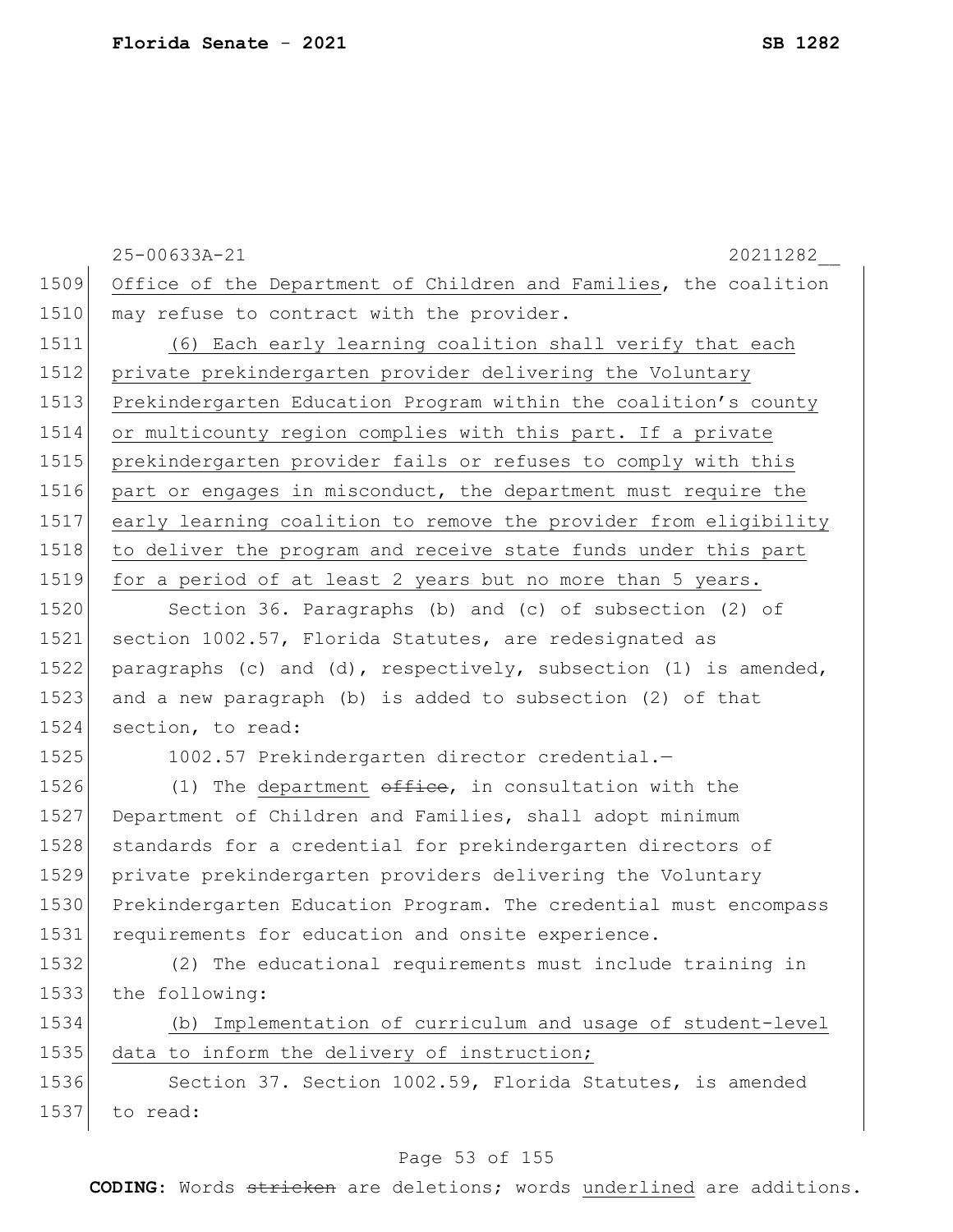```
25-00633A-21 20211282__
1538 1002.59 Emergent literacy and performance standards
1539 training courses.-
1540 (1) The department office shall adopt minimum standards for
1541 one or more training courses in emergent literacy for
1542 prekindergarten instructors. Each course must comprise 5 clock
1543 hours and provide instruction in strategies and techniques to
1544 address the age-appropriate progress of prekindergarten students 
1545 in developing emergent literacy skills, including oral 
1546 communication, knowledge of print and letters, phonemic and 
1547 phonological awareness, and vocabulary and comprehension 
1548 development. Each course must also provide resources containing
1549 strategies that allow students with disabilities and other 
1550 special needs to derive maximum benefit from the Voluntary
1551 Prekindergarten Education Program. Successful completion of an 
1552 emergent literacy training course approved under this section 
1553 satisfies requirements for approved training in early literacy
1554 and language development under ss. 402.305(2)(e)5., 402.313(6),
```
1555 and 402.3131(5).

1556 (2) The department office shall adopt minimum standards for 1557 one or more training courses on the performance standards 1558 adopted under s. 1002.67(1). Each course must be comprised of 1559 comprise at least 3 clock hours, provide instruction in 1560 strategies and techniques to address age-appropriate progress of 1561 each child in attaining the standards, and be available online.

 (3) The department shall make available online professional development and training courses comprised of at least 8 clock hours that support prekindergarten instructors in increasing the 1565 competency of teacher-child interactions.

1566 Section 38. Present subsections (6) through (8) of section

### Page 54 of 155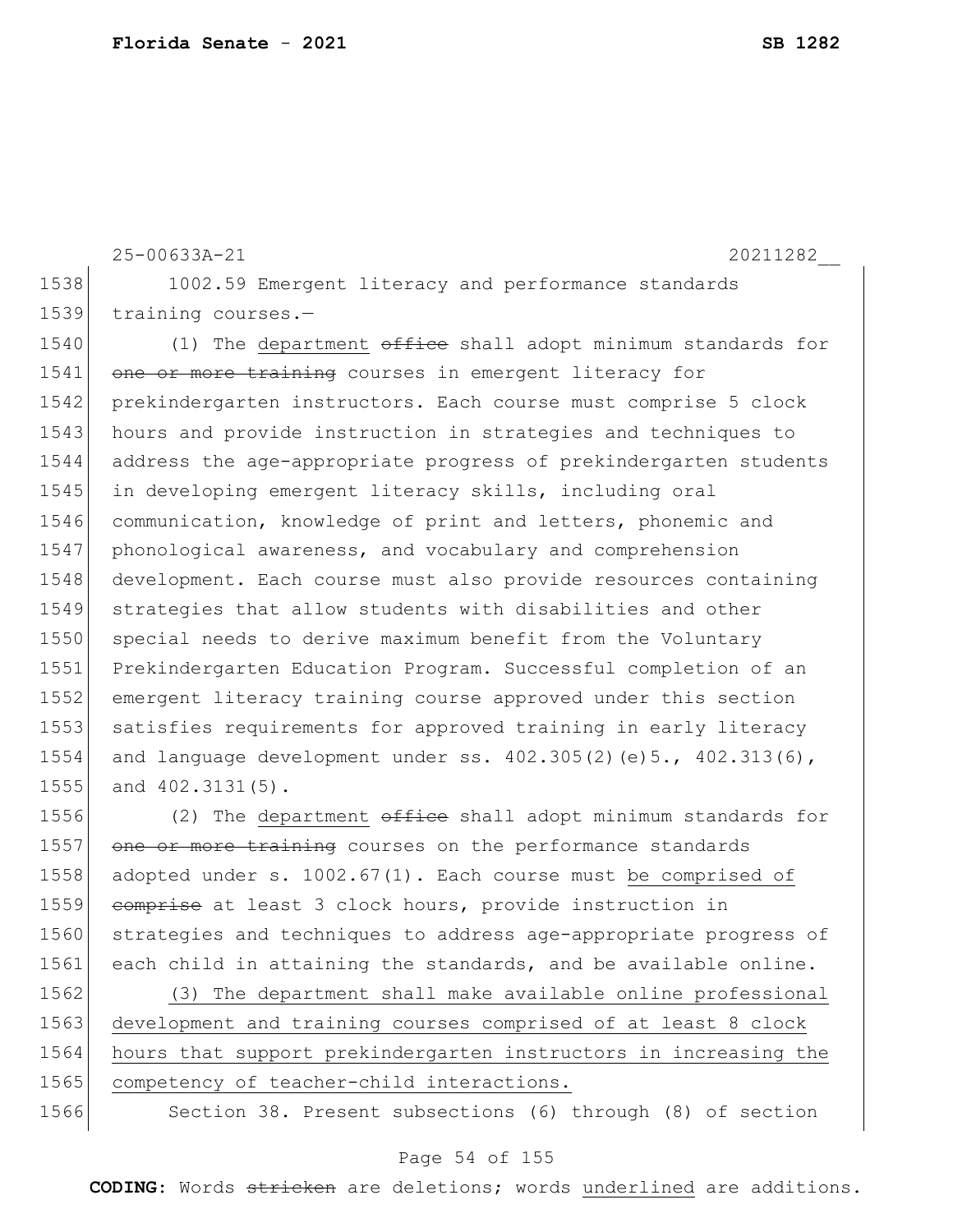|      | 25-00633A-21<br>20211282                                                     |
|------|------------------------------------------------------------------------------|
| 1567 | 1002.61, Florida Statutes, are redesignated as subsections (7)               |
| 1568 | through $(9)$ , respectively, a new subsection $(6)$ and subsection          |
| 1569 | (10) are added to that section, and paragraph (b) of subsection              |
| 1570 | $(1)$ , paragraph $(b)$ of subsection $(3)$ , subsection $(4)$ , and         |
| 1571 | present subsections (6) and (8) of that section are amended, to              |
| 1572 | read:                                                                        |
| 1573 | 1002.61 Summer prekindergarten program delivered by public                   |
| 1574 | schools and private prekindergarten providers.-                              |
| 1575 | (1)                                                                          |
| 1576 | (b) Each early learning coalition shall administer the                       |
| 1577 | Voluntary Prekindergarten Education Program at the county or                 |
| 1578 | regional level for students enrolled under s. 1002.53(3) (b) in a            |
| 1579 | summer prekindergarten program delivered by a private                        |
| 1580 | prekindergarten provider. A child development program that is                |
| 1581 | accredited by a national accrediting body and operates on a                  |
| 1582 | military installation that is certified by the United States                 |
| 1583 | Department of Defense may administer the summer prekindergarten              |
| 1584 | program as a private prekindergarten provider.                               |
| 1585 | (3)                                                                          |
| 1586 | (b) Each public school delivering the summer                                 |
| 1587 | prekindergarten program must execute the statewide provider                  |
| 1588 | contract prescribed under s. 1002.73 <del>s. 1002.75</del> , except that the |
| 1589 | school district may execute a single agreement with the early                |
| 1590 | learning coalition on behalf of all district schools.                        |
| 1591 | (4) Notwithstanding ss. $1002.55(3)(c)1.$ and $1002.63(4)$ ,                 |
| 1592 | each public school and private prekindergarten provider must                 |
| 1593 | have, for each prekindergarten class, at least one                           |
| 1594 | prekindergarten instructor who is a certified teacher or holds               |

### Page 55 of 155

1595 one of the educational credentials specified in s. 1002.55(4)(a)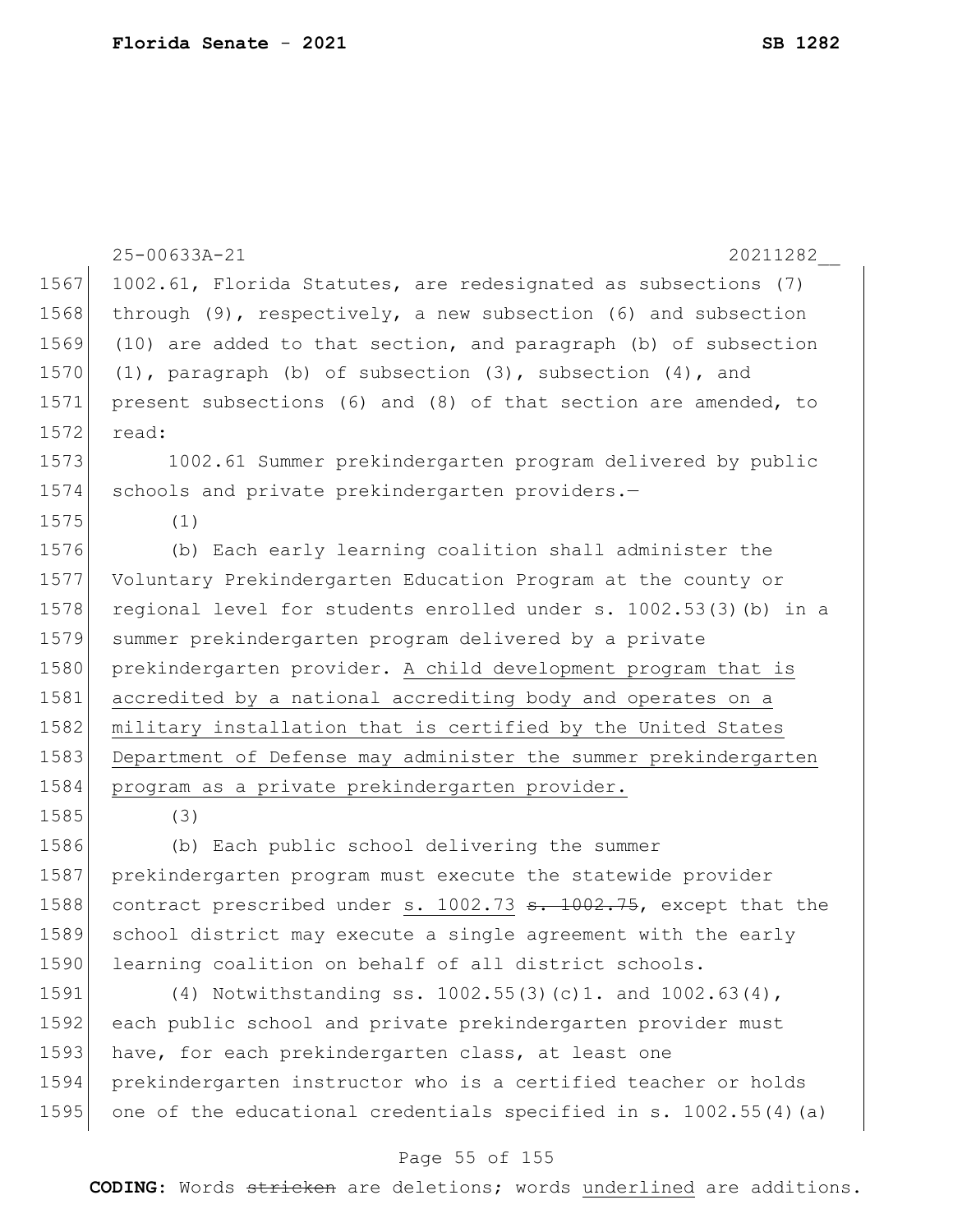|      | 25-00633A-21<br>20211282                                         |
|------|------------------------------------------------------------------|
| 1596 | or (b). As used in this subsection, the term "certified teacher" |
| 1597 | means a teacher holding a valid Florida educator certificate     |
| 1598 | under s. 1012.56 who has the qualifications required by the      |
| 1599 | district school board to instruct students in the summer         |
| 1600 | prekindergarten program. In selecting instructional staff for    |
| 1601 | the summer prekindergarten program, each school district shall   |
| 1602 | give priority to teachers who have experience or coursework in   |
| 1603 | early childhood education and have completed emergent literacy   |
| 1604 | and performance standards courses, as provided for in s.         |
| 1605 | 1002.55(3)(c)2.                                                  |
| 1606 | (6) A child development program that is accredited by a          |
| 1607 | national accrediting body and operates on a military             |
| 1608 | installation that is certified by the United States Department   |
| 1609 | of Defense shall comply with the requirements of a private       |
| 1610 | prekindergarten provider in this section.                        |
| 1611 | $(7)$ (6) A public school or private prekindergarten provider    |
| 1612 | may assign a substitute instructor to temporarily replace a      |
| 1613 | credentialed instructor if the credentialed instructor assigned  |
| 1614 | to a prekindergarten class is absent, as long as the substitute  |
| 1615 | instructor is of good moral character and has been screened      |
| 1616 | before employment in accordance with level 2 background          |
| 1617 | screening requirements in chapter 435. This subsection does not  |
| 1618 | supersede employment requirements for instructional personnel in |

1620 this subsection. The department Office of Early Learning shall adopt rules to implement this subsection which shall include 1622 required qualifications of substitute instructors and the circumstances and time limits for which a public school or private prekindergarten provider may assign a substitute

public schools which are more stringent than the requirements of

### Page 56 of 155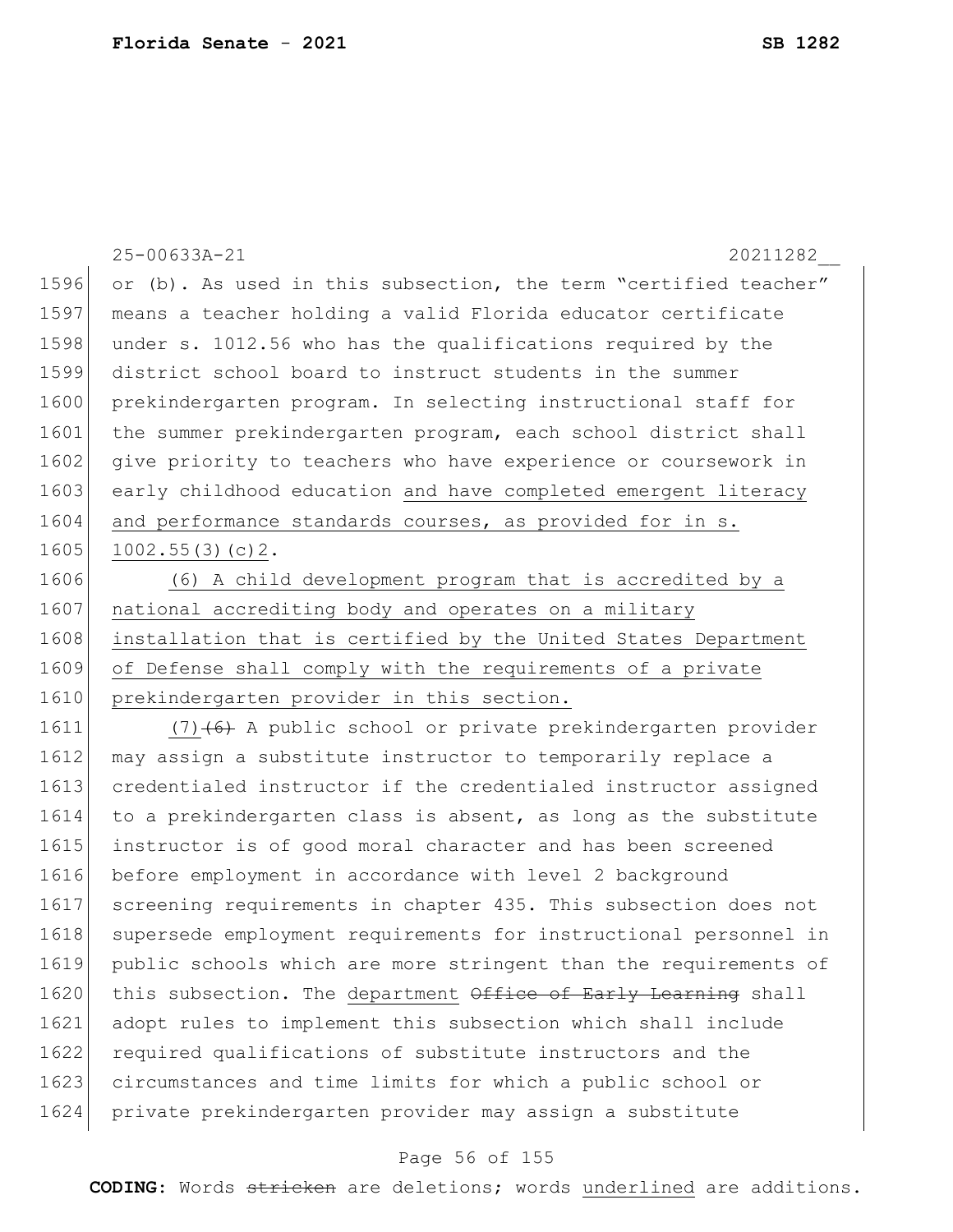|      | 25-00633A-21<br>20211282                                                     |
|------|------------------------------------------------------------------------------|
| 1625 | instructor.                                                                  |
| 1626 | $(9)$ $(8)$ Each public school delivering the summer                         |
| 1627 | prekindergarten program must also register with the early                    |
| 1628 | learning coalition on forms prescribed by the department Office              |
| 1629 | of Early Learning and deliver the Voluntary Prekindergarten                  |
| 1630 | Education Program in accordance with this part.                              |
| 1631 | (10) (a) Each early learning coalition shall verify that                     |
| 1632 | each private prekindergarten provider and public school                      |
| 1633 | delivering the Voluntary Prekindergarten Education Program                   |
| 1634 | within the coalition's county or multicounty region complies                 |
| 1635 | with this part.                                                              |
| 1636 | (b) If a private prekindergarten provider or public school                   |
| 1637 | fails or refuses to comply with this part or engages in                      |
| 1638 | misconduct, the department shall require the early learning                  |
| 1639 | coalition to remove the provider or school from eligibility to               |
| 1640 | deliver the Voluntary Prekindergarten Education Program and                  |
| 1641 | receive state funds under this part for a period of at least 2               |
| 1642 | years but no more than 5 years.                                              |
| 1643 | Section 39. Paragraph (b) of subsection (3) and subsections                  |
| 1644 | $(6)$ and $(8)$ of section 1002.63, Florida Statutes, are amended,           |
| 1645 | and subsection (9) is added to that section, to read:                        |
| 1646 | 1002.63 School-year prekindergarten program delivered by                     |
| 1647 | public schools.-                                                             |
| 1648 | (3)                                                                          |
| 1649 | (b) Each public school delivering the school-year                            |
| 1650 | prekindergarten program must execute the statewide provider                  |
| 1651 | contract prescribed under s. 1002.73 <del>s. 1002.75</del> , except that the |
| 1652 | school district may execute a single agreement with the early                |
| 1653 | learning coalition on behalf of all district schools.                        |
|      | Page 57 of 155                                                               |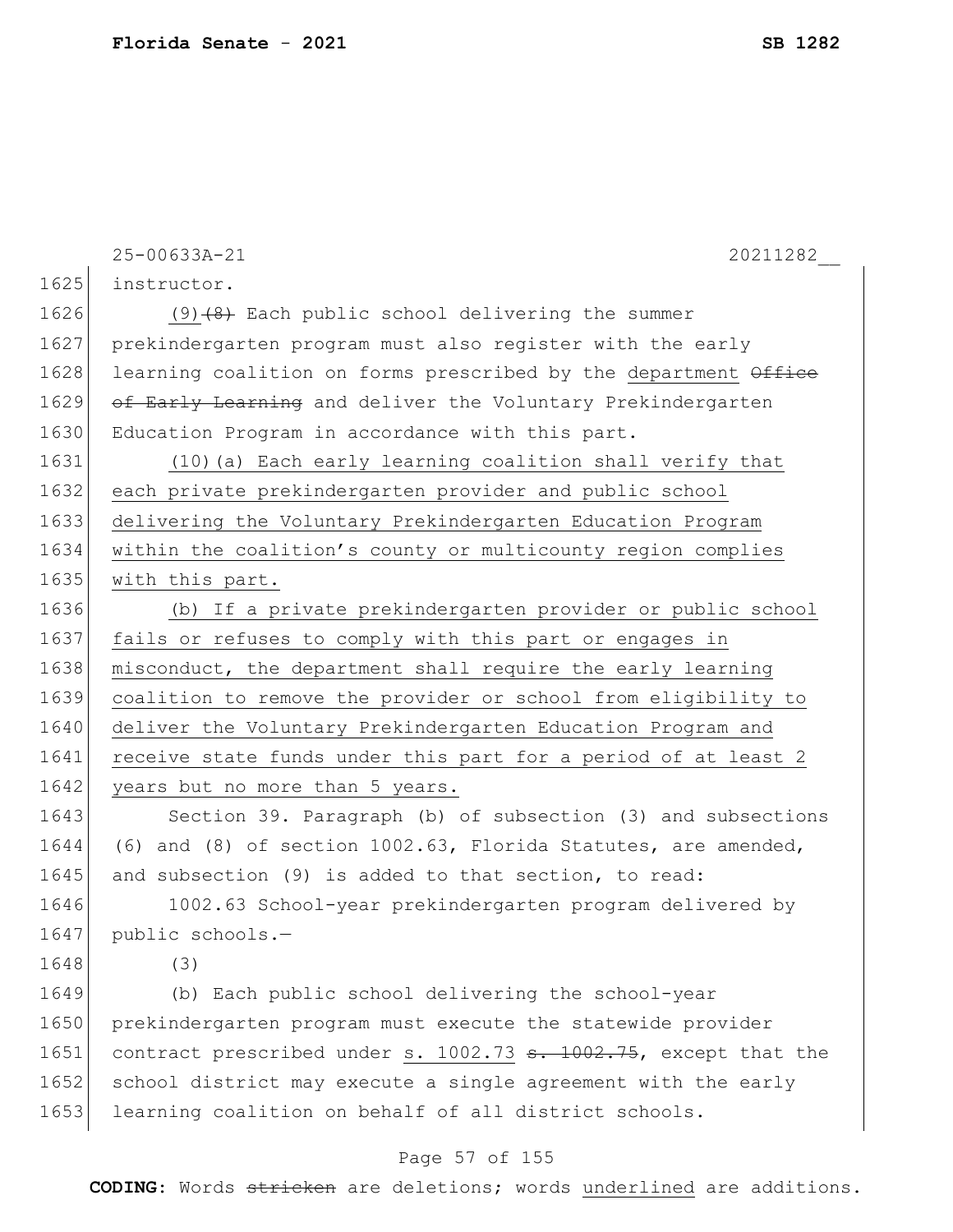25-00633A-21 20211282\_\_ 1654 (6) A public school prekindergarten provider may assign a 1655 substitute instructor to temporarily replace a credentialed 1656 instructor if the credentialed instructor assigned to a 1657 | prekindergarten class is absent, as long as the substitute 1658 instructor is of good moral character and has been screened 1659 before employment in accordance with level 2 background 1660 screening requirements in chapter 435. This subsection does not 1661 supersede employment requirements for instructional personnel in 1662 public schools which are more stringent than the requirements of 1663 this subsection. The department Office of Early Learning shall 1664 adopt rules to implement this subsection which shall include 1665 required qualifications of substitute instructors and the 1666 circumstances and time limits for which a public school 1667 prekindergarten provider may assign a substitute instructor. 1668 (8) Each public school delivering the school-year 1669 prekindergarten program must register with the early learning 1670 coalition on forms prescribed by the department Office of Early 1671 Learning and deliver the Voluntary Prekindergarten Education 1672 Program in accordance with this part. 1673 (9)(a) Each early learning coalition shall verify that each 1674 public school delivering the Voluntary Prekindergarten Education 1675 Program within the coalition's service area complies with this 1676 part. 1677 (b) If a public school fails or refuses to comply with this 1678 part or engages in misconduct, the department shall require the 1679 early learning coalition to remove the school from eligibility 1680 to deliver the Voluntary Prekindergarten Education Program and 1681 receive state funds under this part for a period of at least 2 1682 years but no more than 5 years.

### Page 58 of 155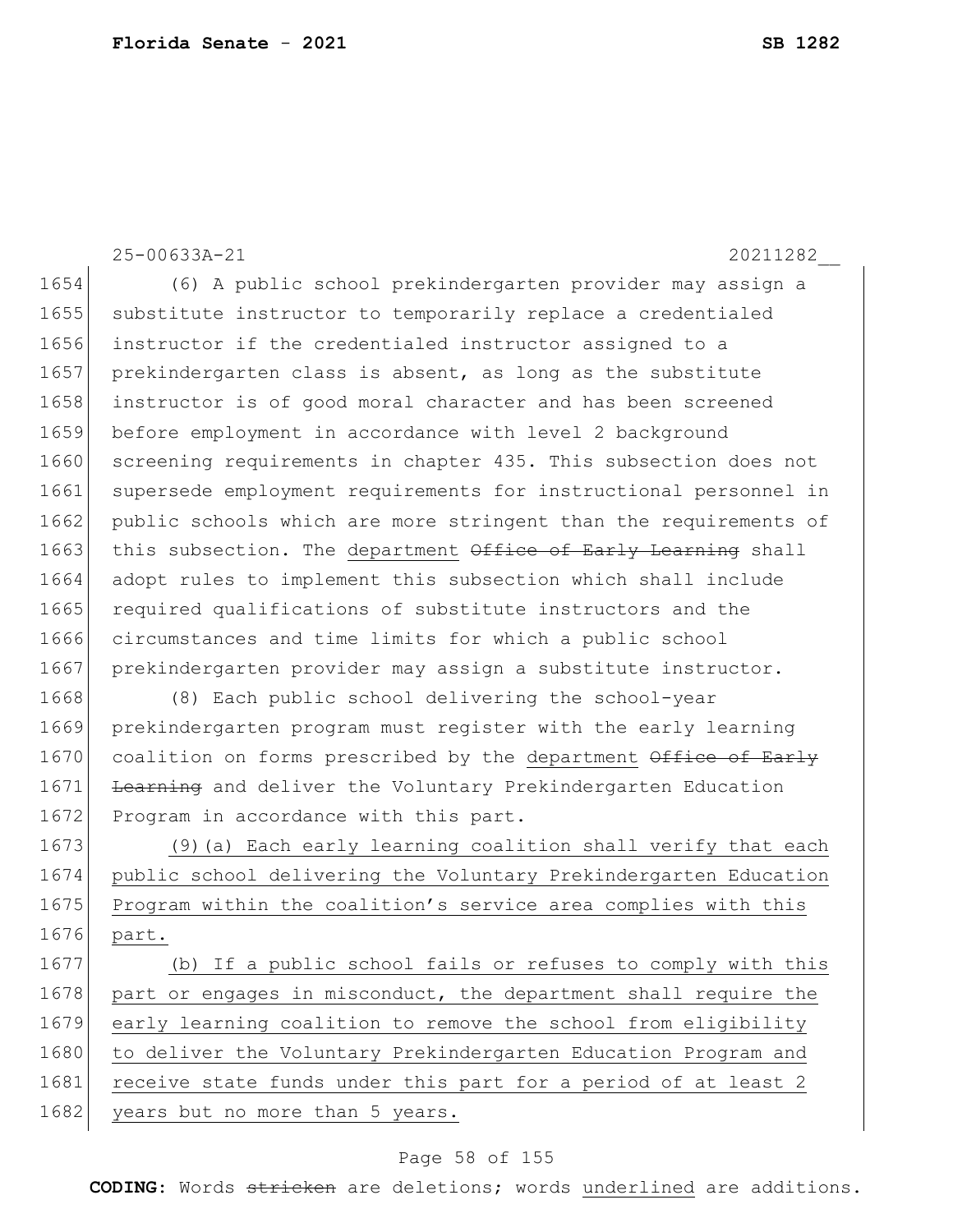|      | 25-00633A-21<br>20211282                                        |
|------|-----------------------------------------------------------------|
| 1683 | Section 40. Section 1002.67, Florida Statutes, is amended       |
| 1684 | to read:                                                        |
| 1685 | 1002.67 Performance standards and <sub>+</sub> curricula and    |
| 1686 | accountability.-                                                |
| 1687 | $(1)$ (a) The department $\theta$ fice shall develop and adopt  |
| 1688 | performance standards for students in the Voluntary             |
| 1689 | Prekindergarten Education Program. The performance standards    |
| 1690 | must address the age-appropriate progress of students in the    |
| 1691 | development of:                                                 |
| 1692 | 1. The capabilities, capacities, and skills required under      |
| 1693 | s. 1(b), Art. IX of the State Constitution; and                 |
| 1694 | 2. Emergent literacy skills, including oral communication,      |
| 1695 | knowledge of print and letters, phonemic and phonological       |
| 1696 | awareness, and vocabulary and comprehension development; and    |
| 1697 | 3. Mathematical thinking and early math skills.                 |
| 1698 |                                                                 |
| 1699 | By October 1, 2013, the office shall examine the existing       |
| 1700 | performance standards in the area of mathematical thinking and  |
| 1701 | develop a plan to make appropriate professional development and |
| 1702 | training courses available to prekindergarten instructors.      |
| 1703 | (b) At least every 3 years, the department office shall         |
| 1704 | periodically review and, if necessary, revise the performance   |
| 1705 | standards established under this section for the statewide      |
| 1706 | kindergarten screening administered under s. 1002.69 and align  |
| 1707 | the standards to the standards established by the state board   |
| 1708 | for student performance on the statewide assessments            |
| 1709 | administered pursuant to s. 1008.22.                            |
| 1710 | (2) (a) Each private prekindergarten provider and public        |
| 1711 | school may select or design the curriculum that the provider or |
|      |                                                                 |

# Page 59 of 155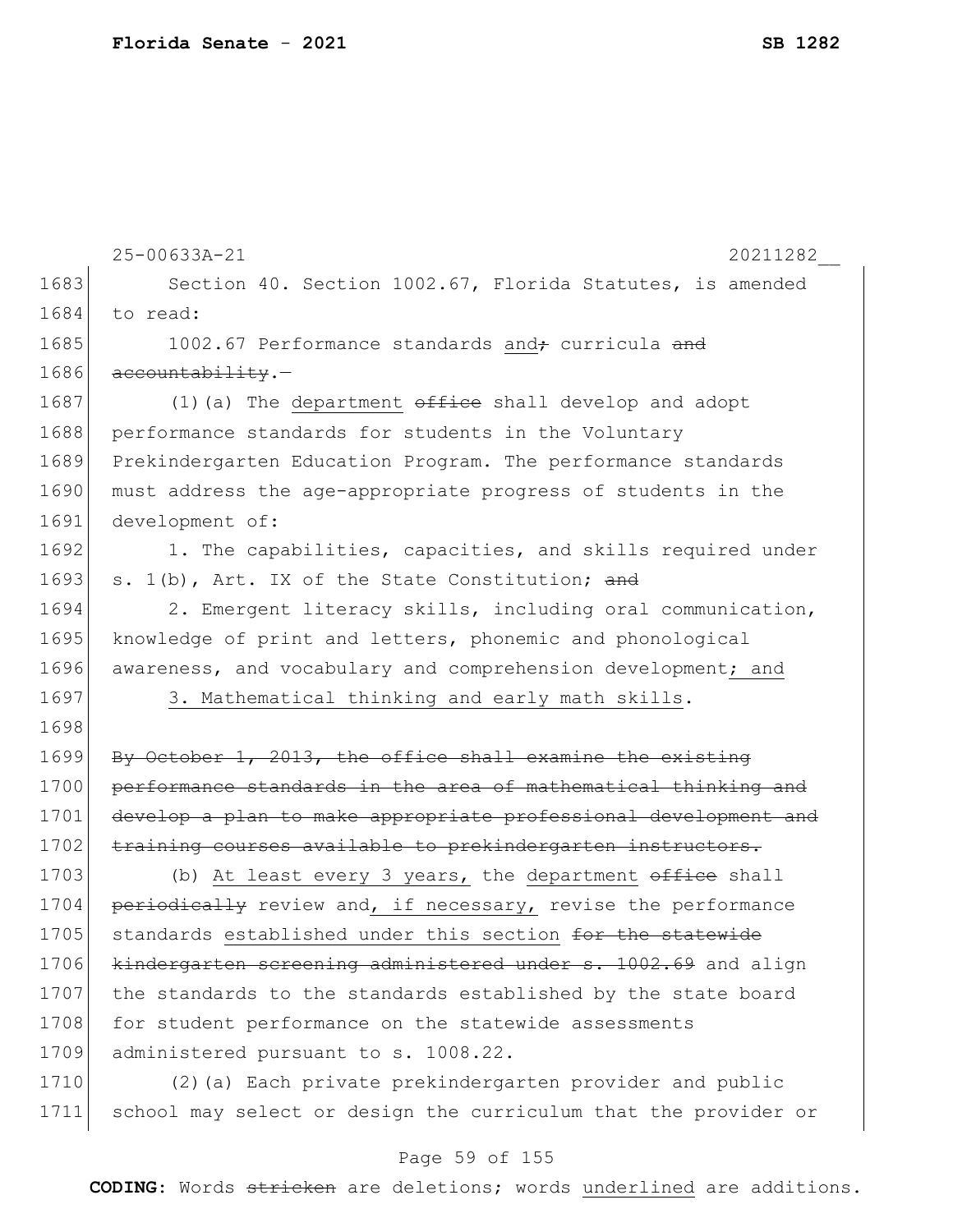|      | 25-00633A-21<br>20211282                                          |
|------|-------------------------------------------------------------------|
| 1712 | school uses to implement the Voluntary Prekindergarten Education  |
| 1713 | Program, except as otherwise required for a provider or school    |
| 1714 | that is placed on probation under s. 1002.68 paragraph $(4)$ (c). |
| 1715 | (b) Each private prekindergarten provider's and public            |
| 1716 | school's curriculum must be developmentally appropriate and       |
| 1717 | must:                                                             |
| 1718 | 1. Be designed to prepare a student for early literacy and        |
| 1719 | provide for instruction in early math skills;                     |
| 1720 | 2. Enhance the age-appropriate progress of students in            |
| 1721 | attaining the performance standards adopted by the department     |
| 1722 | under subsection $(1)$ ; and                                      |
| 1723 | 3. Support student learning gains through differentiated          |
| 1724 | instruction that shall be measured by the coordinated screening   |
| 1725 | and progress monitoring program under s. 1008.2125 Prepare        |
| 1726 | students to be ready for kindergarten based upon the statewide    |
| 1727 | kindergarten screening administered under s. 1002.69.             |
| 1728 | (c) The department office shall adopt procedures for the          |
| 1729 | review and approval of approve curricula for use by private       |
| 1730 | prekindergarten providers and public schools that are placed on   |
| 1731 | probation under s. 1002.68 paragraph (4) (e). The department      |
| 1732 | office shall administer the review and approval process and       |
| 1733 | maintain a list of the curricula approved under this paragraph.   |
| 1734 | Each approved curriculum must meet the requirements of paragraph  |
| 1735 | $(b)$ .                                                           |
| 1736 | (3) (a) Contingent upon legislative appropriation, each           |
| 1737 | private prekindergarten provider and public school in the         |
| 1738 | Voluntary Prekindergarten Education Program must implement an     |
| 1739 | evidence-based pre- and post-assessment that has been approved    |
| 1740 | rule of the State Board of Education.                             |

# Page 60 of 155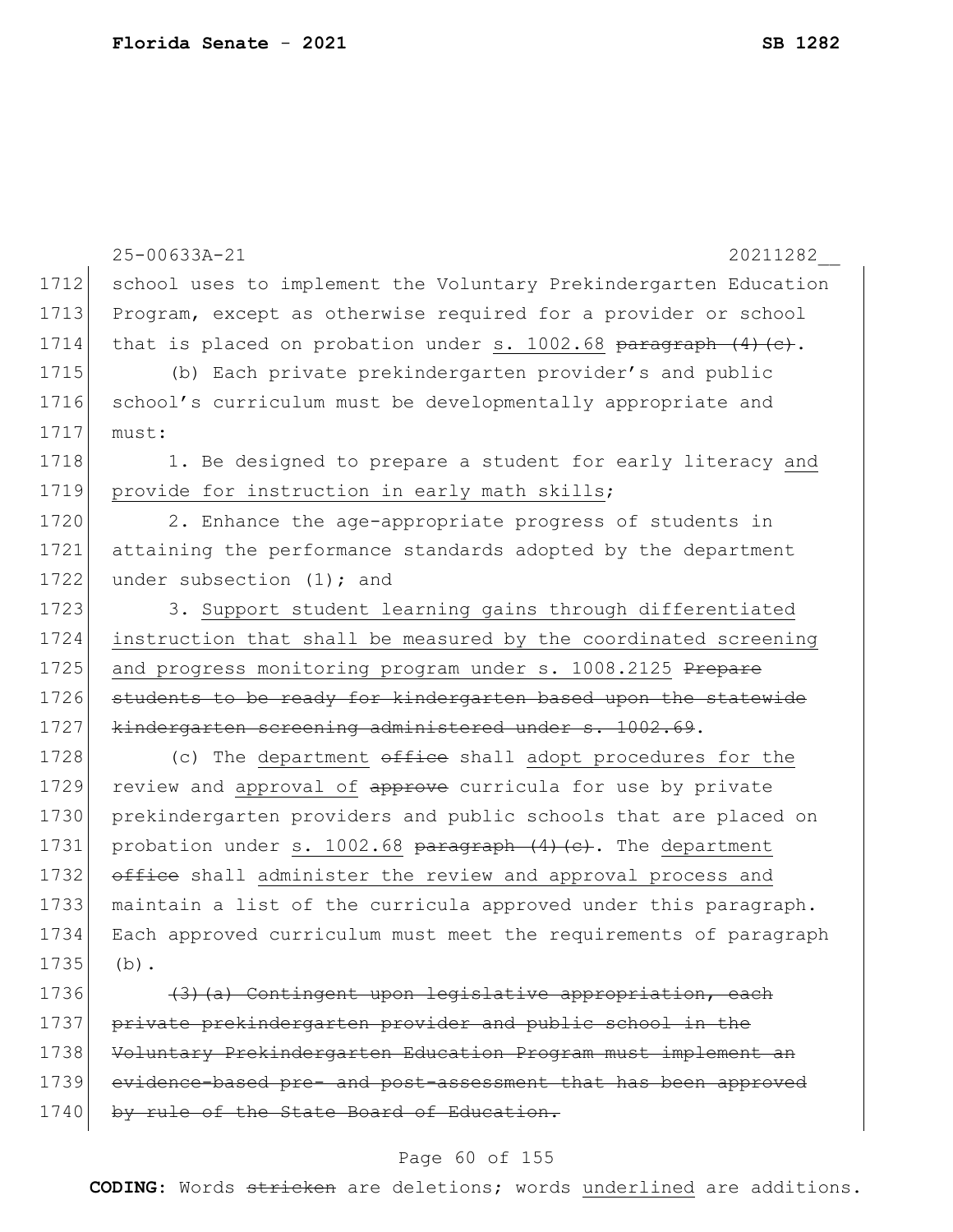|      | 25-00633A-21<br>20211282                                         |
|------|------------------------------------------------------------------|
| 1741 | (b) In order to be approved, the assessment must be valid,       |
| 1742 | reliable, developmentally appropriate, and designed to measure   |
| 1743 | student progress on domains which must include, but are not      |
| 1744 | limited to, early literacy, numeracy, and language.              |
| 1745 | (e) The pre- and post-assessment must be administered by         |
| 1746 | individuals meeting requirements established by rule of the      |
| 1747 | State Board of Education.                                        |
| 1748 | (4) (a) Each early learning coalition shall verify that each     |
| 1749 | private prekindergarten provider delivering the Voluntary        |
| 1750 | Prekindergarten Education Program within the coalition's county  |
| 1751 | or multicounty region complies with this part. Each district     |
| 1752 | school board shall verify that each public school delivering the |
| 1753 | program within the school district complies with this part.      |
| 1754 | (b) If a private prekindergarten provider or public school       |
| 1755 | fails or refuses to comply with this part, or if a provider or   |
| 1756 | school engages in misconduct, the office shall require the early |
| 1757 | learning coalition to remove the provider and require the school |
| 1758 | district to remove the school from eligibility to deliver the    |
| 1759 | Voluntary Prekindergarten Education Program and receive state    |
| 1760 | funds under this part for a period of 5 years.                   |
| 1761 | (e) 1. If the kindergarten readiness rate of a private           |
| 1762 | prekindergarten provider or public school falls below the        |
| 1763 | minimum rate adopted by the office as satisfactory under s.      |
| 1764 | 1002.69(6), the early learning coalition or school district, as  |
| 1765 | applicable, shall require the provider or school to submit an    |
| 1766 | improvement plan for approval by the coalition or school         |
| 1767 | district, as applicable, and to implement the plan; shall place  |
| 1768 | the provider or school on probation; and shall require the       |
| 1769 | provider or school to take certain corrective actions, including |
|      |                                                                  |

# Page 61 of 155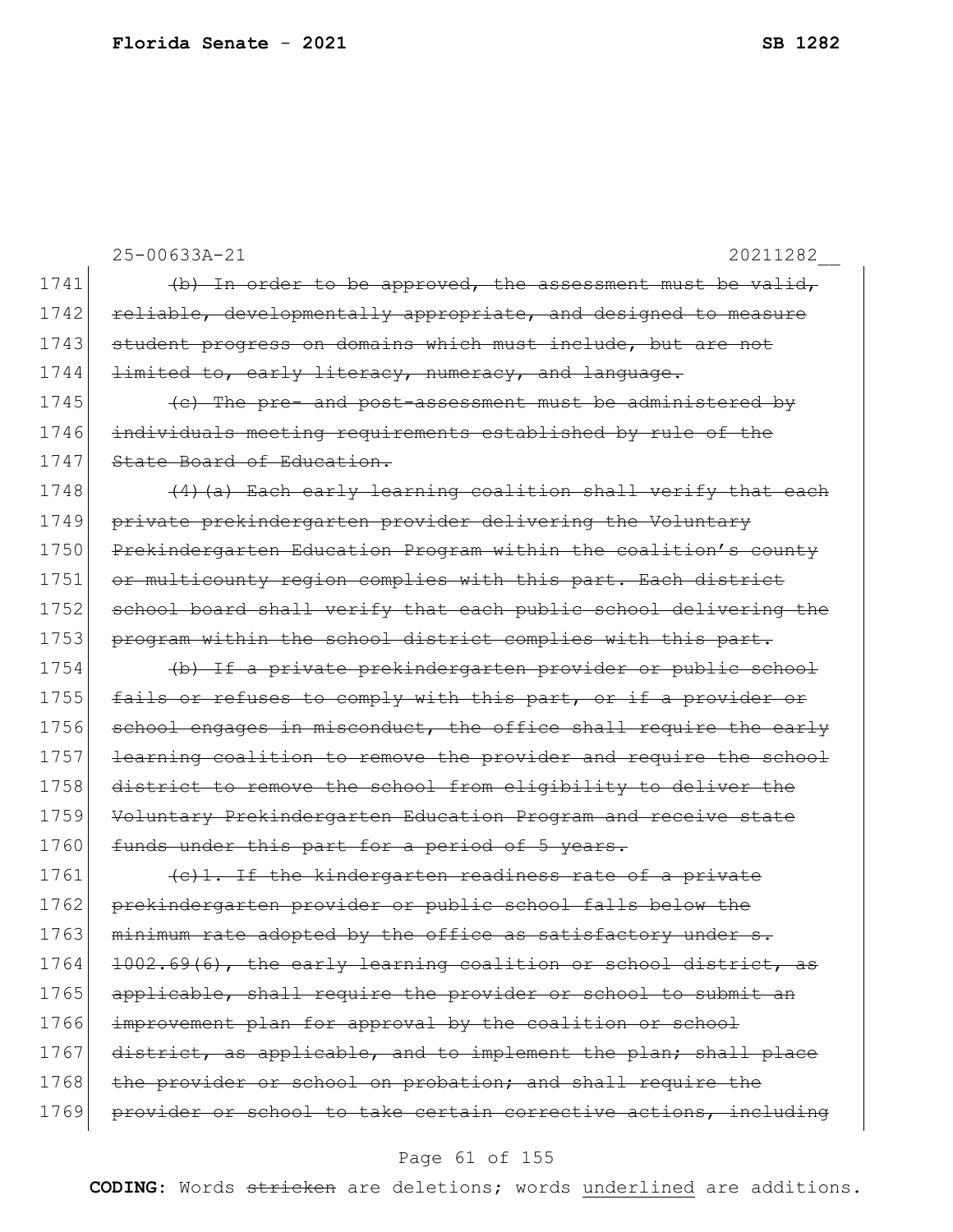25-00633A-21 20211282\_\_ 1770 the use of a curriculum approved by the office under paragraph  $1771$  (2)(c) or a staff development plan to strengthen instruction in 1772 <del>language development and phonological awareness approved by the</del>  $1773$  office. 1774  $\left| \right|$  2. A private prekindergarten provider or public school that 1775 is placed on probation must continue the corrective actions 1776 required under subparagraph  $1.,$  including the use of a

1777 curriculum or a staff development plan to strengthen instruction 1778 in language development and phonological awareness approved by 1779 the office, until the provider or school meets the minimum rate 1780 adopted by the office as satisfactory under s.  $1002.69(6)$ . 1781 Failure to implement an approved improvement plan or staff 1782 development plan shall result in the termination of the 1783 provider's contract to deliver the Voluntary Prekindergarten 1784 Education Program for a period of 5 years.

1785 3. If a private prekindergarten provider or public school 1786 remains on probation for 2 consecutive years and fails to meet 1787  $\vert$  the minimum rate adopted by the office as satisfactory under s. 1788 1002.69(6) and is not granted a good cause exemption by the 1789 office pursuant to s.  $1002.69(7)$ , the office shall require the 1790 early learning coalition or the school district to remove, as 1791 applicable, the provider or school from eligibility to deliver 1792 the Voluntary Prekindergarten Education Program and receive 1793 state funds for the program for a period of 5 years.

1794 (d) Each early learning coalition and the office shall 1795 coordinate with the Child Care Services Program Office of the 1796 Department of Children and Families to minimize interagency 1797 duplication of activities for monitoring private prekindergarten 1798 providers for compliance with requirements of the Voluntary

### Page 62 of 155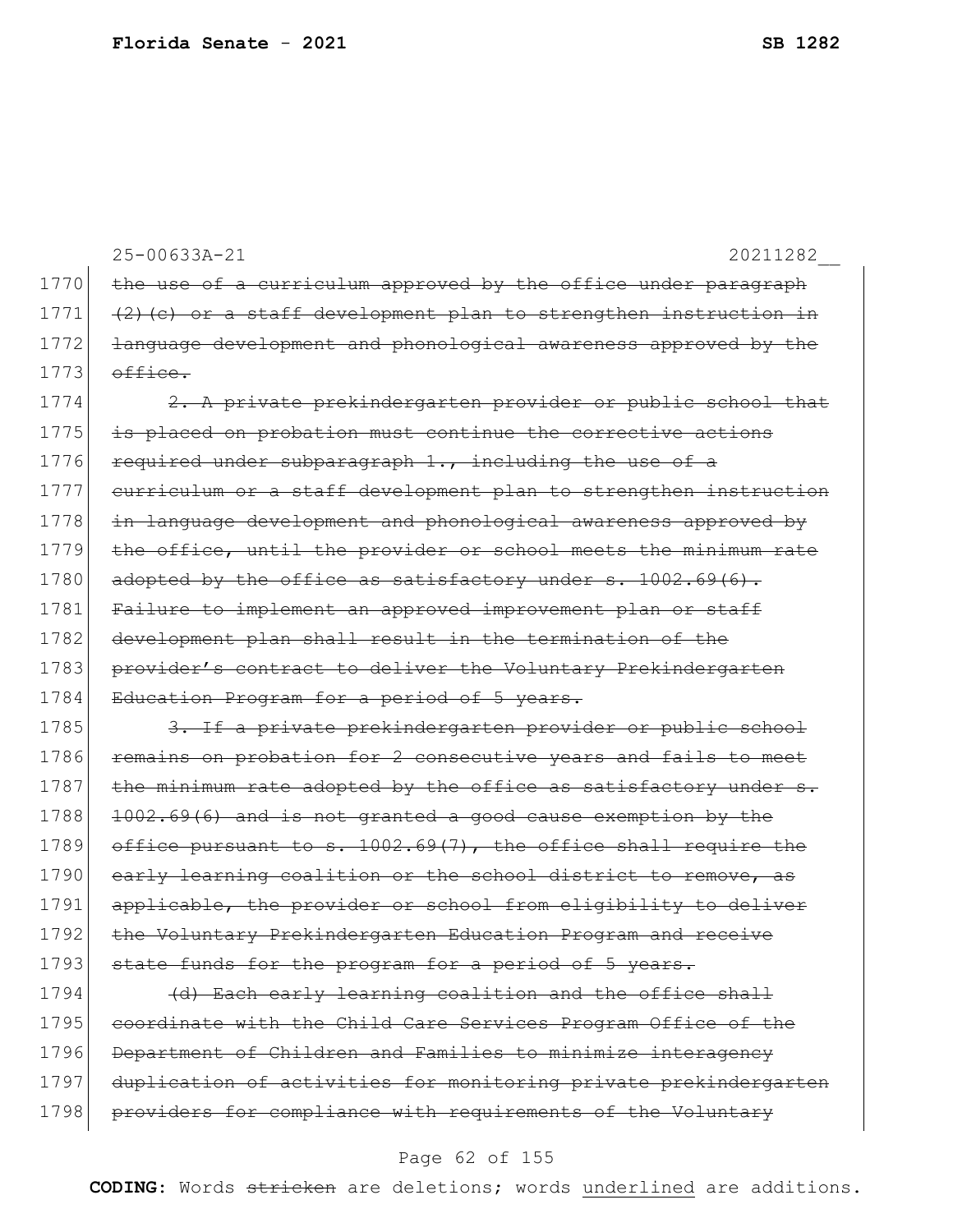|      | 25-00633A-21<br>20211282                                         |
|------|------------------------------------------------------------------|
| 1799 | Prekindergarten Education Program under this part, the school    |
| 1800 | readiness program under part VI of this chapter, and the         |
| 1801 | licensing of providers under ss. 402.301-402.319.                |
| 1802 | Section 41. Section 1002.68, Florida Statutes, is created        |
| 1803 | to read:                                                         |
| 1804 | 1002.68 Voluntary Prekindergarten Education Program              |
| 1805 | accountability.-                                                 |
| 1806 | (1) (a) Beginning with the 2022-2023 program year, each          |
| 1807 | private prekindergarten provider and public school participating |
| 1808 | in the Voluntary Prekindergarten Education Program must          |
| 1809 | participate in the coordinated screening and progress monitoring |
| 1810 | program in accordance with s. 1008.2125. The coordinated         |
| 1811 | screening and progress monitoring program results shall be used  |
| 1812 | by the department to identify student learning gains, index      |
| 1813 | development learning outcomes upon program completion relative   |
| 1814 | to the performance standards established under s. 1002.67 and    |
| 1815 | representative norms, and inform a private prekindergarten       |
| 1816 | provider's and public school's performance metric.               |
| 1817 | (b) At a minimum, the initial and final progress monitoring      |
| 1818 | or screening must be administered by individuals meeting         |
| 1819 | requirements adopted by the department under s. 1008.2125.       |
| 1820 | (c) Each private prekindergarten provider and public school      |
| 1821 | must provide a student's performance results from the            |
| 1822 | coordinated screening and progress monitoring to the student's   |
| 1823 | parents within 7 days after the administration of such           |
| 1824 | coordinated screening and progress monitoring.                   |
| 1825 | (2) Beginning with the 2021-2022 program year, each private      |
| 1826 | prekindergarten provider and public school in the Voluntary      |
| 1827 | Prekindergarten Education Program must participate in a program  |

# Page 63 of 155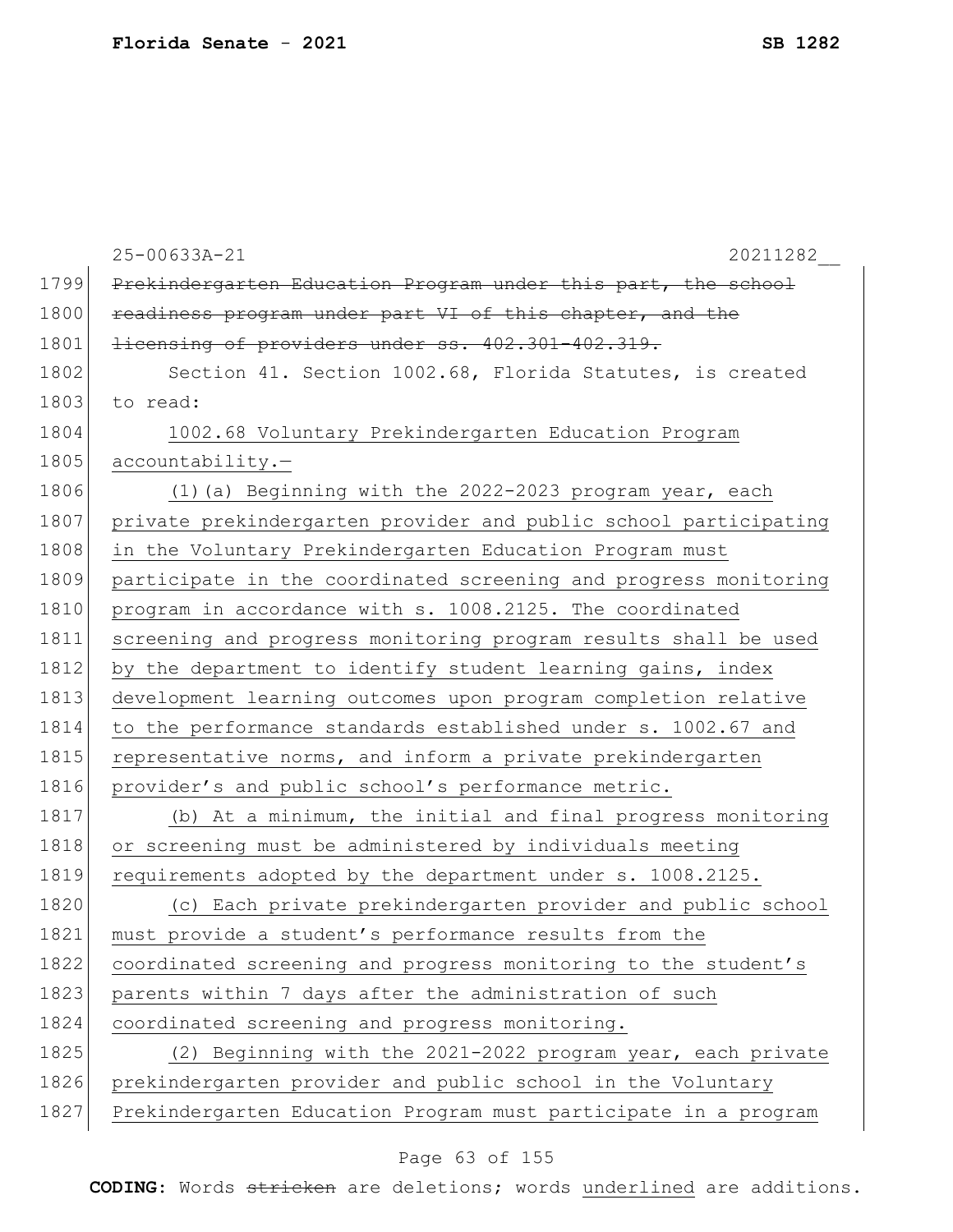|      | 25-00633A-21<br>20211282                                         |
|------|------------------------------------------------------------------|
| 1828 | assessment of each voluntary prekindergarten education           |
| 1829 | classroom. The program assessment shall measure the quality of   |
| 1830 | teacher-child interactions, including emotional support,         |
| 1831 | classroom organization, and instructional support for children   |
| 1832 | ages 3 to 5 years. Each private prekindergarten provider and     |
| 1833 | public school in the Voluntary Prekindergarten Education Program |
| 1834 | shall receive from the department the results of the program     |
| 1835 | assessment for each classroom within 14 days after the           |
| 1836 | observation. Each early learning coalition shall be responsible  |
| 1837 | for the administration of the program assessments, which must be |
| 1838 | conducted by individuals qualified to conduct program            |
| 1839 | assessments under s. 1002.82(2)(n).                              |
| 1840 | (3) (a) For the 2020-2021 program year, the department shall     |
| 1841 | calculate a kindergarten readiness rate for each private         |
| 1842 | prekindergarten provider and public school in the Voluntary      |
| 1843 | Prekindergarten Education Program, based upon learning gains and |
| 1844 | the percentage of students who are assessed as ready for         |
| 1845 | kindergarten. The department shall require that each school      |
| 1846 | district administer the statewide kindergarten screening in use  |
| 1847 | before the 2021-2022 school year to each kindergarten student in |
| 1848 | the school district within the first 30 school days of the 2021- |
| 1849 | 2022 school year. Private schools may administer the statewide   |
| 1850 | kindergarten screening to each kindergarten student in a private |
| 1851 | school who was enrolled in the Voluntary Prekindergarten         |
| 1852 | Education Program. Learning gains shall be determined using a    |
| 1853 | value-added measure based on growth demonstrated by the results  |
| 1854 | of the preassessment and postassessment in use before the 2021-  |
| 1855 | 2022 program year. Any private prekindergarten provider or       |
| 1856 | public school in the Voluntary Prekindergarten Education Program |

# Page 64 of 155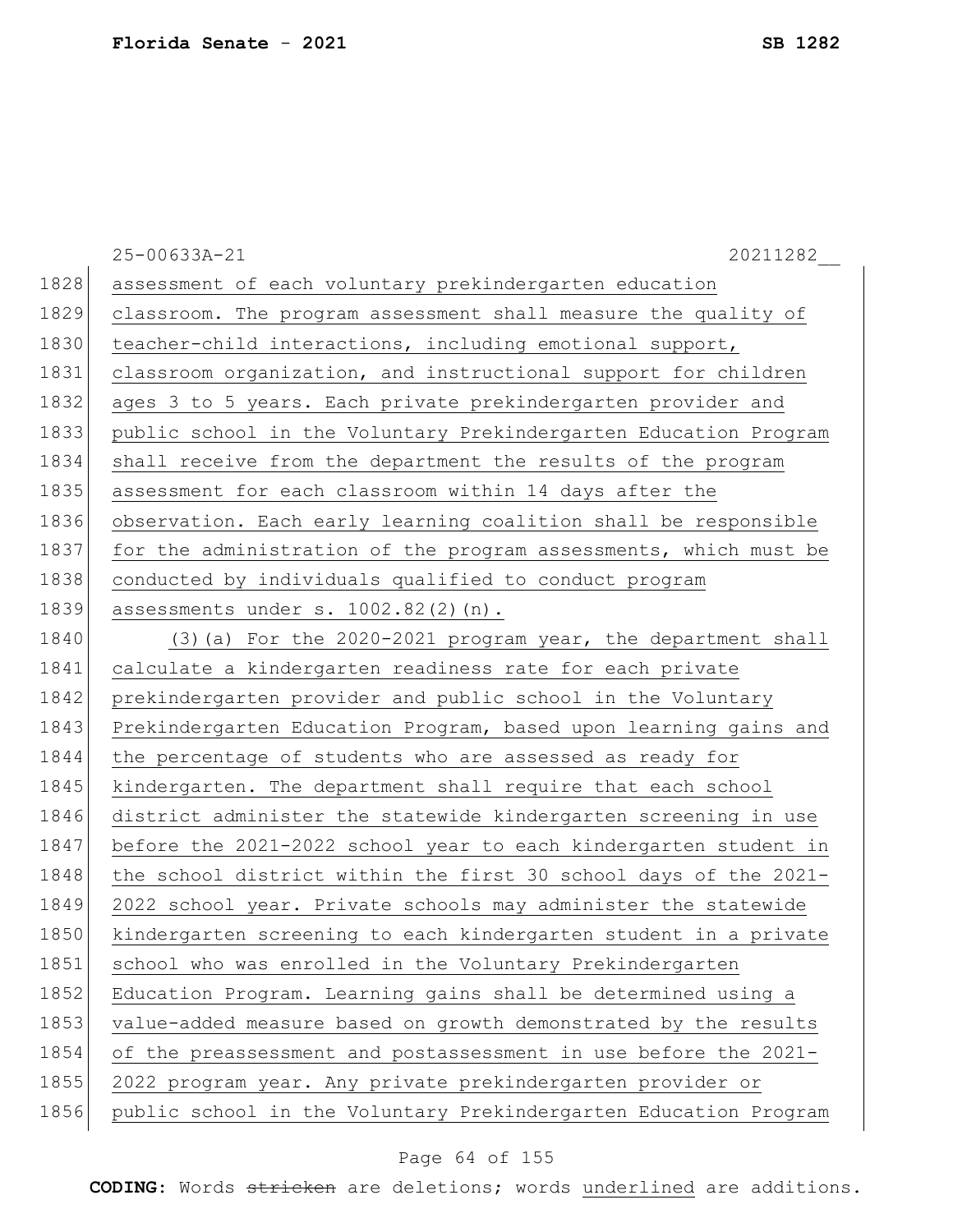|      | 25-00633A-21<br>20211282                                          |
|------|-------------------------------------------------------------------|
| 1857 | which fails to meet the minimum kindergarten readiness rate for   |
| 1858 | the 2020-2021 program year is subject to the probation            |
| 1859 | requirements of subsection (5).                                   |
| 1860 | (b) For the 2021-2022 program year, the department shall          |
| 1861 | calculate a program assessment composite score for each provider  |
| 1862 | based on the program assessment under subsection (2). Any         |
| 1863 | private prekindergarten provider or public school in the          |
| 1864 | Voluntary Prekindergarten Education Program which fails to meet   |
| 1865 | the minimum program assessment composite score established by     |
| 1866 | the state board pursuant to s. $1002.82(2)$ (n) for the 2021-2022 |
| 1867 | program year is subject to the probation requirements of          |
| 1868 | subsection (5).                                                   |
| 1869 | (4) (a) Beginning with the 2022-2023 program year, the            |
| 1870 | department shall adopt a methodology for calculating each         |
| 1871 | private prekindergarten provider's and public school provider's   |
| 1872 | performance metric, which must be based on a combination of the   |
| 1873 | following:                                                        |
| 1874 | 1. Program assessment composite scores under subsection           |
| 1875 | (3), which must be weighted at no less than 50 percent.           |
| 1876 | 2. Learning gains operationalized as change in ability            |
| 1877 | scores from the initial and final progress monitoring results     |
| 1878 | described in subsection (1).                                      |
| 1879 | 3. Norm-referenced developmental learning outcomes                |
| 1880 | described in subsection (1).                                      |
| 1881 | (b) The methodology for calculating a provider's                  |
| 1882 | performance metric may only include prekindergarten students who  |
| 1883 | have attended at least 85 percent of a private prekindergarten    |
| 1884 | provider's or public school's program.                            |
| 1885 | (c) The program assessment composite score and performance        |

# Page 65 of 155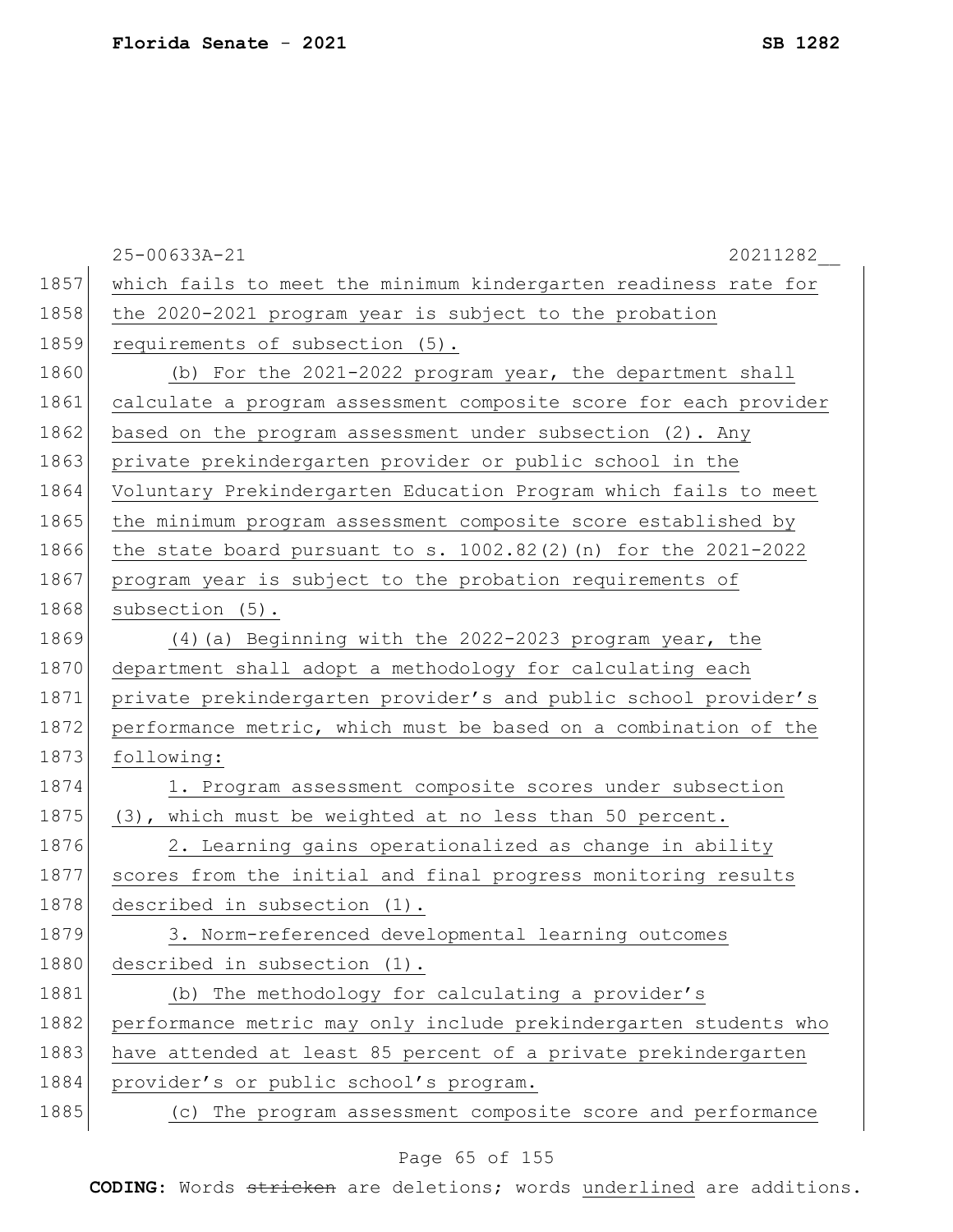|      | 25-00633A-21<br>20211282                                         |
|------|------------------------------------------------------------------|
| 1886 | metric must be calculated for each private prekindergarten or    |
| 1887 | public school site.                                              |
| 1888 | (d) The methodology shall include a statistical latent           |
| 1889 | profile analysis that has been conducted by an independent       |
| 1890 | expert with experience in relevant quantitative analysis, early  |
| 1891 | childhood assessment, and designing state-level accountability   |
| 1892 | systems. The independent expert shall be able to produce a       |
| 1893 | limited number of performance metric profiles that summarize the |
| 1894 | profiles of all sites that must be used to inform the following  |
| 1895 | designations: "unsatisfactory," "emerging proficiency,"          |
| 1896 | "proficient," "highly proficient," and "excellent" or comparable |
| 1897 | terminology determined by the State Board of Education which may |
| 1898 | not include letter grades. The independent expert may not be a   |
| 1899 | direct stakeholder or have had a financial interest in the       |
| 1900 | design or delivery of the Voluntary Prekindergarten Education    |
| 1901 | Program or public school system within the last 5 years.         |
| 1902 | (e) Subject to an appropriation, the department shall            |
| 1903 | provide for a differential payment to a private prekindergarten  |
| 1904 | provider and public school based on the provider's designation.  |
| 1905 | The maximum differential payment may not exceed a total of 15    |
| 1906 | percent of the base student allocation per full-time equivalent  |
| 1907 | student under s. 1002.71 attending in the consecutive program    |
| 1908 | year for that program. A private prekindergarten provider or     |
| 1909 | public school may not receive a differential payment if it       |
| 1910 | receives a designation of proficient or lower. Before the        |
| 1911 | adoption of the methodology, the department and the independent  |
| 1912 | expert shall confer with the Council for Early Grade Success     |
| 1913 | under s. 1008.2125 before receiving approval from the State      |
| 1914 | Board of Education for the final recommendations on the          |

# Page 66 of 155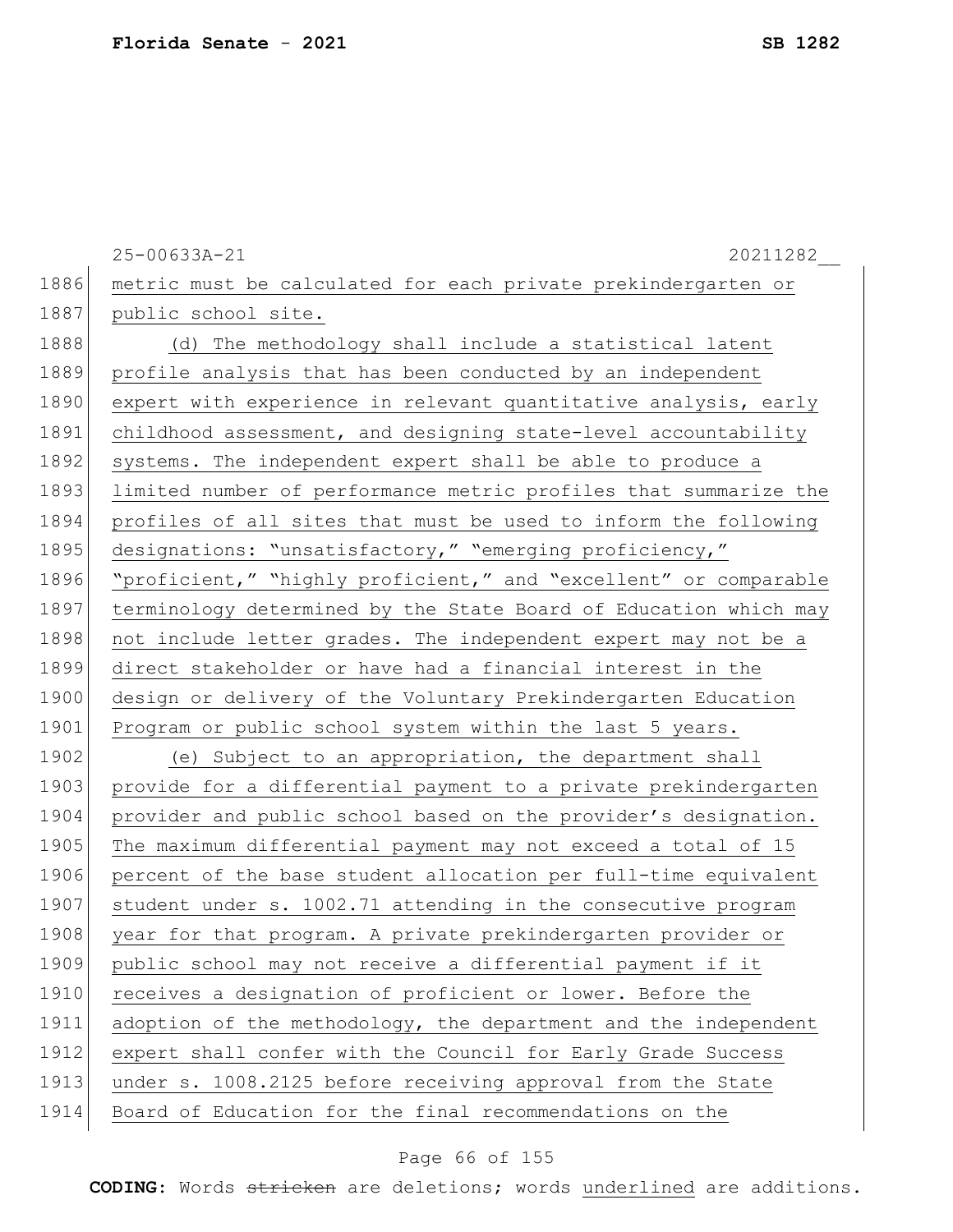|      | 20211282<br>25-00633A-21                                         |
|------|------------------------------------------------------------------|
| 1915 | designation system and differential payments.                    |
| 1916 | (f) The department shall adopt procedures to annually            |
| 1917 | calculate each private prekindergarten provider's and public     |
| 1918 | school's performance metric, based on the methodology adopted in |
| 1919 | paragraphs (a) and (b), and assign a designation under paragraph |
| 1920 | (d). Beginning with the 2023-2024 program year, each private     |
| 1921 | prekindergarten provider or public school shall be assigned a    |
| 1922 | designation within 45 days after the conclusion of the school-   |
| 1923 | year Voluntary Prekindergarten Education Program delivered by    |
| 1924 | all participating private prekindergarten providers or public    |
| 1925 | schools and within 45 days after the conclusion of the summer    |
| 1926 | Voluntary Prekindergarten Education Program delivered by all     |
| 1927 | participating private prekindergarten providers or public        |
| 1928 | schools.                                                         |
| 1929 | (g) A private prekindergarten provider or public school          |
| 1930 | designated "proficient," "highly proficient," or "excellent"     |
| 1931 | demonstrates the provider's or school's satisfactory delivery of |
| 1932 | the Voluntary Prekindergarten Education Program.                 |
| 1933 | (h) The designations shall be displayed in the early             |
| 1934 | learning provider performance profiles required under s.         |
| 1935 | $1002.92(3)$ .                                                   |
| 1936 | (5) (a) If a public school's or private prekindergarten          |
| 1937 | provider's program assessment composite score for its            |
| 1938 | prekindergarten classrooms fails to meet the minimum program     |
| 1939 | assessment composite score for contracting established by the    |
| 1940 | department pursuant to s. 1002.82(2)(n), the private             |
| 1941 | prekindergarten provider or public school may not participate in |
| 1942 | the Voluntary Prekindergarten Education Program beginning in the |
| 1943 | consecutive program year and thereafter until the public school  |

# Page 67 of 155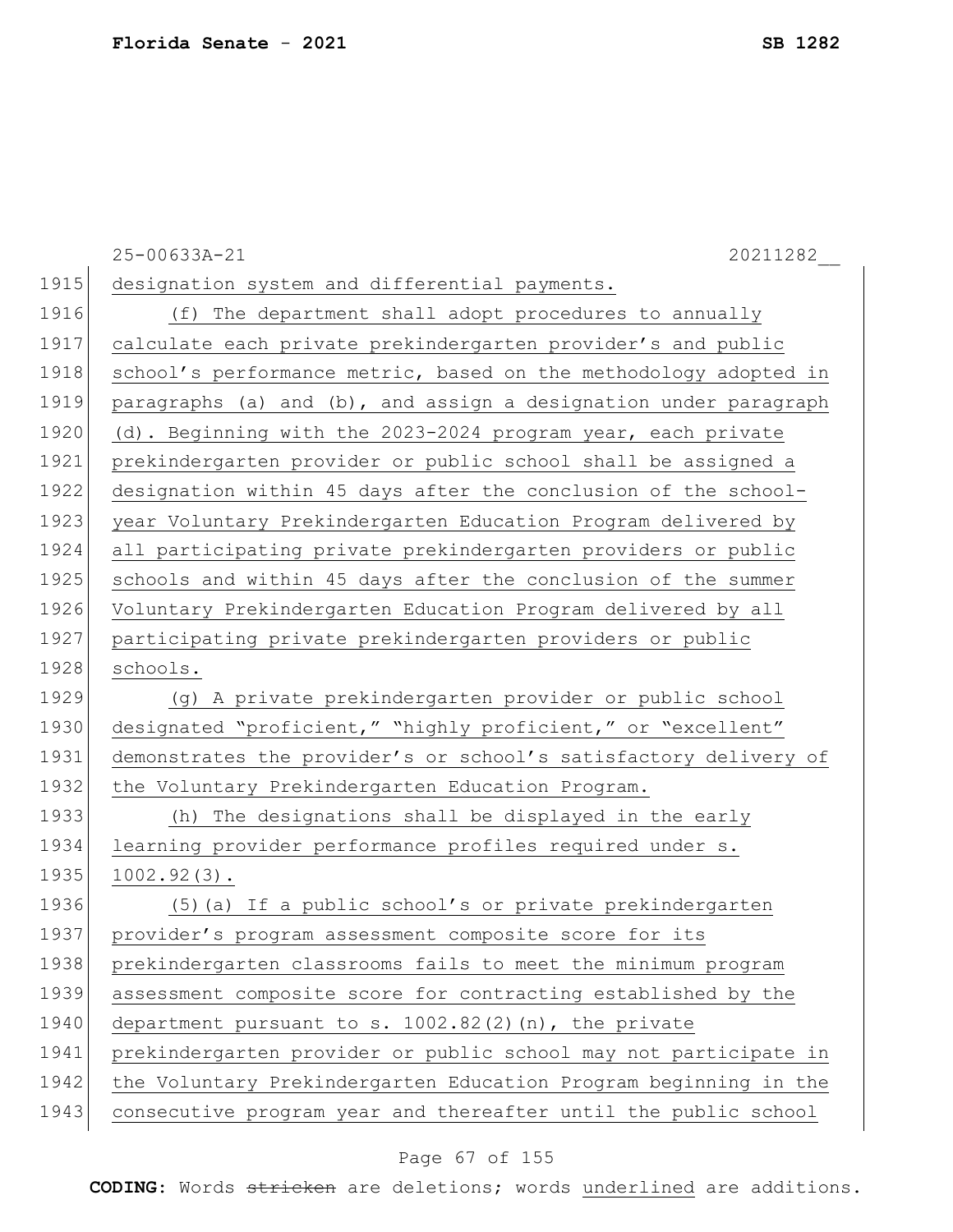|      | 25-00633A-21<br>20211282                                          |
|------|-------------------------------------------------------------------|
| 1944 | or private prekindergarten provider meets the minimum composite   |
| 1945 | score for contracting.                                            |
| 1946 | (b) If a private prekindergarten provider's or public             |
| 1947 | school's performance metric or designation falls below the        |
| 1948 | minimum performance metric or designation, the early learning     |
| 1949 | coalition shall:                                                  |
| 1950 | 1. Require the provider or school to submit for approval to       |
| 1951 | the early learning coalition an improvement plan and implement    |
| 1952 | the plan.                                                         |
| 1953 | 2. Place the provider or school on probation.                     |
| 1954 | 3. Require the provider or school to take certain                 |
| 1955 | corrective actions, including the use of a curriculum approved    |
| 1956 | by the department under s. 1002.67(2) (c) and a staff development |
| 1957 | plan approved by the department to strengthen instructional       |
| 1958 | practices in emotional support, classroom organization,           |
| 1959 | instructional support, language development, phonological         |
| 1960 | awareness, alphabet knowledge, and mathematical thinking.         |
| 1961 | (c) A private prekindergarten provider or public school           |
| 1962 | placed on probation must continue the corrective actions          |
| 1963 | required under paragraph (b) until the provider or school meets   |
| 1964 | the minimum performance metric or designation adopted by the      |
| 1965 | department. Failure to meet the requirements of subparagraphs     |
| 1966 | (b) 1. and 3. shall result in the termination of the provider's   |
| 1967 | or school's contract to deliver the Voluntary Prekindergarten     |
| 1968 | Education Program for a period of at least 2 years but no more    |
| 1969 | than 5 years.                                                     |
| 1970 | (d) If a private prekindergarten provider or public school        |
| 1971 | remains on probation for 2 consecutive years and fails to meet    |
| 1972 | the minimum performance metric or designation, or is not granted  |
|      |                                                                   |

# Page 68 of 155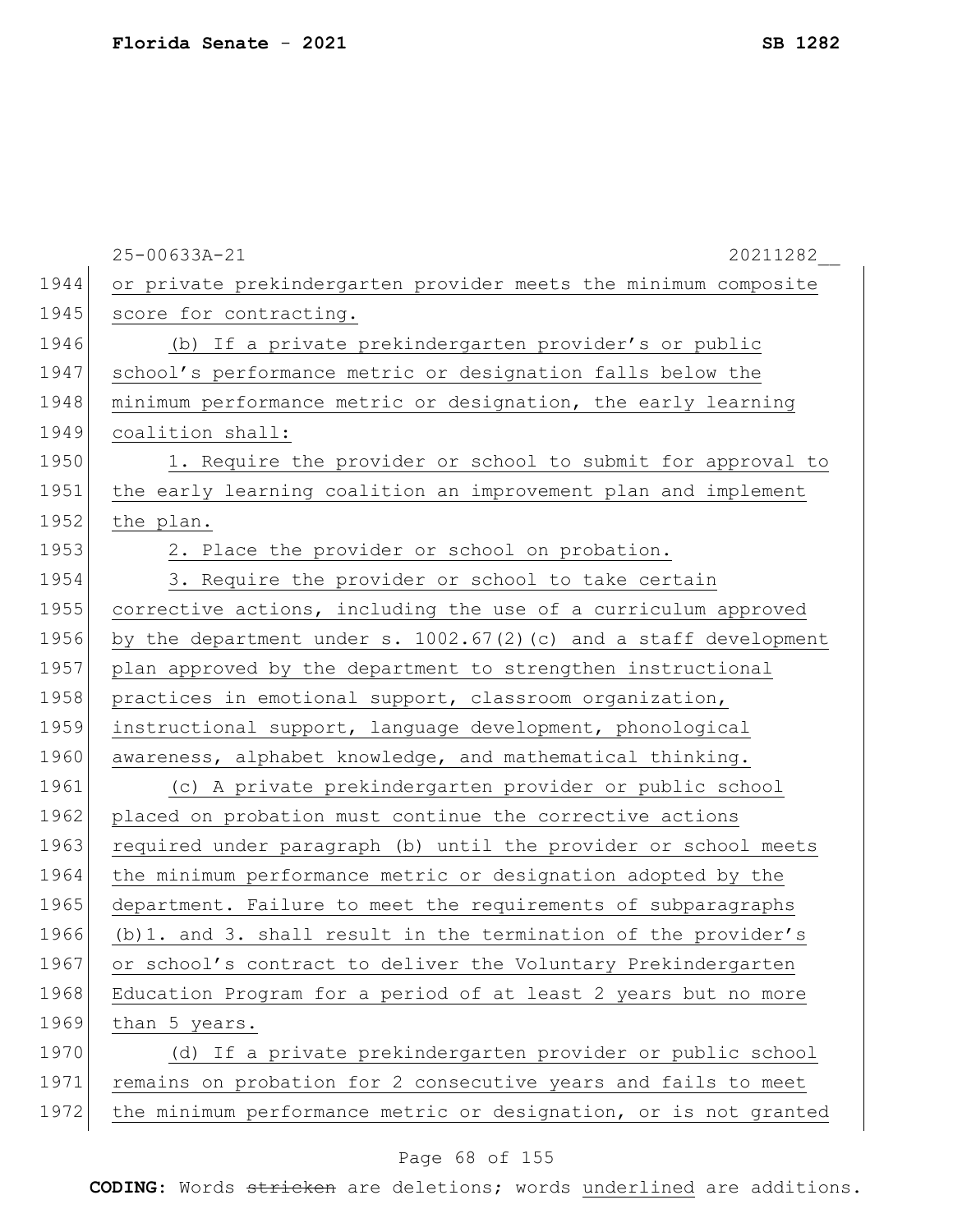|      | 25-00633A-21<br>20211282                                         |
|------|------------------------------------------------------------------|
| 1973 | a good cause exemption by the department, the department shall   |
| 1974 | require the early learning coalition to revoke the provider's or |
| 1975 | school's eligibility to deliver the Voluntary Prekindergarten    |
| 1976 | Education Program and receive state funds for the program for a  |
| 1977 | period of at least 2 years but no more than 5 years.             |
| 1978 | (6) (a) The department, upon the request of a private            |
| 1979 | prekindergarten provider or public school that remains on        |
| 1980 | probation for at least 2 consecutive years and subsequently      |
| 1981 | fails to meet the minimum performance metric or designation, and |
| 1982 | for good cause shown, may grant to the provider or school an     |
| 1983 | exemption from being determined ineligible to deliver the        |
| 1984 | Voluntary Prekindergarten Education Program and receive state    |
| 1985 | funds for the program. Such exemption is valid for 1 year and,   |
| 1986 | upon the request of the private prekindergarten provider or      |
| 1987 | public school and for good cause shown, may be renewed.          |
| 1988 | (b) A private prekindergarten provider's or public school's      |
| 1989 | request for a good cause exemption, or renewal of such an        |
| 1990 | exemption, must be submitted to the department in the manner and |
| 1991 | within the timeframes prescribed by the department and must      |
| 1992 | include the following:                                           |
| 1993 | 1. Data from the private prekindergarten provider or public      |
| 1994 | school which documents the achievement and progress of the       |
| 1995 | children served, as measured by any required screenings or       |
| 1996 | assessments.                                                     |
| 1997 | 2. Data from the program assessment required under               |
| 1998 | subsection (2) which demonstrates effective teaching practices   |
| 1999 | as recognized by the tool developer.                             |
| 2000 | 3. Data from the early learning coalition or district            |
| 2001 | school board, as applicable, the Department of Children and      |

# Page 69 of 155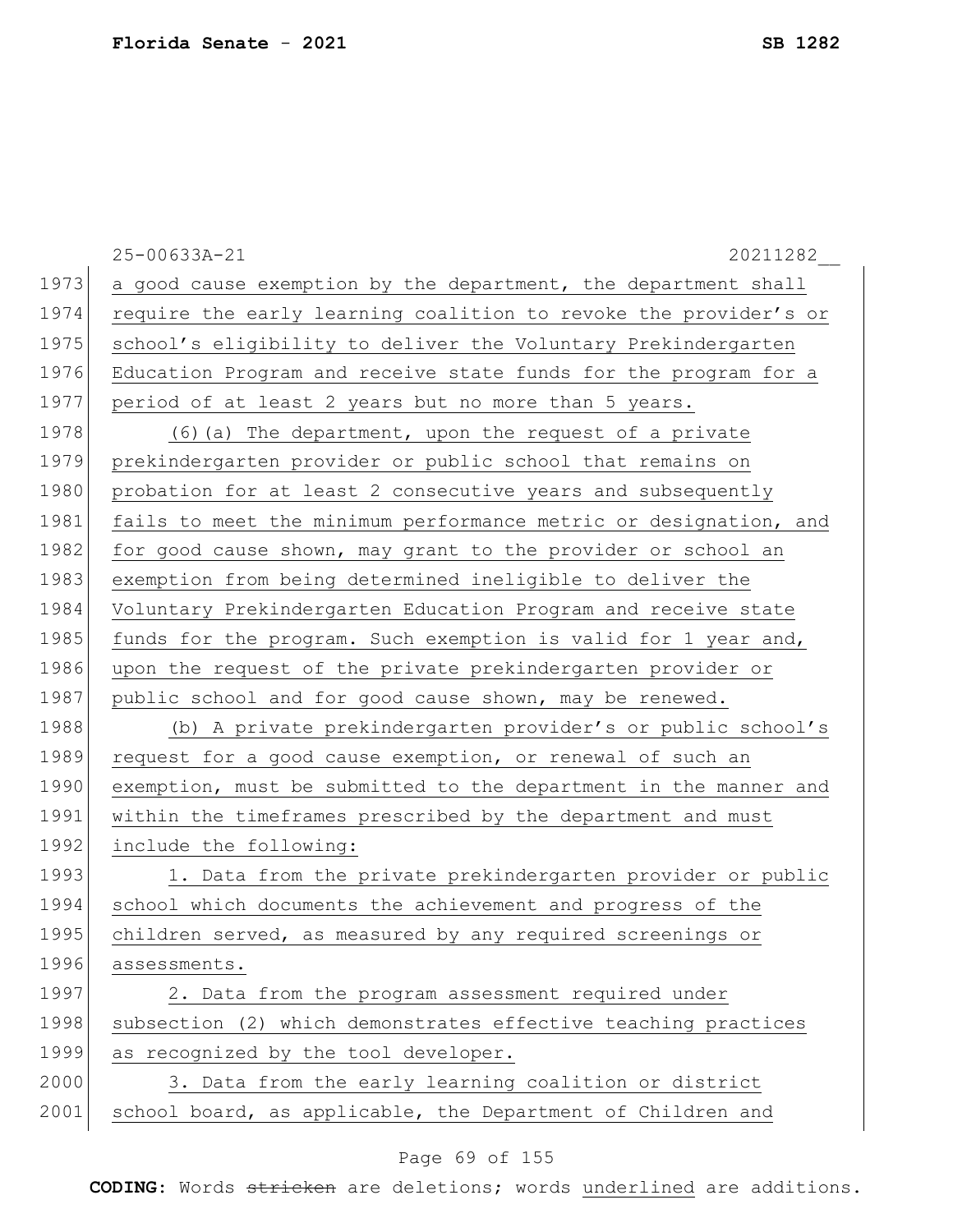|      | 25-00633A-21<br>20211282                                         |
|------|------------------------------------------------------------------|
| 2002 | Families, the local licensing authority, or an accrediting       |
| 2003 | association, as applicable, relating to the private              |
| 2004 | prekindergarten provider's or public school's compliance with    |
| 2005 | state and local health and safety standards.                     |
| 2006 | (c) The department shall adopt criteria for granting good        |
| 2007 | cause exemptions. Such criteria must include, but are not        |
| 2008 | limited to, all of the following:                                |
| 2009 | 1. Child demographic data that evidences a private               |
| 2010 | prekindergarten provider or public school serves a statistically |
| 2011 | significant population of children with special needs who have   |
| 2012 | individual education plans and can demonstrate progress toward   |
| 2013 | meeting the goals outlined in the students' individual education |
| 2014 | plans.                                                           |
| 2015 | 2. Learning gains of children served in the Voluntary            |
| 2016 | Prekindergarten Education Program by the private prekindergarten |
| 2017 | provider or public school on an alternative measure that has     |
| 2018 | comparable validity and reliability of the coordinated screening |
| 2019 | and progress monitoring program in accordance with s. 1008.2125. |
| 2020 | 3. Program assessment data under subsection (2) which            |
| 2021 | demonstrates effective teaching practices as recognized by the   |
| 2022 | tool developer.                                                  |
| 2023 | 4. Verification that local and state health and safety           |
| 2024 | requirements are met.                                            |
| 2025 | (d) A good cause exemption may not be granted to any             |
| 2026 | private prekindergarten provider or public school that has any   |
| 2027 | class I violations or two or more class II violations, as        |
| 2028 | defined by rule of the Department of Children and Families,      |
| 2029 | within the 2 years preceding the provider's or school's request  |
| 2030 | for the exemption.                                               |

# Page 70 of 155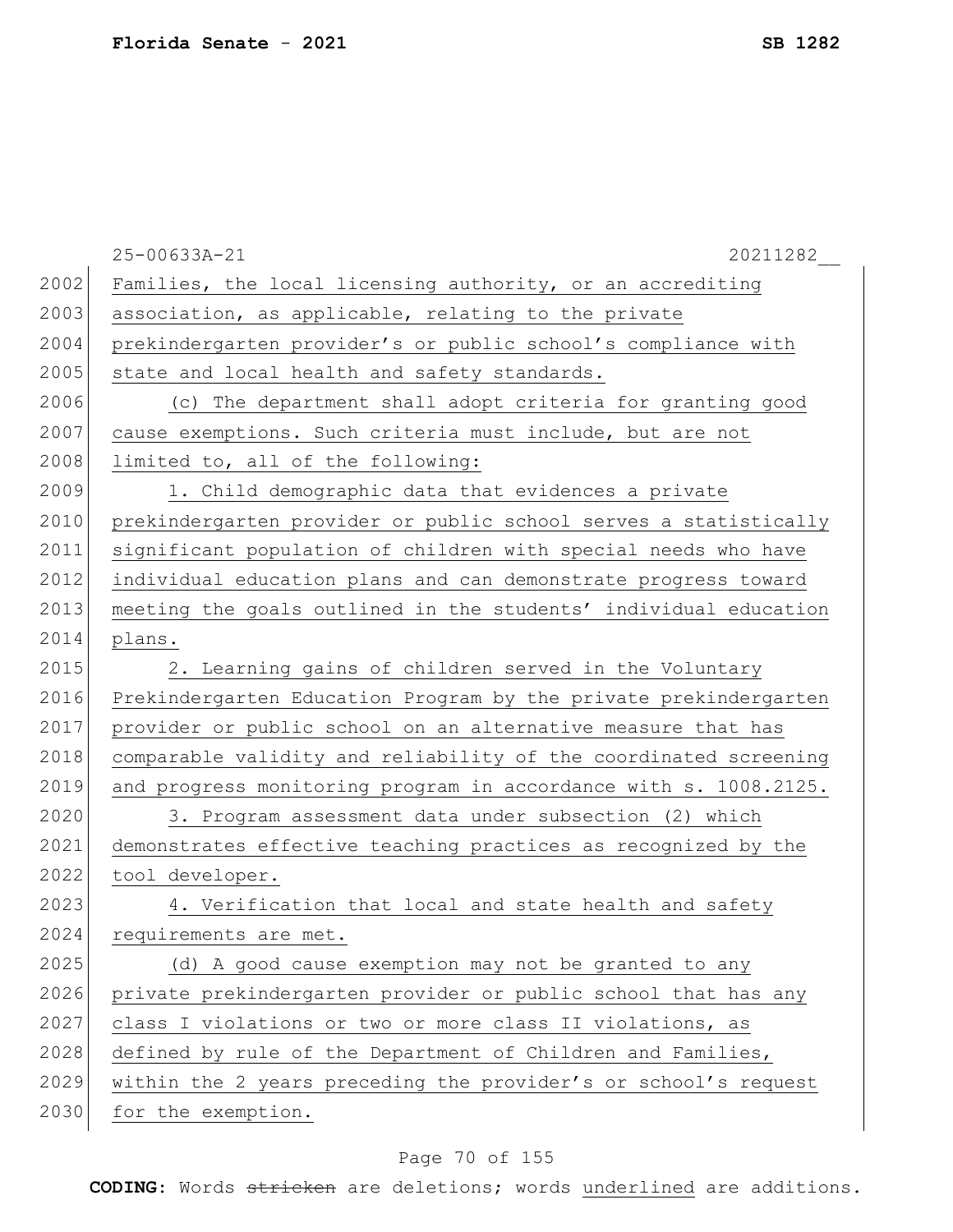|      | 25-00633A-21<br>20211282                                              |
|------|-----------------------------------------------------------------------|
| 2031 | (e) A private prekindergarten provider or public school               |
| 2032 | granted a good cause exemption shall continue to implement its        |
| 2033 | improvement plan and continue the corrective actions required         |
| 2034 | under subsection (5) (b) until the provider or school meets the       |
| 2035 | minimum performance metric.                                           |
| 2036 | (f) If a good cause exemption is granted to a private                 |
| 2037 | prekindergarten provider or public school that remains on             |
| 2038 | probation for 2 consecutive years and if the provider meets all       |
| 2039 | other applicable requirements of this part, the department shall      |
| 2040 | notify the early learning coalition of the good cause exemption       |
| 2041 | and direct that the early learning coalition not remove the           |
| 2042 | provider from eligibility to deliver the Voluntary                    |
| 2043 | Prekindergarten Education Program or to receive state funds for       |
| 2044 | the program.                                                          |
| 2045 | The department shall report the number of private<br>(g)              |
| 2046 | prekindergarten providers or public schools that have received a      |
| 2047 | good cause exemption and the reasons for the exemptions as part       |
| 2048 | of its annual reporting requirements under s. 1002.82(7).             |
| 2049 | (7) Representatives from each school district and                     |
| 2050 | corresponding early learning coalitions must meet annually to         |
| 2051 | develop strategies to transition students from the Voluntary          |
| 2052 | Prekindergarten Education Program to kindergarten.                    |
| 2053 | Section 42. Section 1002.69, Florida Statutes, is repealed.           |
| 2054 | Section 43. Paragraph (c) of subsection (3), subsection               |
| 2055 | $(4)$ , paragraph (b) of subsection $(5)$ , paragraphs (b) and (d) of |
| 2056 | subsection (6), and subsection (7) of section 1002.71, Florida        |
| 2057 | Statutes, are amended to read:                                        |
| 2058 | 1002.71 Funding; financial and attendance reporting.-                 |
| 2059 | (3)                                                                   |

# Page 71 of 155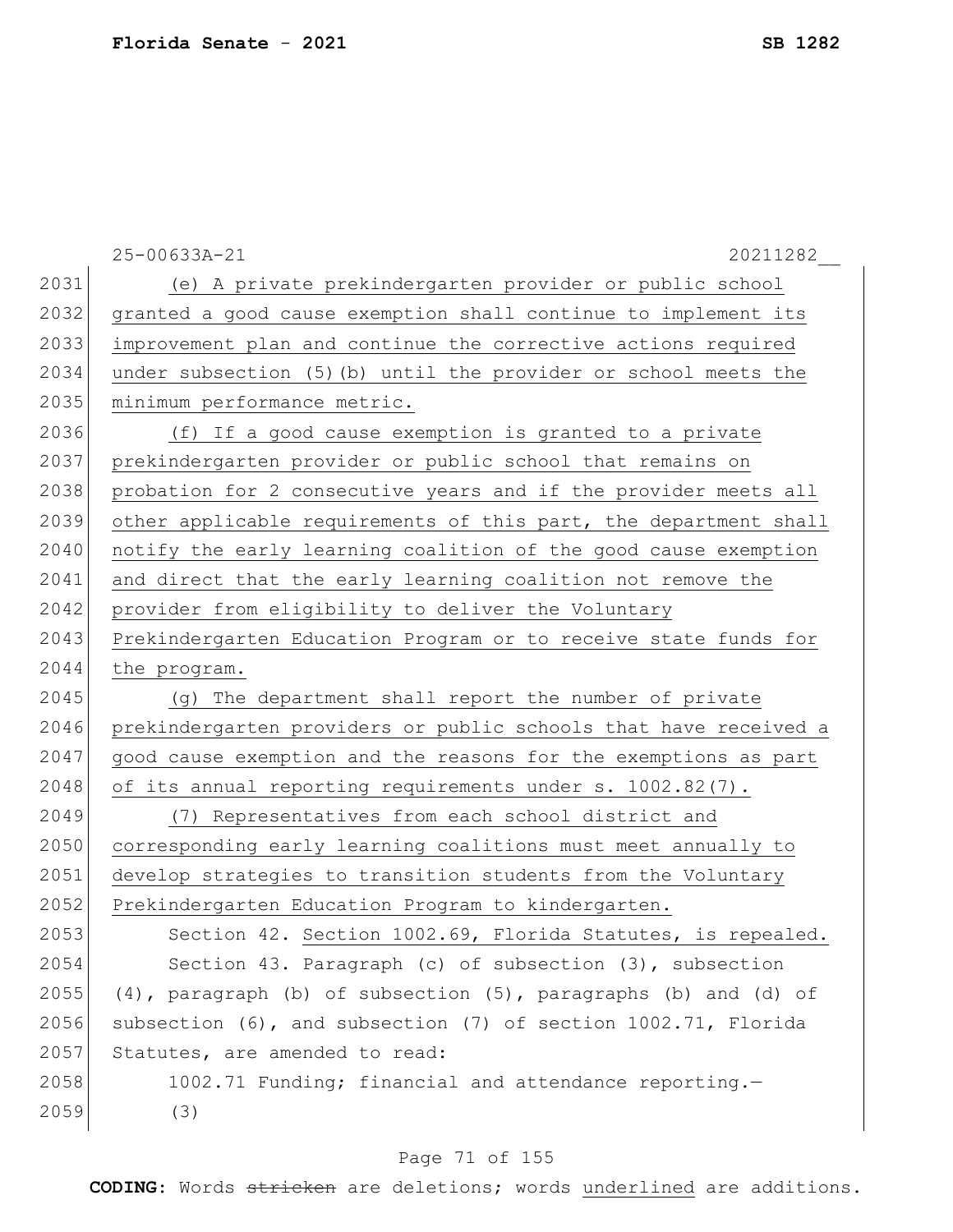25-00633A-21 20211282\_\_ 2060 (c) The initial allocation shall be based on estimated 2061 student enrollment in each coalition service area. The 2062 department Office of Early Learning shall reallocate funds among 2063 the coalitions based on actual full-time equivalent student 2064 enrollment in each coalition service area. Each coalition shall 2065 report student enrollment pursuant to subsection (2) on a 2066 monthly basis. A student enrollment count for the prior fiscal 2067 year may not be amended after September 30 of the subsequent 2068 fiscal year. 2069 (4) Notwithstanding s. 1002.53(3) and subsection (2): 2070 (a) A child who, for any of the prekindergarten programs 2071 listed in s. 1002.53(3), has not completed more than 70 percent

2072 of the hours authorized to be reported for funding under 2073 subsection  $(2)$ , or has not expended more than 70 percent of the 2074 funds authorized for the child under s. 1002.66, may withdraw 2075 from the program for good cause and reenroll in one of the 2076 programs. The total funding for a child who reenrolls in one of 2077 the programs for good cause may not exceed one full-time 2078 equivalent student. Funding for a child who withdraws and 2079 reenrolls in one of the programs for good cause shall be issued 2080 in accordance with the department's Office of Early Learning's 2081 uniform attendance policy adopted pursuant to paragraph  $(6)(d)$ .

2082 (b) A child who has not substantially completed any of the 2083 prekindergarten programs listed in s. 1002.53(3) may withdraw 2084 from the program due to an extreme hardship that is beyond the 2085 child's or parent's control, reenroll in one of the summer 2086 programs, and be reported for funding purposes as a full-time 2087 equivalent student in the summer program for which the child is 2088 reenrolled.

### Page 72 of 155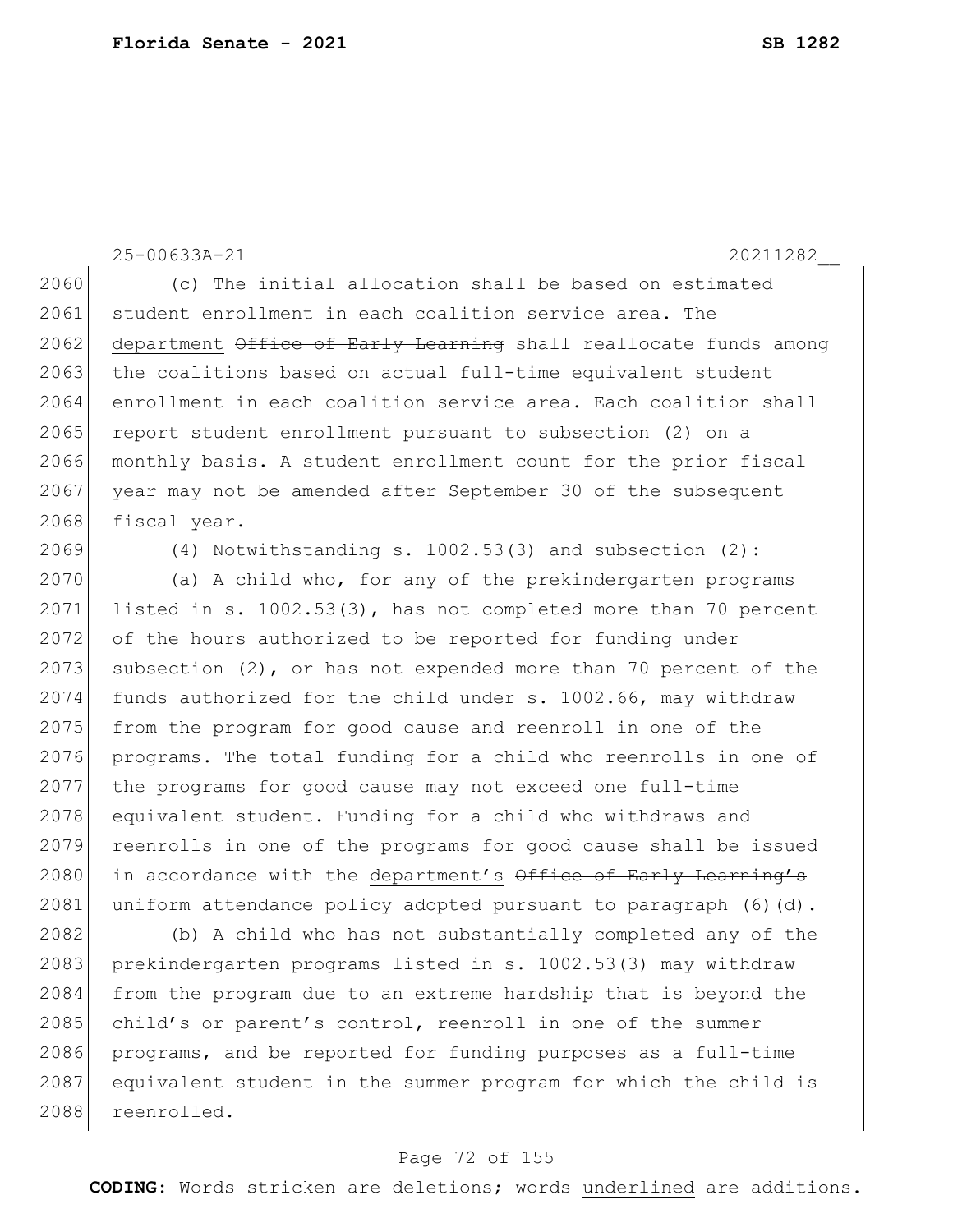25-00633A-21 20211282\_\_

2089

2090 A child may reenroll only once in a prekindergarten program 2091 under this section. A child who reenrolls in a prekindergarten 2092 program under this subsection may not subsequently withdraw from  $2093$  the program and reenroll, unless the child is granted a good 2094 cause exemption under this subsection. The department Office of 2095 Early Learning shall establish criteria specifying whether a 2096 good cause exists for a child to withdraw from a program under 2097 paragraph (a), whether a child has substantially completed a  $2098$  program under paragraph (b), and whether an extreme hardship 2099 exists which is beyond the child's or parent's control under 2100 paragraph (b).

2101 (5)

2102 (b) The department  $\theta$ ffice of Early Learning shall adopt 2103 procedures for the payment of private prekindergarten providers 2104 and public schools delivering the Voluntary Prekindergarten 2105 Education Program. The procedures shall provide for the advance 2106 payment of providers and schools based upon student enrollment 2107 in the program, the certification of student attendance, and the 2108 reconciliation of advance payments in accordance with the 2109 uniform attendance policy adopted under paragraph (6)(d). The 2110 procedures shall provide for the monthly distribution of funds 2111 by the department  $\theta$ ffice of Early Learning to the early learning 2112 coalitions for payment by the coalitions to private 2113 prekindergarten providers and public schools.

2114 (6)

2115 (b)1. Each private prekindergarten provider's and district 2116 school board's attendance policy must require the parent of each 2117 student in the Voluntary Prekindergarten Education Program to

#### Page 73 of 155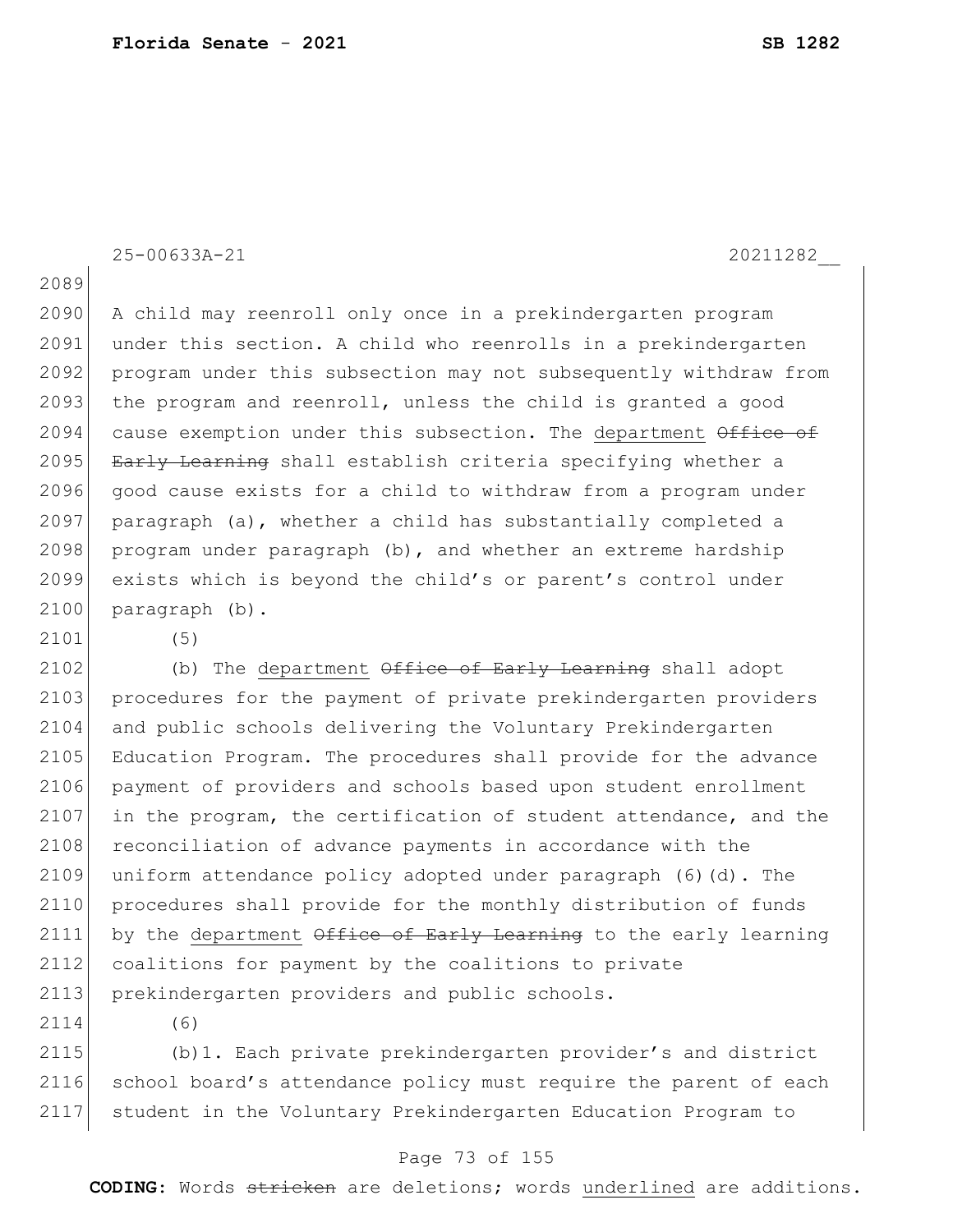|      | 25-00633A-21<br>20211282                                        |
|------|-----------------------------------------------------------------|
| 2118 | verify, each month, the student's attendance on the prior       |
| 2119 | month's certified student attendance.                           |
| 2120 | 2. The parent must submit the verification of the student's     |
| 2121 | attendance to the private prekindergarten provider or public    |
| 2122 | school on forms prescribed by the department Office of Early    |
| 2123 | Learning. The forms must include, in addition to the            |
| 2124 | verification of the student's attendance, a certification, in   |
| 2125 | substantially the following form, that the parent continues to  |
| 2126 | choose the private prekindergarten provider or public school in |
| 2127 | accordance with s. 1002.53 and directs that payments for the    |
| 2128 | program be made to the provider or school:                      |
| 2129 |                                                                 |
| 2130 | VERIFICATION OF STUDENT'S ATTENDANCE                            |
| 2131 | AND CERTIFICATION OF PARENTAL CHOICE                            |
| 2132 | I,  (Name of Parent), swear (or affirm) that my child,          |
| 2133 | (Name of Student), attended the Voluntary Prekindergarten       |
| 2134 | Education Program on the days listed above and certify that I   |
| 2135 | continue to choose  (Name of Provider or School) to deliver     |
| 2136 | the program for my child and direct that program funds be paid  |
| 2137 | to the provider or school for my child.                         |
| 2138 | (Signature of Parent)                                           |
| 2139 | $\ldots$ (Date) $\ldots$                                        |
| 2140 | 3. The private prekindergarten provider or public school        |
| 2141 | must keep each original signed form for at least 2 years. Each  |
| 2142 | private prekindergarten provider must permit the early learning |
| 2143 | coalition, and each public school must permit the school        |
| 2144 | district, to inspect the original signed forms during normal    |
| 2145 | business hours. The department Office of Early Learning shall   |
| 2146 | adopt procedures for early learning coalitions and school       |

# Page 74 of 155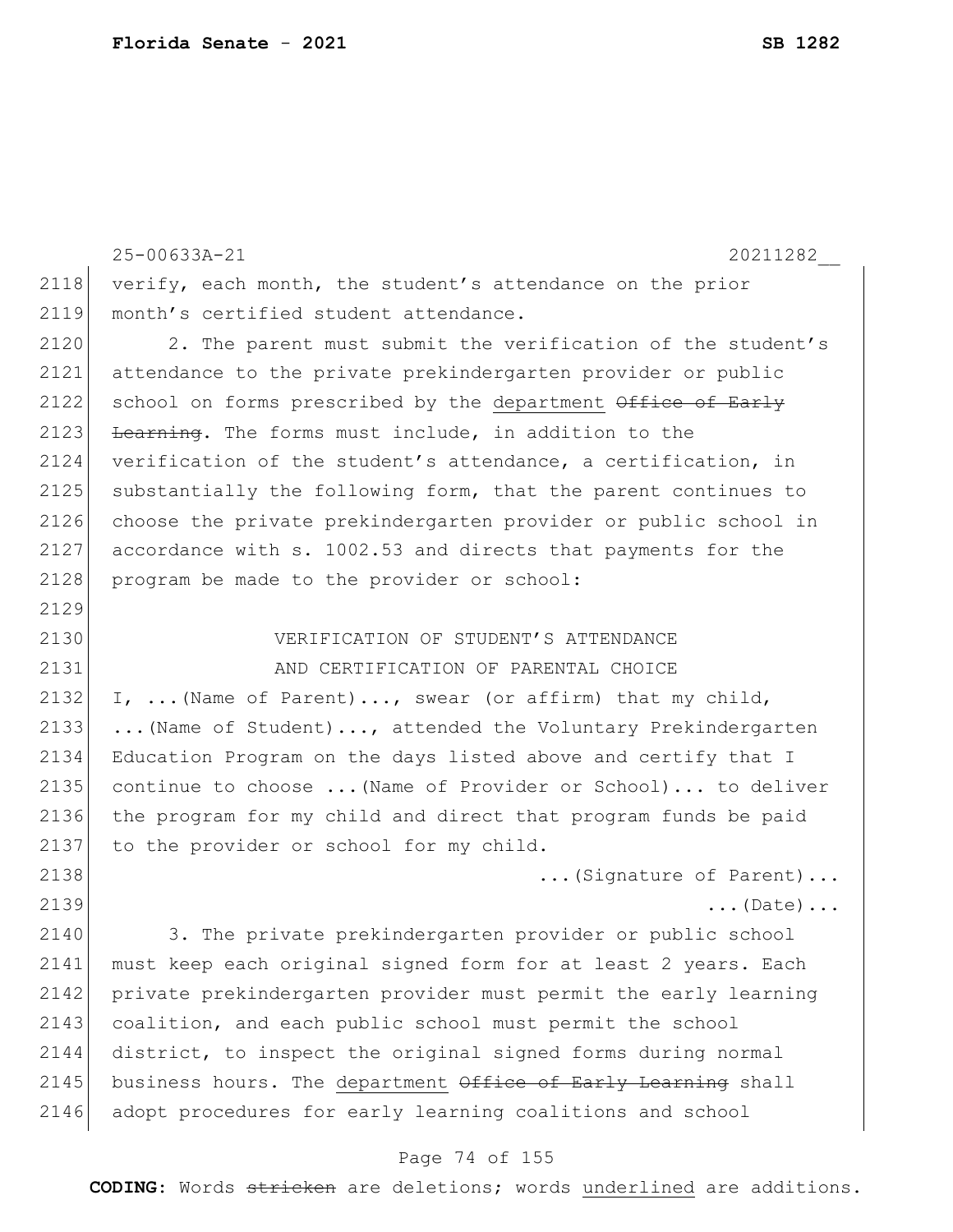|      | 25-00633A-21<br>20211282                                         |
|------|------------------------------------------------------------------|
| 2147 | districts to review the original signed forms against the        |
| 2148 | certified student attendance. The review procedures shall        |
| 2149 | provide for the use of selective inspection techniques,          |
| 2150 | including, but not limited to, random sampling. Each early       |
| 2151 | learning coalition and the school districts must comply with the |
| 2152 | review procedures.                                               |
| 2153 | (d) The department Office of Early Learning shall adopt,         |
| 2154 | for funding purposes, a uniform attendance policy for the        |
| 2155 | Voluntary Prekindergarten Education Program. The attendance      |
| 2156 | policy must apply statewide and apply equally to all private     |
| 2157 | prekindergarten providers and public schools. The attendance     |
| 2158 | policy must include at least the following provisions:           |
| 2159 | 1. A student's attendance may be reported on a pro rata          |
| 2160 | basis as a fractional part of a full-time equivalent student.    |
| 2161 | 2. At a maximum, 20 percent of the total payment made on         |
| 2162 | behalf of a student to a private prekindergarten provider or a   |
| 2163 | public school may be for hours a student is absent.              |
| 2164 | 3. A private prekindergarten provider or public school may       |
| 2165 | not receive payment for absences that occur before a student's   |
| 2166 | first day of attendance or after a student's last day of         |
| 2167 | attendance.                                                      |
| 2168 |                                                                  |
| 2169 | The uniform attendance policy shall be used only for funding     |
| 2170 | purposes and does not prohibit a private prekindergarten         |
| 2171 | provider or public school from adopting and enforcing its        |
| 2172 | attendance policy under paragraphs (a) and (c).                  |
| 2173 | (7) The department Office of Early Learning shall require        |
| 2174 | that administrative expenditures be kept to the minimum          |
| 2175 | necessary for efficient and effective administration of the      |
|      | Page 75 of 155                                                   |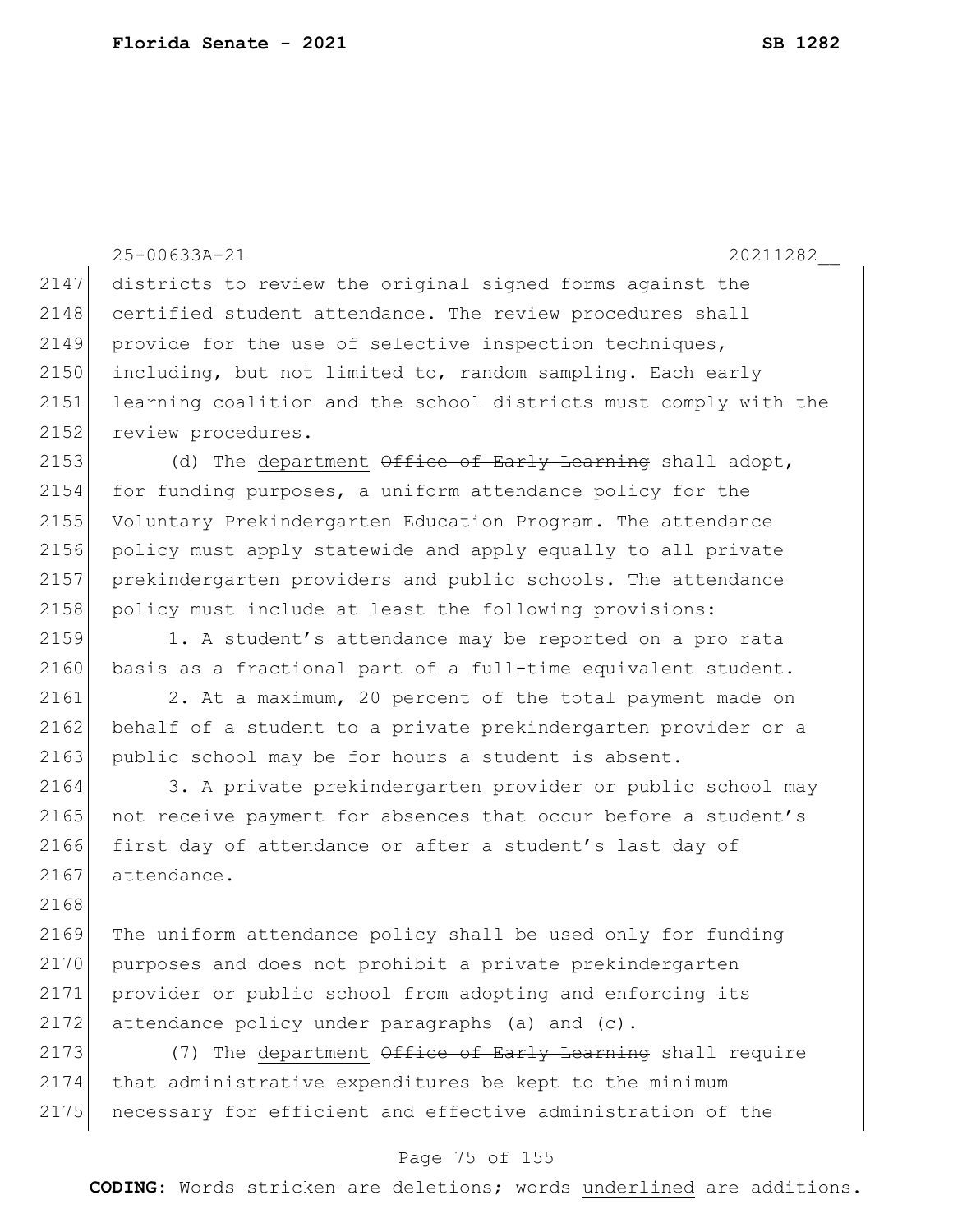25-00633A-21 20211282\_\_ 2176 Voluntary Prekindergarten Education Program. Administrative 2177 policies and procedures shall be revised, to the maximum extent 2178 practicable, to incorporate the use of automation and electronic 2179 submission of forms, including those required for child 2180 eligibility and enrollment, provider and class registration, and 2181 monthly certification of attendance for payment. A school 2182 district may use its automated daily attendance reporting system 2183 for the purpose of transmitting attendance records to the early 2184 learning coalition in a mutually agreed-upon format. In 2185 addition, actions shall be taken to reduce paperwork, eliminate  $2186$  the duplication of reports, and eliminate other duplicative 2187 activities. Each early learning coalition may retain and expend 2188 no more than 4.0 percent of the funds paid by the coalition to 2189 private prekindergarten providers and public schools under 2190 paragraph  $(5)$  (b). Funds retained by an early learning coalition 2191 under this subsection may be used only for administering the 2192 Voluntary Prekindergarten Education Program and may not be used 2193 for the school readiness program or other programs. 2194 Section 44. Subsection (1) of section 1002.72, Florida 2195 Statutes, is amended to read: 2196 1002.72 Records of children in the Voluntary 2197 Prekindergarten Education Program.-2198 (1)(a) The records of a child enrolled in the Voluntary 2199 Prekindergarten Education Program held by an early learning

2201 Voluntary Prekindergarten Education Program provider are 2202 confidential and exempt from s.  $119.07(1)$  and s.  $24(a)$ , Art. I 2203 of the State Constitution. For purposes of this section, such 2204 records include assessment data, health data, records of teacher

2200 coalition, the department Office of Early Learning, or a

#### Page 76 of 155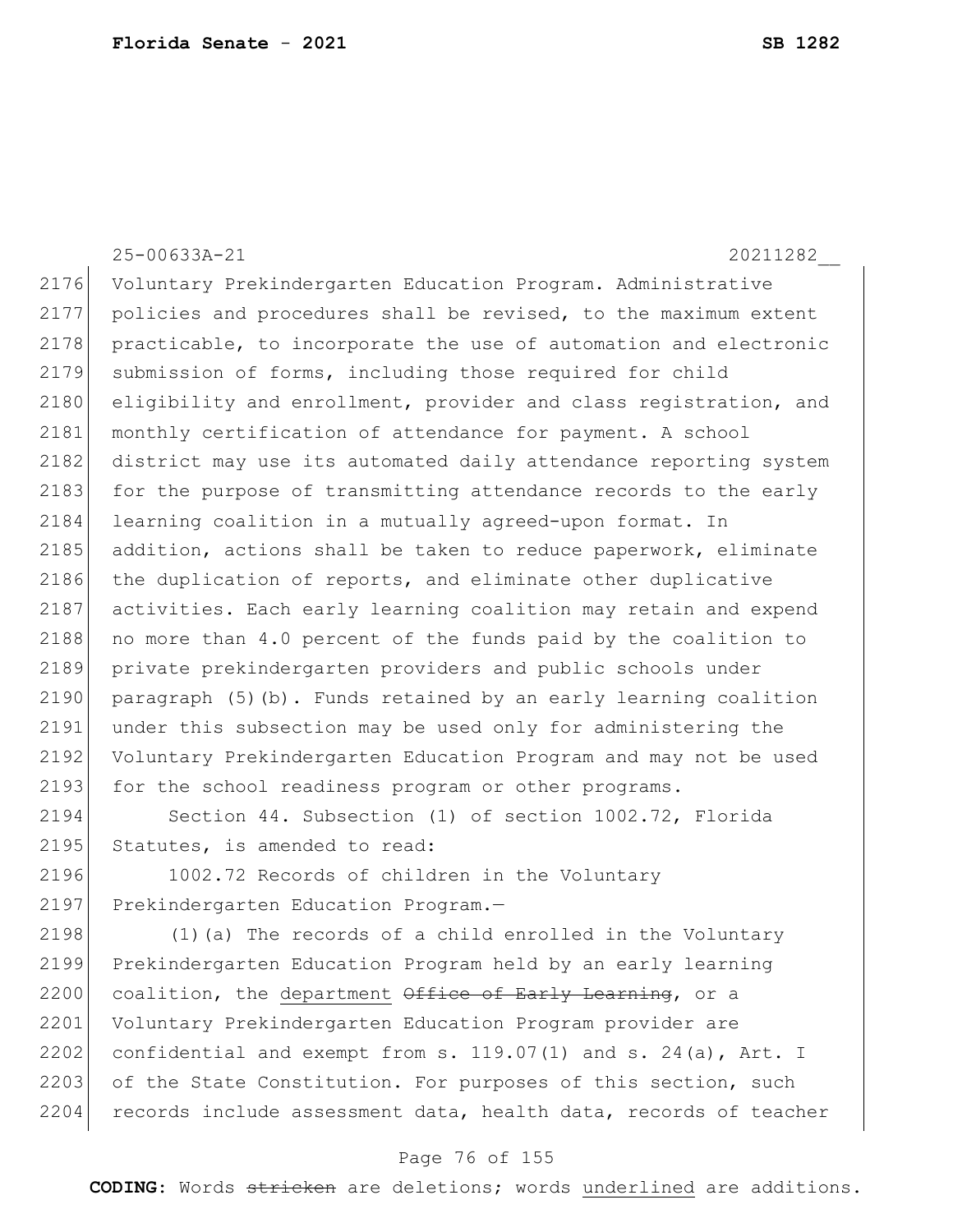|      | 25-00633A-21<br>20211282                                         |
|------|------------------------------------------------------------------|
| 2205 | observations, and personal identifying information of an         |
| 2206 | enrolled child and his or her parent.                            |
| 2207 | (b) This exemption applies to the records of a child             |
| 2208 | enrolled in the Voluntary Prekindergarten Education Program held |
| 2209 | by an early learning coalition, the department Office of Early   |
| 2210 | Learning, or a Voluntary Prekindergarten Education Program       |
| 2211 | provider before, on, or after the effective date of this         |
| 2212 | exemption.                                                       |
| 2213 | Section 45. Section 1002.73, Florida Statutes, is amended        |
| 2214 | to read:                                                         |
| 2215 | 1002.73 Department of Education; powers and duties;              |
| 2216 | accountability requirements.-                                    |
| 2217 | (1) The department shall adopt by rule a standard statewide      |
| 2218 | provider contract to be used with each Voluntary Prekindergarten |
| 2219 | Education Program provider, with standardized attachments by     |
| 2220 | provider type. The department shall publish a copy of the        |
| 2221 | standard statewide provider contract on its website. The         |
| 2222 | standard statewide provider contract shall include, at a         |
| 2223 | minimum, provisions for provider probation, termination for      |
| 2224 | cause, and emergency termination for actions or inactions of a   |
| 2225 | provider which pose an immediate and serious danger to the       |
| 2226 | health, safety, or welfare of children. The standard statewide   |
| 2227 | provider contract shall also include appropriate due process     |
| 2228 | procedures. During the pendency of an appeal of a termination,   |
| 2229 | the provider may not continue to offer its services. Any         |
| 2230 | provision imposed upon a provider which is inconsistent with, or |
| 2231 | prohibited by, law is void and unenforceable administer the      |
| 2232 | accountability requirements of the Voluntary Prekindergarten     |
| 2233 | Education Program at the state level.                            |

# Page 77 of 155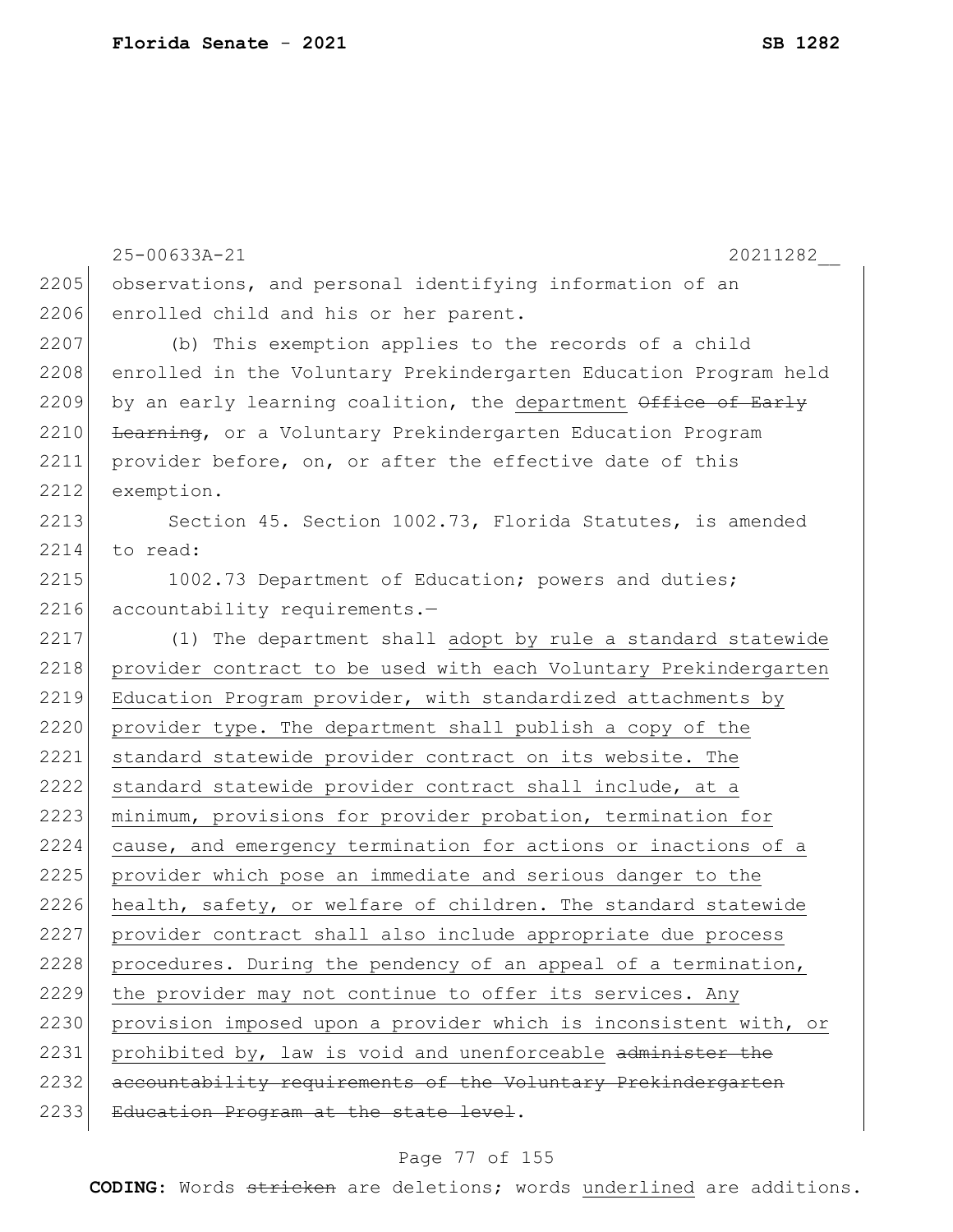| 2234<br>(2) The department shall adopt procedures for $\frac{1}{1+s}$ :  |  |
|--------------------------------------------------------------------------|--|
|                                                                          |  |
| 2235<br>(a) The approval of prekindergarten director credentials         |  |
| 2236<br>under ss. 1002.55 and 1002.57.                                   |  |
| 2237<br>(b) The approval of emergent literacy and early mathematics      |  |
| 2238<br>skills training courses under ss. 1002.55 and 1002.59.           |  |
| 2239<br>(c) Annually notifying private prekindergarten providers         |  |
| 2240<br>and public schools placed on probation for not meeting the       |  |
| 2241<br>minimum performance metric or designation as required by s.      |  |
| 2242<br>1002.68 of the high-quality professional development             |  |
| 2243<br>opportunities developed or supported by the department.          |  |
| 2244<br>(d) The administration of the Voluntary Prekindergarten          |  |
| 2245<br>Education Program by the early learning coalitions, including,   |  |
| 2246<br>but not limited to, procedures for:                              |  |
| 2247<br>1. Enrolling students in and determining the eligibility of      |  |
| 2248<br>children for the Voluntary Prekindergarten Education Program     |  |
| 2249<br>under s. 1002.53, which shall include the enrollment of children |  |
| 2250<br>by public schools and private providers that meet specified      |  |
| 2251<br>requirements.                                                    |  |
| 2252<br>2. Providing parents with profiles of private                    |  |
| 2253<br>prekindergarten providers and public schools under s. 1002.53.   |  |
| 2254<br>3. Registering private prekindergarten providers and public      |  |
| 2255<br>schools to deliver the program under ss. 1002.55, 1002.61, and   |  |
| 2256<br>1002.63.                                                         |  |
| 2257<br>4. Determining the eligibility of private prekindergarten        |  |
| 2258<br>providers to deliver the program under ss. 1002.55 and 1002.61   |  |
| 2259<br>and streamlining the process of determining provider eligibility |  |
| 2260<br>whenever possible.                                               |  |
| 2261<br>5. Verifying the compliance of private prekindergarten           |  |
| 2262<br>providers and public schools and removing providers or schools   |  |

# Page 78 of 155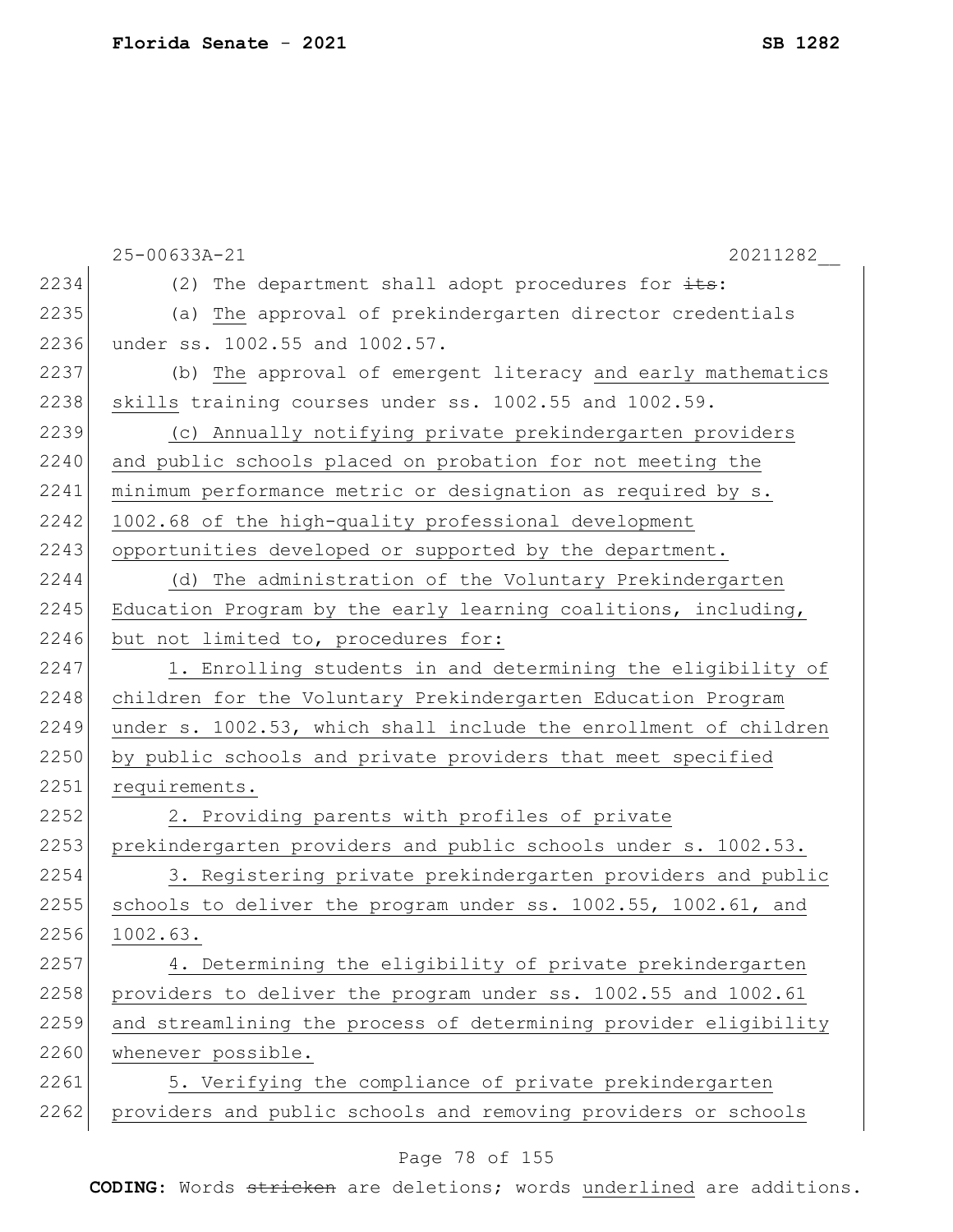|      | 25-00633A-21<br>20211282                                         |
|------|------------------------------------------------------------------|
| 2263 | from eligibility to deliver the program due to noncompliance or  |
| 2264 | misconduct as provided in s. 1002.67.                            |
| 2265 | 6. Paying private prekindergarten providers and public           |
| 2266 | schools under s. 1002.71.                                        |
| 2267 | 7. Documenting and certifying student enrollment and             |
| 2268 | student attendance under s. 1002.71.                             |
| 2269 | 8. Reconciling advance payments in accordance with the           |
| 2270 | uniform attendance policy under s. 1002.71.                      |
| 2271 | 9. Reenrolling students dismissed by a private                   |
| 2272 | prekindergarten provider or public school for noncompliance with |
| 2273 | the provider's or school district's attendance policy under s.   |
| 2274 | 1002.71.                                                         |
| 2275 | The department shall administer the accountability<br>(3)        |
| 2276 | requirements of the Voluntary Prekindergarten Education Program  |
| 2277 | at the state level.                                              |
| 2278 | (4) The department shall adopt procedures governing the          |
| 2279 | administration of the Voluntary Prekindergarten Education        |
| 2280 | Program by the early learning coalitions for:                    |
| 2281 | (a) Approving improvement plans of private prekindergarten       |
| 2282 | providers and public schools under s. 1002.68.                   |
| 2283 | (b) Placing private prekindergarten providers and public         |
| 2284 | schools on probation and requiring corrective actions under s.   |
| 2285 | 1002.68.                                                         |
| 2286 | (c) Removing a private prekindergarten provider or public        |
| 2287 | school from eligibility to deliver the program due to the        |
| 2288 | provider's or school's remaining on probation beyond the time    |
| 2289 | permitted under s. 1002.68. Notwithstanding any other law, if a  |
| 2290 | private prekindergarten provider has been cited for a class I    |
| 2291 | violation, as defined by rule of the Child Care Services Program |

# Page 79 of 155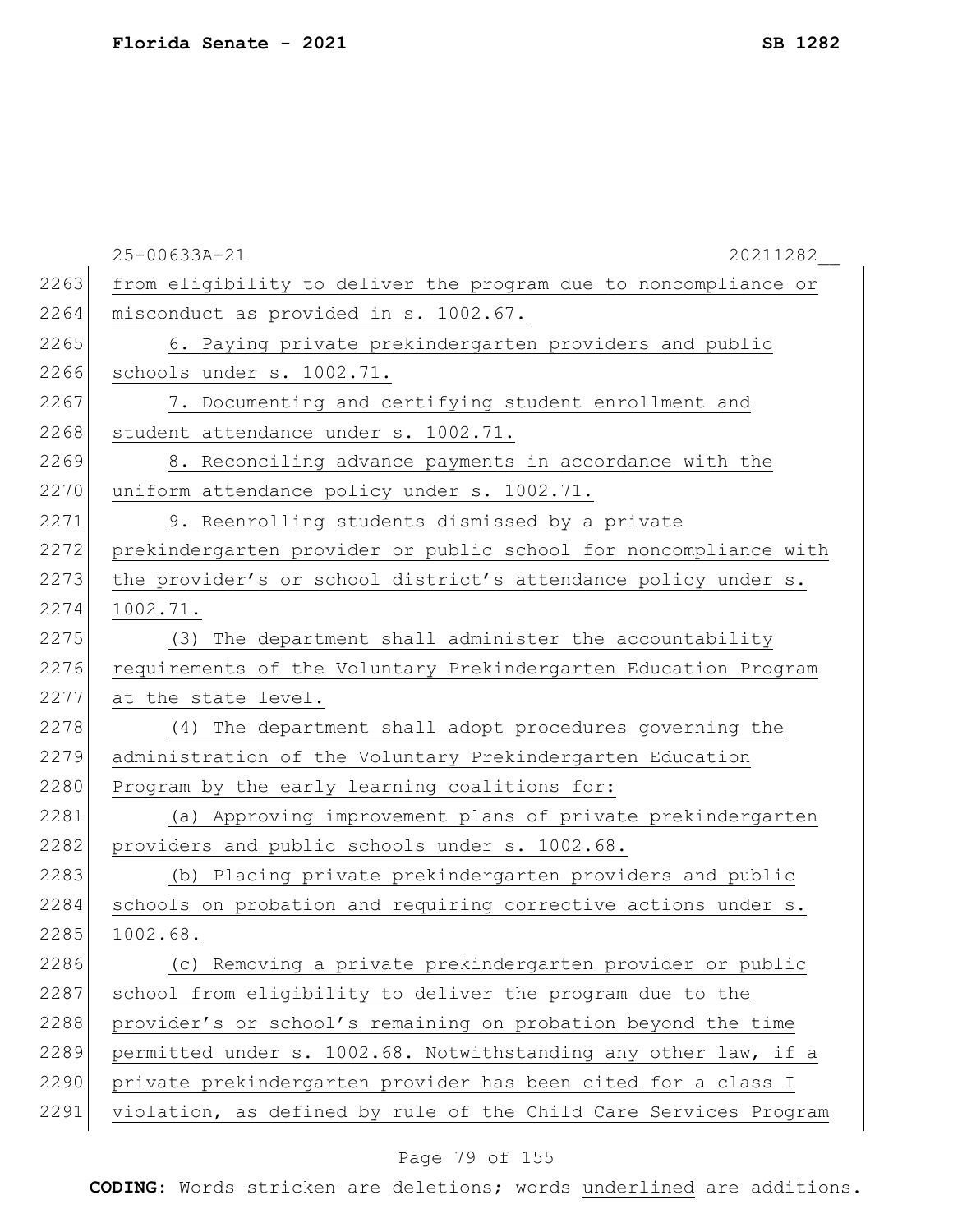|      | 25-00633A-21<br>20211282                                         |
|------|------------------------------------------------------------------|
| 2292 | Office of the Department of Children and Families, the coalition |
| 2293 | may refuse to contract with the provider or revoke the           |
| 2294 | provider's eligibility to deliver the Voluntary Prekindergarten  |
| 2295 | Education Program.                                               |
| 2296 | (d) Enrolling children in and determining the eligibility        |
| 2297 | of children for the Voluntary Prekindergarten Education Program  |
| 2298 | under s. 1002.66.                                                |
| 2299 | (e) Paying specialized instructional services providers          |
| 2300 | under s. 1002.66.                                                |
| 2301 | (c) Administration of the statewide kindergarten screening       |
| 2302 | and calculation of kindergarten readiness rates under s.         |
| 2303 | 1002.69.                                                         |
| 2304 | (d) Implementation of, and determination of costs                |
| 2305 | associated with, the state-approved prekindergarten enrollment   |
| 2306 | screening and the standardized postassessment approved by the    |
| 2307 | department, and determination of the learning gains of students  |
| 2308 | who complete the state-approved prekindergarten enrollment       |
| 2309 | screening and the standardized postassessment approved by the    |
| 2310 | department.                                                      |
| 2311 | (f) (e) Approving Approval of specialized instructional          |
| 2312 | services providers under s. 1002.66.                             |
| 2313 | (f) Annual reporting of the percentage of kindergarten           |
| 2314 | students who meet all state readiness measures.                  |
| 2315 | (g) Granting of a private prekindergarten provider's or          |
| 2316 | public school's request for a good cause exemption under s.      |
| 2317 | $1002.68$ s. $1002.69(7)$ .                                      |
| 2318 | (5) The department shall adopt procedures for the                |
| 2319 | distribution of funds to early learning coalitions under s.      |
| 2320 | 1002.71.                                                         |

# Page 80 of 155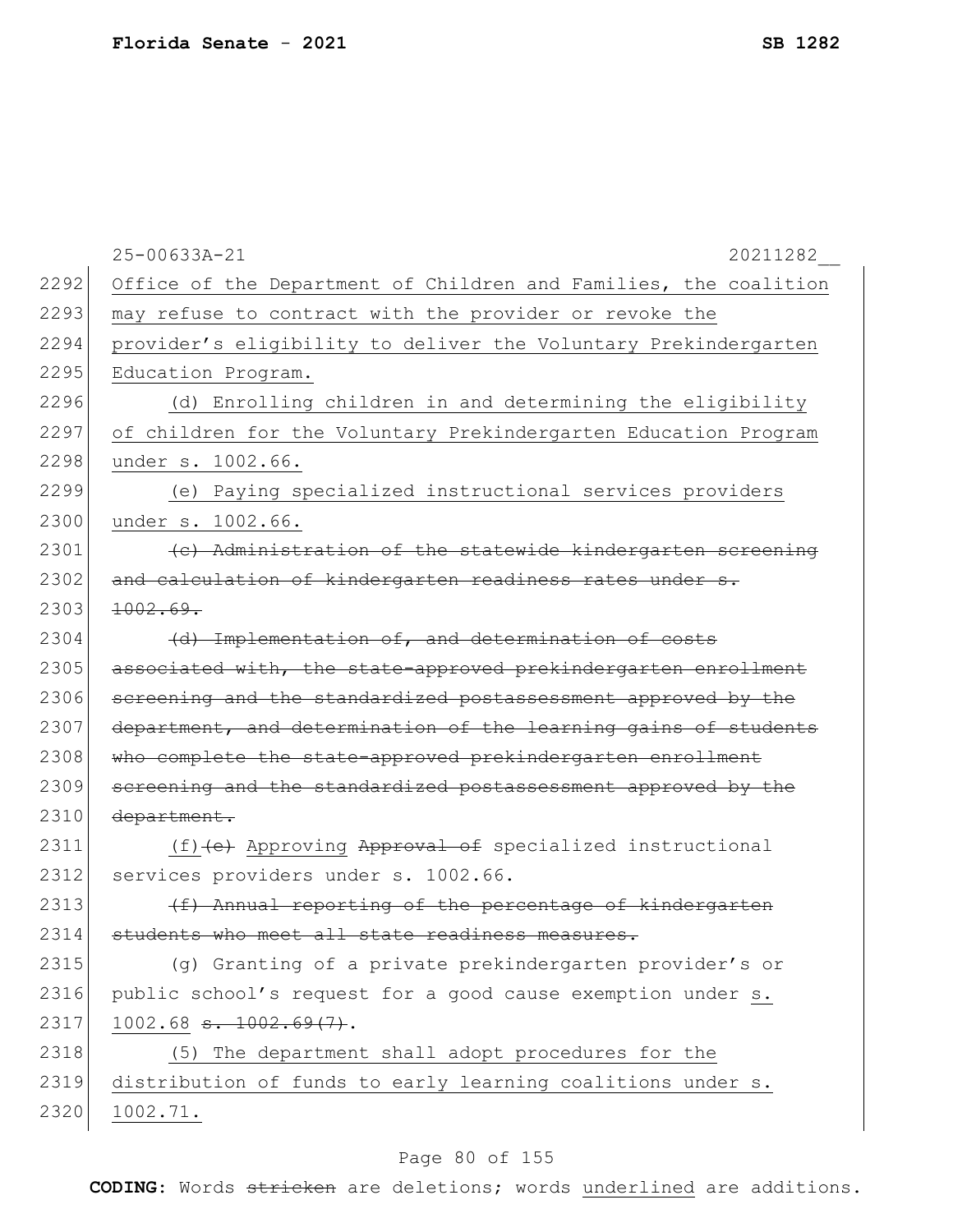|      | 20211282<br>25-00633A-21                                        |
|------|-----------------------------------------------------------------|
| 2321 | $(6)$ $(3)$ Except as provided by law, the department may not   |
| 2322 | impose requirements on a private prekindergarten provider or    |
| 2323 | public school that does not deliver the Voluntary               |
| 2324 | Prekindergarten Education Program or receive state funds under  |
| 2325 | this part.                                                      |
| 2326 | Section 46. Sections 1002.75, Florida Statutes, is              |
| 2327 | repealed.                                                       |
| 2328 | Section 47. Section 1002.79, Florida Statutes, is amended       |
| 2329 | to read:                                                        |
| 2330 | 1002.79 Rulemaking authority. The State Board of Education      |
| 2331 | Office of Early Learning shall adopt rules under ss. 120.536(1) |
| 2332 | and 120.54 to administer the provisions of this part conferring |
| 2333 | duties upon the department office.                              |
| 2334 | Section 48. Section 1002.81, Florida Statutes, is amended       |
| 2335 | to read:                                                        |
| 2336 | 1002.81 Definitions.-Consistent with the requirements of 45     |
| 2337 | C.F.R. parts 98 and 99 and as used in this part, the term:      |
| 2338 | (1) "At-risk child" means:                                      |
| 2339 | (a) A child from a family under investigation by the            |
| 2340 | Department of Children and Families or a designated sheriff's   |
| 2341 | office for child abuse, neglect, abandonment, or exploitation.  |
| 2342 | (b) A child who is in a diversion program provided by the       |
| 2343 | Department of Children and Families or its contracted provider  |
| 2344 | and who is from a family that is actively participating and     |
| 2345 | complying in department-prescribed activities, including        |
| 2346 | education, health services, or work.                            |
| 2347 | (c) A child from a family that is under supervision by the      |
| 2348 | Department of Children and Families or a contracted service     |
| 2349 | provider for abuse, neglect, abandonment, or exploitation.      |
|      |                                                                 |

# Page 81 of 155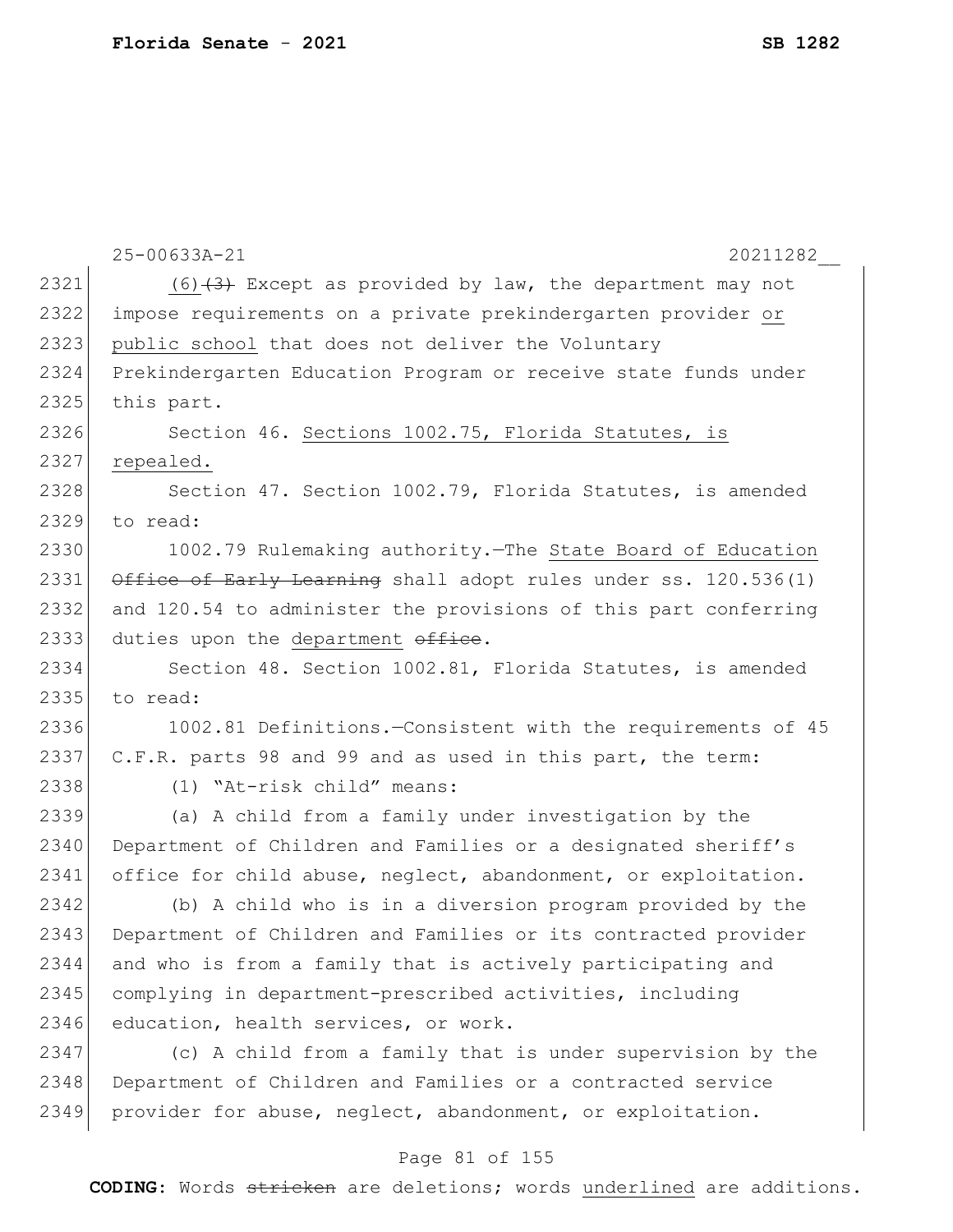2351 under the quardianship of a relative or nonrelative after 2352 termination of supervision by the Department of Children and 2353 Families or its contracted provider. 2354 (e) A child in the custody of a parent who is considered a 2355 victim of domestic violence and is receiving services through a 2356 certified domestic violence center. 2357 (f) A child in the custody of a parent who is considered 2358 homeless as verified by a Department of Children and Families 2359 certified homeless shelter. 2360 (2) "Authorized hours of care" means the hours of care that 2361 are necessary to provide protection, maintain employment, or 2362 complete work activities or eligible educational activities, 2363 including reasonable travel time. 2364 (12) $(3)$  "Prevailing Average market rate" means the 2365 biennially determined 75th percentile of a reasonable frequency 2366 distribution average of the market rate by program care level 2367 and provider type in a predetermined geographic market at which 2368 child care providers charge a person for child care services. 2369  $(3)$   $(4)$  "Direct enhancement services" means services for 2370 families and children that are in addition to payments for the 2371 placement of children in the school readiness program. Direct 2372 enhancement services for families and children may include 2373 supports for providers, parent training and involvement 2374 activities, and strategies to meet the needs of unique 2375 populations and local eligibility priorities. Direct enhancement 2376 services offered by an early learning coalition shall be 2377 consistent with the activities prescribed in s.  $1002.89(5)$  (b)  $\leftrightarrow$  $2378$   $1002.89(6)$  (b).

25-00633A-21 20211282\_\_

2350 (d) A child placed in court-ordered, long-term custody or

#### Page 82 of 155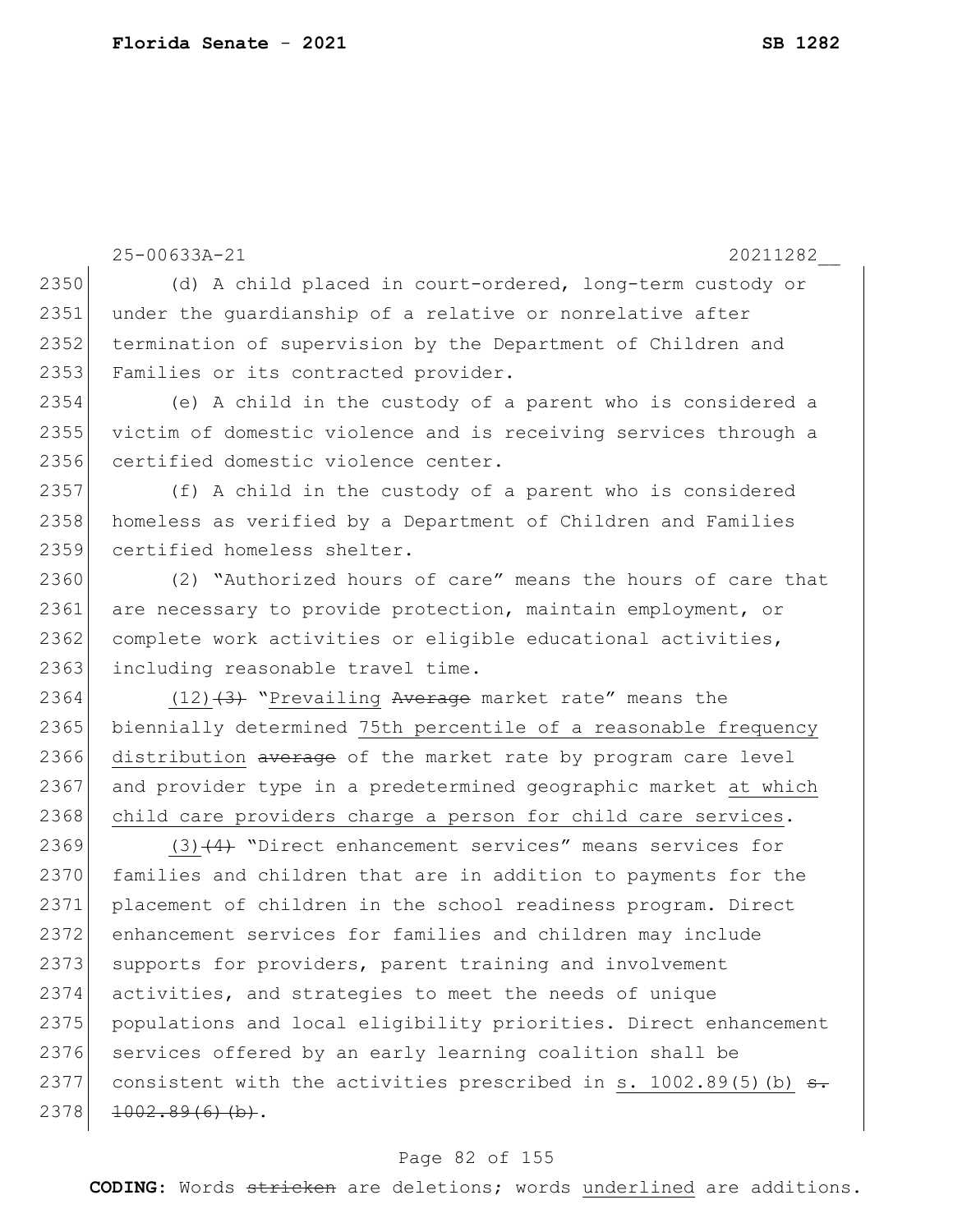25-00633A-21 20211282\_\_

2379  $(4)$   $\leftrightarrow$  "Disenrollment" means the removal, either temporary 2380 or permanent, of a child from participation in the school 2381 readiness program. Removal of a child from the school readiness 2382 program may be based on the following events: a reduction in 2383 available school readiness program funding, participant's 2384 failure to meet eligibility or program participation 2385 requirements, fraud, or a change in local service priorities.

2386  $(5)$  (6) "Earned income" means gross remuneration derived 2387 from work, professional service, or self-employment. The term 2388 includes commissions, bonuses, back pay awards, and the cash 2389 value of all remuneration paid in a medium other than cash.

2390  $(6)$   $(7)$  "Economically disadvantaged" means having a family 2391 income that does not exceed 150 percent of the federal poverty 2392 level and includes being a child of a working migratory family 2393 as defined by 34 C.F.R. s. 200.81(d) or (f) or an agricultural 2394 worker who is employed by more than one agricultural employer 2395 during the course of a year, and whose income varies according 2396 to weather conditions and market stability.

2397  $(7)$   $(8)$  "Family income" means the combined gross income, 2398 whether earned or unearned, that is derived from any source by 2399 all family or household members who are 18 years of age or older 2400 who are currently residing together in the same dwelling unit. 2401 The term does not include income earned by a currently enrolled 2402 high school student who, since attaining the age of 18 years, or 2403 a student with a disability who, since attaining the age of 22 2404 years, has not terminated school enrollment or received a high 2405 school diploma, high school equivalency diploma, special 2406 diploma, or certificate of high school completion. The term also 2407 does not include food stamp benefits or federal housing

#### Page 83 of 155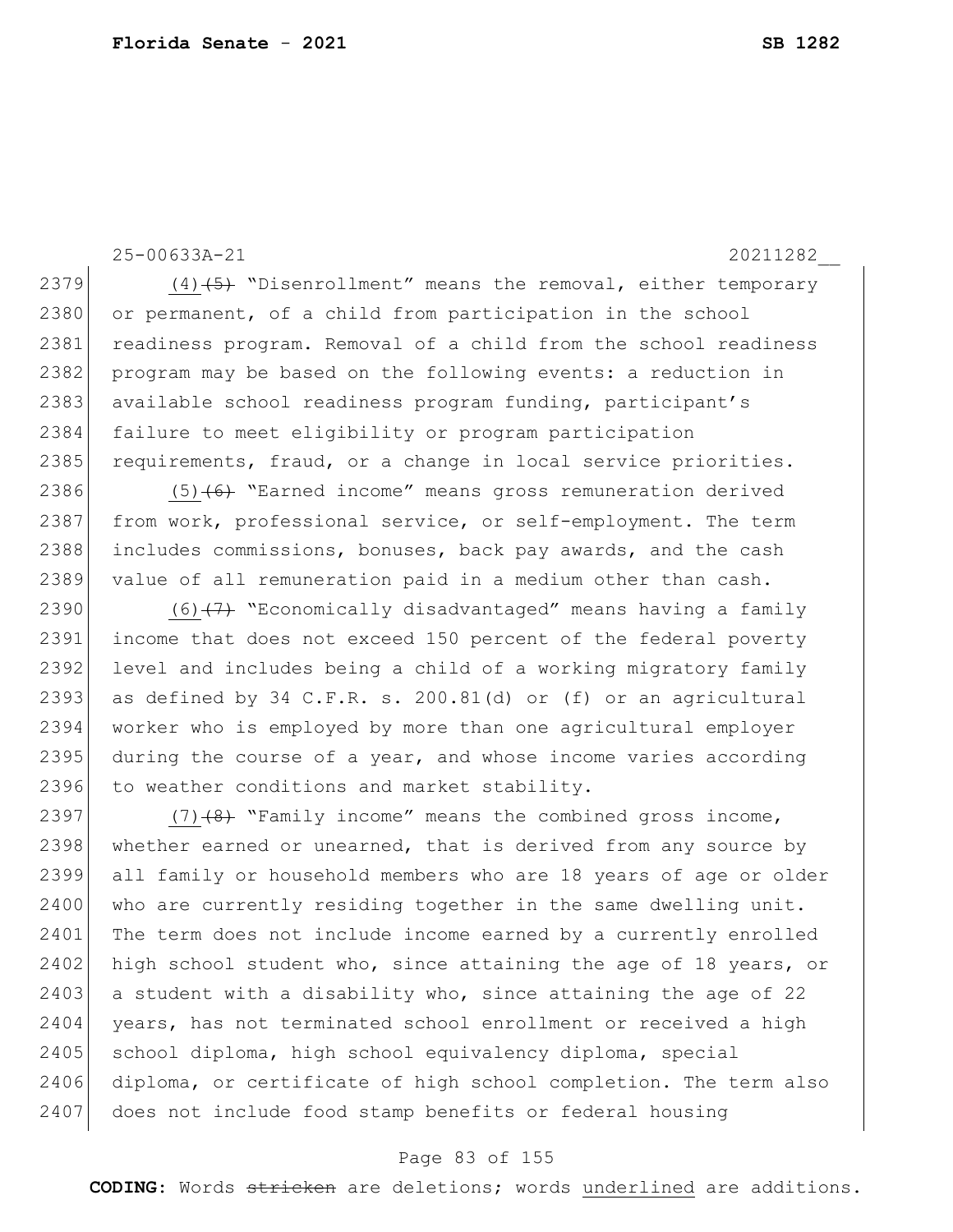25-00633A-21 20211282\_\_ 2408 assistance payments issued directly to a landlord or the 2409 associated utilities expenses. 2410  $(8)$   $(9)$  "Family or household members" means spouses, former 2411 spouses, persons related by blood or marriage, persons who are 2412 parents of a child in common regardless of whether they have 2413 been married, and other persons who are currently residing 2414 together in the same dwelling unit as if a family. 2415 (9)  $(10)$  "Full-time care" means at least 6 hours, but not 2416 more than 11 hours, of child care or early childhood education 2417 services within a 24-hour period. 2418  $(10)$   $(11)$  "Market rate" means the price that a child care or 2419 early childhood education provider charges for full-time or 2420 part-time daily, weekly, or monthly child care or early 2421 childhood education services.  $2422$  (12) "Office" means the Office of Early Learning of the 2423 Department of Education. 2424  $(11)$   $(13)$  "Part-time care" means less than 6 hours of child 2425 care or early childhood education services within a 24-hour 2426 period. 2427 (13)  $(13)$   $(14)$  "Single point of entry" means an integrated 2428 information system that allows a parent to enroll his or her 2429 child in the school readiness program or the Voluntary 2430 Prekindergarten Education Program at various locations 2431 throughout a county, that may allow a parent to enroll his or 2432 her child by telephone or through a website, and that uses a 2433 uniform waiting list to track eligible children waiting for 2434 enrollment in the school readiness program. 2435  $(14)$   $(15)$  "Unearned income" means income other than earned 2436 income. The term includes, but is not limited to:

#### Page 84 of 155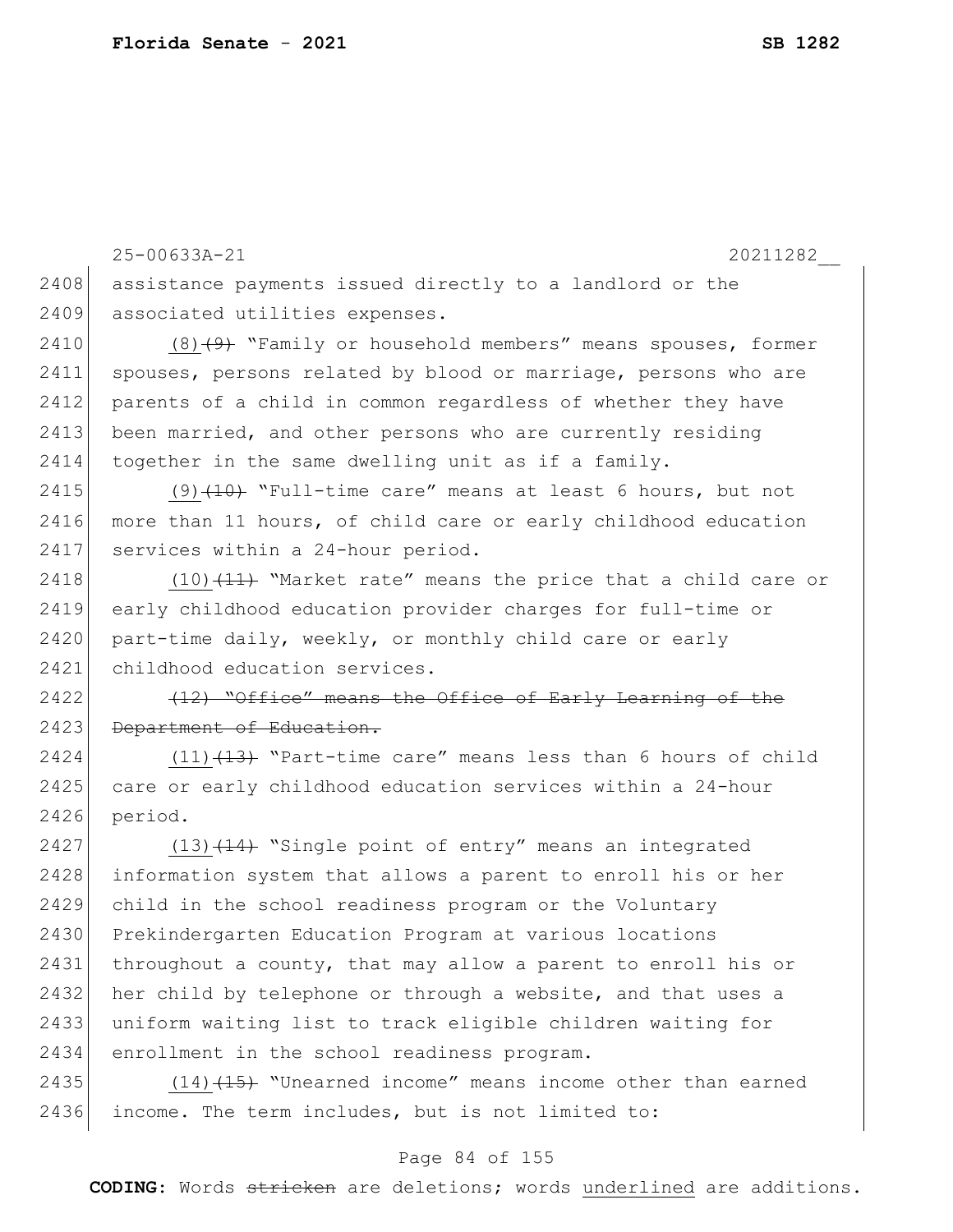|      | 25-00633A-21<br>20211282                                        |
|------|-----------------------------------------------------------------|
| 2437 | (a) Documented alimony and child support received.              |
| 2438 | Social security benefits.<br>(b)                                |
| 2439 | Supplemental security income benefits.<br>(C)                   |
| 2440 | Workers' compensation benefits.<br>(d)                          |
| 2441 | (e) Reemployment assistance or unemployment compensation        |
| 2442 | benefits.                                                       |
| 2443 | (f) Veterans' benefits.                                         |
| 2444 | (q) Retirement benefits.                                        |
| 2445 | (h) Temporary cash assistance under chapter 414.                |
| 2446 | $(15)$ $(16)$ "Working family" means:                           |
| 2447 | (a) A single-parent family in which the parent with whom        |
| 2448 | the child resides is employed or engaged in eligible work or    |
| 2449 | education activities for at least 20 hours per week;            |
| 2450 | (b) A two-parent family in which both parents with whom the     |
| 2451 | child resides are employed or engaged in eligible work or       |
| 2452 | education activities for a combined total of at least 40 hours  |
| 2453 | per week; or                                                    |
| 2454 | (c) A two-parent family in which one of the parents with        |
| 2455 | whom the child resides is exempt from work requirements due to  |
| 2456 | age or disability, as determined and documented by a physician  |
| 2457 | licensed under chapter 458 or chapter 459, and one parent is    |
| 2458 | employed or engaged in eligible work or education activities at |
| 2459 | least 20 hours per week.                                        |
| 2460 | Section 49. Section 1002.82, Florida Statutes, is amended       |
| 2461 | to read:                                                        |
| 2462 | 1002.82 Department of Education Office of Early Learning;       |
| 2463 | powers and duties.-                                             |
| 2464 | (1) For purposes of administration of the Child Care and        |
| 2465 | Development Block Grant Trust Fund, pursuant to 45 C.F.R. parts |
|      |                                                                 |

# Page 85 of 155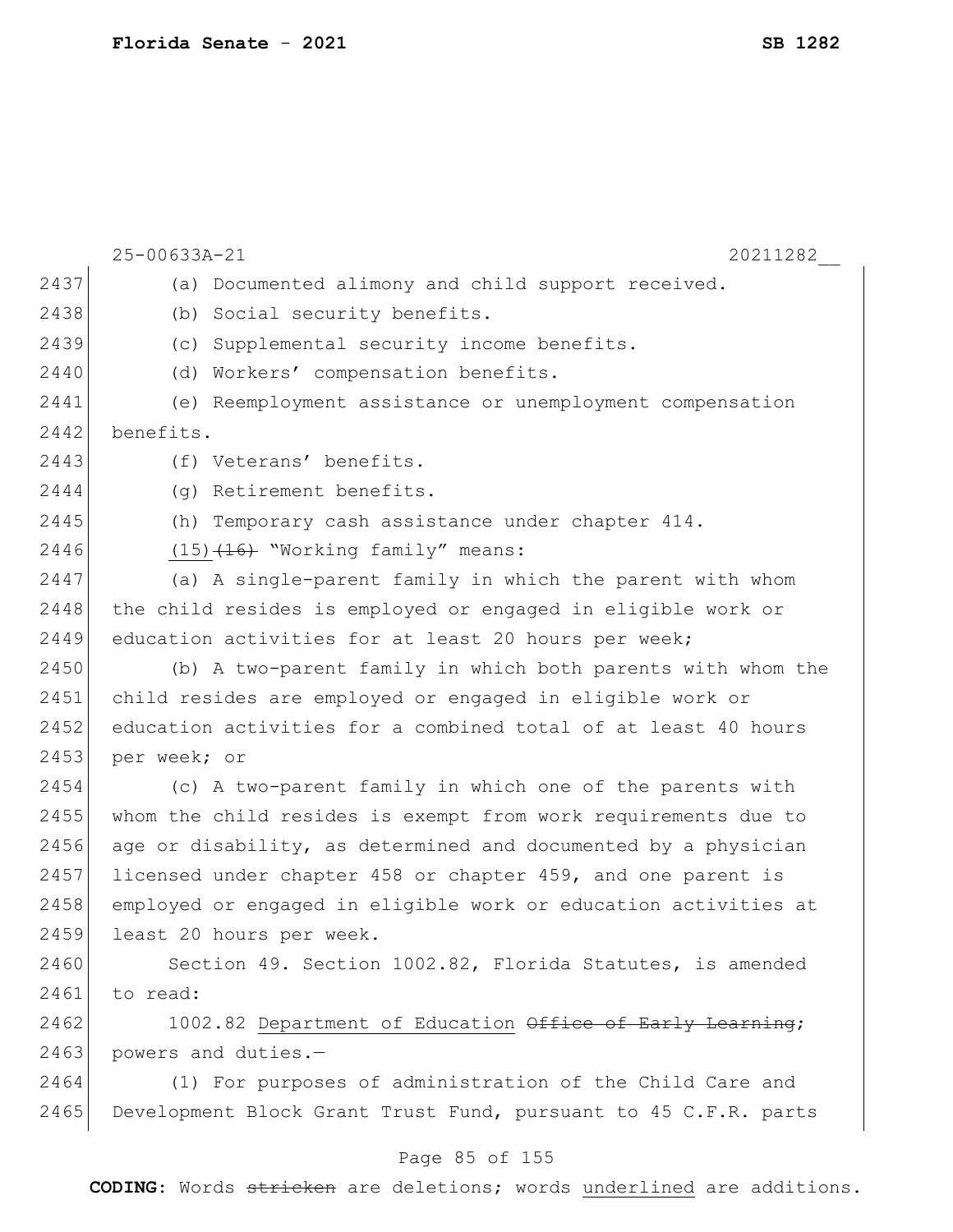|      | 25-00633A-21<br>20211282                                         |
|------|------------------------------------------------------------------|
| 2466 | 98 and 99, the Department of Education Office of Early Learning  |
| 2467 | is designated as the lead agency and must comply with lead       |
| 2468 | agency responsibilities pursuant to federal law. The department  |
| 2469 | office may apply to the Governor and Cabinet for a waiver of,    |
| 2470 | and the Governor and Cabinet may waive, any provision of ss.     |
| 2471 | 411.223 and 1003.54 if the waiver is necessary for               |
| 2472 | implementation of the school readiness program. Section          |
| 2473 | 125.901(2)(a)3. does not apply to the school readiness program.  |
| 2474 | (2) The department $\theta$ ffice shall:                         |
| 2475 | (a) Focus on improving the educational quality delivered by      |
| 2476 | all providers participating in the school readiness program.     |
| 2477 | (b) Preserve parental choice by permitting parents to            |
| 2478 | choose from a variety of child care categories, including        |
| 2479 | center-based care, family child care, and informal child care to |
| 2480 | the extent authorized in the state's Child Care and Development  |
| 2481 | Fund Plan as approved by the United States Department of Health  |
| 2482 | and Human Services pursuant to 45 C.F.R. s. 98.18. Care and      |
| 2483 | curriculum by a faith-based provider may not be limited or       |
| 2484 | excluded in any of these categories.                             |
| 2485 | (c) Be responsible for the prudent use of all public and         |
| 2486 | private funds in accordance with all legal and contractual       |
| 2487 | requirements, safequarding the effective use of federal, state,  |
| 2488 | and local resources to achieve the highest practicable level of  |
| 2489 | school readiness for the children described in s. 1002.87,       |
| 2490 | including:                                                       |
| 2491 | 1. The adoption of a uniform chart of accounts for               |
| 2492 | budgeting and financial reporting purposes that provides         |
| 2493 | standardized definitions for expenditures and reporting,         |

# consistent with the requirements of 45 C.F.R. part 98 and s.

### Page 86 of 155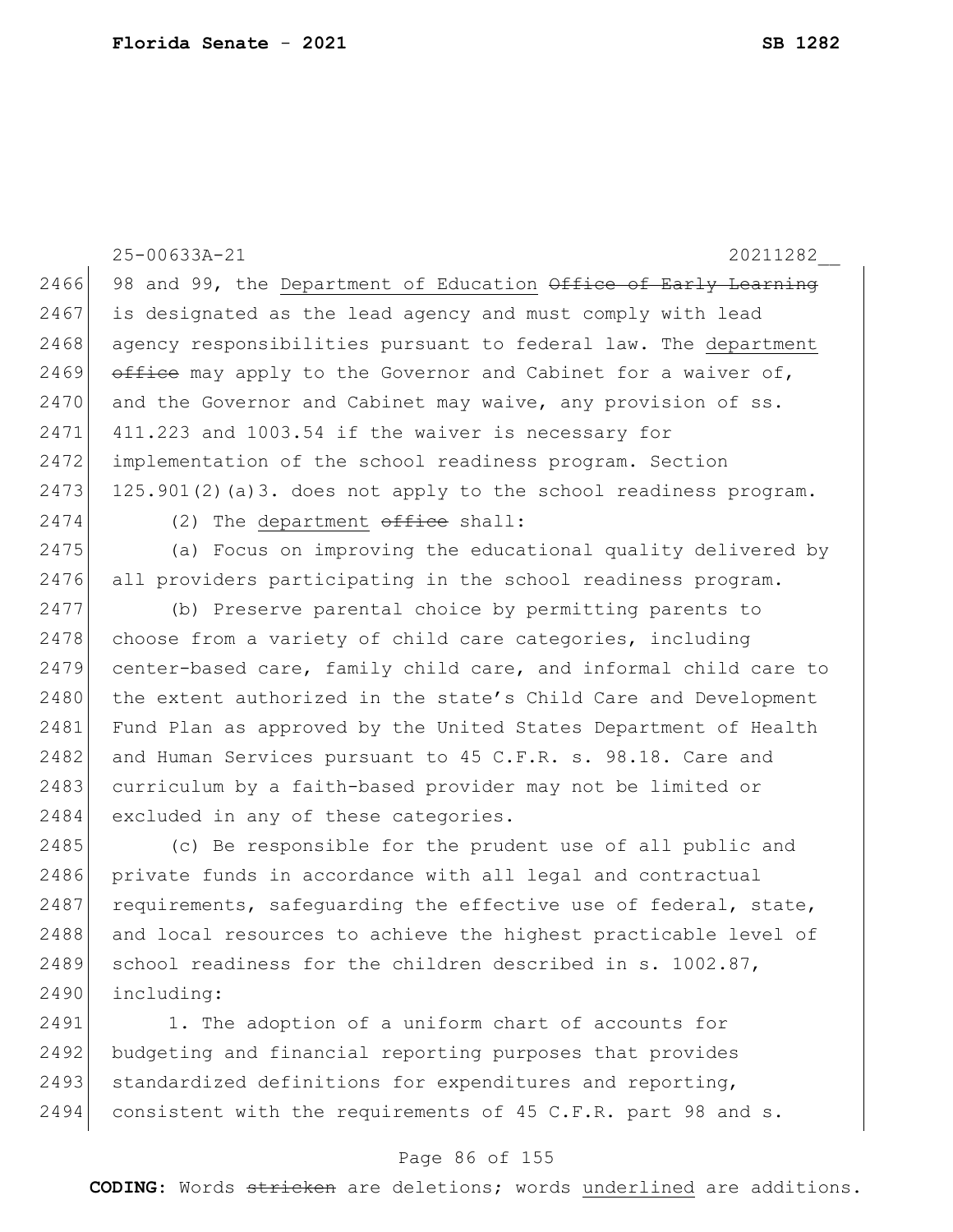|      | 25-00633A-21<br>20211282                                         |
|------|------------------------------------------------------------------|
| 2495 | 1002.89 for each of the following categories of expenditure:     |
| 2496 | a. Direct services to children.                                  |
| 2497 | b. Administrative costs.                                         |
| 2498 | c. Quality activities.                                           |
| 2499 | d. Nondirect services.                                           |
| 2500 | 2. Coordination with other state and federal agencies to         |
| 2501 | perform data matches on children participating in the school     |
| 2502 | readiness program and their families in order to verify the      |
| 2503 | children's eligibility pursuant to s. 1002.87.                   |
| 2504 | (d) Establish procedures for the biennial calculation of         |
| 2505 | the prevailing average market rate.                              |
| 2506 | (e) Review each early learning coalition's school readiness      |
| 2507 | program plan every 2 years and provide final approval of the     |
| 2508 | plan and any amendments submitted.                               |
| 2509 | (f) Establish a unified approach to the state's efforts to       |
| 2510 | coordinate a comprehensive early learning program. In support of |
| 2511 | this effort, the department office:                              |
| 2512 | 1. Shall adopt specific program support services that            |
| 2513 | address the state's school readiness program, including:         |
| 2514 | a. Statewide data information program requirements that          |
| 2515 | include:                                                         |
| 2516 | (I) Eligibility requirements.                                    |
| 2517 | (II) Financial reports.                                          |
| 2518 | (III) Program accountability measures.                           |
| 2519 | (IV) Child progress reports.                                     |
| 2520 | b. Child care resource and referral services.                    |
| 2521 | c. A single point of entry and uniform waiting list.             |
| 2522 | 2. May provide technical assistance and guidance on              |
| 2523 | additional support services to complement the school readiness   |

# Page 87 of 155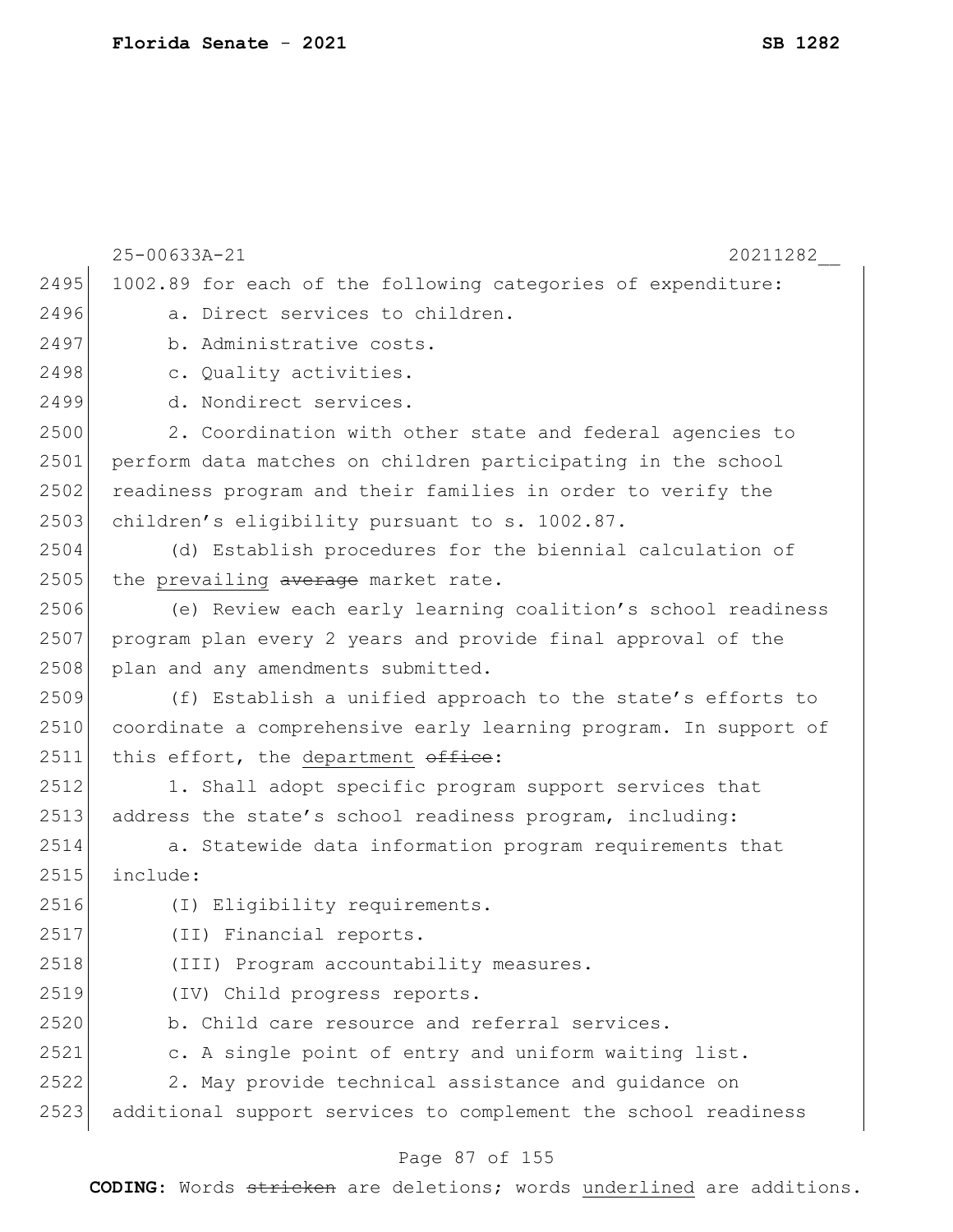|      | 25-00633A-21<br>20211282                                         |
|------|------------------------------------------------------------------|
| 2524 | program, including:                                              |
| 2525 | a. Rating and improvement systems.                               |
| 2526 | a.b. Warm-Line services.                                         |
| 2527 | b.e. Anti-fraud plans.                                           |
| 2528 | d. School readiness program standards.                           |
| 2529 | e. Child screening and assessments.                              |
| 2530 | c. f. Training and support for parental involvement in           |
| 2531 | children's early education.                                      |
| 2532 | d.g. Family literacy activities and services.                    |
| 2533 | (g) Provide technical assistance to early learning               |
| 2534 | coalitions.                                                      |
| 2535 | (h) In cooperation with the early learning coalitions,           |
| 2536 | coordinate with the Child Care Services Program Office of the    |
| 2537 | Department of Children and Families to reduce paperwork and to   |
| 2538 | avoid duplicating interagency activities, health and safety      |
| 2539 | monitoring, and acquiring and composing data pertaining to child |
| 2540 | care training and credentialing.                                 |
| 2541 | (i) Enter into a memorandum of understanding with local          |
| 2542 | licensing agencies and the Child Care Services Program Office of |
| 2543 | the Department of Children and Families for inspections of       |
| 2544 | school readiness program providers to monitor and verify         |
| 2545 | compliance with s. 1002.88 and the health and safety checklist   |
| 2546 | adopted by the department office. The provider contract of a     |
| 2547 | school readiness program provider that refuses permission for    |
| 2548 | entry or inspection shall be terminated. The health and safety   |
| 2549 | checklist may not exceed the requirements of s. 402.305 and the  |
| 2550 | Child Care and Development Fund pursuant to 45 C.F.R. part 98. A |
| 2551 | child development program that is accredited by a national       |
| 2552 | accrediting body and operates on a military installation that is |

# Page 88 of 155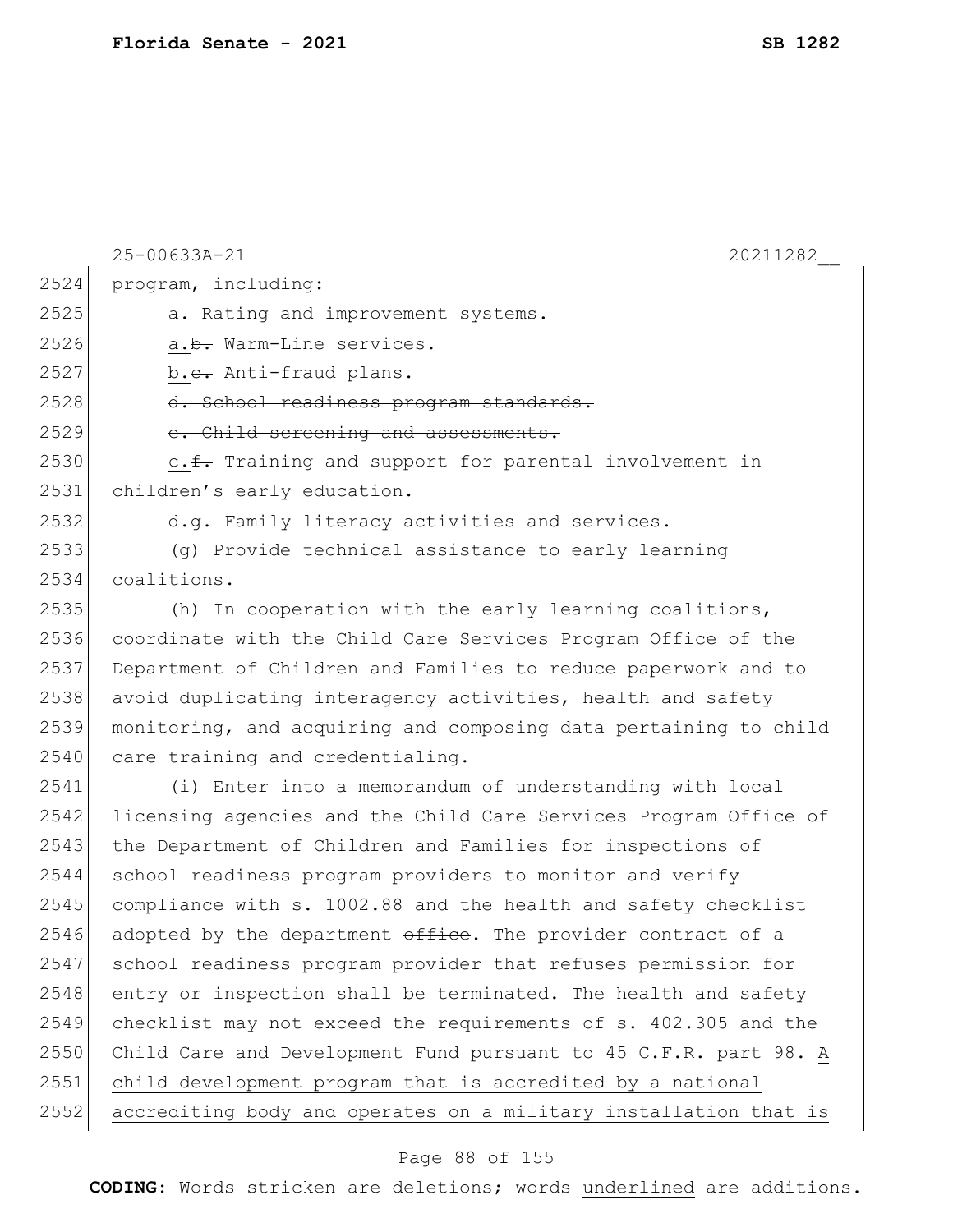|      | 25-00633A-21<br>20211282                                         |
|------|------------------------------------------------------------------|
| 2553 | certified by the United States Department of Defense is exempted |
| 2554 | from the inspection requirements under s. 1002.88.               |
| 2555 | (j) Monitor the alignment and consistency of the Develop         |
| 2556 | and adopt standards and benchmarks developed and adopted by the  |
| 2557 | department that address the age-appropriate progress of children |
| 2558 | in the development of school readiness skills. The standards for |
| 2559 | children from birth to kindergarten entry 5 years of age in the  |
| 2560 | school readiness program must be aligned with the performance    |
| 2561 | standards adopted for children in the Voluntary Prekindergarten  |
| 2562 | Education Program and must address the following domains:        |
| 2563 | 1. Approaches to learning.                                       |
| 2564 | 2. Cognitive development and general knowledge.                  |
| 2565 | 3. Numeracy, language, and communication.                        |
| 2566 | 4. Physical development.                                         |
| 2567 | 5. Self-regulation.                                              |
| 2568 | (k) Identify observation-based child assessments that are        |
| 2569 | valid, reliable, and developmentally appropriate for use at      |
| 2570 | least three times a year. The assessments must:                  |
| 2571 | 1. Provide interval level and norm-referenced criterion-         |
| 2572 | referenced data that measures equivalent levels of growth across |
| 2573 | the core domains of early childhood development and that can be  |
| 2574 | used for determining developmentally appropriate learning gains. |
| 2575 | 2. Measure progress in the performance standards adopted         |
| 2576 | pursuant to paragraph (j).                                       |
| 2577 | 3. Provide for appropriate accommodations for children with      |
| 2578 | disabilities and English language learners and be administered   |
| 2579 | by qualified individuals, consistent with the developer's        |
| 2580 | instructions.                                                    |
| 2581 | 4. Coordinate with the performance standards adopted by the      |

# Page 89 of 155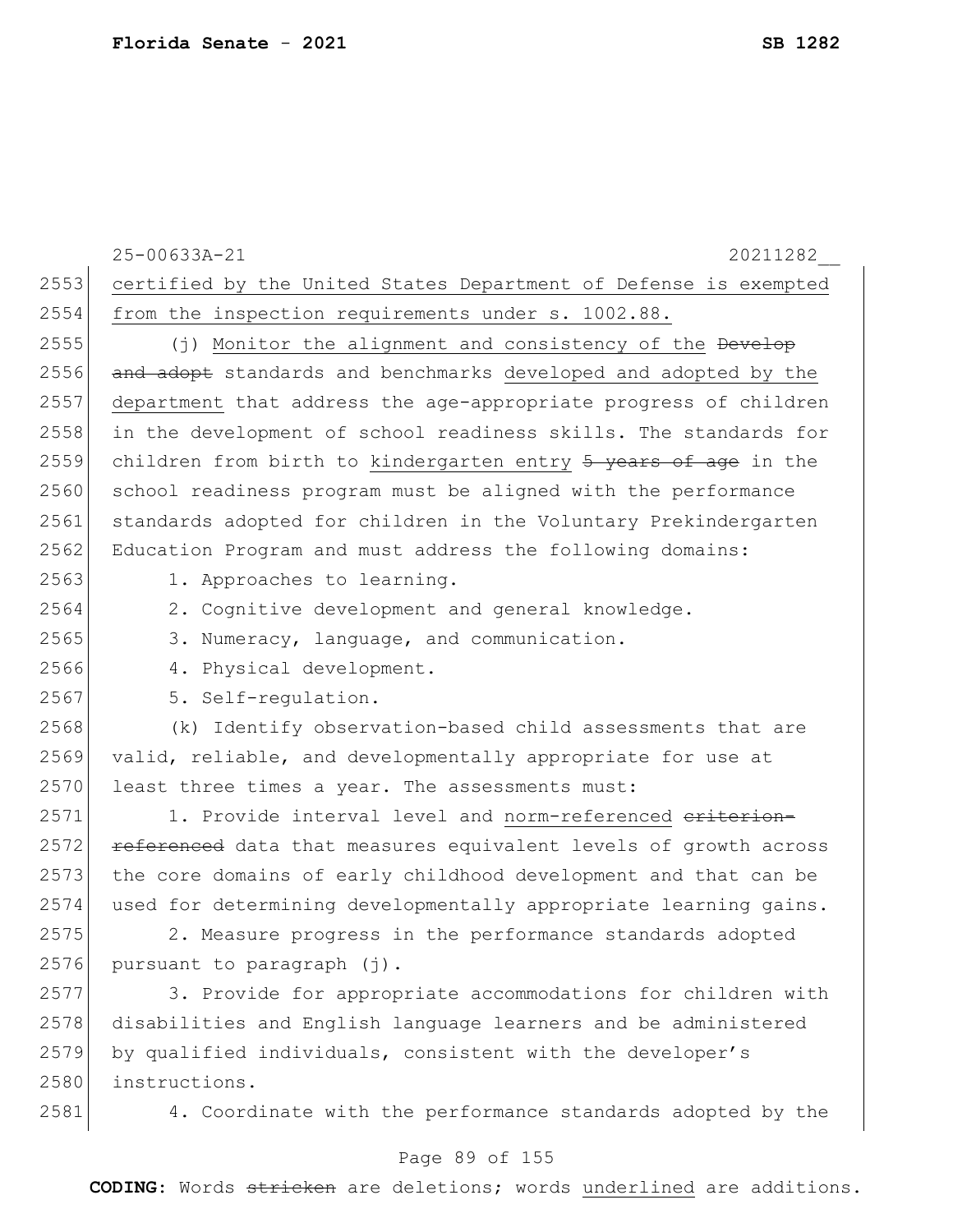25-00633A-21 20211282\_\_ 2582 department under s. 1002.67(1) for the Voluntary Prekindergarten 2583 Education Program. 2584 5. Provide data in a format for use in the single statewide 2585 information system to meet the requirements of paragraph (q)  $2586$   $\leftarrow$   $\leftarrow$   $\leftarrow$   $\leftarrow$   $\leftarrow$ 2587 (l) Adopt a list of approved curricula that meet the 2588 performance standards for the school readiness program and 2589 establish a process for the review and approval of a provider's 2590 curriculum that meets the performance standards. 2591 (m) Provide technical support to an early learning 2592 coalition to facilitate the use of  $Adopt$  by rule a standard 2593 statewide provider contract adopted by the department to be used 2594 with each school readiness program provider, with standardized 2595 attachments by provider type. The department  $\theta$ fice shall 2596 publish a copy of the standard statewide provider contract on 2597 its website. The standard statewide contract shall include, at a 2598 minimum, contracted slots, if applicable, in accordance with the 2599 Child Care and Development Block Grant Act of 2014, 45 C.F.R. 2600 parts 98 and 99; quality improvement strategies, if applicable; 2601 program assessment requirements; and provisions for provider 2602 probation, termination for cause, and emergency termination for 2603 those actions or inactions of a provider that pose an immediate 2604 and serious danger to the health, safety, or welfare of the 2605 children. The standard statewide provider contract shall also 2606 include appropriate due process procedures. During the pendency 2607 of an appeal of a termination, the provider may not continue to 2608 offer its services. Any provision imposed upon a provider that 2609 is inconsistent with, or prohibited by, law is void and 2610 unenforceable. Provisions for termination for cause must also

#### Page 90 of 155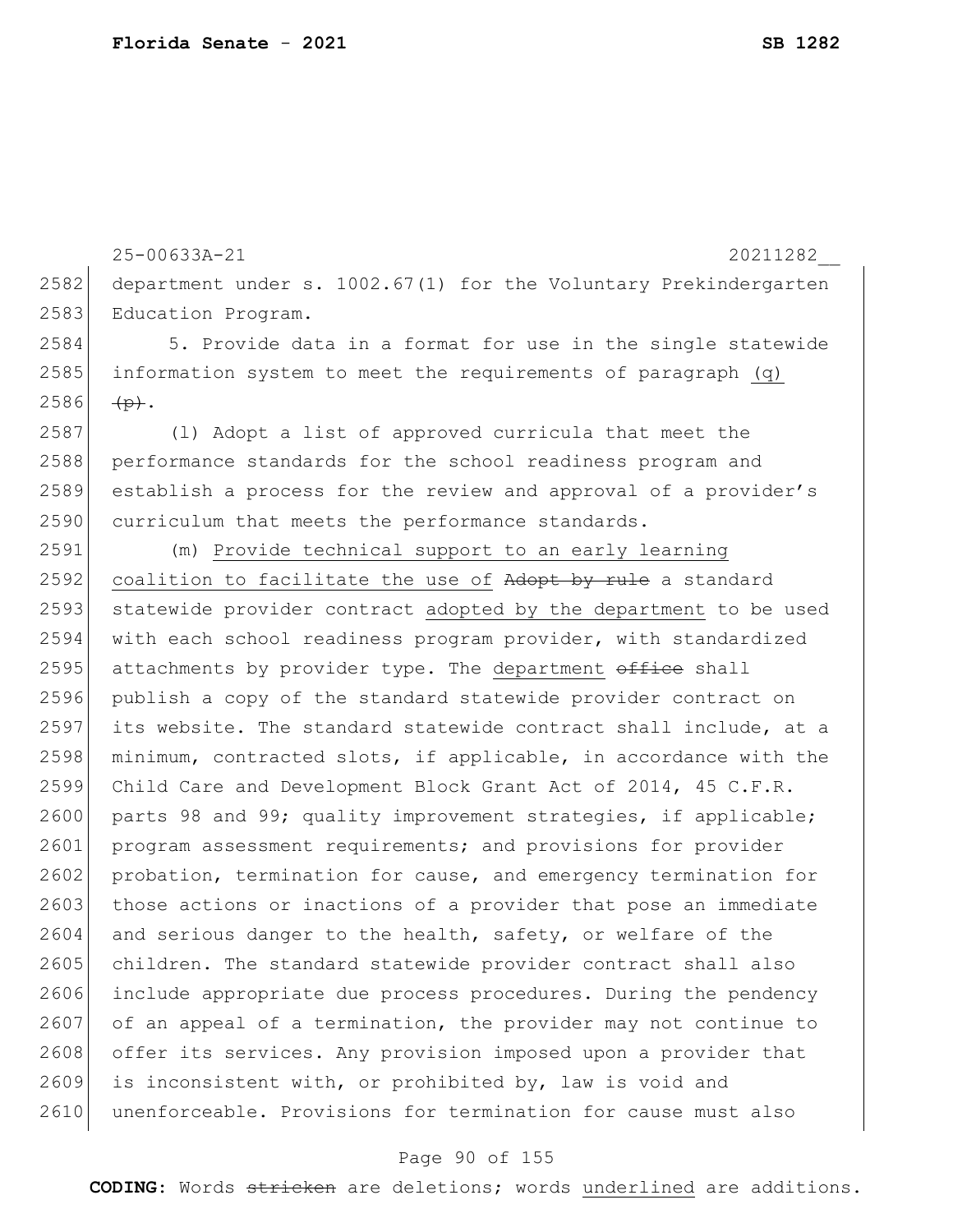|      | 25-00633A-21<br>20211282                                         |
|------|------------------------------------------------------------------|
| 2611 | include failure to meet the minimum quality measures established |
| 2612 | under paragraph (n) for a period of up to 5 years, unless the    |
| 2613 | coalition determines that the provider is essential to meeting   |
| 2614 | capacity needs based on the assessment under s. $1002.85(2)(j)$  |
| 2615 | and the provider has an active improvement plan pursuant to      |
| 2616 | paragraph (n).                                                   |
| 2617 | (n) Adopt a program assessment for school readiness program      |
| 2618 | providers that measures the quality of teacher-child             |
| 2619 | interactions, including emotional and behavioral support,        |
| 2620 | engaged support for learning, classroom organization, and        |
| 2621 | instructional support for children ages birth to 5 years. The    |
| 2622 | implementation of the program assessment must also include the   |
| 2623 | following components adopted by rule of the State Board of       |
| 2624 | Education:                                                       |
| 2625 | 1. Quality measures, including a minimum program assessment      |
| 2626 | composite score threshold for contracting purposes and program   |
| 2627 | improvement through an improvement plan. The minimum program     |
| 2628 | assessment composite score required for the Voluntary            |
| 2629 | Prekindergarten Education Program contracting threshold must be  |
| 2630 | the same as the minimum program assessment composite score       |
| 2631 | required for contracting for the school readiness program. The   |
| 2632 | methodology for the calculation of the minimum program           |
| 2633 | assessment composite score shall be reviewed by the independent  |
| 2634 | expert identified in s. 1002.68(4)(d).                           |
| 2635 | 2. Requirements for program participation, frequency of          |
| 2636 | program assessment, and exemptions.                              |
| 2637 | (o) No later than July 1, 2019, develop a differential           |
| 2638 | payment program based on the quality measures adopted by the     |
| 2639 | department office under paragraph (n). The differential payment  |

# Page 91 of 155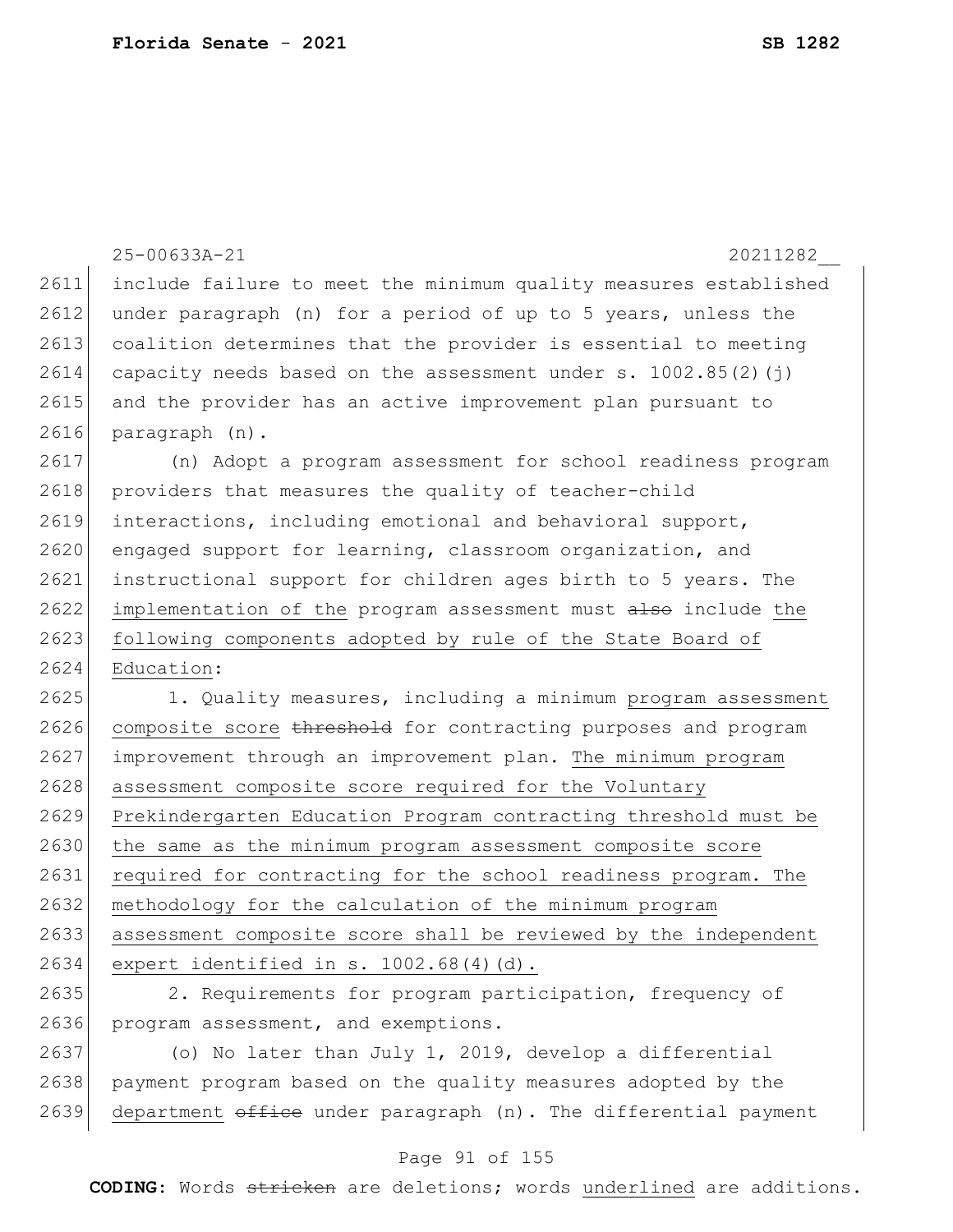25-00633A-21 20211282\_\_ 2640 may not exceed a total of 15 percent for each care level and 2641 unit of child care for a child care provider. No more than 5 2642 percent of the 15 percent total differential may be provided to 2643 providers who submit valid and reliable data to the statewide 2644 information system in the domains of language and executive 2645 functioning using a child assessment identified pursuant to  $2646$  paragraph (k). Providers below the minimum program assessment 2647 score adopted threshold for contracting purposes are ineligible 2648 for such payment. 2649 (p) No later than July 1, 2022, develop and adopt 2650 requirements for the implementation of a program designed to 2651 make available contracted slots to serve children at the 2652 greatest risk of school failure as determined by such children 2653 being located in an area that has been designated as a poverty 2654 area tract according to the latest census data. The contracted 2655 slot program may also be used to increase the availability of 2656 child care capacity based on the assessment under s.  $2657$  1002.85(2)(j). 2658  $(q)$  (q)  $(p)$  Establish a single statewide information system that 2659 each coalition must use for the purposes of managing the single 2660 point of entry, tracking children's progress, coordinating

2661 services among stakeholders, determining eligibility of 2662 children, tracking child attendance, and streamlining 2663 administrative processes for providers and early learning 2664 coalitions. By July 1, 2019, the system, subject to ss. 1002.72 2665 and 1002.97, shall:

2666 1. Allow a parent to monitor the development of his or her 2667 child as the child moves among programs within the state.

2668 2. Enable analysis at the state, regional, and local level

#### Page 92 of 155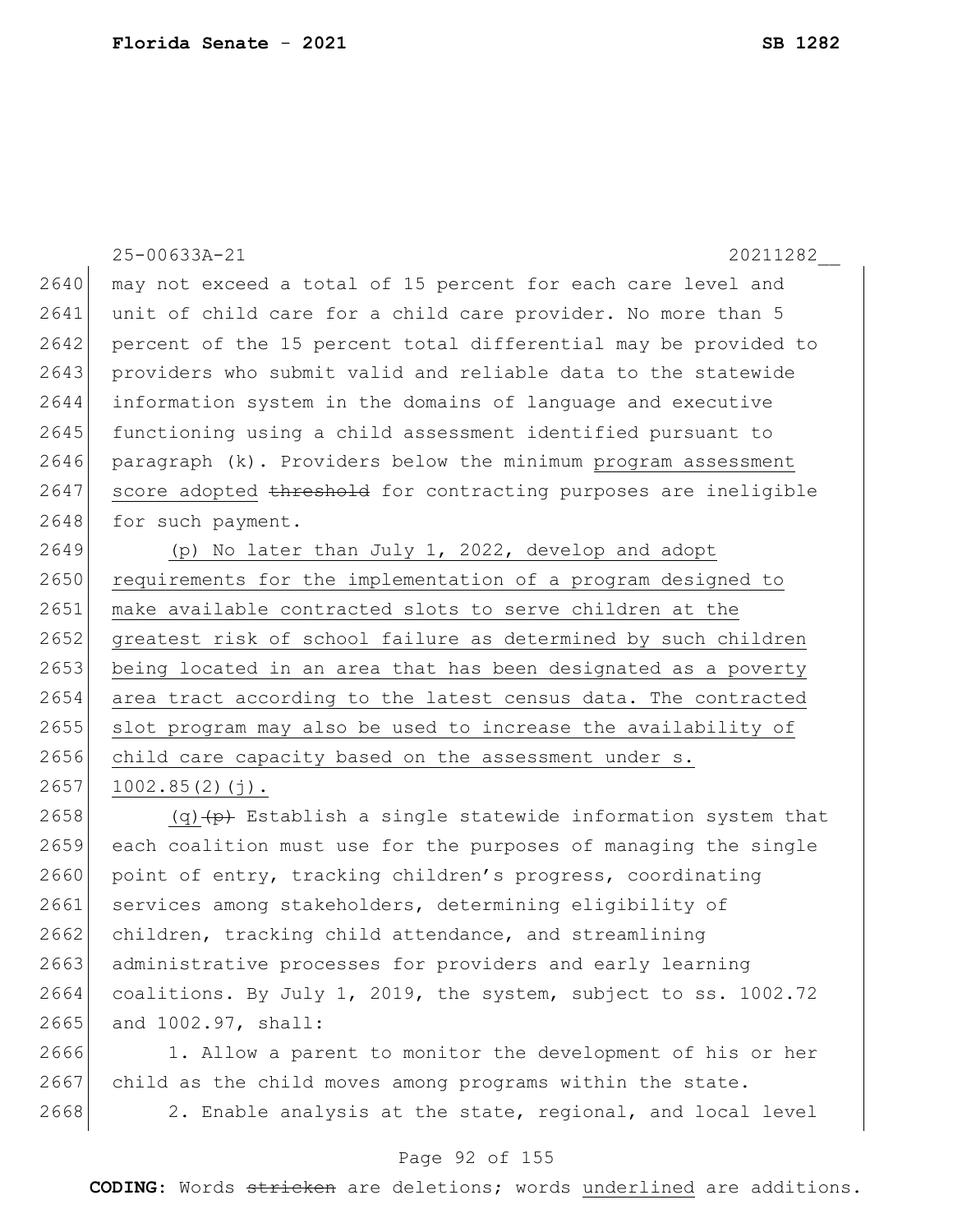25-00633A-21 20211282\_\_ 2669 to measure child growth over time, program impact, and quality 2670 improvement and investment decisions. 2671 (r) $\frac{q}{q}$  Provide technical support to coalitions to

2672 facilitate the use of Adopt by rule standardized procedures 2673 adopted in state board rule for early learning coalitions to use 2674 when monitoring the compliance of school readiness program 2675 providers with the terms of the standard statewide provider 2676 contract.

2677 (s) $\{r\}$  At least biennially provide fiscal and programmatic 2678 monitoring to Monitor and evaluate the performance of each early 2679 learning coalition in administering the school readiness 2680 program, ensuring proper payments for school readiness program 2681 services, implementing the coalition's school readiness program 2682 plan, and administering the Voluntary Prekindergarten Education 2683 Program. These monitoring and performance evaluations must 2684 include, at a minimum, onsite monitoring of each coalition's 2685 finances, management, operations, and programs.

2686 (t) $\left( s \right)$  Work in conjunction with the Bureau of Federal 2687 Education Programs within the Department of Education to 2688 coordinate readiness and voluntary prekindergarten services to 2689 the populations served by the bureau.

2690  $(u)$  (u)  $(t)$  Administer a statewide toll-free Warm-Line to 2691 provide assistance and consultation to child care facilities and 2692 family day care homes regarding health, developmental, 2693 disability, and special needs issues of the children they are 2694 serving, particularly children with disabilities and other 2695 special needs. The department  $\theta$ ffice shall:

2696 1. Annually inform child care facilities and family day 2697 care homes of the availability of this service through the child

#### Page 93 of 155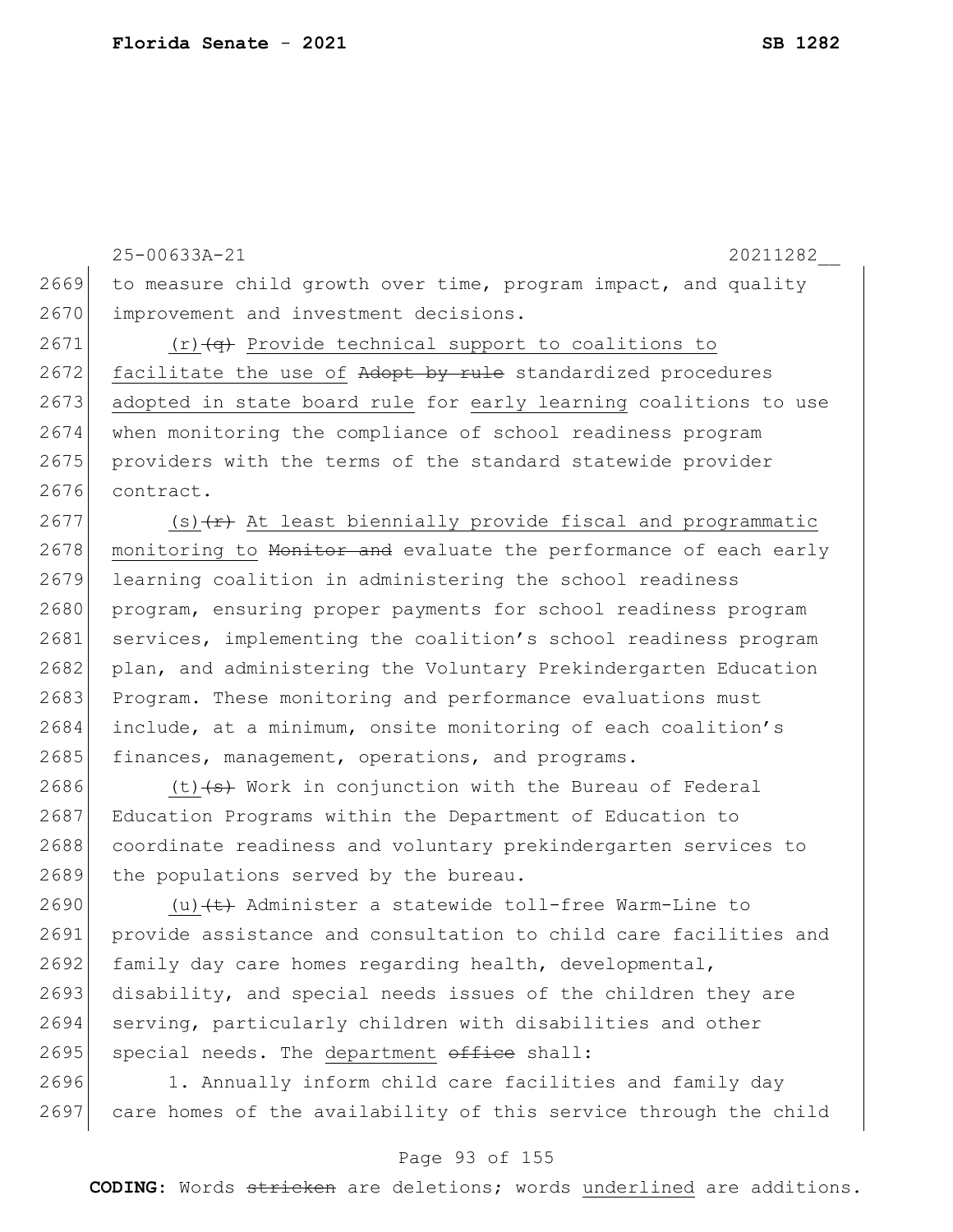25-00633A-21 20211282\_\_ 2698 care resource and referral network under s. 1002.92. 2699 2. Expand or contract for the expansion of the Warm-Line to 2700 maintain at least one Warm-Line in each early learning coalition 2701 service area. 2702  $(v)$  (v)  $(u)$  Develop and implement strategies to increase the 2703 supply and improve the quality of child care services for 2704 infants and toddlers, children with disabilities, children who 2705 receive care during nontraditional hours, children in 2706 underserved areas, and children in areas that have significant 2707 concentrations of poverty and unemployment. 2708  $(w)$   $\leftrightarrow$  Establish preservice and inservice training 2709 requirements that address, at a minimum, school readiness child 2710 development standards, health and safety requirements, and 2711 social-emotional behavior intervention models, which may include 2712 positive behavior intervention and support models, including the 2713 integration of early learning professional development pathways 2714 established in s. 1002.995. 2715  $(x)$   $\leftarrow$  Establish standards for emergency preparedness plans 2716 for school readiness program providers. 2717 (y)  $\left(\frac{1}{x}\right)$  Establish group sizes. 2718  $(z)$   $\leftrightarrow$  Establish staff-to-children ratios that do not 2719 exceed the requirements of  $s. 402.302(8)$  or (11) or  $s.$ 

 $2720$  402.305(4), as applicable, for school readiness program 2721 providers.

2722 (aa) $\left\{ \pm\right\}$  Establish eligibility criteria, including 2723 limitations based on income and family assets, in accordance 2724 with s. 1002.87 and federal law.

2725 (3)(a) The department shall adopt performance standards and 2726 outcome measures for early learning coalitions that, at a

#### Page 94 of 155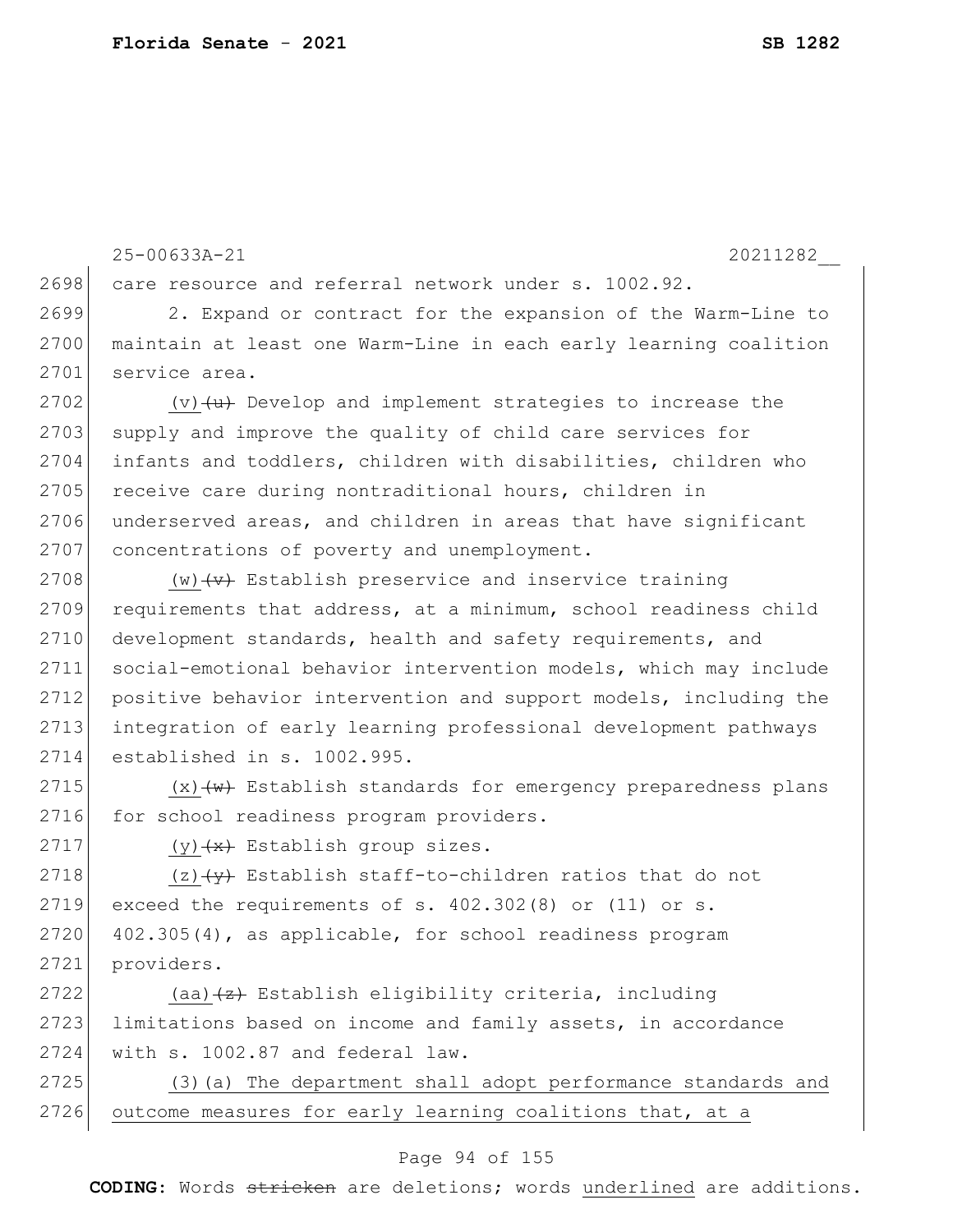|      | 25-00633A-21<br>20211282                                        |
|------|-----------------------------------------------------------------|
| 2727 | minimum, include the development of objective customer service  |
| 2728 | surveys that shall be deployed beginning in fiscal year 2022-   |
| 2729 | 2023 and be distributed to:                                     |
| 2730 | 1. Customers who use the services in s. 1002.92 upon the        |
| 2731 | completion of a referral inquiry.                               |
| 2732 | 2. Parents, annually, at the time of eligibility                |
| 2733 | determination.                                                  |
| 2734 | 3. Child care providers that participate in the school          |
| 2735 | readiness program or the Voluntary Prekindergarten Education    |
| 2736 | Program at the time of execution of the statewide provider      |
| 2737 | contract.                                                       |
| 2738 | 4. Board members required under s. 1002.83.                     |
| 2739 | (b) Results of the survey shall be based on a statistically     |
| 2740 | significant sample size and calculated annually for each early  |
| 2741 | learning coalition and included in the department's annual      |
| 2742 | report under subsection (7). If an early learning coalition's   |
| 2743 | customer satisfaction survey results are below 60 percent, the  |
| 2744 | coalition shall be placed on a 1-year corrective action plan.   |
| 2745 | If, after being placed on corrective action, an early learning  |
| 2746 | coalition's customer satisfaction survey results do not improve |
| 2747 | above the 60 percent threshold, the department may contract out |
| 2748 | or merge the coalition.                                         |
| 2749 | (4)(3) If the department office determines during the           |
| 2750 | review of school readiness program plans, or through monitoring |
| 2751 | and performance evaluations conducted under s. 1002.85, that an |
| 2752 | early learning coalition has not substantially implemented its  |
| 2753 | plan, has not substantially met the performance standards and   |
| 2754 | outcome measures adopted by the department office, or has not   |
| 2755 | effectively administered the school readiness program or        |

# Page 95 of 155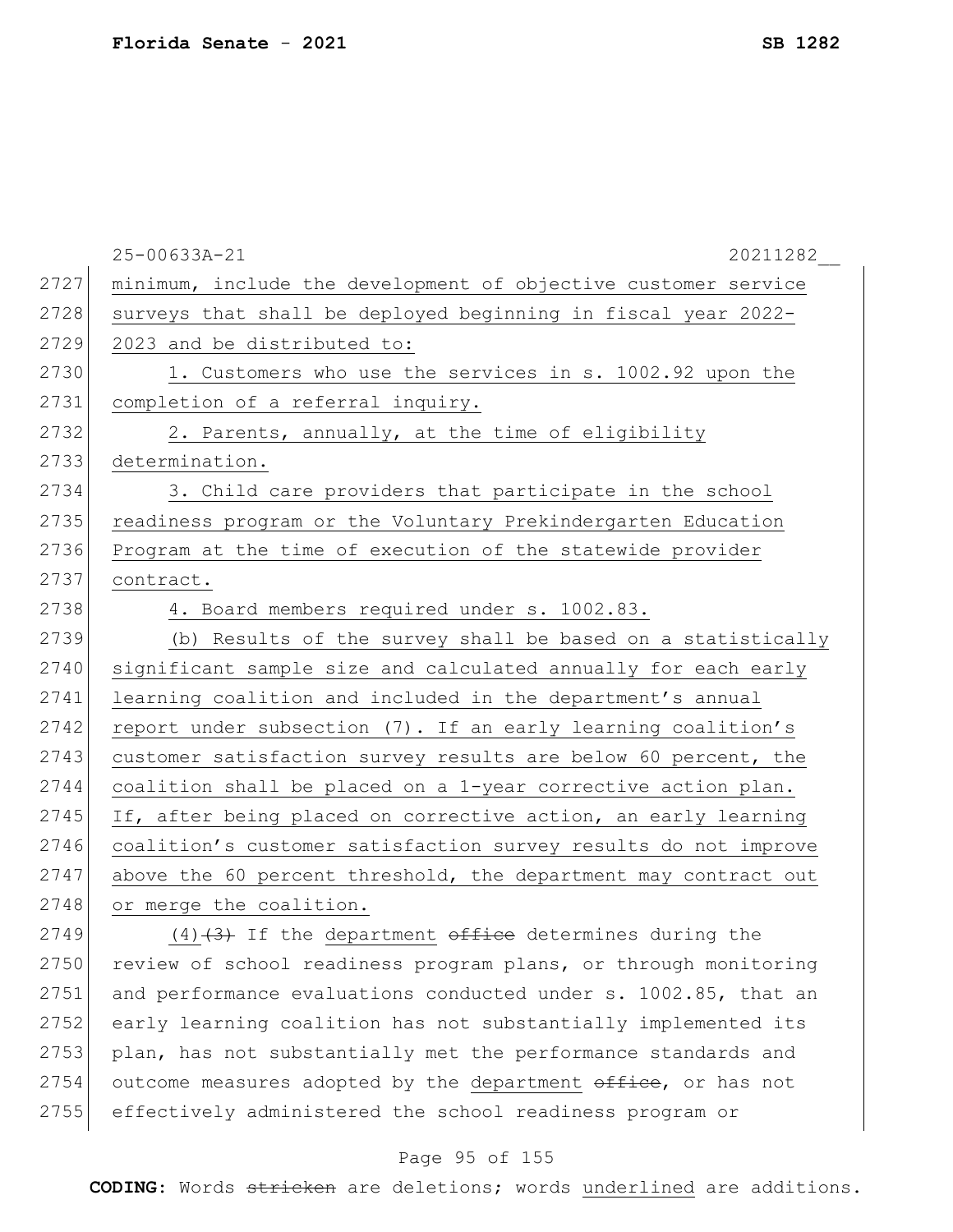25-00633A-21 20211282\_\_ 2756 Voluntary Prekindergarten Education Program, the department 2757 office may remove the coalition from eligibility to administer 2758 early learning programs and temporarily contract with a 2759 qualified entity to continue school readiness program and 2760 prekindergarten services in the coalition's county or 2761 multicounty region until the department office reestablishes or 2762 merges the coalition and a new school readiness program plan is 2763 approved in accordance with the rules adopted by the state board  $2764$  office. 2765 (5) The department shall adopt procedures for merging early 2766 learning coalitions for failure to meet the requirements of 2767 subsection (3) or subsection  $(4)$ , including procedures for the 2768 consolidation of merging coalitions that minimize duplication of 2769 programs and services due to the merger, and for the early 2770 termination of the terms of the coalition members which are 2771 necessary to accomplish the mergers. 2772  $(6)$  (4) The department  $\theta$  office may request the Governor to 2773 apply for a waiver to allow a coalition to administer the Head 2774 Start Program to accomplish the purposes of the school readiness 2775 program. 2776 (7) $(5)$  By January 1 of each year, the department office 2777 shall annually publish on its website a report of its activities 2778 conducted under this section. The report must include a summary 2779 of the coalitions' annual reports, a statewide summary, and the

2781 (a) An analysis of early learning activities throughout the 2782 state, including the school readiness program and the Voluntary 2783 Prekindergarten Education Program.

2780 following:

2784 1. The total and average number of children served in the

#### Page 96 of 155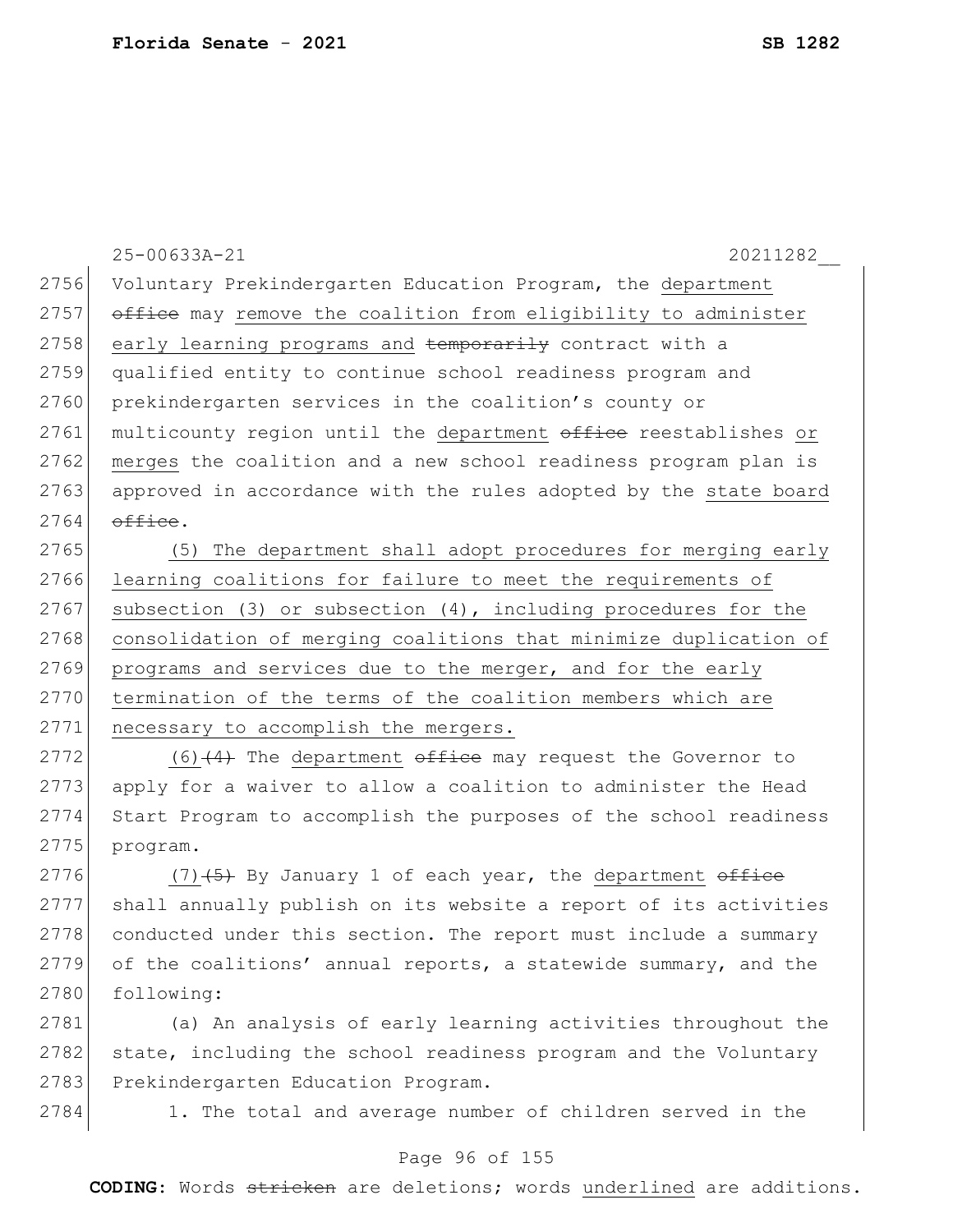```
25-00633A-21 20211282__
2785 school readiness program, enumerated by age, eligibility
2786 priority category, and coalition, and the total number of
2787 children served in the Voluntary Prekindergarten Education 
2788 Program.
2789 2. A summary of expenditures by coalition, by fund source,
2790 including a breakdown by coalition of the percentage of
2791 expenditures for administrative activities, quality activities,
2792 nondirect services, and direct services for children.
2793 3. A description of the department's office's and each
2794 coalition's expenditures by fund source for the quality and 
2795 enhancement activities described in s. 1002.89(5)(b) \theta.
2796 1002.89(6) (b).
2797 4. A summary of annual findings and collections related to 
2798 provider fraud and parent fraud.
2799 5. Data regarding the coalitions' delivery of early
2800 learning programs.
2801 6. The total number of children disenrolled statewide and
2802 the reason for disenrollment.
2803 7. The total number of providers by provider type.
2804 8. The number of school readiness program providers who
2805 have completed the program assessment required under paragraph
2806 (2)(n); the number of providers who have not met the minimum
2807 program assessment composite score threshold for contracting
2808 established under paragraph (2)(n); and the number of providers
2809 that have an active improvement plan based on the results of the 
2810 program assessment under paragraph (2)(n).
2811 9. The total number of provider contracts revoked and the
2812 reasons for revocation.
2813 (b) A detailed summary of the analysis compiled using the
```
#### Page 97 of 155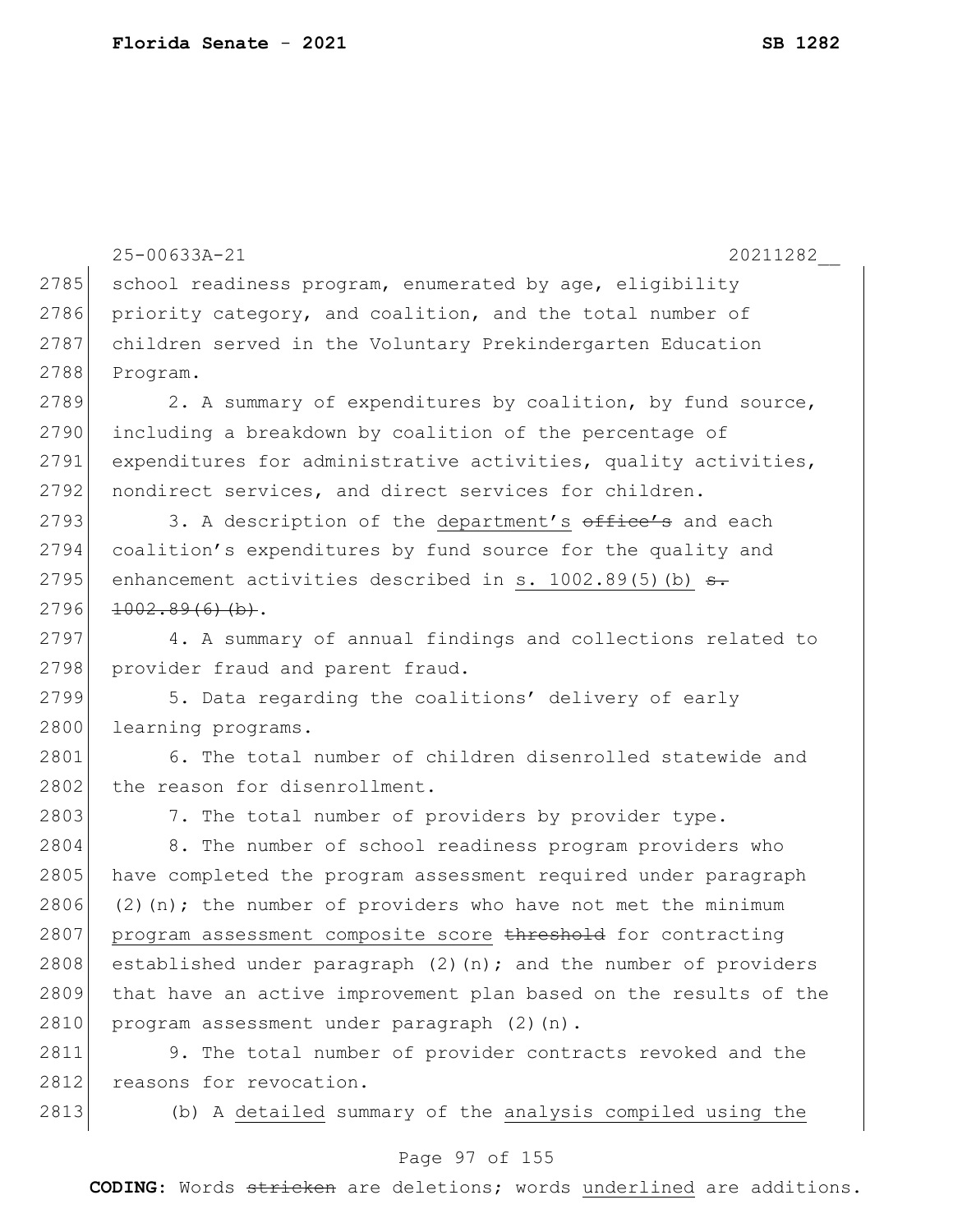|      | 20211282<br>25-00633A-21                                         |
|------|------------------------------------------------------------------|
| 2814 | single statewide information system established in subsection    |
| 2815 | (2) activities and detailed expenditures related to the Child    |
| 2816 | Care Executive Partnership Program.                              |
| 2817 | $(8)$ (a) $(6)$ $(4)$ Parental choice of child care providers,   |
| 2818 | including private and faith-based providers, shall be            |
| 2819 | established to the maximum extent practicable in accordance with |
| 2820 | 45 C.F.R. s. 98.30.                                              |
| 2821 | (b) As used in this subsection, the term "payment                |
| 2822 | certificate" means a child care certificate as defined in 45     |
| 2823 | C.F.R. s. 98.2.                                                  |
| 2824 | (c) The school readiness program shall, in accordance with       |
| 2825 | 45 C.F.R. s. 98.30, provide parental choice through a payment    |
| 2826 | certificate that provides, to the maximum extent possible,       |
| 2827 | flexibility in the school readiness program and payment          |
| 2828 | arrangements. The payment certificate must bear the names of the |
| 2829 | beneficiary and the program provider and, when redeemed, must    |
| 2830 | bear the signatures of both the beneficiary and an authorized    |
| 2831 | representative of the provider.                                  |
| 2832 | (d) If it is determined that a provider has given any cash       |
| 2833 | or other consideration to the beneficiary in return for          |
| 2834 | receiving a payment certificate, the early learning coalition or |
| 2835 | its fiscal agent shall refer the matter to the Department of     |
| 2836 | Financial Services pursuant to s. 414.411 for investigation.     |
| 2837 | $(9)$ $(7)$ Participation in the school readiness program does   |
| 2838 | not expand the regulatory authority of the state, its officers,  |
| 2839 | or an early learning coalition to impose any additional          |
| 2840 | requlation on providers beyond those necessary to enforce the    |
| 2841 | requirements set forth in this part and part V of this chapter.  |
| 2842 | Section 50. Present subsections (5) through (14) of section      |
|      |                                                                  |

# Page 98 of 155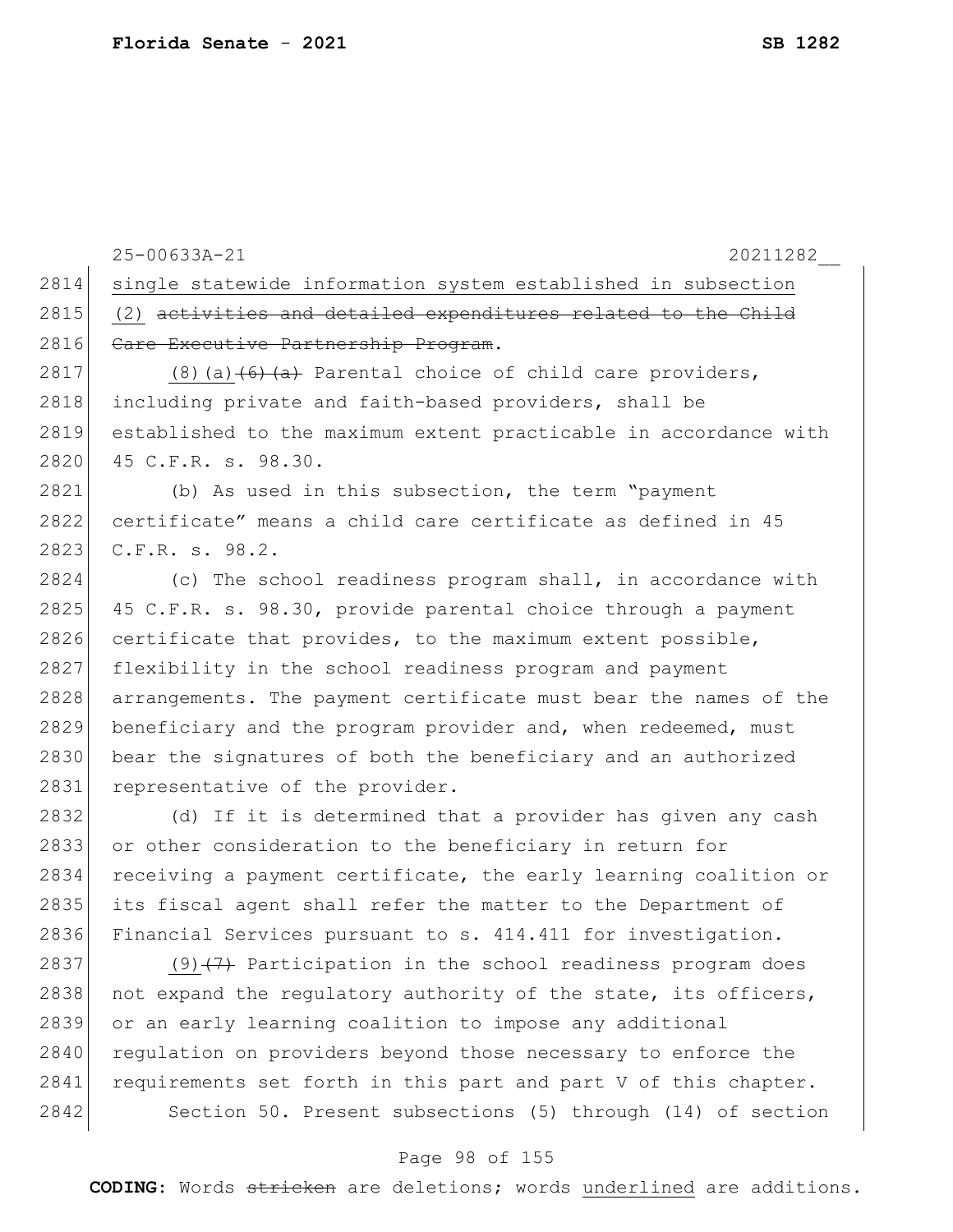|      | 25-00633A-21<br>20211282                                               |
|------|------------------------------------------------------------------------|
| 2843 | 1002.83, Florida Statutes, are redesignated as subsections (6)         |
| 2844 | through $(15)$ , respectively, a new subsection $(5)$ is added to      |
| 2845 | that section, and subsections (1) and (3), paragraphs (e), $(f)$ ,     |
| 2846 | and (m) of subsection $(4)$ , and present subsections $(5)$ , $(11)$ , |
| 2847 | and (13) of that section are amended, to read:                         |
| 2848 | 1002.83 Early learning coalitions.-                                    |
| 2849 | (1) Thirty Thirty-one or fewer early learning coalitions               |
| 2850 | are established and shall maintain direct enhancement services         |
| 2851 | at the local level and provide access to such services in all 67       |
| 2852 | counties. Two or more early learning coalitions may join for           |
| 2853 | purposes of planning and implementing a school readiness program       |
| 2854 | and the Voluntary Prekindergarten Education Program.                   |
| 2855 | (3) The Governor shall appoint the chair and two other                 |
| 2856 | members of each early learning coalition, who must each meet the       |
| 2857 | same qualifications of a as private sector business member             |
| 2858 | members appointed by the coalition under subsection (6) (5). In        |
| 2859 | the absence of a governor-appointed chair, the Commissioner of         |
| 2860 | Education may appoint an interim chair from the current early          |
| 2861 | learning coalition board membership.                                   |
| 2862 | (4) Each early learning coalition must include the                     |
| 2863 | following member positions; however, in a multicounty coalition,       |
| 2864 | each ex officio member position may be filled by multiple              |
| 2865 | nonvoting members but no more than one voting member shall be          |
| 2866 | seated per member position. If an early learning coalition has         |
| 2867 | more than one member representing the same entity, only one of         |
| 2868 | such members may serve as a voting member:                             |
| 2869 | (e) A children's services council or juvenile welfare board            |
| 2870 | chair or executive director from each county, if applicable.           |

### Page 99 of 155

2871 (f) A Department of Children and Families child care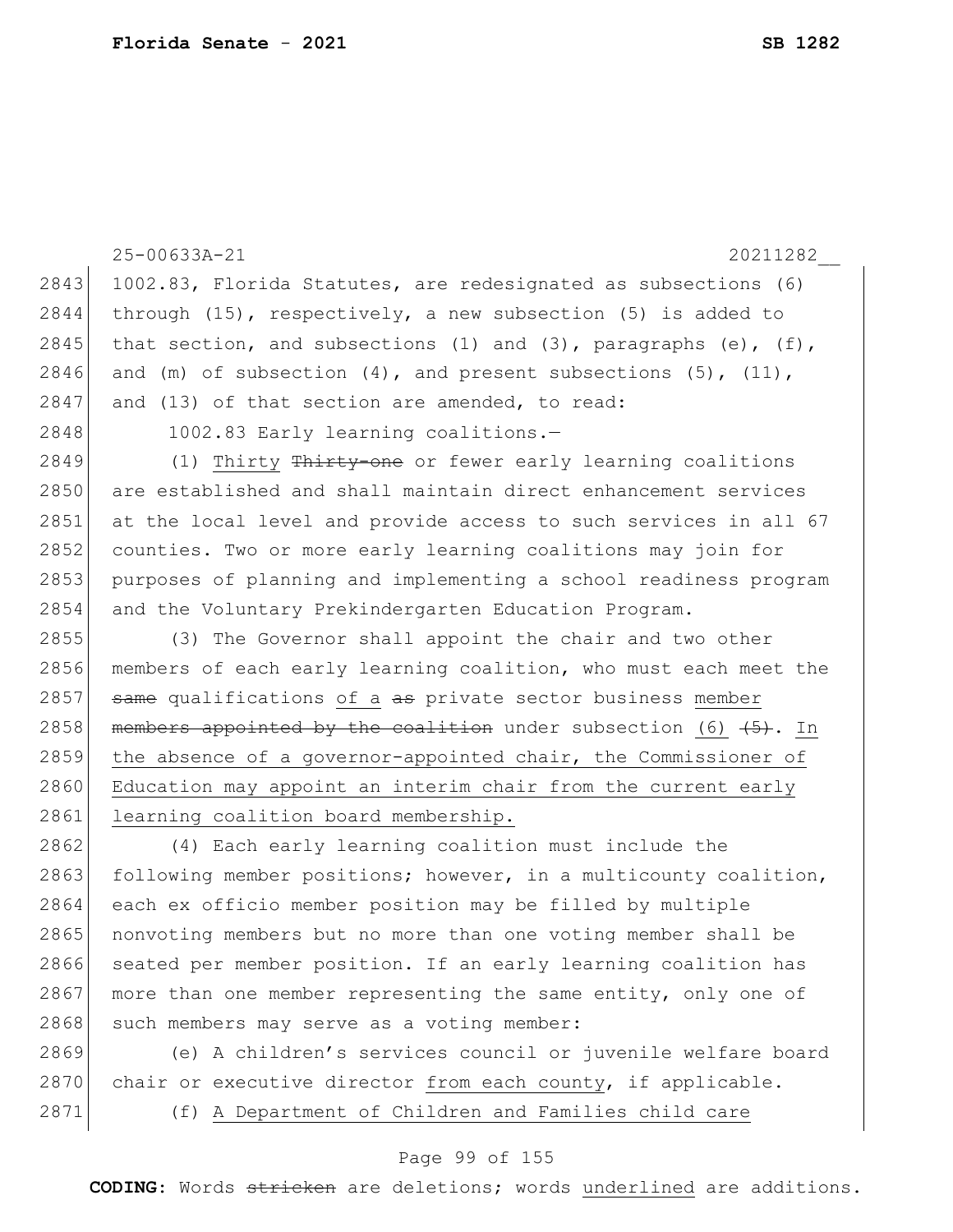25-00633A-21 20211282\_\_ 2872 regulation representative or an agency head of a local licensing 2873 agency as defined in s.  $402.302$ , where applicable.  $2874$  (m) A central agency administrator, where applicable. 2875 (5) If members of the board are found to be 2876 nonparticipating according to the early learning coalition 2877 bylaws, the early learning coalition may request an alternate 2878 designee who meets the same qualifications or membership 2879 requirements of the nonparticipating member. 2880  $(6)$  (6)  $(5)$  The early learning coalition may appoint additional 2881 Including the members who appointed by the Governor under  $2882$  subsection  $(3)$ , more than one-third of the members of each early 2883 <del>learning coalition</del> must be private sector business members, 2884 either for-profit or nonprofit, who do not have, and none of 2885 whose relatives as defined in s. 112.3143 has, a substantial 2886 financial interest in the design or delivery of the Voluntary 2887 Prekindergarten Education Program created under part V of this 2888 chapter or the school readiness program. To meet this 2889 requirement, an early learning coalition must appoint additional 2890 members. The department office shall establish criteria for 2891 appointing private sector business members. These criteria must 2892 include standards for determining whether a member or relative 2893 has a substantial financial interest in the design or delivery 2894 of the Voluntary Prekindergarten Education Program or the school 2895 readiness program.

2896  $(12)$   $(11)$  Each early learning coalition shall establish 2897 terms for all appointed members of the coalition. The terms must 2898 be staggered and must be a uniform length that does not exceed 4 2899 years per term. Coalition chairs shall be appointed for 4 years 2900 pursuant to s. 20.052. Appointed members may serve a maximum of

#### Page 100 of 155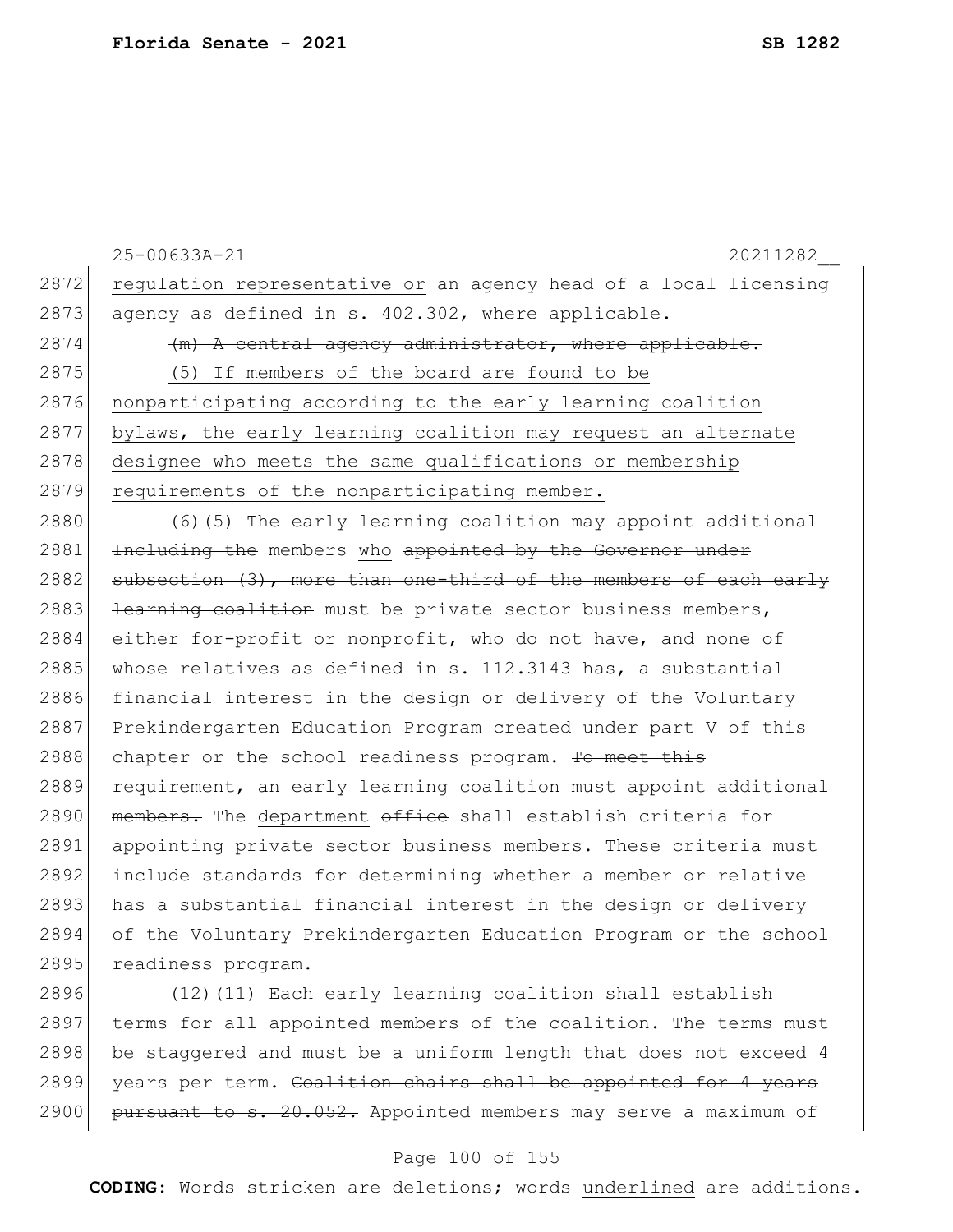25-00633A-21 20211282\_\_ 2901 two consecutive terms. When a vacancy occurs in an appointed 2902 position, the coalition must advertise the vacancy. 2903  $(14)$   $(13)$  Each early learning coalition shall complete an 2904 annual evaluation of the early learning coalition's executive 2905 director or chief executive officer on forms adopted by the 2906 department. The annual evaluation must be submitted to the 2907 commissioner by June 30 of each year use a coordinated 2908 professional development system that supports the achievement 2909 and maintenance of core competencies by school readiness program 2910 teachers in helping children attain the performance standards  $2911$  adopted by the office.

2912 Section 51. Present subsections (7) through (20) of section 2913 1002.84, Florida Statutes, are redesignated as subsections (8) 2914 through  $(21)$ , respectively, a new subsection  $(7)$  is added to 2915 that section, and subsections  $(1)$ ,  $(2)$ , and  $(4)$  and present 2916 subsections (7), (8), (15), (16), (17), (18), and (20) of that 2917 section are amended, to read:

2918 1002.84 Early learning coalitions; school readiness powers 2919 and duties.—Each early learning coalition shall:

2920 (1) Administer and implement a local comprehensive program 2921 of school readiness program services in accordance with this 2922 part and the rules adopted by the department  $\sigma$ fice, which 2923 enhances the cognitive, social, and physical development of 2924 children to achieve the performance standards.

 (2) Establish a uniform waiting list to track eligible children waiting for enrollment in the school readiness program in accordance with rules adopted by the State Board of Education  $\theta$  office.

2929 (4) Establish a regional Warm-Line as directed by the

#### Page 101 of 155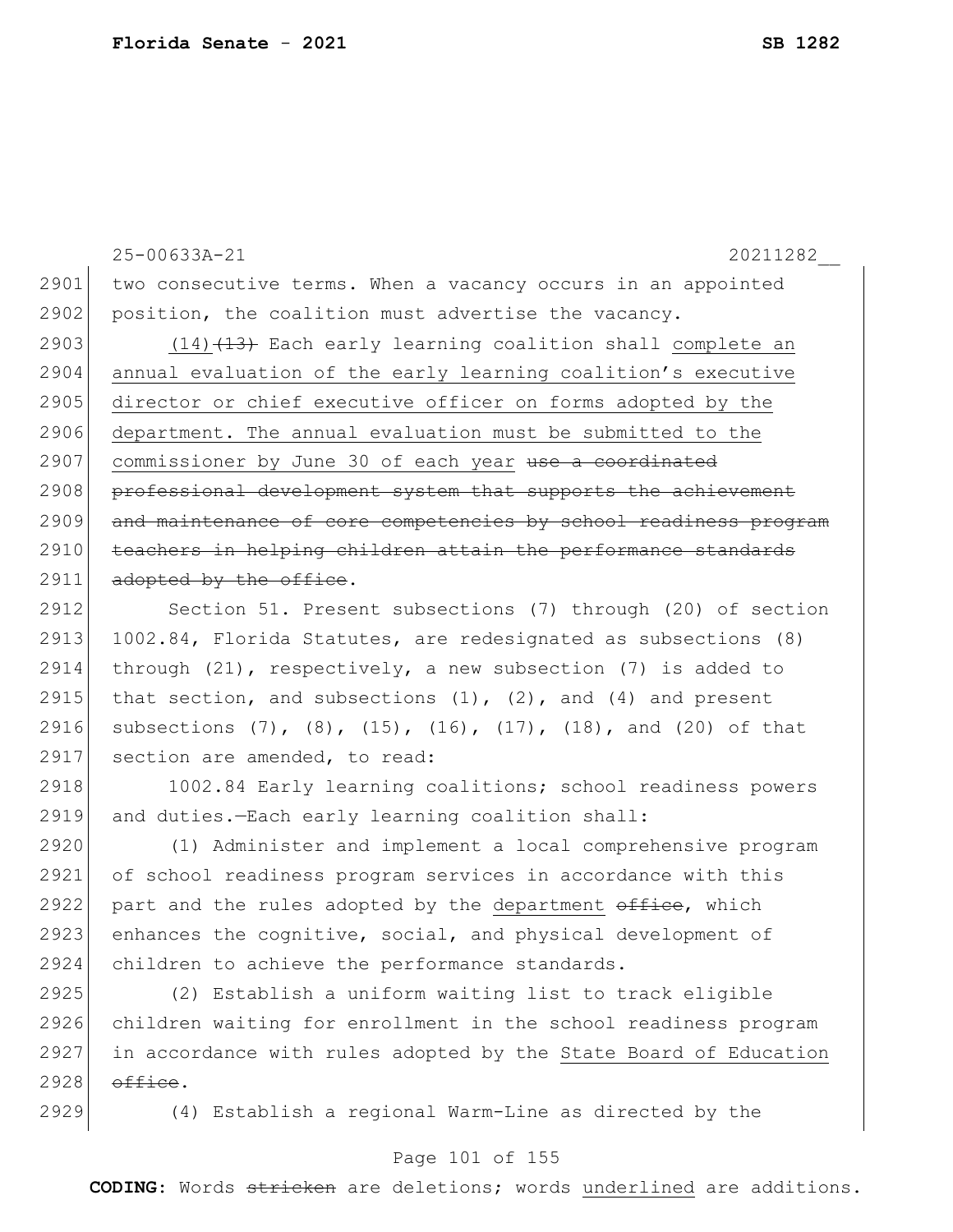|      | 25-00633A-21<br>20211282                                                 |
|------|--------------------------------------------------------------------------|
| 2930 | department $\theta$ ffice pursuant to s. 1002.82(2)(u) s. 1002.82(2)(t). |
| 2931 | Regional Warm-Line staff shall provide onsite technical                  |
| 2932 | assistance, when requested, to assist child care facilities and          |
| 2933 | family day care homes with inquiries relating to the strategies,         |
| 2934 | curriculum, and environmental adaptations the child care                 |
| 2935 | facilities and family day care homes may need as they serve              |
| 2936 | children with disabilities and other special needs.                      |
| 2937 | (7) Use a coordinated professional development system that               |
| 2938 | supports the achievement and maintenance of core competencies by         |
| 2939 | school readiness program teachers in helping children attain the         |
| 2940 | performance standards adopted by the department.                         |
| 2941 | $(8)$ +7) Determine child eligibility pursuant to s. 1002.87             |
| 2942 | and provider eligibility pursuant to s. 1002.88. Child                   |
| 2943 | eligibility must be redetermined annually. A coalition must              |
| 2944 | document the reason a child is no longer eligible for the school         |
| 2945 | readiness program according to the standard codes prescribed by          |
| 2946 | the department office.                                                   |
| 2947 | $(9)$ $(8)$ Establish a parent sliding fee scale that provides           |
| 2948 | for a parent copayment that is not a barrier to families                 |
| 2949 | receiving school readiness program services. Providers are               |
| 2950 | required to collect the parent's copayment. A coalition may, on          |
| 2951 | a case-by-case basis, waive the copayment for an at-risk child           |
| 2952 | or temporarily waive the copayment for a child whose family's            |
| 2953 | income is at or below the federal poverty level or and whose             |
| 2954 | family experiences a natural disaster or an event that limits            |
| 2955 | the parent's ability to pay, such as incarceration, placement in         |
| 2956 | residential treatment, or becoming homeless, or an emergency             |
| 2957 | situation such as a household fire or burglary, or while the             |
| 2958 | parent is participating in parenting classes or participating in         |

# Page 102 of 155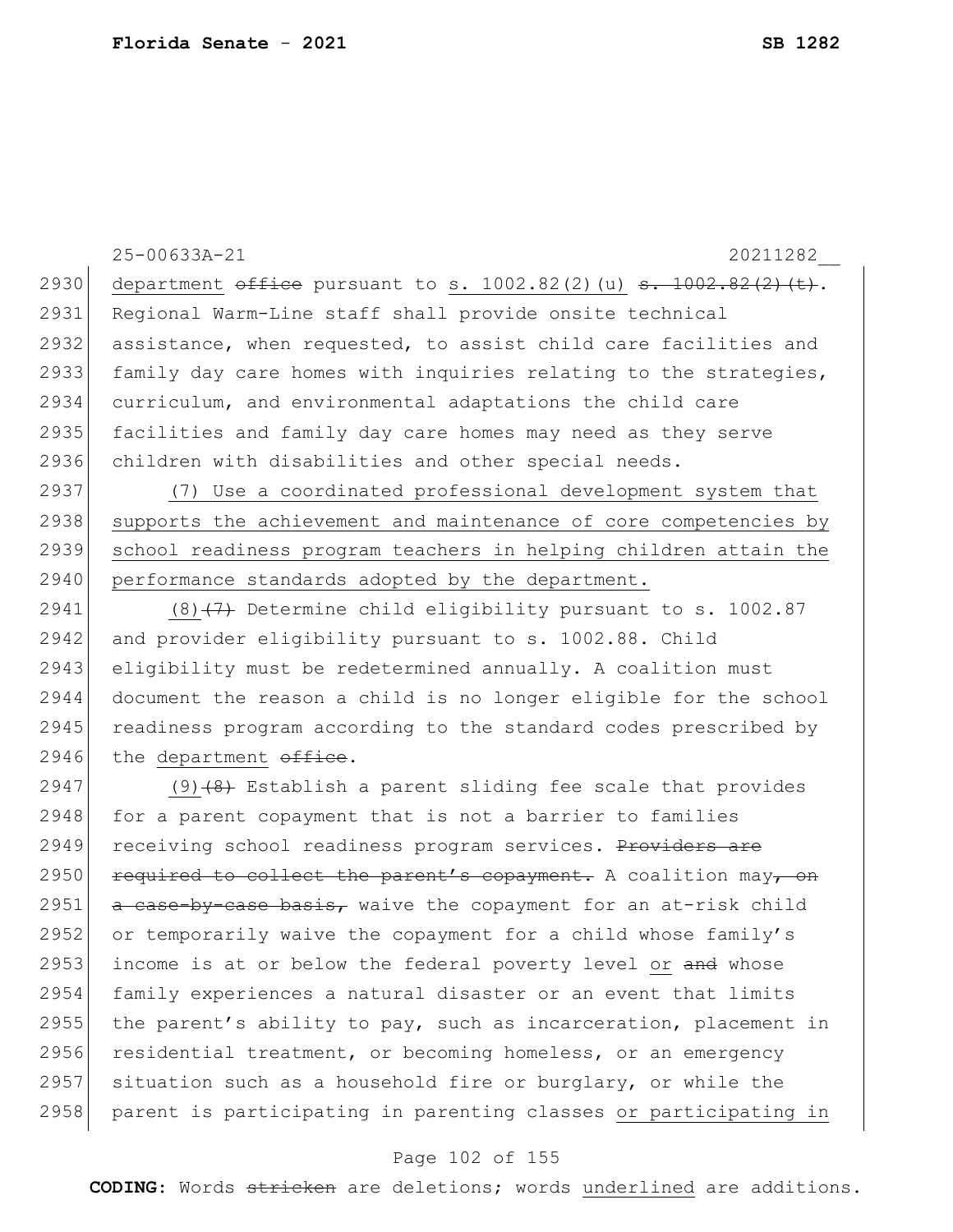|       | 25-00633A-21<br>20211282                                                                                                                                                                                                                              |
|-------|-------------------------------------------------------------------------------------------------------------------------------------------------------------------------------------------------------------------------------------------------------|
| 2959  | an Early Head Start program or Head Start Program. A parent may                                                                                                                                                                                       |
| 2960  | not transfer school readiness program services to another school                                                                                                                                                                                      |
| 2961  | readiness program provider until the parent has submitted                                                                                                                                                                                             |
| 2962  | documentation from the current school readiness program provider                                                                                                                                                                                      |
| 2963  | to the early learning coalition stating that the parent has                                                                                                                                                                                           |
| 2964  | satisfactorily fulfilled the copayment obligation.                                                                                                                                                                                                    |
| 2965  | $(16)$ $(15)$ Monitor school readiness program providers in                                                                                                                                                                                           |
| 2966  | accordance with its plan, or in response to a parental                                                                                                                                                                                                |
| 2967  | complaint, to verify that the standards prescribed in ss.                                                                                                                                                                                             |
| 2968  | 1002.82 and 1002.88 are being met using a standard monitoring                                                                                                                                                                                         |
| 2969  | tool adopted by the department office. Providers determined to                                                                                                                                                                                        |
| 2970  | be high-risk by the coalition, as demonstrated by substantial                                                                                                                                                                                         |
| 2971  | findings of violations of federal law or the general or local                                                                                                                                                                                         |
| 2972  | laws of the state, shall be monitored more frequently. Providers                                                                                                                                                                                      |
| 2973  | with 3 consecutive years of compliance may be monitored                                                                                                                                                                                               |
| 2974  | biennially.                                                                                                                                                                                                                                           |
| 2975  | $(17)$ $(16)$ Adopt a payment schedule that encompasses all                                                                                                                                                                                           |
| 2976  | programs funded under this part and part V of this chapter. The                                                                                                                                                                                       |
| 2977  | payment schedule must take into consideration the prevailing                                                                                                                                                                                          |
| 2978  | average market rate, include the projected number of children to                                                                                                                                                                                      |
| 2979  | be served, and be submitted for approval by the department                                                                                                                                                                                            |
| 2980  | office. Informal child care arrangements shall be reimbursed at                                                                                                                                                                                       |
| 2981  | not more than 50 percent of the rate adopted for a family day                                                                                                                                                                                         |
| 2982  | care home.                                                                                                                                                                                                                                            |
| 0.002 | $\mathcal{L}(\mathcal{A})$ and $\mathcal{L}(\mathcal{A})$ . The contract of the contract of the contract of the contract of the contract of the contract of the contract of the contract of the contract of the contract of the contract of the contr |

2983 (18) $(17)$  Implement an anti-fraud plan addressing the 2984 detection, reporting, and prevention of overpayments, abuse, and 2985 fraud relating to the provision of and payment for school 2986 readiness program and Voluntary Prekindergarten Education 2987 Program services and submit the plan to the department office

#### Page 103 of 155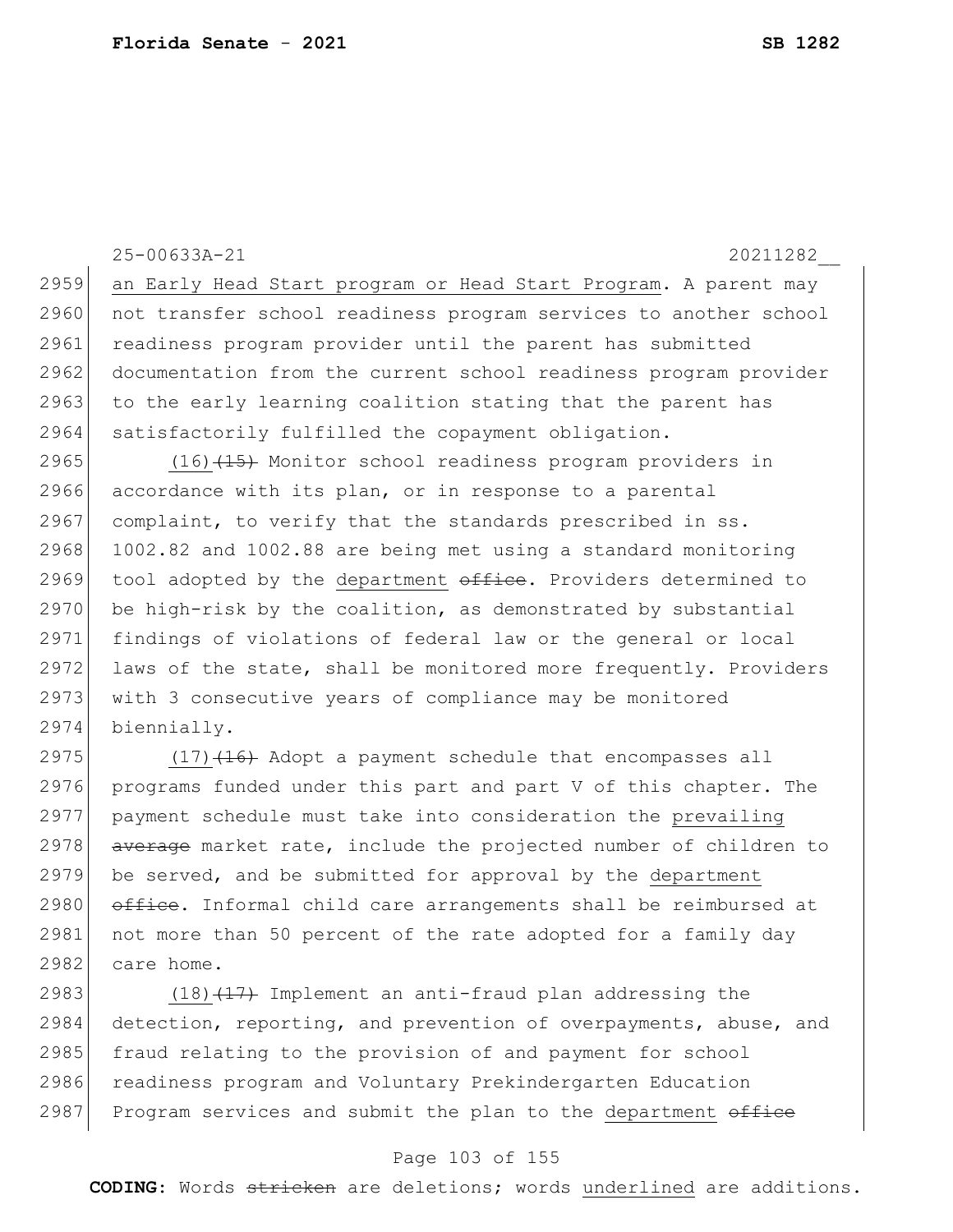|      | 25-00633A-21<br>20211282                                         |
|------|------------------------------------------------------------------|
| 2988 | for approval, as required by s. 1002.91.                         |
| 2989 | $(19)$ $(18)$ By October 1 of each year, submit an annual report |
| 2990 | to the department office. The report shall conform to the format |
| 2991 | adopted by the department office and must include:               |
| 2992 | (a) Segregation of school readiness program funds,               |
| 2993 | Voluntary Prekindergarten Education Program funds, Child Care    |
| 2994 | Executive Partnership Program funds, and other local revenues    |
| 2995 | available to the coalition.                                      |
| 2996 | (b) Details of expenditures by fund source, including total      |
| 2997 | expenditures for administrative activities, quality activities,  |
| 2998 | nondirect services, and direct services for children.            |
| 2999 | (c) The total number of coalition staff and the related          |
| 3000 | expenditures for salaries and benefits. For any subcontracts,    |
| 3001 | the total number of contracted staff and the related             |
| 3002 | expenditures for salaries and benefits must be included.         |
| 3003 | (d) The number of children served in the school readiness        |
| 3004 | program, by provider type, enumerated by age and eligibility     |
| 3005 | priority category, reported as the number of children served     |
| 3006 | during the month, the average participation throughout the       |
| 3007 | month, and the number of children served during the month.       |
| 3008 | (e) The total number of children disenrolled during the          |
| 3009 | year and the reasons for disenrollment.                          |
| 3010 | (f) The total number of providers by provider type.              |
| 3011 | (g) A listing of any school readiness program provider, by       |
| 3012 | type, whose eligibility to deliver the school readiness program  |
| 3013 | is revoked, including a brief description of the state or        |
| 3014 | federal violation that resulted in the revocation.               |

- 
- 

3015 (h) An evaluation of its direct enhancement services. 3016 (i) The total number of children served in each provider

#### Page 104 of 155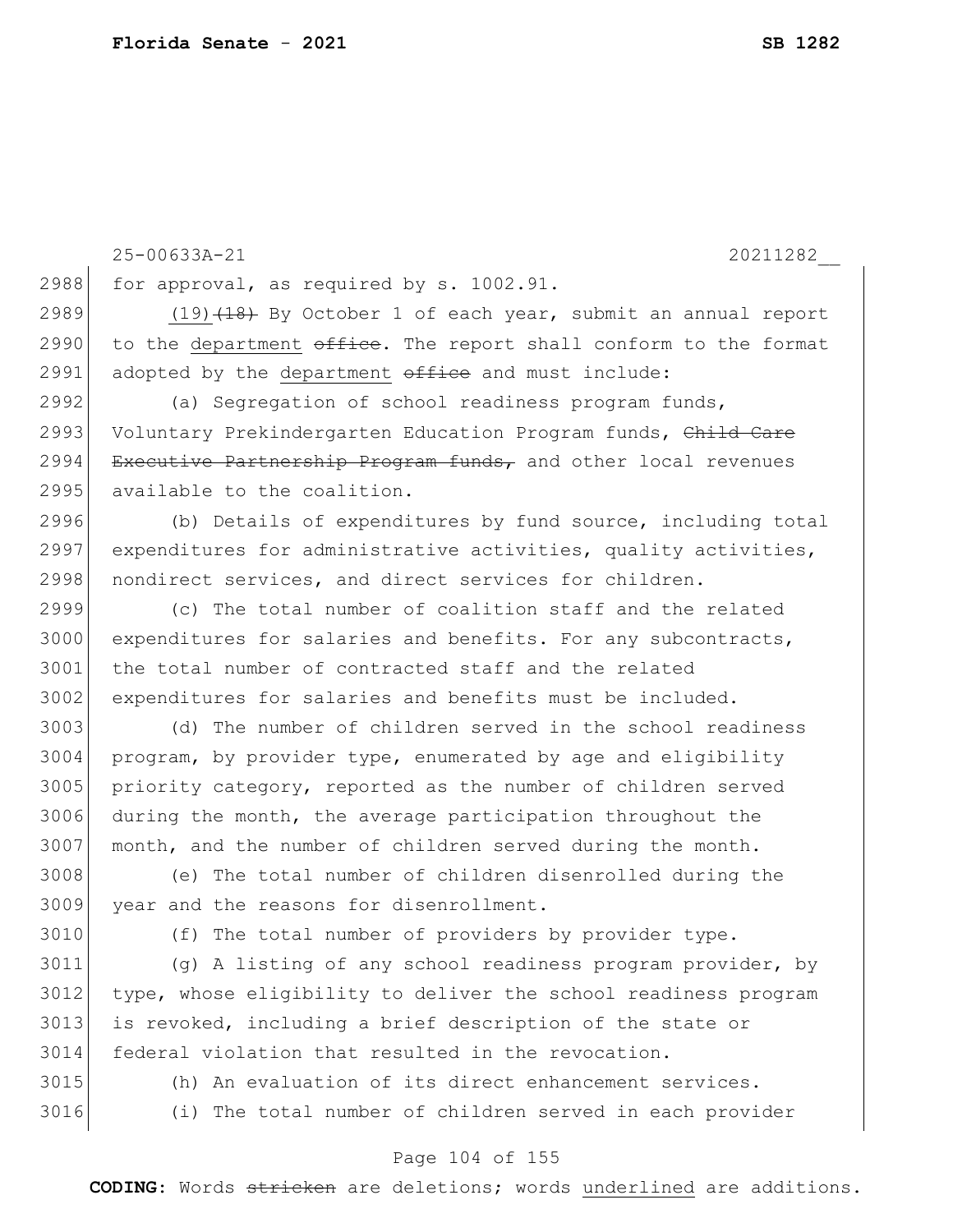|      | 25-00633A-21<br>20211282                                          |
|------|-------------------------------------------------------------------|
| 3017 | facility.                                                         |
| 3018 | $(21)$ (a) $(20)$ To increase transparency and accountability,    |
| 3019 | comply with the requirements of this section before contracting   |
| 3020 | with one or more of the following persons or business entities    |
| 3021 | which employs, has a contractual relationship with, or is owned   |
| 3022 | by the following persons:                                         |
| 3023 | 1. A member of the coalition appointed pursuant to s.             |
| 3024 | 1002.83(3);                                                       |
| 3025 | 2. A board member of any other early learning subrecipient        |
| 3026 | entity;                                                           |
| 3027 | 3. A coalition employee; or                                       |
| 3028 | 4. A relative, as defined in s. 112.3143(1)(c), of any            |
| 3029 | person listed in subparagraphs 1.-3 a coalition member or of an   |
| 3030 | employee of the coalition.                                        |
| 3031 | (b) Such contracts may not be executed without the approval       |
| 3032 | of the department office. Such contracts, as well as              |
| 3033 | documentation demonstrating adherence to this section by the      |
| 3034 | coalition, must be approved by a two-thirds vote of the           |
| 3035 | coalition, a quorum having been established; all conflicts of     |
| 3036 | interest must be disclosed before the vote; and any member who    |
| 3037 | may benefit from the contract, or whose relative may benefit      |
| 3038 | from the contract, must abstain from the vote. A contract under   |
| 3039 | \$25,000 between an early learning coalition and a member of that |
| 3040 | coalition or between a relative, as defined in s.                 |
| 3041 | $112.3143(1)$ (c), of a coalition member or of an employee of the |
| 3042 | coalition is not required to have the prior approval of the       |
| 3043 | department office but must be approved by a two-thirds vote of    |
| 3044 | the coalition, a quorum having been established, and must be      |
| 3045 | reported to the department office within 30 days after approval.  |

# Page 105 of 155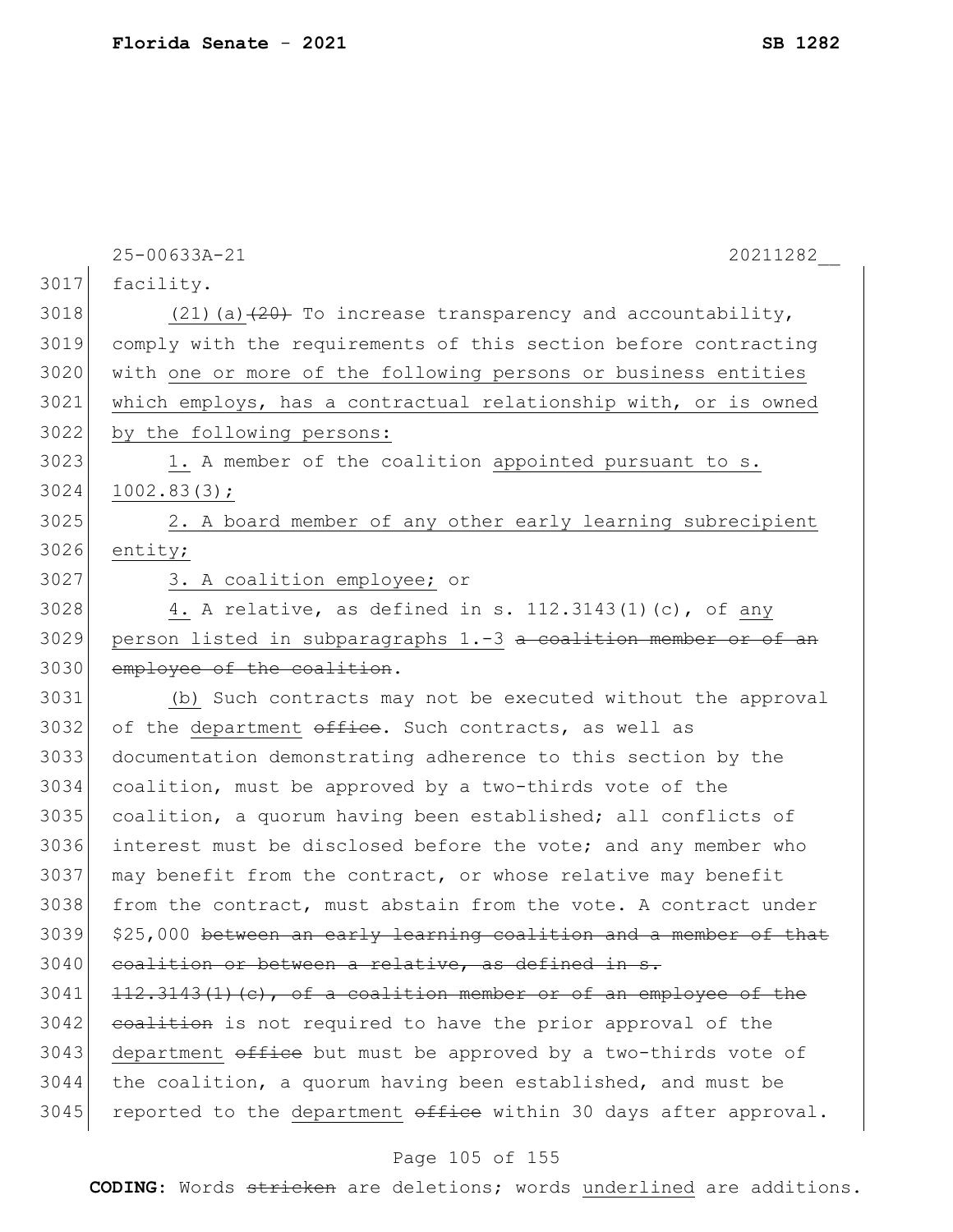|      | 20211282<br>25-00633A-21                                         |
|------|------------------------------------------------------------------|
| 3046 | If a contract cannot be approved by the department office, a     |
| 3047 | review of the decision to disapprove the contract may be         |
| 3048 | requested by the early learning coalition or other parties to    |
| 3049 | the disapproved contract.                                        |
| 3050 | Section 52. Section 1002.85, Florida Statutes, is amended        |
| 3051 | to read:                                                         |
| 3052 | 1002.85 Early learning coalition plans.-                         |
| 3053 | (1) The department office shall adopt rules prescribing the      |
| 3054 | standardized format and required content of school readiness     |
| 3055 | program plans as necessary for a coalition or other qualified    |
| 3056 | entity to administer the school readiness program as provided in |
| 3057 | this part.                                                       |
| 3058 | (2) Each early learning coalition must biennially submit a       |
| 3059 | school readiness program plan to the department office before    |
| 3060 | the expenditure of funds. A coalition may not implement its      |
| 3061 | school readiness program plan until it receives approval from    |
| 3062 | the department office. A coalition may not implement any         |
| 3063 | revision to its school readiness program plan until the          |
| 3064 | coalition submits the revised plan to and receives approval from |
| 3065 | the department office. If the department office rejects a plan   |
| 3066 | or revision, the coalition must continue to operate under its    |
| 3067 | previously approved plan. The plan must include, but is not      |
| 3068 | limited to:                                                      |
| 3069 | (a) The coalition's operations, including its membership         |
| 3070 | and business organization, and the coalition's articles of       |
| 3071 | incorporation and bylaws if the coalition is organized as a      |
| 3072 | corporation. If the coalition is not organized as a corporation  |

 $3073$  or other business entity, the plan must include the contract 3074 with a fiscal agent.

### Page 106 of 155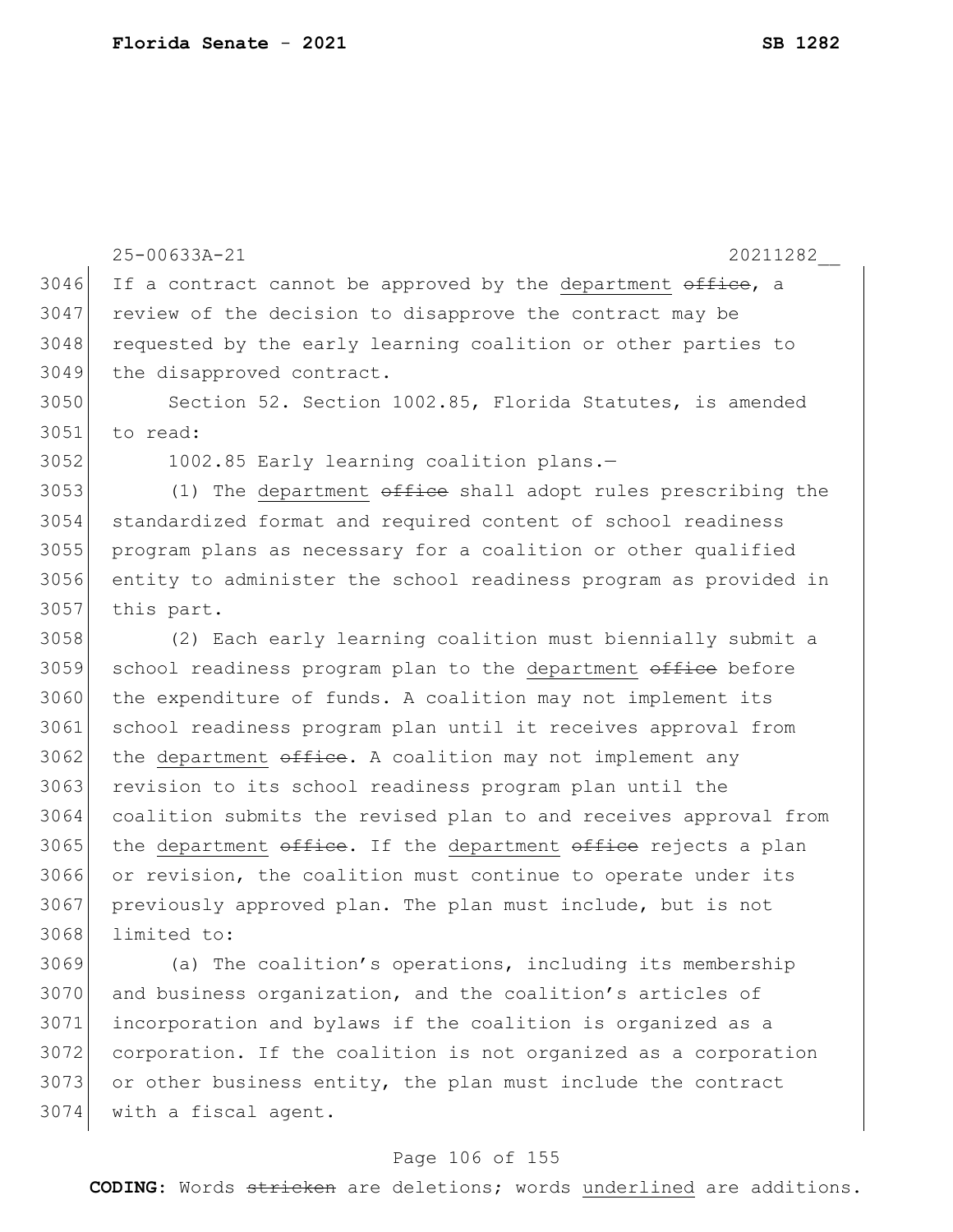|      | 25-00633A-21<br>20211282                                         |
|------|------------------------------------------------------------------|
| 3075 | (b) The minimum number of children to be served by care          |
| 3076 | level.                                                           |
| 3077 | (c) The coalition's procedures for implementing the              |
| 3078 | requirements of this part, including:                            |
| 3079 | 1. Single point of entry.                                        |
| 3080 | 2. Uniform waiting list.                                         |
| 3081 | 3. Eligibility and enrollment processes and local                |
| 3082 | eligibility priorities for children pursuant to s. 1002.87.      |
| 3083 | 4. Parent access and choice.                                     |
| 3084 | 5. Sliding fee scale and policies on applying the waiver or      |
| 3085 | reduction of fees in accordance with s. $1002.84(9)$ s.          |
| 3086 | $1002.84(8)$ .                                                   |
| 3087 | 6. Use of preassessments and postassessments, as                 |
| 3088 | applicable.                                                      |
| 3089 | 7. Payment rate schedule.                                        |
| 3090 | 8. Use of contracted slots, as applicable, based on the          |
| 3091 | results of the assessment required under paragraph (j).          |
| 3092 | (d) A detailed description of the coalition's quality            |
| 3093 | activities and services, including, but not limited to:          |
| 3094 | 1. Resource and referral and school-age child care.              |
| 3095 | 2. Infant and toddler early learning.                            |
| 3096 | 3. Inclusive early learning programs.                            |
| 3097 | 4. Quality improvement strategies that strengthen teaching       |
| 3098 | practices and increase child outcomes.                           |
| 3099 | (e) A detailed budget that outlines estimated expenditures       |
| 3100 | for state, federal, and local matching funds at the lowest level |
| 3101 | of detail available by other-cost-accumulator code number; all   |
| 3102 | estimated sources of revenue with identifiable descriptions; a   |
| 3103 | listing of full-time equivalent positions; contracted            |

# Page 107 of 155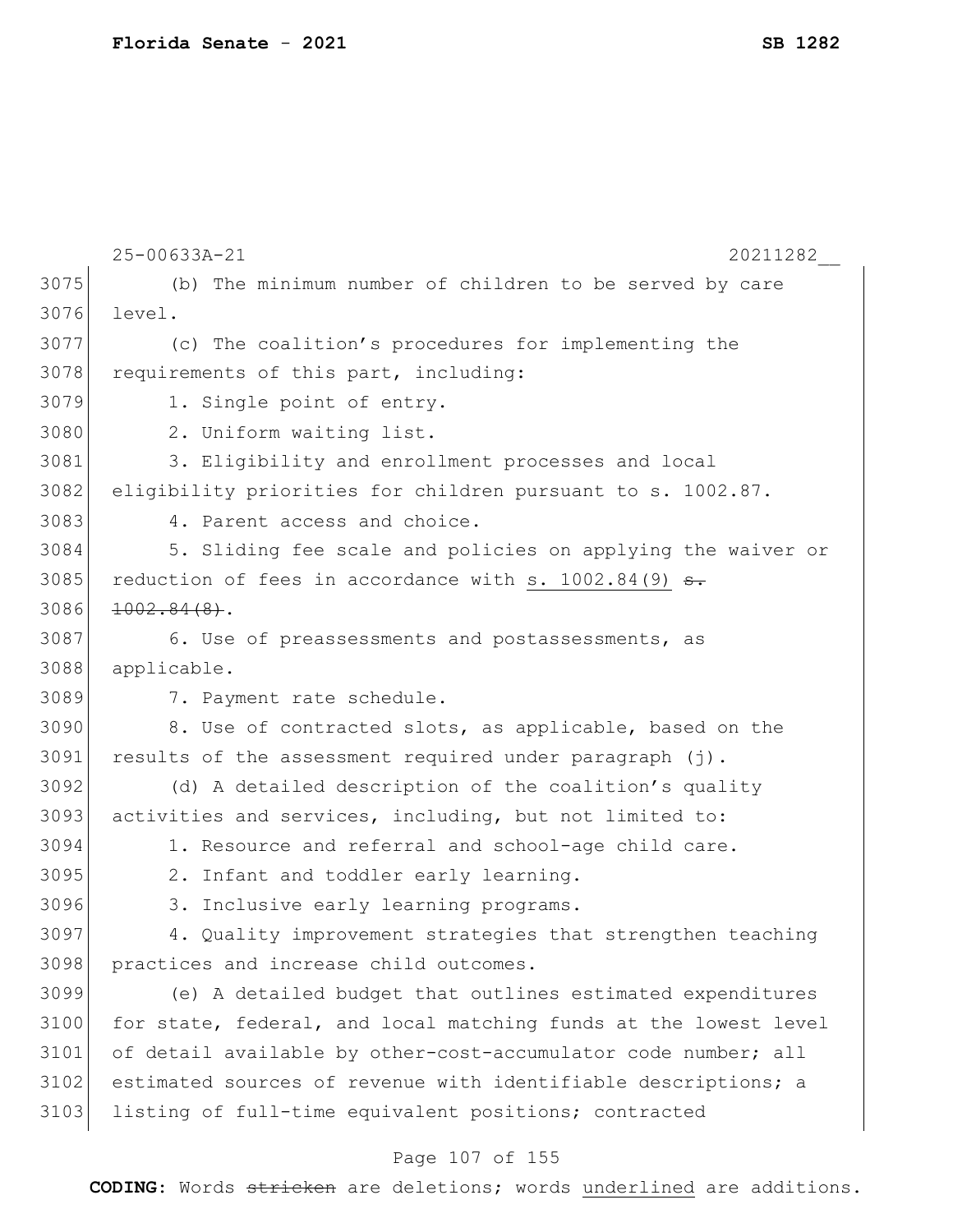25-00633A-21 20211282\_\_ subcontractor costs with related annual compensation amount or 3105 hourly rate of compensation; and a capital improvements plan outlining existing fixed capital outlay projects and proposed 3107 capital outlay projects that will begin during the budget year. 3108 (f) A detailed accounting, in the format prescribed by the department  $\sigma$ fice, of all revenues and expenditures during the previous state fiscal year. Revenue sources should be 3111 identifiable, and expenditures should be reported by two three 3112 categories: state and federal funds and  $\tau$  local matching funds 3113 and Child Care Executive Partnership Program funds. 3114 (g) Updated policies and procedures, including those governing procurement, maintenance of tangible personal property, maintenance of records, information technology security, and disbursement controls. (h) A description of the procedures for monitoring school readiness program providers, including in response to a parental complaint, to determine that the standards prescribed in ss. 1002.82 and 1002.88 are met using a standard monitoring tool

 adopted by the department  $\theta$ fice. Providers determined to be high risk by the coalition as demonstrated by substantial findings of violations of law shall be monitored more 3125 frequently.

 (i) Documentation that the coalition has solicited and considered comments regarding the proposed school readiness 3128 program plan from the local community.

 (j) An assessment of local priorities within the county or multicounty region based on the needs of families and provider capacity using available community data.

(3) The coalition may periodically amend its plan as

#### Page 108 of 155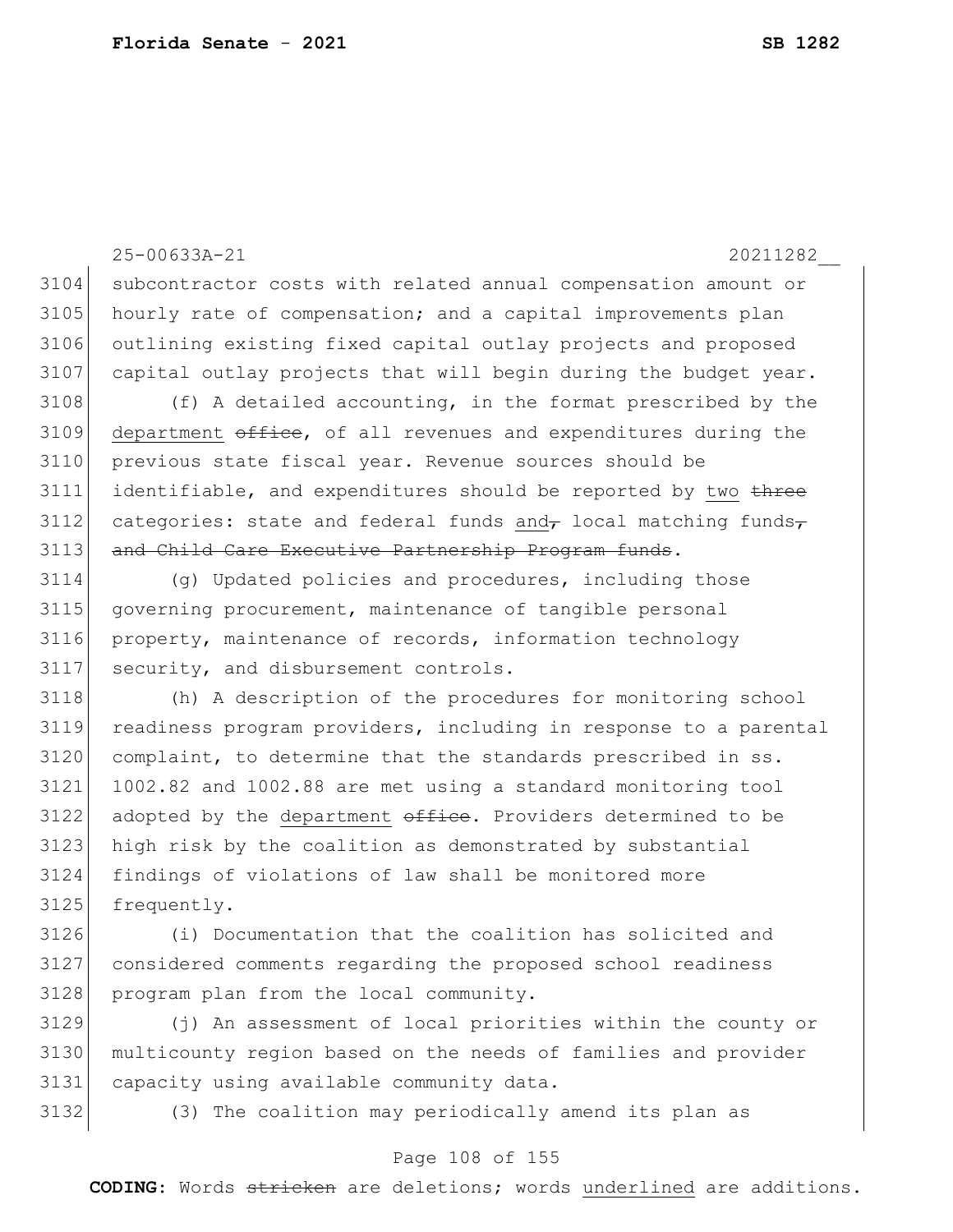25-00633A-21 20211282\_\_ necessary. An amended plan must be submitted to and approved by the department  $\theta$  office before any expenditures are incurred on the new activities proposed in the amendment.  $(4)$  The department  $\theta$  and the shall publish a copy of the standardized format and required content of school readiness program plans on its website.  $\vert$  (5) The department  $\theta$  of the shall collect and report data on coalition delivery of early learning programs. Elements shall include, but are not limited to, measures related to progress 3142 towards reducing the number of children on the waiting list, the 3143 percentage of children served by the program as compared to the number of administrative staff and overhead, the percentage of children served compared to total number of children under the age of 5 years below 150 percent of the federal poverty level, provider payment processes, fraud intervention, child attendance 3148 and stability, use of child care resource and referral, and kindergarten readiness outcomes for children in the Voluntary Prekindergarten Education Program or the school readiness 3151 program upon entry into kindergarten. The department office shall request input from the coalitions and school readiness program providers before finalizing the format and data to be used. The report shall be implemented beginning July 1, 2014, and results of the report must be included in the annual report under s. 1002.82.

3157 Section 53. Paragraphs (a), (b), (c), (e), (f), (m), (n), 3158 (p), and (q) of subsection (1) and subsection (3) of section 3159 1002.88, Florida Statutes, are amended, and paragraph (s) is 3160 added to subsection (1) of that section, to read: 3161 1002.88 School readiness program provider standards;

#### Page 109 of 155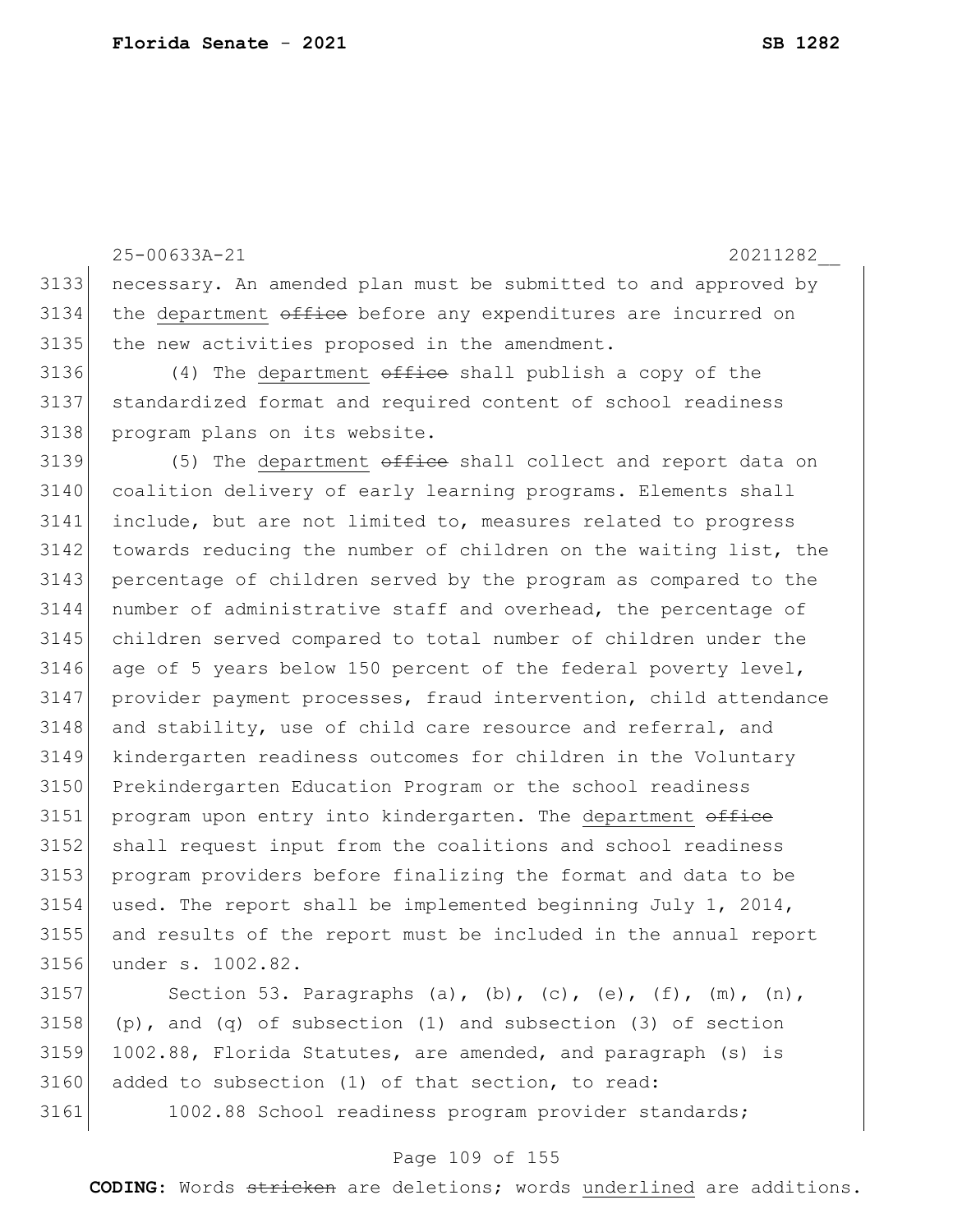|      | 25-00633A-21<br>20211282                                               |
|------|------------------------------------------------------------------------|
| 3162 | eligibility to deliver the school readiness program.-                  |
| 3163 | (1) To be eligible to deliver the school readiness program,            |
| 3164 | a school readiness program provider must:                              |
| 3165 | (a) Be a child care facility licensed under s. 402.305, a              |
| 3166 | family day care home licensed or registered under s. 402.313, a        |
| 3167 | large family child care home licensed under s. 402.3131, a             |
| 3168 | public school or nonpublic school exempt from licensure under s.       |
| 3169 | 402.3025, a faith-based child care provider exempt from                |
| 3170 | licensure under s. 402.316, a before-school or after-school            |
| 3171 | program described in s. 402.305(1)(c), a child development             |
| 3172 | program that is accredited by a national accrediting body and          |
| 3173 | operates on a military installation that is certified by the           |
| 3174 | United States Department of Defense, $\theta$ r an informal child care |
| 3175 | provider to the extent authorized in the state's Child Care and        |
| 3176 | Development Fund Plan as approved by the United States                 |
| 3177 | Department of Health and Human Services pursuant to 45 C.F.R. s.       |
| 3178 | 98.18, or a provider who has been issued a provisional license         |
| 3179 | pursuant to s. 402.309. A provider may not deliver the program         |
| 3180 | while holding a probation-status license under s. 402.310.             |
| 3181 | (b) Provide instruction and activities to enhance the age-             |
| 3182 | appropriate progress of each child in attaining the child              |
| 3183 | development standards adopted by the department office pursuant        |
| 3184 | to s. $1002.82(2)(i)$ . A provider should include activities to        |
| 3185 | foster brain development in infants and toddlers; provide an           |

3187 objects of various colors, shapes, textures, and sizes to 3188 stimulate visual, tactile, auditory, and linguistic senses; and 3189 include 30 minutes of reading to children each day.

3186 environment that is rich in language and music and filled with

3190 (c) Provide basic health and safety of its premises and

### Page 110 of 155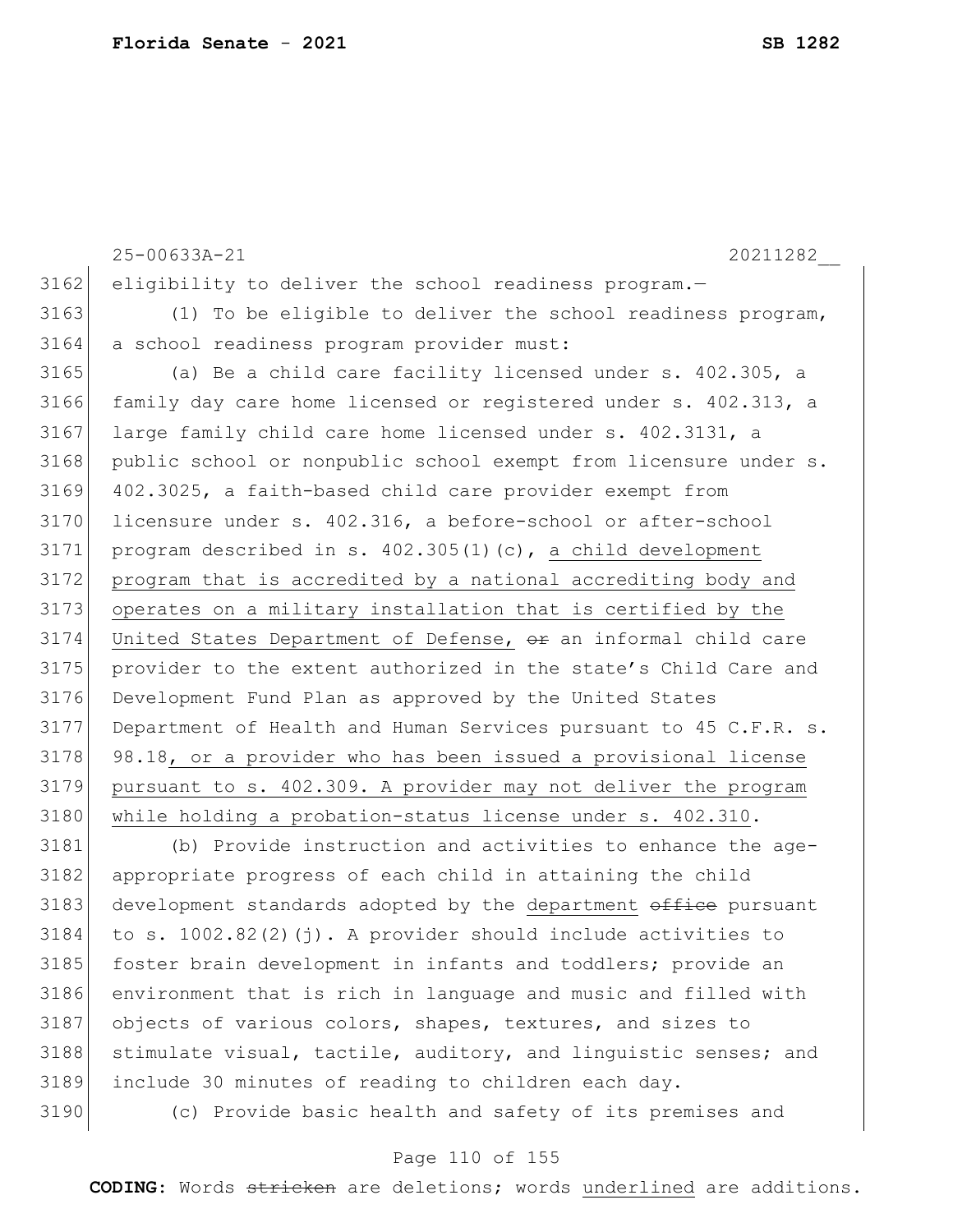25-00633A-21 20211282\_\_ facilities and compliance with requirements for age-appropriate immunizations of children enrolled in the school readiness 3193 program. 3194 1. For a provider that is licensed, compliance with s. 402.305, s. 402.3131, or s. 402.313 and this subsection, as verified pursuant to s. 402.311, satisfies this requirement. 2. For a provider that is a registered family day care home or is not subject to licensure or registration by the Department of Children and Families, compliance with this subsection, as 3200 verified pursuant to s. 402.311, satisfies this requirement. 3201 Upon verification pursuant to s. 402.311, the provider shall annually post the health and safety checklist adopted by the 3203 department office prominently on its premises in plain sight for visitors and parents and shall annually submit the checklist to 3205 its local early learning coalition. 3206 3. For a child development program that is accredited by a national accrediting body and operates on a military installation that is certified by the United States Department of Defense, the submission and verification of annual inspections pursuant to United States Department of Defense Instructions 6060.2 and 1402.05 satisfies this requirement. (e) Employ child care personnel, as defined in s. 402.302(3), who have satisfied the screening requirements of chapter 402 and fulfilled the training requirements of the 3215 department office. (f) Implement one of the curricula approved by the

department  $\sigma$ fice that meets the child development standards.

3218 (m) For a provider that is not an informal provider, maintain general liability insurance and provide the coalition

### Page 111 of 155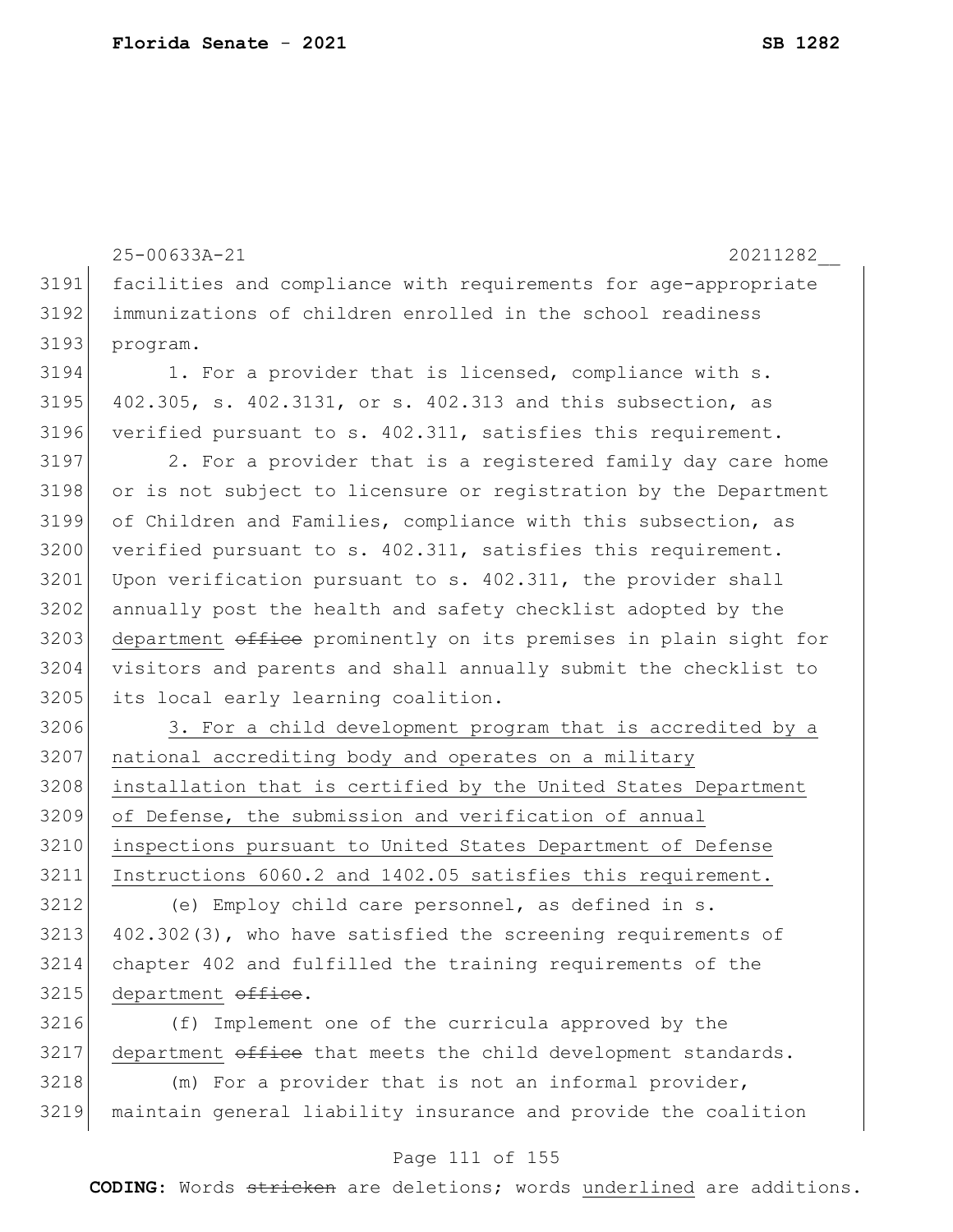25-00633A-21 20211282\_\_ 3220 with written evidence of general liability insurance coverage, including coverage for transportation of children if school readiness program children are transported by the provider. A 3223 provider must obtain and retain an insurance policy that provides a minimum of \$100,000 of coverage per occurrence and a minimum of  $$300,000$  general aggregate coverage. The department office may authorize lower limits upon request, as appropriate. A provider must add the coalition as a named certificateholder 3228 and as an additional insured. A provider must provide the coalition with a minimum of 10 calendar days' advance written notice of cancellation of or changes to coverage. The general liability insurance required by this paragraph must remain in full force and effect for the entire period of the provider contract with the coalition.

 (n) For a provider that is an informal provider, comply with the provisions of paragraph (m) or maintain homeowner's 3236 liability insurance and, if applicable, a business rider. If an informal provider chooses to maintain a homeowner's policy, the provider must obtain and retain a homeowner's insurance policy that provides a minimum of \$100,000 of coverage per occurrence and a minimum of \$300,000 general aggregate coverage. The 3241 department office may authorize lower limits upon request, as appropriate. An informal provider must add the coalition as a 3243 | named certificateholder and as an additional insured. An informal provider must provide the coalition with a minimum of 3245 10 calendar days' advance written notice of cancellation of or changes to coverage. The general liability insurance required by 3247 this paragraph must remain in full force and effect for the 3248 entire period of the provider's contract with the coalition.

### Page 112 of 155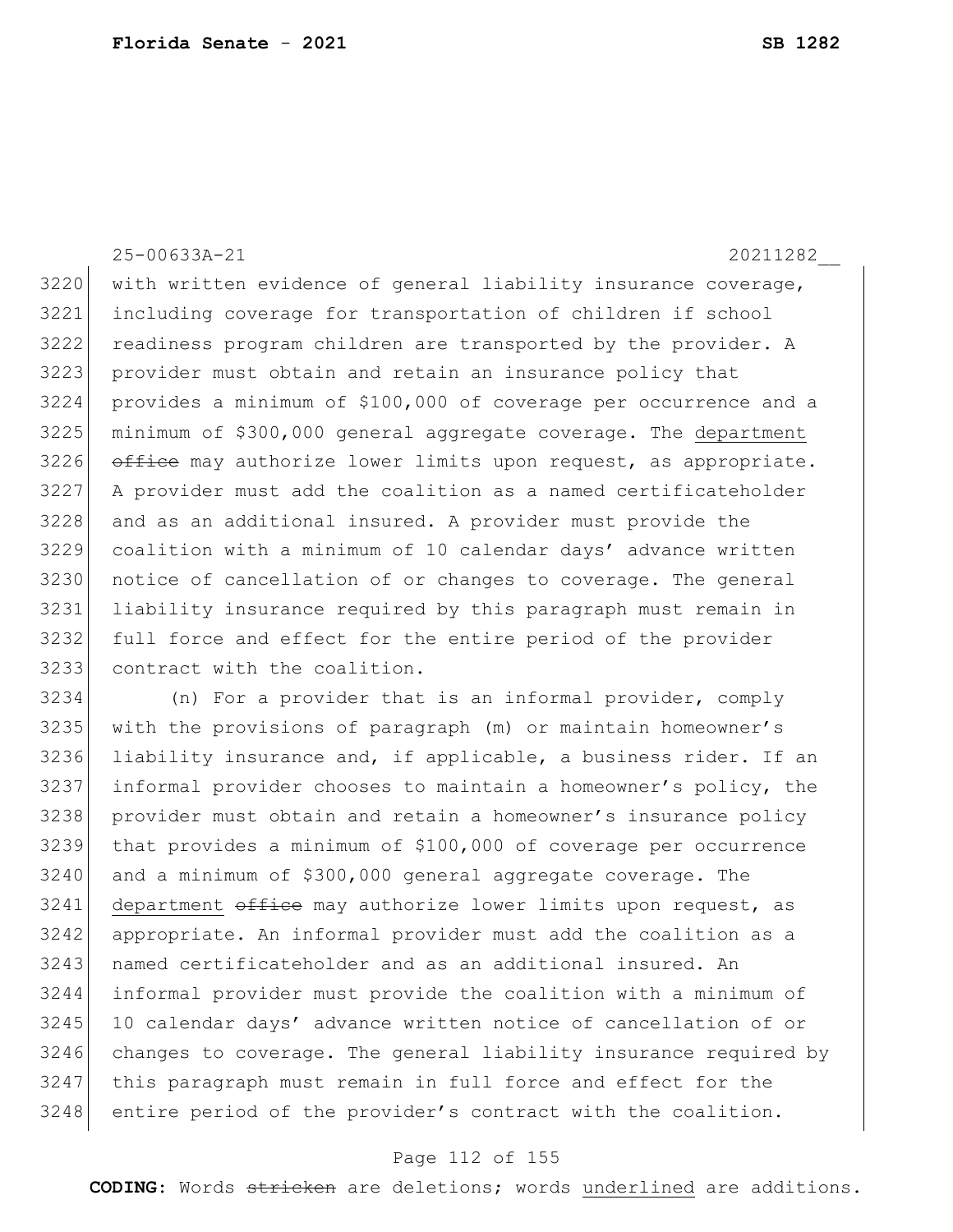|      | 25-00633A-21<br>20211282                                         |
|------|------------------------------------------------------------------|
| 3249 | (p) Notwithstanding paragraph (m), for a provider that is a      |
| 3250 | state agency or a subdivision thereof, as defined in s.          |
| 3251 | 768.28(2), agree to notify the coalition of any additional       |
| 3252 | liability coverage maintained by the provider in addition to     |
| 3253 | that otherwise established under s. 768.28. The provider shall   |
| 3254 | indemnify the coalition to the extent permitted by s. 768.28.    |
| 3255 | Notwithstanding paragraph (m), for a child development program   |
| 3256 | that is accredited by a national accrediting body and operates   |
| 3257 | on a military installation that is certified by the United       |
| 3258 | States Department of Defense, the provider may demonstrate       |
| 3259 | liability coverage by affirming that it is subject to the        |
| 3260 | Federal Tort Claims Act, 28 U.S.C. ss. 2671 et seq.              |
| 3261 | (q) Execute the standard statewide provider contract             |
| 3262 | adopted by the department office.                                |
| 3263 | (s) Collect all parent copayment fees unless a waiver has        |
| 3264 | been granted under $s. 1002.84(9)$ .                             |
| 3265 | (3) The department office and the coalitions may not:            |
| 3266 | Impose any requirement on a child care provider or<br>(a)        |
| 3267 | early childhood education provider that does not deliver         |
| 3268 | services under the school readiness program or receive state or  |
| 3269 | federal funds under this part;                                   |
| 3270 | Impose any requirement on a school readiness program<br>(b)      |
| 3271 | provider that exceeds the authority provided under this part or  |
| 3272 | part V of this chapter or rules adopted pursuant to this part or |
| 3273 | part V of this chapter; or                                       |
| 3274 | (c) Require a provider to administer a preassessment or          |
| 3275 | postassessment.                                                  |
| 3276 | Section 54. Subsections $(2)$ , $(3)$ , and $(6)$ of section     |
| 3277 | 1002.89, Florida Statutes, are amended to read:                  |
|      | Page 113 of 155                                                  |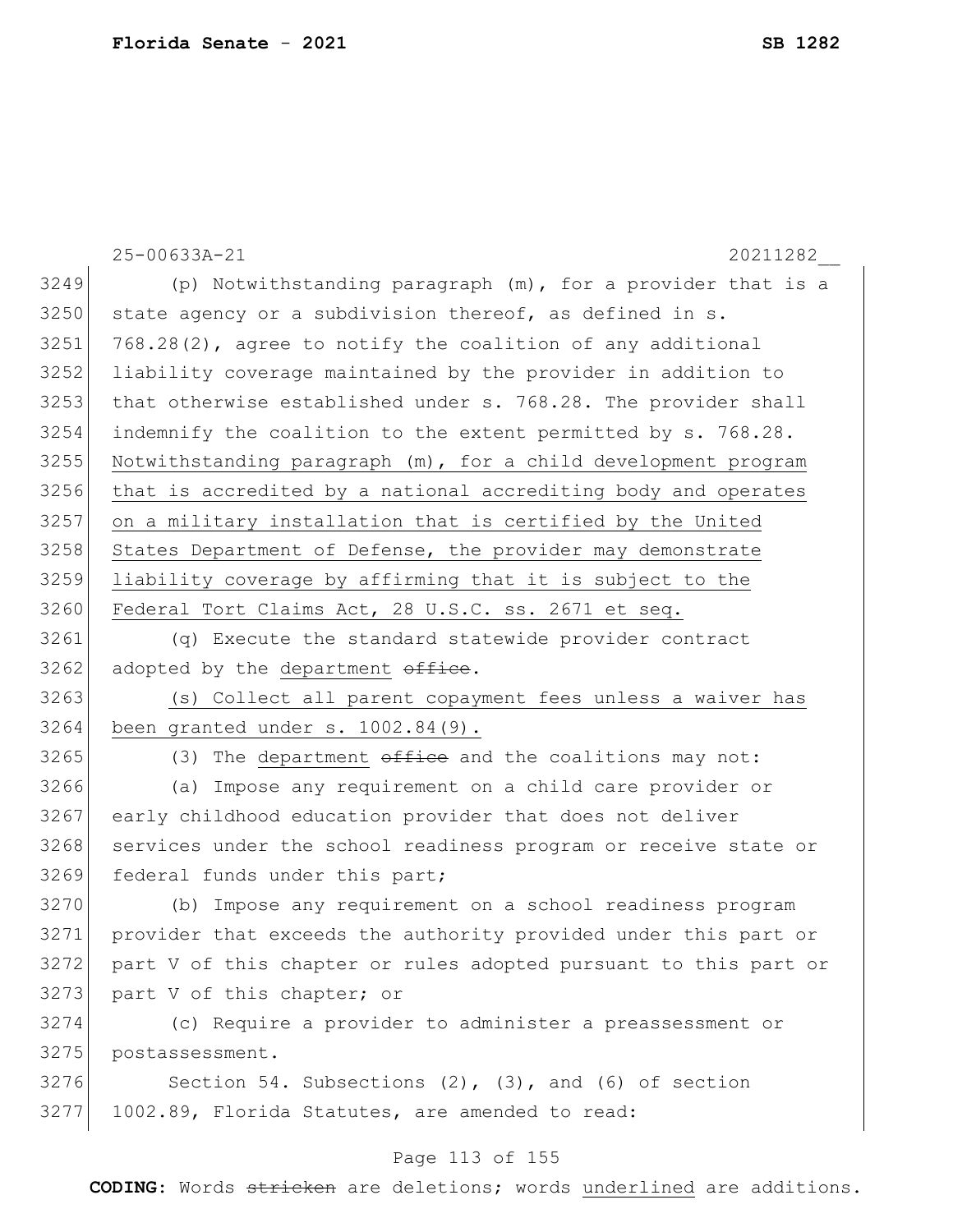|      | 25-00633A-21<br>20211282                                           |
|------|--------------------------------------------------------------------|
| 3278 | 1002.89 School readiness program; funding.-                        |
| 3279 | (2) The office shall administer school readiness program           |
| 3280 | funds and prepare and submit a unified budget request for the      |
| 3281 | school readiness program in accordance with chapter 216.           |
| 3282 | $(2)$ $(3)$ All instructions to early learning coalitions for      |
| 3283 | administering this section shall emanate from the department       |
| 3284 | office in accordance with the policies of the Legislature.         |
| 3285 | $(5)$ +6+ Costs shall be kept to the minimum necessary for the     |
| 3286 | efficient and effective administration of the school readiness     |
| 3287 | program with the highest priority of expenditure being direct      |
| 3288 | services for eligible children. However, no more than 5 percent    |
| 3289 | of the funds described in subsection $(4)$ subsection $(5)$ may be |
| 3290 | used for administrative costs and no more than 22 percent of the   |
| 3291 | funds described in subsection (4) subsection (5) may be used in    |
| 3292 | any fiscal year for any combination of administrative costs,       |
| 3293 | quality activities, and nondirect services as follows:             |
| 3294 | (a) Administrative costs as described in 45 C.F.R. s. 98.54        |
| 3295 | 45 C.F.R. s. 98.52, which shall include monitoring providers       |
| 3296 | using the standard methodology adopted under s. 1002.82 to         |
| 3297 | improve compliance with state and federal regulations and law      |
| 3298 | pursuant to the requirements of the statewide provider contract    |
| 3299 | adopted under s. 1002.82(2)(m).                                    |
| 3300 | (b) Activities to improve the quality of child care as             |
| 3301 | described in 45 C.F.R. s. 98.53 45 C.F.R. s. 98.51, which shall    |
| 3302 | be limited to the following:                                       |

3303 1. Developing, establishing, expanding, operating, and 3304 coordinating resource and referral programs specifically related 3305 to the provision of comprehensive consumer education to parents 3306 and the public to promote informed child care choices specified

### Page 114 of 155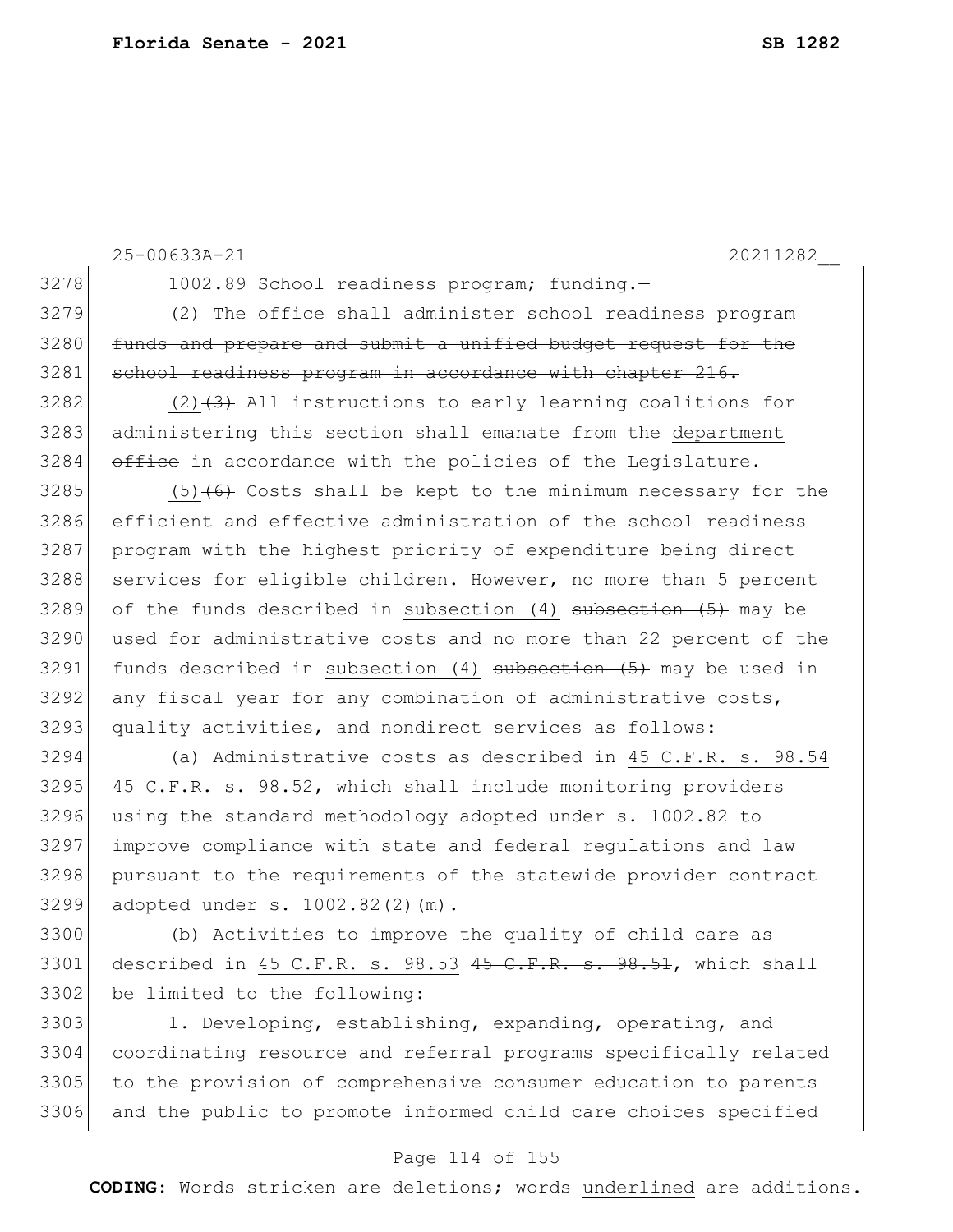in 45 C.F.R. s. 98.33.

 2. Awarding grants and providing financial support to school readiness program providers and their staff to assist 3310 | them in meeting applicable state requirements for the program assessment required under s. 1002.82(2)(n), child care performance standards, implementing developmentally appropriate curricula and related classroom resources that support curricula, providing literacy supports, and providing continued professional development and training. Any grants awarded pursuant to this subparagraph shall comply with ss. 215.971 and 287.058.

3318 3. Providing training, technical assistance, and financial 3319 support to school readiness program providers, staff, and parents on standards, child screenings, child assessments, child development research and best practices, developmentally appropriate curricula, character development, teacher-child interactions, age-appropriate discipline practices, health and 3324 safety, nutrition, first aid, cardiopulmonary resuscitation, the 3325 recognition of communicable diseases, and child abuse detection, 3326 prevention, and reporting.

 4. Providing, from among the funds provided for the 3328 activities described in subparagraphs  $1.-3.$ , adequate funding for infants and toddlers as necessary to meet federal requirements related to expenditures for quality activities for 3331 infant and toddler care.

 5. Improving the monitoring of compliance with, and enforcement of, applicable state and local requirements as described in and limited by 45 C.F.R. s. 98.40.

6. Responding to Warm-Line requests by providers and

#### Page 115 of 155

**CODING**: Words stricken are deletions; words underlined are additions.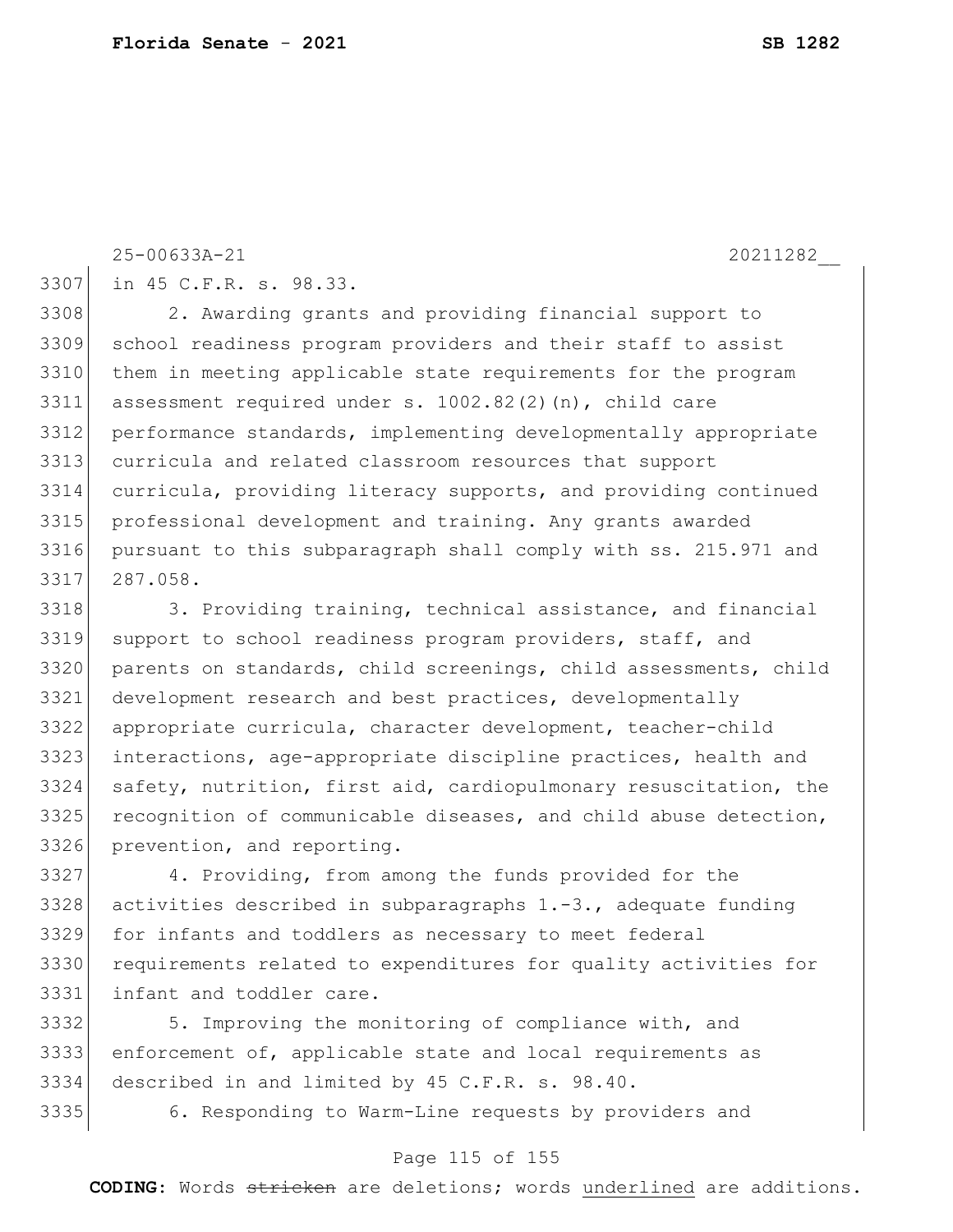|      | 25-00633A-21<br>20211282                                               |
|------|------------------------------------------------------------------------|
| 3336 | parents, including providing developmental and health screenings       |
| 3337 | to school readiness program children.                                  |
| 3338 | (c) Nondirect services as described in applicable Office of            |
| 3339 | Management and Budget instructions are those services not              |
| 3340 | defined as administrative, direct, or quality services that are        |
| 3341 | required to administer the school readiness program. Such              |
| 3342 | services include, but are not limited to:                              |
| 3343 | 1. Assisting families to complete the required application             |
| 3344 | and eligibility documentation.                                         |
| 3345 | 2. Determining child and family eligibility.                           |
| 3346 | 3. Recruiting eligible child care providers.                           |
| 3347 | 4. Processing and tracking attendance records.                         |
| 3348 | 5. Developing and maintaining a statewide child care                   |
| 3349 | information system.                                                    |
| 3350 |                                                                        |
| 3351 | As used in this paragraph, the term "nondirect services" does          |
| 3352 | not include payments to school readiness program providers for         |
| 3353 | direct services provided to children who are eligible under s.         |
| 3354 | 1002.87, administrative costs as described in paragraph (a), or        |
| 3355 | quality activities as described in paragraph (b).                      |
| 3356 | Section 55. Subsection (1), paragraph (a) of subsection                |
| 3357 | (2), and subsections $(4)$ , $(5)$ , and $(6)$ of section $1002.895$ , |
| 3358 | Florida Statutes, are amended to read:                                 |
| 3359 | 1002.895 Market rate schedule. The school readiness program            |
| 3360 | market rate schedule shall be implemented as follows:                  |
| 3361 | (1) The department office shall establish procedures for               |
| 3362 | the adoption of a market rate schedule. The schedule must              |
| 3363 | include, at a minimum, county-by-county rates:                         |
| 3364 | (a) The market rate, including the minimum and the maximum             |
|      | Page 116 of 155                                                        |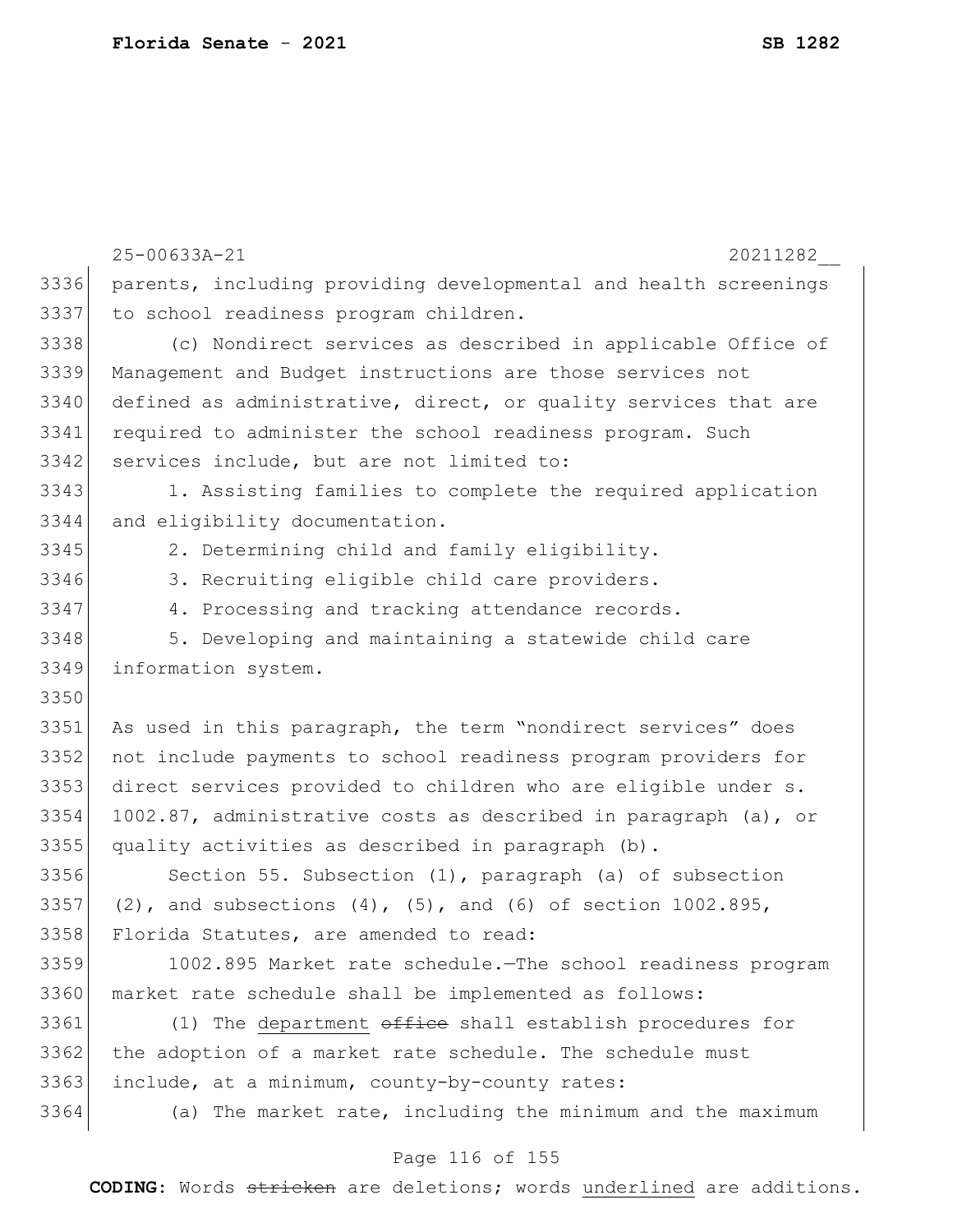|      | 25-00633A-21<br>20211282                                                               |
|------|----------------------------------------------------------------------------------------|
| 3365 | rates for child care providers that hold a Gold Seal Quality                           |
| 3366 | Care designation under s. 1002.945 and adhere to its accrediting                       |
| 3367 | association's teacher-to-child ratios and group size                                   |
| 3368 | requirements s. 402.281.                                                               |
| 3369 | (b) The market rate for child care providers that do not                               |
| 3370 | hold a Gold Seal Quality Care designation.                                             |
| 3371 | (2) The market rate schedule, at a minimum, must:                                      |
| 3372 | (a) Differentiate rates by type, including, but not limited                            |
| 3373 | to, a child care provider that holds a Gold Seal Quality Care                          |
| 3374 | designation under s. 1002.945 and adheres to its accrediting                           |
| 3375 | association's teacher-to-child ratios and group size                                   |
| 3376 | requirements <del>s. 402.281</del> , a child care facility licensed under s.           |
| 3377 | 402.305, a public or nonpublic school exempt from licensure                            |
| 3378 | under s. 402.3025, a faith-based child care facility exempt from                       |
| 3379 | licensure under s. 402.316 that does not hold a Gold Seal                              |
| 3380 | Quality Care designation, a large family child care home                               |
| 3381 | licensed under s. 402.3131, or a family day care home licensed                         |
| 3382 | or registered under s. 402.313.                                                        |
| 3383 | (4) The market rate schedule shall be considered by an                                 |
| 3384 | early learning coalition in the adoption of a payment schedule.                        |
| 3385 | The payment schedule must take into consideration the prevailing                       |
| 3386 | average market rate and, include the projected number of                               |
| 3387 | children to be served by each county <sub><math>\tau</math></sub> and be submitted for |
| 3388 | approval by the department office. Informal child care                                 |
| 3389 | arrangements shall be reimbursed at not more than 50 percent of                        |
| 3390 | the rate adopted for a family day care home.                                           |
|      |                                                                                        |

 $3391$  (5) The department  $\theta$ fice may contract with one or more 3392 qualified entities to administer this section and provide 3393 support and technical assistance for child care providers.

### Page 117 of 155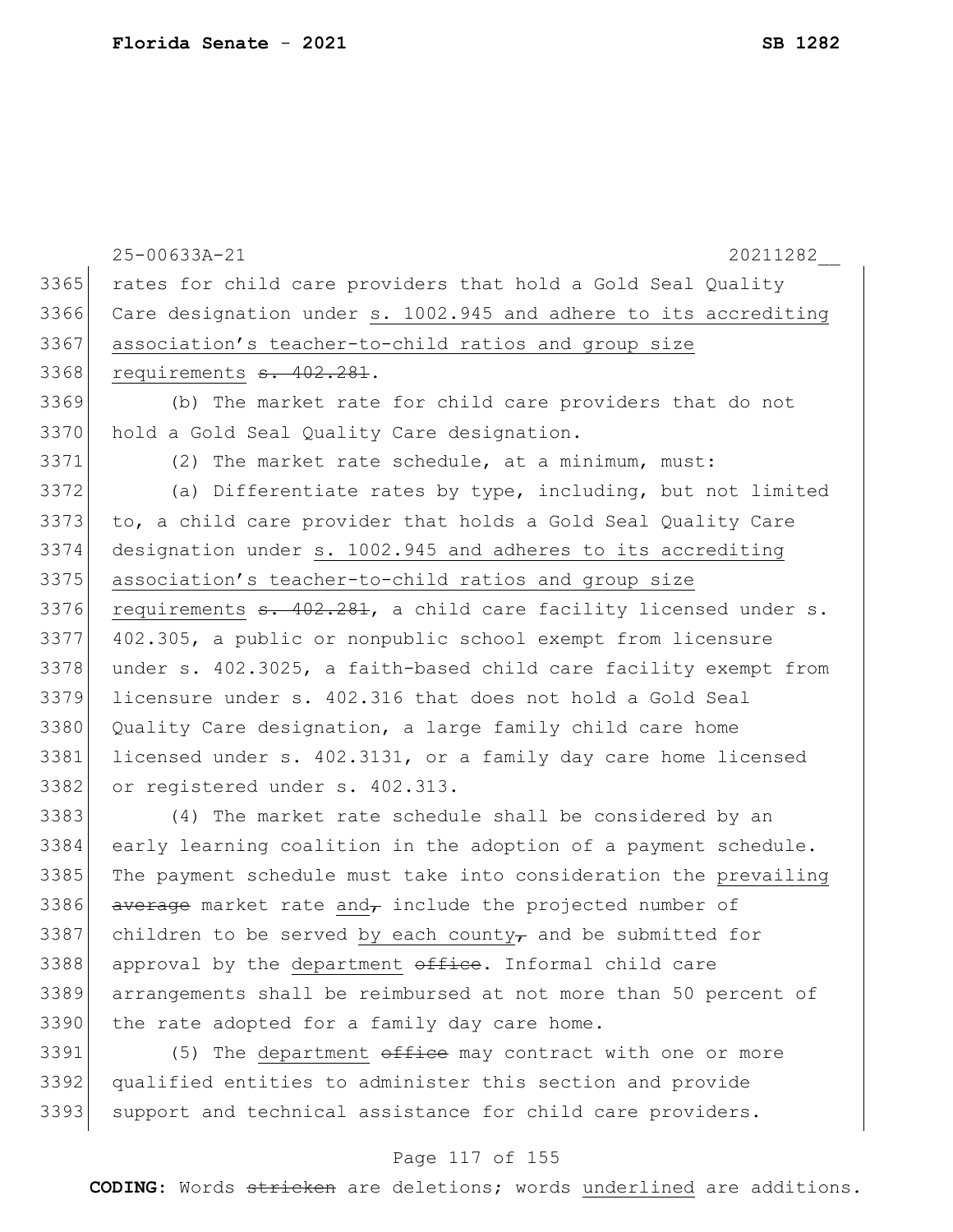|      | 25-00633A-21<br>20211282                                        |
|------|-----------------------------------------------------------------|
| 3394 | (6) The department office may adopt rules for establishing      |
| 3395 | procedures for the collection of child care providers' market   |
| 3396 | rate, the calculation of the prevailing average market rate by  |
| 3397 | program care level and provider type in a predetermined         |
| 3398 | geographic market, and the publication of the market rate       |
| 3399 | schedule.                                                       |
| 3400 | Section 56. Section 1002.91, Florida Statutes, is amended       |
| 3401 | to read:                                                        |
| 3402 | 1002.91 Investigations of fraud or overpayment; penalties.-     |
| 3403 | (1) As used in this subsection, the term "fraud" means an       |
| 3404 | intentional deception, omission, or misrepresentation made by a |
| 3405 | person with knowledge that the deception, omission, or          |
| 3406 | misrepresentation may result in unauthorized benefit to that    |
| 3407 | person or another person, or any aiding and abetting of the     |
| 3408 | commission of such an act. The term includes any act that       |
| 3409 | constitutes fraud under applicable federal or state law.        |
| 3410 | (2) To recover state, federal, and local matching funds,        |
| 3411 | the department office shall investigate early learning          |
| 3412 | coalitions, recipients, and providers of the school readiness   |
| 3413 | program and the Voluntary Prekindergarten Education Program to  |
| 3414 | determine possible fraud or overpayment. If by its own          |
| 3415 | inquiries, or as a result of a complaint, the department office |
| 3416 | has reason to believe that a person, coalition, or provider has |
| 3417 | engaged in, or is engaging in, a fraudulent act, it shall       |
| 3418 | investigate and determine whether any overpayment has occurred  |
| 3419 | due to the fraudulent act. During the investigation, the        |
| 3420 | department office may examine all records, including electronic |
| 3421 | benefits transfer records, and make inquiry of all persons who  |
| 3422 | may have knowledge as to any irregularity incidental to the     |

## Page 118 of 155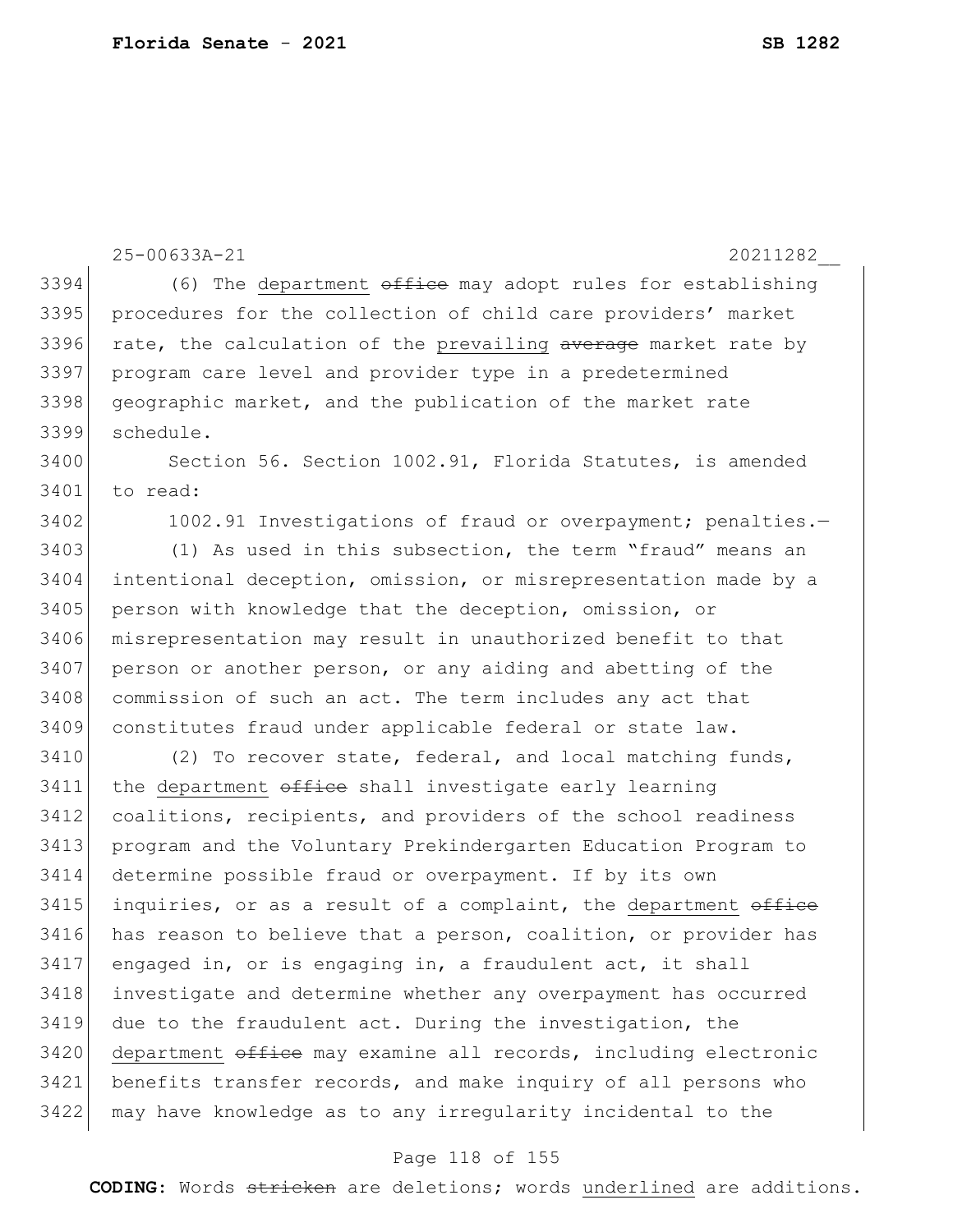25-00633A-21 20211282\_\_ 3423 disbursement of public moneys or other items or benefits 3424 authorizations to recipients. 3425 (3) Based on the results of the investigation, the

3426 department office may, in its discretion, refer the 3427 investigation to the Department of Financial Services for 3428 criminal investigation or refer the matter to the applicable 3429 coalition. Any suspected criminal violation identified by the 3430 department office must be referred to the Department of 3431 Financial Services for criminal investigation.

 (4) An early learning coalition may suspend or terminate a provider from participation in the school readiness program or the Voluntary Prekindergarten Education Program when it has reasonable cause to believe that the provider has committed 3436 fraud. The department  $\theta$ ffice shall adopt by rule appropriate due process procedures that the early learning coalition shall apply 3438 in suspending or terminating any provider, including the suspension or termination of payment. If suspended, the provider shall remain suspended until the completion of any investigation by the department office, the Department of Financial Services, 3442 or any other state or federal agency, and any subsequent 3443 prosecution or other legal proceeding.

3444 (5) If a school readiness program provider or a Voluntary 3445 Prekindergarten Education Program provider, or an owner, 3446 officer, or director thereof, is convicted of, found quilty of, 3447 or pleads guilty or nolo contendere to, regardless of 3448 adjudication, public assistance fraud pursuant to s. 414.39, or 3449 is acting as the beneficial owner for someone who has been 3450 convicted of, found guilty of, or pleads guilty or nolo 3451 contendere to, regardless of adjudication, public assistance

### Page 119 of 155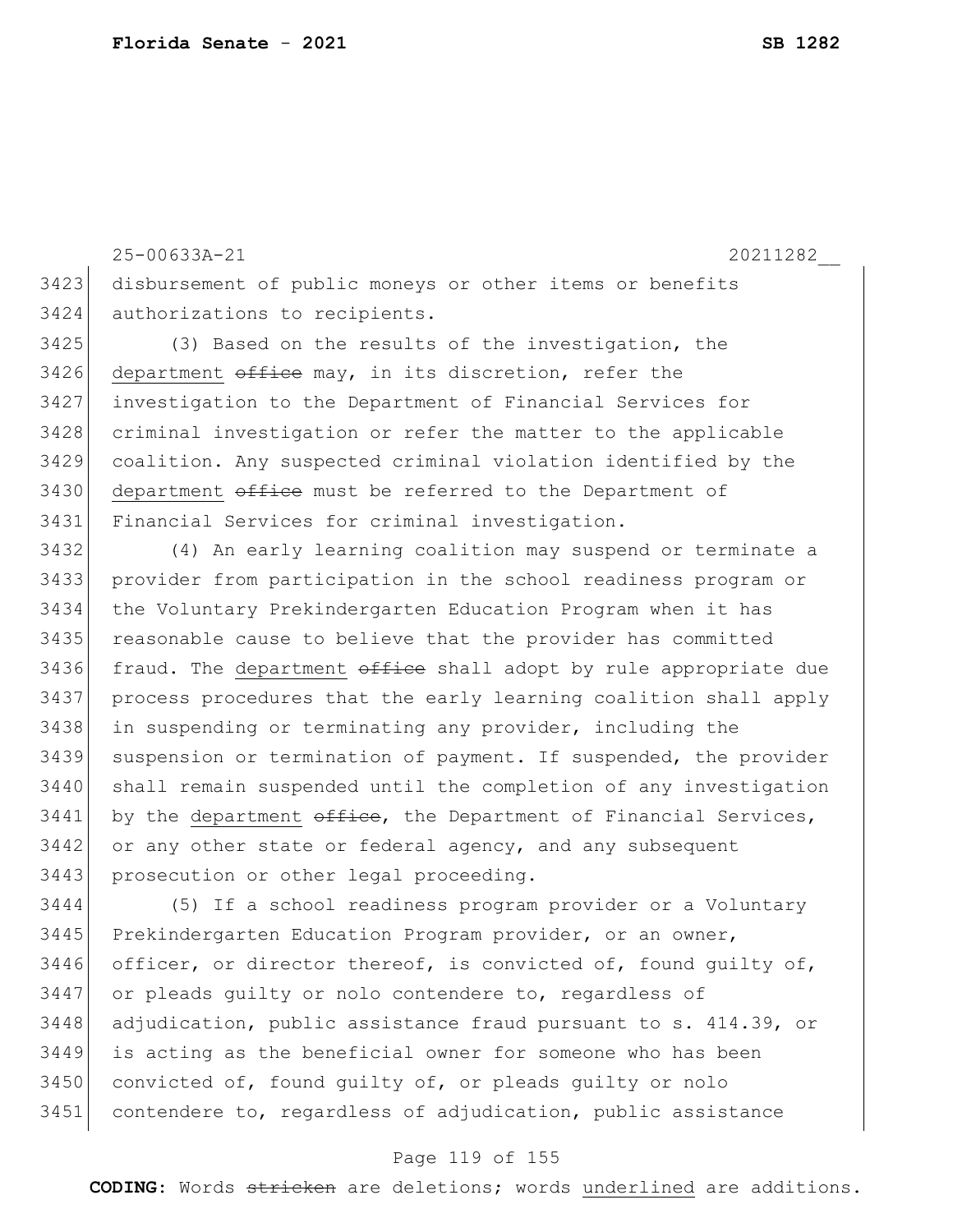25-00633A-21 20211282\_\_ 3452 fraud pursuant to s. 414.39, the early learning coalition shall  $3453$  refrain from contracting with, or using the services of, that 3454 provider for a period of 5 years. In addition, the coalition 3455 shall refrain from contracting with, or using the services of, 3456 any provider that shares an officer or director with a provider  $3457$  that is convicted of, found quilty of, or pleads quilty or nolo 3458 contendere to, regardless of adjudication, public assistance 3459 fraud pursuant to s. 414.39 for a period of 5 years. 3460 (6) If the investigation is not confidential or otherwise 3461 exempt from disclosure by law, the results of the investigation 3462 may be reported by the department office to the appropriate 3463 legislative committees, the Department of Children and Families, 3464 and such other persons as the department office deems 3465 appropriate. 3466 (7) The early learning coalition may not contract with a 3467 school readiness program provider or a Voluntary Prekindergarten 3468 Education Program provider who is on the United States 3469 Department of Agriculture National Disqualified List. In 3470 addition, the coalition may not contract with any provider that 3471 shares an officer or director with a provider that is on the 3472 United States Department of Agriculture National Disqualified 3473 List. 3474 (8) Each early learning coalition shall adopt an anti-fraud 3475 plan addressing the detection and prevention of overpayments, 3476 abuse, and fraud relating to the provision of and payment for 3477 school readiness program and Voluntary Prekindergarten Education 3478 Program services and submit the plan to the department office 3479 for approval. The department office shall adopt rules 3480 establishing criteria for the anti-fraud plan, including

#### Page 120 of 155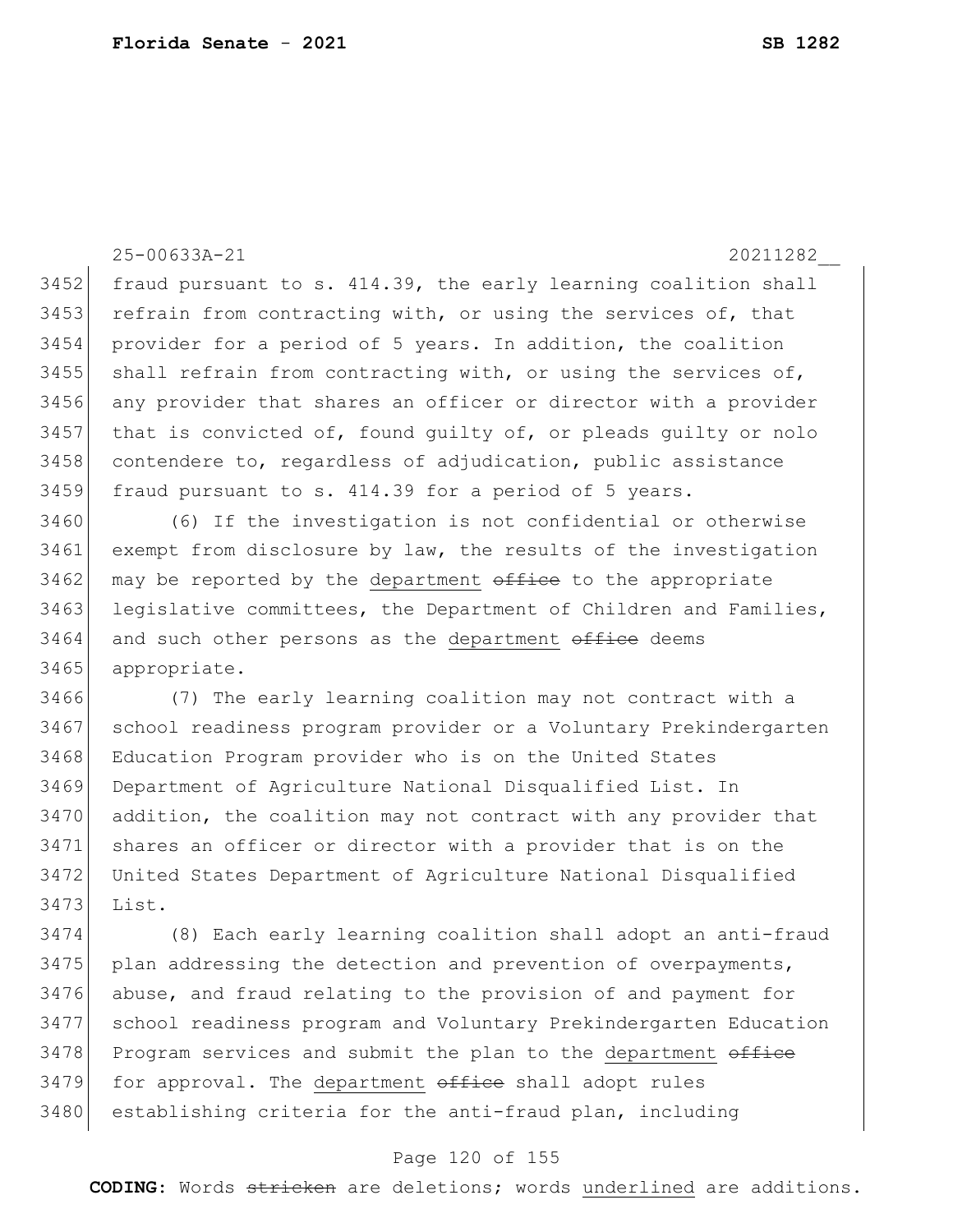|      | 25-00633A-21<br>20211282                                         |
|------|------------------------------------------------------------------|
| 3481 | appropriate due process provisions. The anti-fraud plan must     |
| 3482 | include, at a minimum:                                           |
| 3483 | (a) A written description or chart outlining the                 |
| 3484 | organizational structure of the plan's personnel who are         |
| 3485 | responsible for the investigation and reporting of possible      |
| 3486 | overpayment, abuse, or fraud.                                    |
| 3487 | (b) A description of the plan's procedures for detecting         |
| 3488 | and investigating possible acts of fraud, abuse, or overpayment. |
| 3489 | (c) A description of the plan's procedures for the               |
| 3490 | mandatory reporting of possible overpayment, abuse, or fraud to  |
| 3491 | the Office of Inspector General within the department office.    |
| 3492 | (d) A description of the plan's program and procedures for       |
| 3493 | educating and training personnel on how to detect and prevent    |
| 3494 | fraud, abuse, and overpayment.                                   |
| 3495 | (e) A description of the plan's procedures, including the        |
| 3496 | appropriate due process provisions adopted by the department     |
| 3497 | office for suspending or terminating from the school readiness   |
| 3498 | program or the Voluntary Prekindergarten Education Program a     |
| 3499 | recipient or provider who the early learning coalition believes  |
| 3500 | has committed fraud.                                             |
| 3501 | (9) A person who commits an act of fraud as defined in this      |
| 3502 | section is subject to the penalties provided in s. 414.39(5) (a) |
| 3503 | and $(b)$ .                                                      |
| 3504 | Section 57. Subsections (1) and (2) and paragraphs (a),          |
| 3505 | (c), and (d) of subsection (3) of section 1002.92, Florida       |
| 3506 | Statutes, are amended to read:                                   |
| 3507 | 1002.92 Child care and early childhood resource and              |
| 3508 | referral.-                                                       |
| 3509 | (1) As a part of the school readiness program, the               |

## Page 121 of 155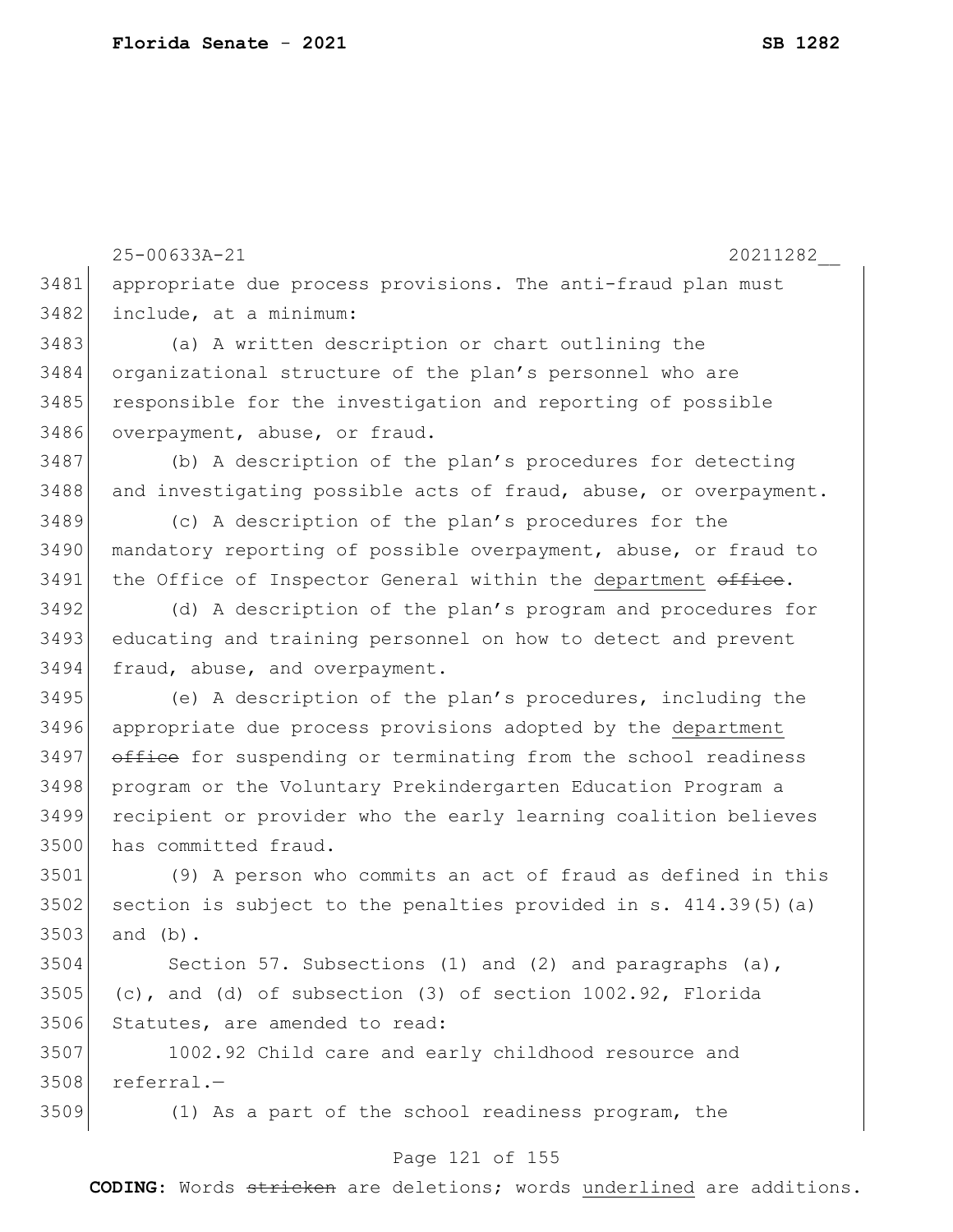25-00633A-21 20211282\_\_

3510 department office shall establish a statewide child care resource and referral network that is unbiased and provides referrals to families for child care and information on available community resources. Preference shall be given to using early learning coalitions as the child care resource and referral agencies. If an early learning coalition cannot comply with the requirements to offer the resource information component or does not want to offer that service, the early learning coalition shall select the resource and referral agency for its county or multicounty region based upon the procurement 3520 requirements of s. 1002.84(13) <del>s. 1002.84(12)</del>.

 (2) At least one child care resource and referral agency must be established in each early learning coalition's county or 3523 multicounty region. The department office shall adopt rules regarding accessibility of child care resource and referral 3525 services offered through child care resource and referral agencies in each county or multicounty region which include, at a minimum, required hours of operation, methods by which parents 3528 may request services, and child care resource and referral staff training requirements.

 (3) Child care resource and referral agencies shall provide the following services:

 (a) Identification of existing public and private child care and early childhood education services, including child care services by public and private employers, and the 3535 development of an early learning provider performance profile a 3536 resource file of those services through the single statewide 3537 information system developed by the department office under s. 3538 1002.82(2)(q) <del>s. 1002.82(2)(p)</del>. These services may include

### Page 122 of 155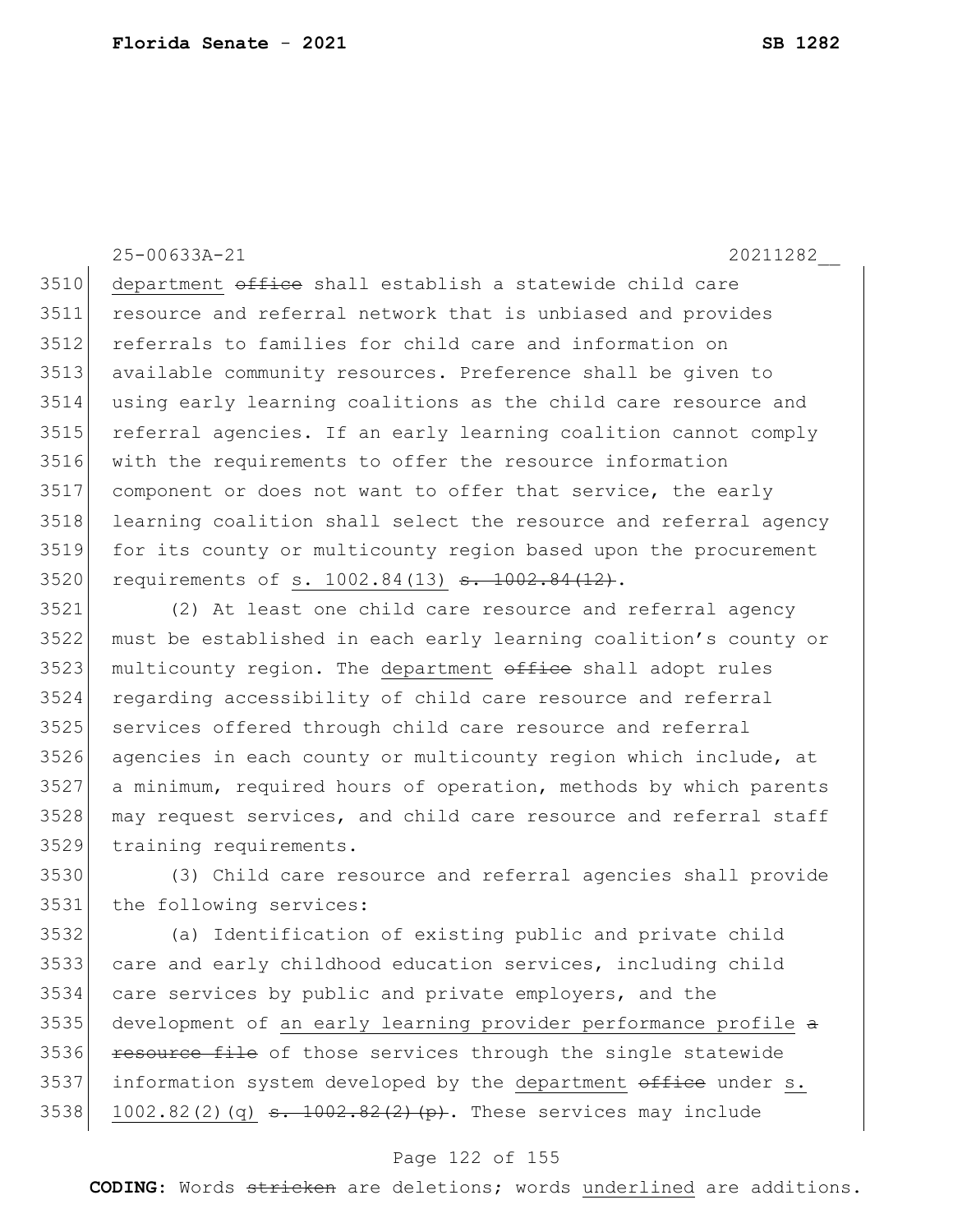|      | 25-00633A-21<br>20211282                                         |
|------|------------------------------------------------------------------|
| 3539 | family day care, public and private child care programs, the     |
| 3540 | Voluntary Prekindergarten Education Program, Head Start, the     |
| 3541 | school readiness program, special education programs for         |
| 3542 | prekindergarten children with disabilities, services for         |
| 3543 | children with developmental disabilities, full-time and part-    |
| 3544 | time programs, before-school and after-school programs, and      |
| 3545 | vacation care programs, parent education, the temporary cash     |
| 3546 | assistance program, and related family support services. The     |
| 3547 | early learning provider performance profile resource file shall  |
| 3548 | include, but not be limited to:                                  |
| 3549 | 1. Type of program.                                              |
| 3550 | 2. Hours of service.                                             |
| 3551 | 3. Ages of children served.                                      |
| 3552 | 4. Number of children served.                                    |
| 3553 | 5. Program information.                                          |
| 3554 | 6. Fees and eligibility for services.                            |
| 3555 | 7. Availability of transportation.                               |
| 3556 | 8. Participation in the Child Care Food Program, if              |
| 3557 | applicable.                                                      |
| 3558 | 9. A link to licensing inspection reports, if applicable.        |
| 3559 | 10. The components of the Voluntary Prekindergarten              |
| 3560 | Education Program performance metric calculated under s. 1002.68 |
| 3561 | which must consist of the program assessment composite score,    |
| 3562 | learning gains score, achievement score, and its designations,   |
| 3563 | if applicable.                                                   |
| 3564 | 11. The school readiness program assessment composite score      |
| 3565 | and program assessment care level composite score results        |
| 3566 | delineated by infant classrooms, toddler classrooms, and         |
| 3567 | preschool classrooms results under s. 1002.82, if applicable.    |
|      |                                                                  |

## Page 123 of 155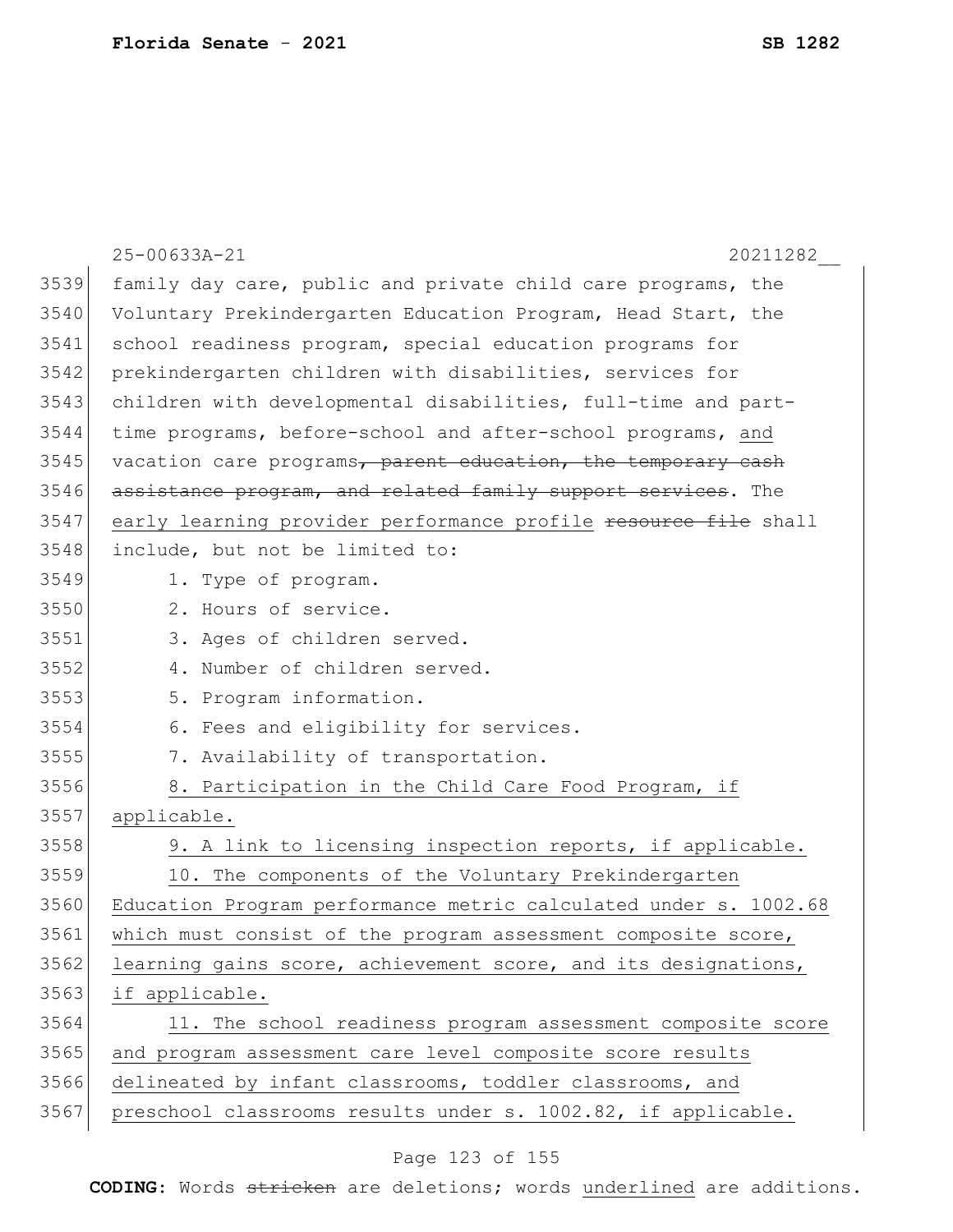|      | 25-00633A-21<br>20211282                                         |
|------|------------------------------------------------------------------|
| 3568 | 12. Gold Seal Quality Care designation under s. 1002.945,        |
| 3569 | if applicable.                                                   |
| 3570 | 13. Indication of whether the provider implements a              |
| 3571 | curriculum approved by the department and the name of the        |
| 3572 | curriculum, if applicable.                                       |
| 3573 | 14. Participation in the school readiness child assessment       |
| 3574 | under s. 1002.82.                                                |
| 3575 | (c) Maintenance of ongoing documentation of requests for         |
| 3576 | service tabulated through the internal referral process through  |
| 3577 | the single statewide information system. The following           |
| 3578 | documentation of requests for service shall be maintained by the |
| 3579 | child care resource and referral network:                        |
| 3580 | 1. Number of calls and contacts to the child care resource       |
| 3581 | information and referral network component by type of service    |
| 3582 | requested.                                                       |
| 3583 | 2. Ages of children for whom service was requested.              |
| 3584 | 3. Time category of child care requests for each child.          |
| 3585 | 4. Special time category, such as nights, weekends, and          |
| 3586 | swing shift.                                                     |
| 3587 | 5. Reason that the child care is needed.                         |
| 3588 | 6. Customer service survey data required under s.                |
| 3589 | 1002.82(3) Name of the employer and primary focus of the         |
| 3590 | business for an employer-based child care program.               |
| 3591 | (d) Assistance to families that connects them to parent          |
| 3592 | education opportunities, the temporary cash assistance program,  |
| 3593 | or social services programs that support families with children, |
| 3594 | and related child development support services Provision of      |
| 3595 | technical assistance to existing and potential providers of      |
| 3596 | child care services. This assistance may include:                |
|      |                                                                  |

## Page 124 of 155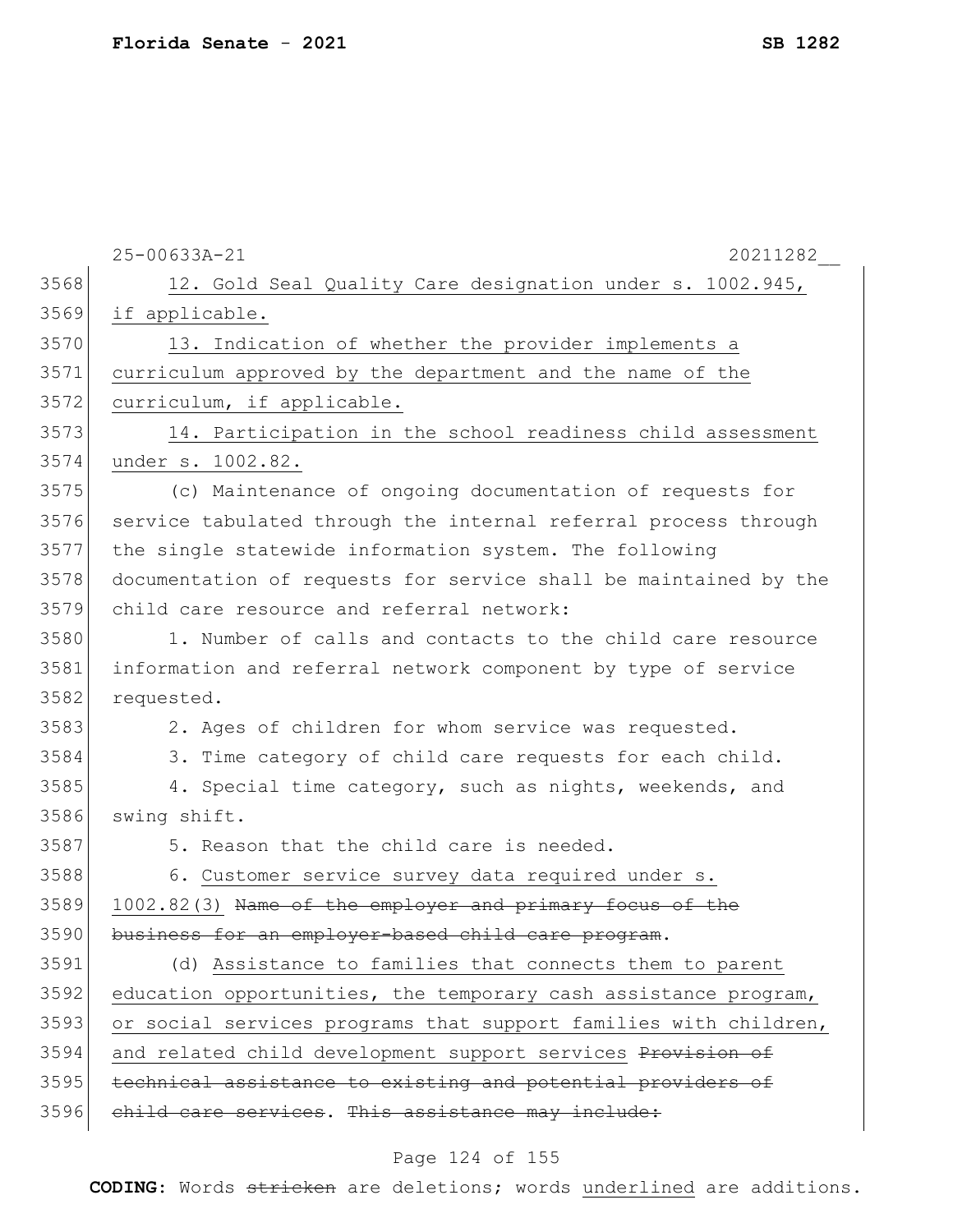|      | 25-00633A-21<br>20211282                                        |
|------|-----------------------------------------------------------------|
| 3597 | 1. Information on initiating new child care services,           |
| 3598 | zoning, and program and budget development and assistance in    |
| 3599 | finding such information from other sources.                    |
| 3600 | 2. Information and resources which help existing child care     |
| 3601 | services providers to maximize their ability to serve children  |
| 3602 | and parents in their community.                                 |
| 3603 | 3. Information and incentives that may help existing or         |
| 3604 | planned child care services offered by public or private        |
| 3605 | employers seeking to maximize their ability to serve the        |
| 3606 | children of their working parent employees in their community,  |
| 3607 | through contractual or other funding arrangements with          |
| 3608 | businesses.                                                     |
| 3609 | Section 58. Subsection (1) of section 1002.93, Florida          |
| 3610 | Statutes, is amended to read:                                   |
| 3611 | 1002.93 School readiness program transportation services.-      |
| 3612 | (1) The department office may authorize an early learning       |
| 3613 | coalition to establish school readiness program transportation  |
| 3614 | services for children at risk of abuse or neglect who are       |
| 3615 | participating in the school readiness program, pursuant to      |
| 3616 | chapter 427. The early learning coalitions may contract for the |
| 3617 | provision of transportation services as required by this        |
| 3618 | section.                                                        |
| 3619 | Section 59. Section 1002.94, Florida Statutes, is repealed.     |
| 3620 | Section 60. Section 1002.95, Florida Statutes, is amended       |
| 3621 | to read:                                                        |
| 3622 | 1002.95 Teacher Education and Compensation Helps (TEACH)        |
| 3623 | scholarship program.-                                           |
| 3624 | (1) The department $\theta$ fice may contract for the           |
| 3625 | administration of the Teacher Education and Compensation Helps  |
|      | Page 125 of 155                                                 |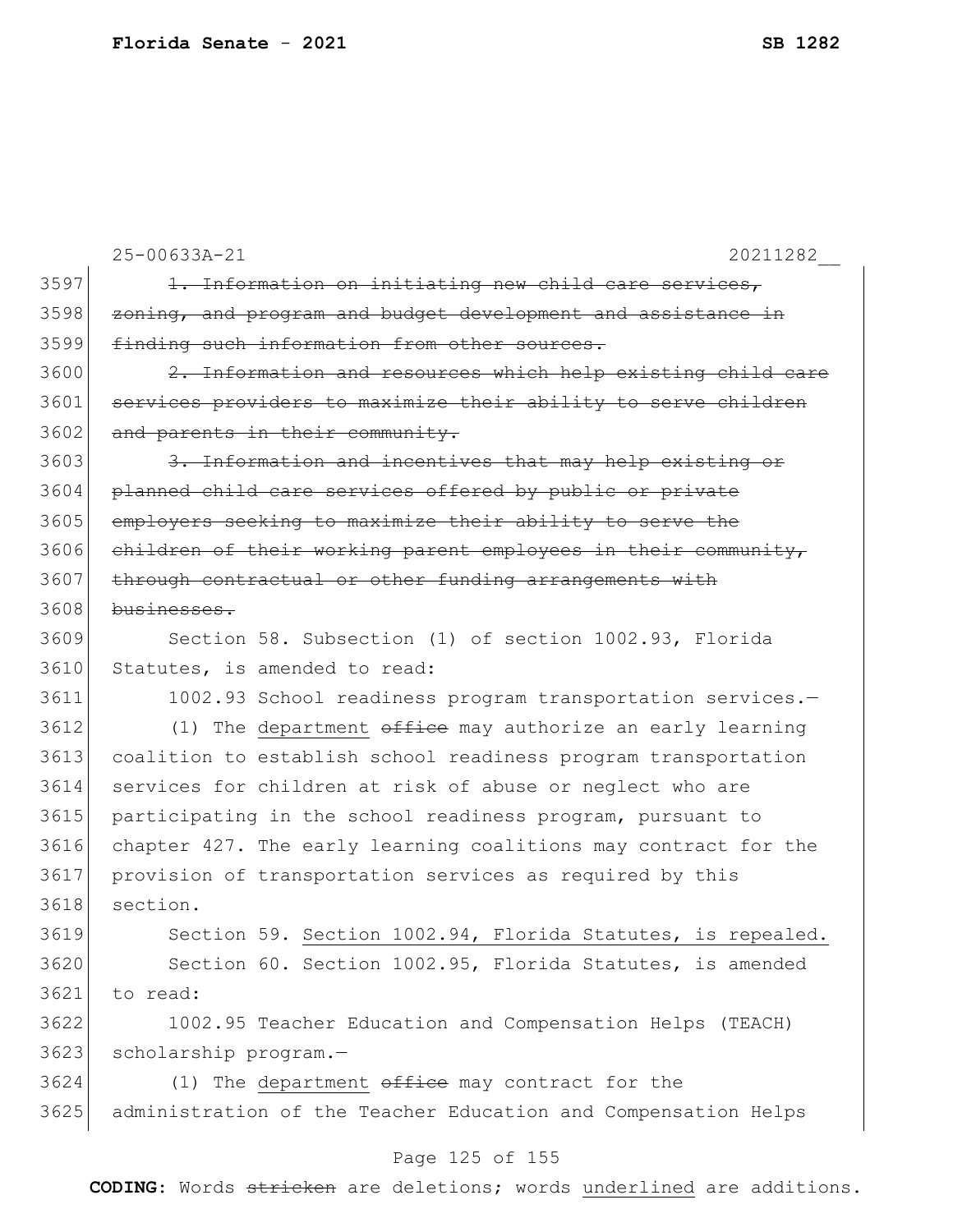|      | 25-00633A-21<br>20211282                                         |
|------|------------------------------------------------------------------|
| 3626 | (TEACH) scholarship program, which provides educational          |
| 3627 | scholarships to caregivers and administrators of early childhood |
| 3628 | programs, family day care homes, and large family child care     |
| 3629 | homes. The goal of the program is to increase the education and  |
| 3630 | training for caregivers, increase the compensation for child     |
| 3631 | caregivers who complete the program requirements, and reduce the |
| 3632 | rate of participant turnover in the field of early childhood     |
| 3633 | education.                                                       |
| 3634 | (2) The State Board of Education office shall adopt rules        |
| 3635 | as necessary to administer this section.                         |
| 3636 | Section 61. Subsections (1) and (3) of section 1002.96,          |
| 3637 | Florida Statutes, are amended to read:                           |
| 3638 | 1002.96 Early Head Start collaboration grants.-                  |
| 3639 | (1) Contingent upon specific appropriation, the department       |
| 3640 | office shall establish a program to award collaboration grants   |
| 3641 | to assist local agencies in securing Early Head Start programs   |
| 3642 | through Early Head Start program federal grants. The             |
| 3643 | collaboration grants shall provide the required matching funds   |
| 3644 | for public and private nonprofit agencies that have been         |
| 3645 | approved for Early Head Start program federal grants.            |
| 3646 | (3) The department office may adopt rules as necessary for       |
| 3647 | the award of collaboration grants to competing agencies and the  |
| 3648 | administration of the collaboration grants program under this    |
| 3649 | section.                                                         |
| 3650 | Section 62. Subsection (1) and paragraph (g) of subsection       |
| 3651 | (3) of section 1002.97, Florida Statutes, are amended to read:   |
| 3652 | 1002.97 Records of children in the school readiness              |
| 3653 | program.-                                                        |
| 3654 | (1) The individual records of children enrolled in the           |

## Page 126 of 155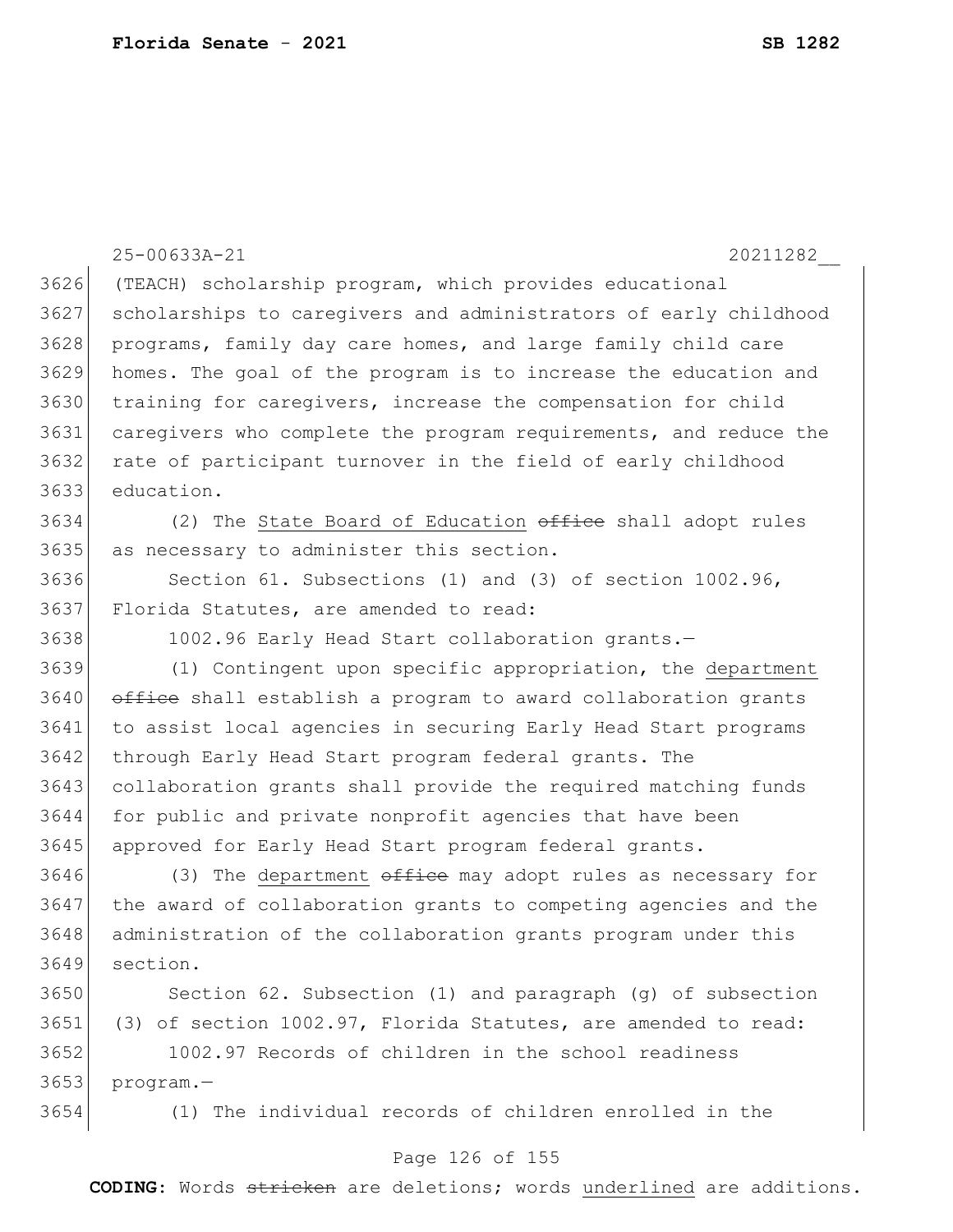|      | 25-00633A-21<br>20211282                                            |
|------|---------------------------------------------------------------------|
| 3655 | school readiness program provided under this part, held by an       |
| 3656 | early learning coalition or the department office, are              |
| 3657 |                                                                     |
|      | confidential and exempt from s. $119.07(1)$ and s. $24(a)$ , Art. I |
| 3658 | of the State Constitution. For purposes of this section, records    |
| 3659 | include assessment data, health data, records of teacher            |
| 3660 | observations, and personal identifying information.                 |
| 3661 | (3) School readiness program records may be released to:            |
| 3662 | (g) Parties to an interagency agreement among early                 |
| 3663 | learning coalitions, local governmental agencies, providers of      |
| 3664 | the school readiness program, state agencies, and the department    |
| 3665 | office for the purpose of implementing the school readiness         |
| 3666 | program.                                                            |
| 3667 |                                                                     |
| 3668 | Agencies, organizations, or individuals that receive school         |
| 3669 | readiness program records in order to carry out their official      |
| 3670 | functions must protect the data in a manner that does not permit    |
| 3671 | the personal identification of a child enrolled in a school         |
| 3672 | readiness program and his or her parent by persons other than       |
| 3673 | those authorized to receive the records.                            |
| 3674 | Section 63. Subsections (1) and (3) of section 1002.995,            |
| 3675 | Florida Statutes, are amended to read:                              |
| 3676 | 1002.995 Early learning professional development standards          |
| 3677 | and career pathways.-                                               |
| 3678 | The department office shall:<br>(1)                                 |
| 3679 | Develop early learning professional development<br>(a)              |
| 3680 | training and course standards to be utilized for school             |
| 3681 | readiness program providers.                                        |
| 3682 | (b) Identify both formal and informal early learning career         |
| 3683 | pathways with stackable credentials and certifications that         |

# Page 127 of 155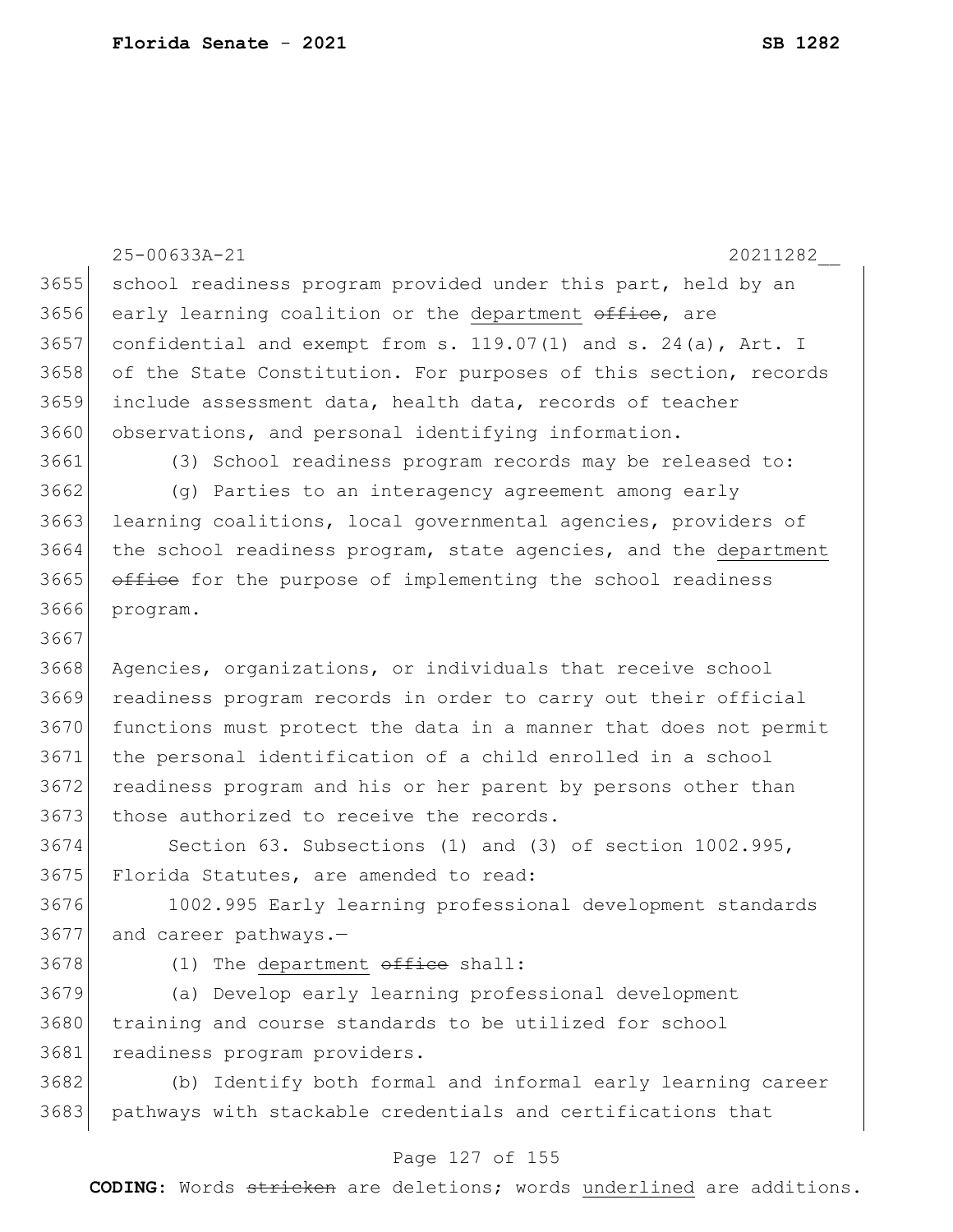|      | 25-00633A-21<br>20211282                                         |
|------|------------------------------------------------------------------|
| 3684 | allow early childhood teachers to access specialized             |
| 3685 | professional development that:                                   |
| 3686 | 1. Strengthens knowledge and teaching practices.                 |
| 3687 | 2. Aligns to established professional standards and core         |
| 3688 | competencies.                                                    |
| 3689 | 3. Provides a progression of attainable, competency-based        |
| 3690 | stackable credentials and certifications.                        |
| 3691 | 4. Improves outcomes for children to increase kindergarten       |
| 3692 | readiness and early grade success.                               |
| 3693 | (3) The State Board of Education office shall adopt rules        |
| 3694 | to administer this section.                                      |
| 3695 | Section 64. Section 1007.01, Florida Statutes, is amended        |
| 3696 | to read:                                                         |
| 3697 | 1007.01 Articulation; legislative intent; purpose; role of       |
| 3698 | the State Board of Education and the Board of Governors;         |
| 3699 | Articulation Coordinating Committee.-                            |
| 3700 | (1) It is the intent of the Legislature to facilitate            |
| 3701 | articulation and seamless integration of the Early Learning-20   |
| 3702 | K-20 education system by building, sustaining, and strengthening |
| 3703 | relationships among Early Learning-20 K-20 public organizations, |
| 3704 | between public and private organizations, and between the        |
| 3705 | education system as a whole and Florida's communities. The       |
| 3706 | purpose of building, sustaining, and strengthening these         |
| 3707 | relationships is to provide for the efficient and effective      |
| 3708 | progression and transfer of students within the education system |
| 3709 | and to allow students to proceed toward their educational        |
| 3710 | objectives as rapidly as their circumstances permit. The         |
| 3711 | Legislature further intends that articulation policies and       |
| 3712 | budget actions be implemented consistently in the practices of   |
|      |                                                                  |

## Page 128 of 155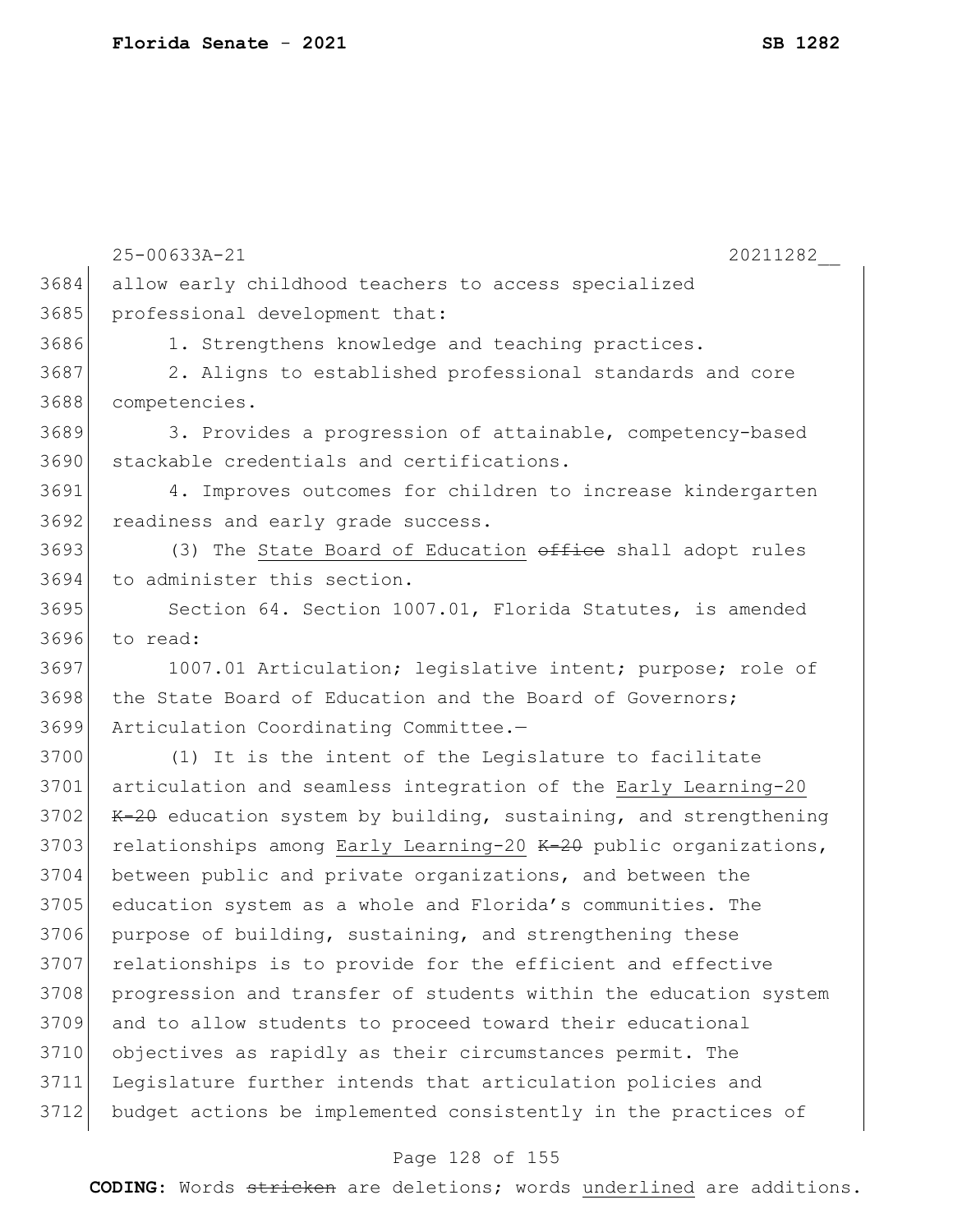25-00633A-21 20211282\_\_ 3713 the Department of Education and postsecondary educational institutions and expressed in the collaborative policy efforts 3715 of the State Board of Education and the Board of Governors. (2) To improve and facilitate articulation systemwide, the State Board of Education and the Board of Governors shall 3718 collaboratively establish and adopt policies with input from statewide K-20 advisory groups established by the Commissioner of Education and the Chancellor of the State University System and shall recommend the policies to the Legislature. The policies shall relate to: (a) The alignment between the exit requirements of one education system and the admissions requirements of another 3725 education system into which students typically transfer. (b) The identification of common courses, the level of courses, institutional participation in a statewide course 3728 numbering system, and the transferability of credits among such institutions. (c) Identification of courses that meet general education or common degree program prerequisite requirements at public postsecondary educational institutions. (d) Dual enrollment course equivalencies. (e) Articulation agreements.

 (3) The Commissioner of Education, in consultation with the Chancellor of the State University System, shall establish the Articulation Coordinating Committee, which shall make 3738 recommendations related to statewide articulation policies and issues regarding access, quality, and reporting of data maintained by the educational  $K-20$  data warehouse, established pursuant to ss. 1001.10 and 1008.31, to the Higher Education

### Page 129 of 155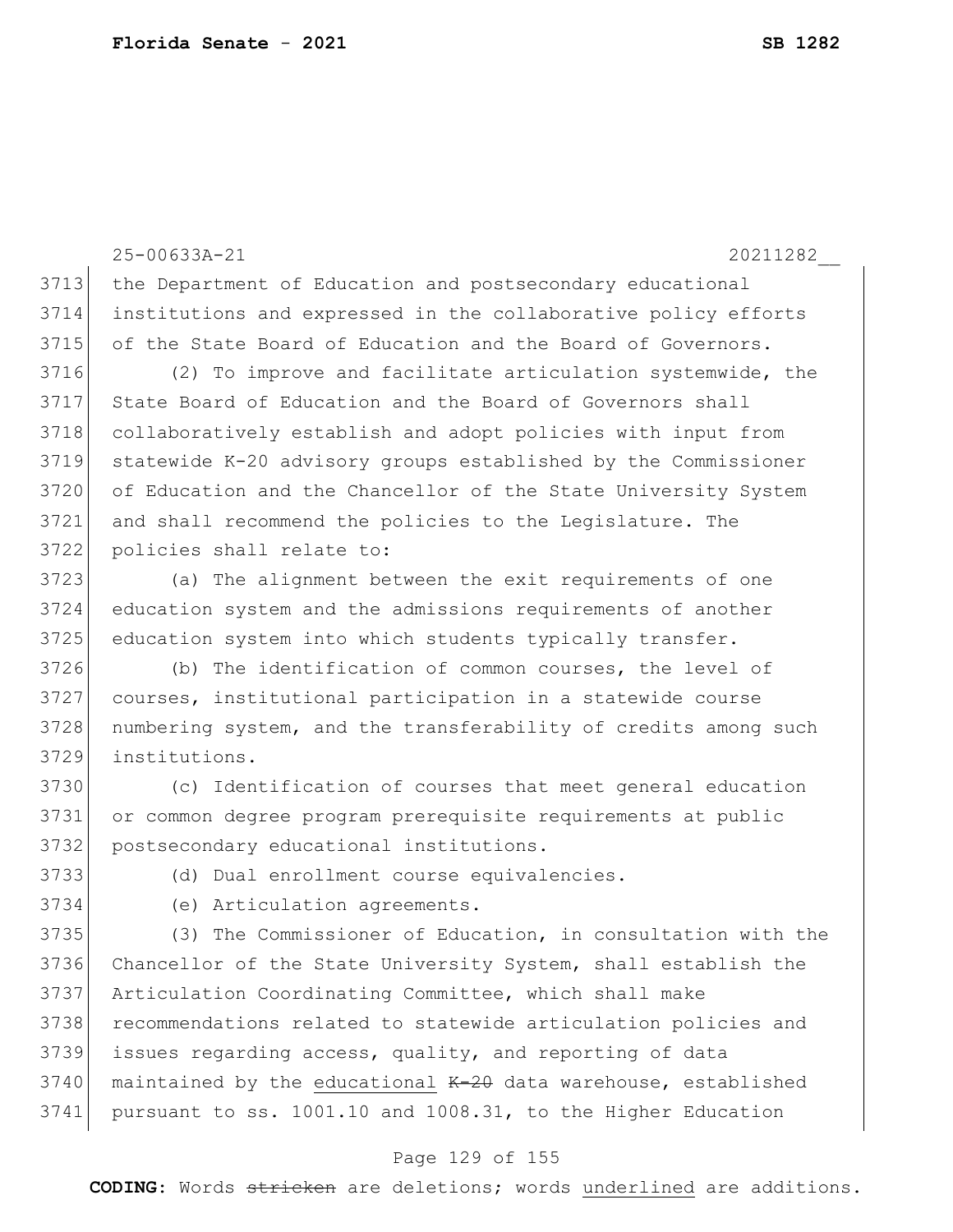25-00633A-21 20211282\_\_ Coordination Council, the State Board of Education, and the 3743 Board of Governors. The committee shall consist of two members each representing the State University System, the Florida College System, public career and technical education, K-12 education, and nonpublic postsecondary education and one member representing students. The chair shall be elected from the membership. The Office of K-20 Articulation shall provide administrative support for the committee. The committee shall: (a) Monitor the alignment between the exit requirements of one education system and the admissions requirements of another education system into which students typically transfer and make 3753 recommendations for improvement. (b) Propose guidelines for interinstitutional agreements between and among public schools, career and technical education centers, Florida College System institutions, state universities, and nonpublic postsecondary institutions. (c) Annually recommend dual enrollment course and high school subject area equivalencies for approval by the State 3760 Board of Education and the Board of Governors. (d) Annually review the statewide articulation agreement 3762 pursuant to s. 1007.23 and make recommendations for revisions. 3763 (e) Annually review the statewide course numbering system, 3764 the levels of courses, and the application of transfer credit requirements among public and nonpublic institutions participating in the statewide course numbering system and identify instances of student transfer and admissions difficulties. (f) Annually publish a list of courses that meet common general education and common degree program prerequisite

### Page 130 of 155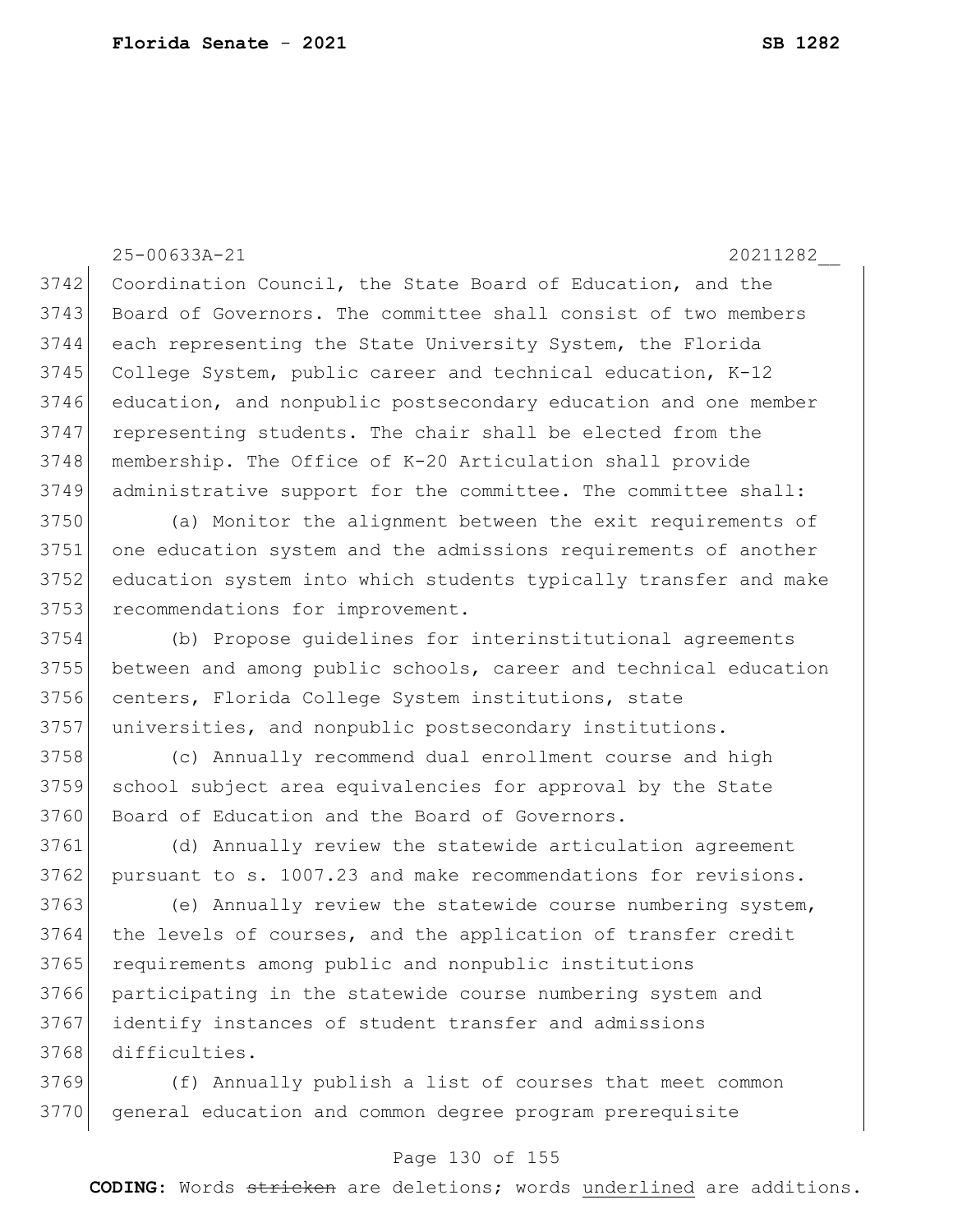|      | 25-00633A-21<br>20211282                                        |
|------|-----------------------------------------------------------------|
| 3771 | requirements at public postsecondary institutions identified    |
| 3772 | pursuant to s. 1007.25.                                         |
| 3773 | (q) Foster timely collection and reporting of statewide         |
| 3774 | education data to improve the Early Learning-20 K-20 education  |
| 3775 | performance accountability system pursuant to ss. 1001.10 and   |
| 3776 | 1008.31, including, but not limited to, data quality,           |
| 3777 | accessibility, and protection of student records.               |
| 3778 | (h) Recommend roles and responsibilities of public              |
| 3779 | education entities in interfacing with the single, statewide    |
| 3780 | computer-assisted student advising system established pursuant  |
| 3781 | to s. 1006.735.                                                 |
| 3782 | Section 65. Section 1008.2125, Florida Statutes, is created     |
| 3783 | to read:                                                        |
| 3784 | 1008.2125 Coordinated screening and progress monitoring         |
| 3785 | program for students in the Voluntary Prekindergarten Education |
| 3786 | Program through grade 3.-                                       |
| 3787 | (1) The primary purpose of the coordinated screening and        |
| 3788 | progress monitoring program for students in the Voluntary       |
| 3789 | Prekindergarten Education Program through grade 3 is to provide |
| 3790 | information on students' progress in mastering the appropriate  |
| 3791 | grade-level standards and to provide information on their       |
| 3792 | progress to parents, teachers, and school and program           |
| 3793 | administrators. Data shall be used by Voluntary Prekindergarten |
| 3794 | Education Program providers and school districts to improve     |
| 3795 | instruction, by parents and teachers to guide learning          |
| 3796 | objectives and provide timely and appropriate supports and      |
| 3797 | interventions to students not meeting grade level expectations, |
| 3798 | and by the public to assess the cost benefit of the expenditure |
| 3799 | of taxpayer dollars. The coordinated screening and progress     |

## Page 131 of 155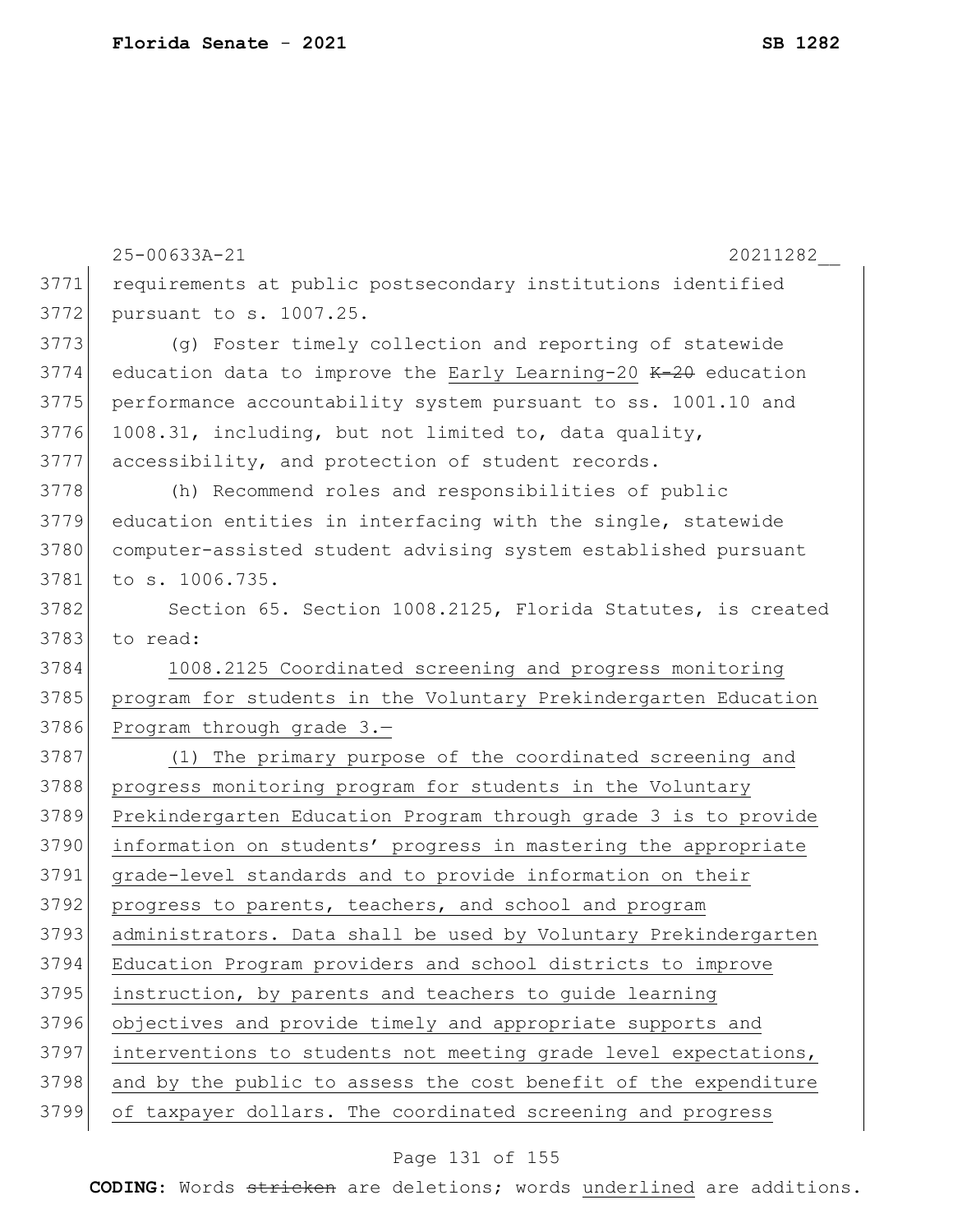|      | 25-00633A-21<br>20211282                                         |
|------|------------------------------------------------------------------|
| 3800 | monitoring program must:                                         |
| 3801 | (a) Assess the progress of students in the Voluntary             |
| 3802 | Prekindergarten Education Program through grade 3 in meeting the |
| 3803 | appropriate expectations in emergent literacy and math skills    |
| 3804 | and in English Language Arts and mathematics, as required by ss. |
| 3805 | 1002.67(1)(a) and 1003.41.                                       |
| 3806 | (b) Provide data for accountability of the Voluntary             |
| 3807 | Prekindergarten Education Program, as required by s. 1002.68.    |
| 3808 | (c) Provide baseline data to the department of each              |
| 3809 | student's readiness for kindergarten, which must be based on     |
| 3810 | each kindergarten student's progress monitoring results within   |
| 3811 | the first 30 days of enrollment in accordance with paragraph     |
| 3812 | $(2)$ (a). The methodology for determining a student's readiness |
| 3813 | for kindergarten shall be developed by the same independent      |
| 3814 | expert identified in $s. 1002.68(4)(d)$ .                        |
| 3815 | (d) Identify the educational strengths and needs of              |
| 3816 | students in the Voluntary Prekindergarten Education Program      |
| 3817 | through grade 3.                                                 |
| 3818 | (e) Provide teachers with progress monitoring data to            |
| 3819 | provide timely interventions and supports pursuant to s.         |
| 3820 | $1008.25(4)$ .                                                   |
| 3821 | Assess how well educational goals and curricular<br>(f)          |
| 3822 | standards are met at the provider, school, district, and state   |
| 3823 | levels.                                                          |
| 3824 | Provide information to aid in the evaluation and<br>(q)          |
| 3825 | development of educational programs and policies.                |
| 3826 | The Commissioner of Education shall design a statewide,<br>(2)   |
| 3827 | standardized coordinated screening and progress monitoring       |
| 3828 | program to assess early literacy and mathematics skills and the  |

## Page 132 of 155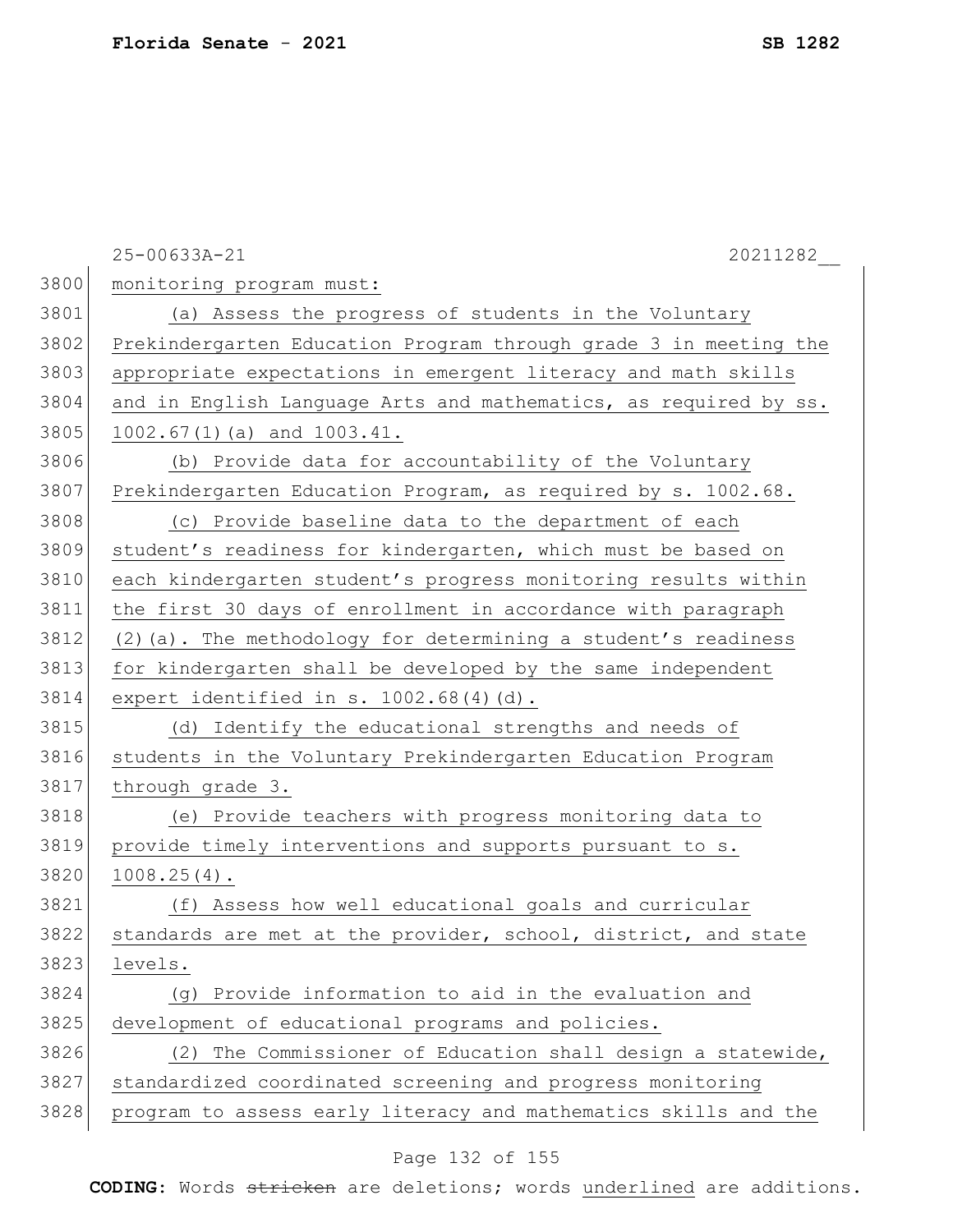|      | 20211282<br>25-00633A-21                                           |
|------|--------------------------------------------------------------------|
| 3829 | English Language Arts and mathematics standards established in     |
| 3830 | ss. $1002.67(1)$ (a) and $1003.41$ , respectively. The coordinated |
| 3831 | screening and progress monitoring program must provide interval    |
| 3832 | level and norm-referenced data that measures equivalent levels     |
| 3833 | of growth; be a developmentally appropriate, valid, and reliable   |
| 3834 | direct assessment; be able to capture data on students who may     |
| 3835 | be performing below grade or developmental level and which may     |
| 3836 | enable the identification of early indicators of dyslexia or       |
| 3837 | other developmental delays; accurately measure the core content    |
| 3838 | in the applicable grade level standards; document learning gains   |
| 3839 | for the achievement of these standards; and provide teachers       |
| 3840 | with progress monitoring supports and materials that enhance       |
| 3841 | differentiated instruction and parent communication.               |
| 3842 | Participation in the coordinated screening and progress            |
| 3843 | monitoring program is mandatory for all students in the            |
| 3844 | Voluntary Prekindergarten Education Program and enrolled in a      |
| 3845 | public school in kindergarten through grade 3. The coordinated     |
| 3846 | screening and progress monitoring program shall be implemented     |
| 3847 | beginning in the 2022-2023 school year for students in the         |
| 3848 | Voluntary Prekindergarten Education Program and kindergarten       |
| 3849 | students, as follows:                                              |
| 3850 | The coordinated screening and progress monitoring<br>(a)           |
| 3851 | program shall be administered within the first 30 days after       |
| 3852 | enrollment, midyear, and within the last 30 days of the program    |
| 3853 | or school year, in accordance with the rules adopted by the        |
| 3854 | State Board of Education. The state board may adopt alternate      |
| 3855 | timeframes to address nontraditional school year calendars or      |
| 3856 | summer programs to ensure that the coordinated screening and       |
| 3857 | progress monitoring program is administered a minimum of 3 times   |

## Page 133 of 155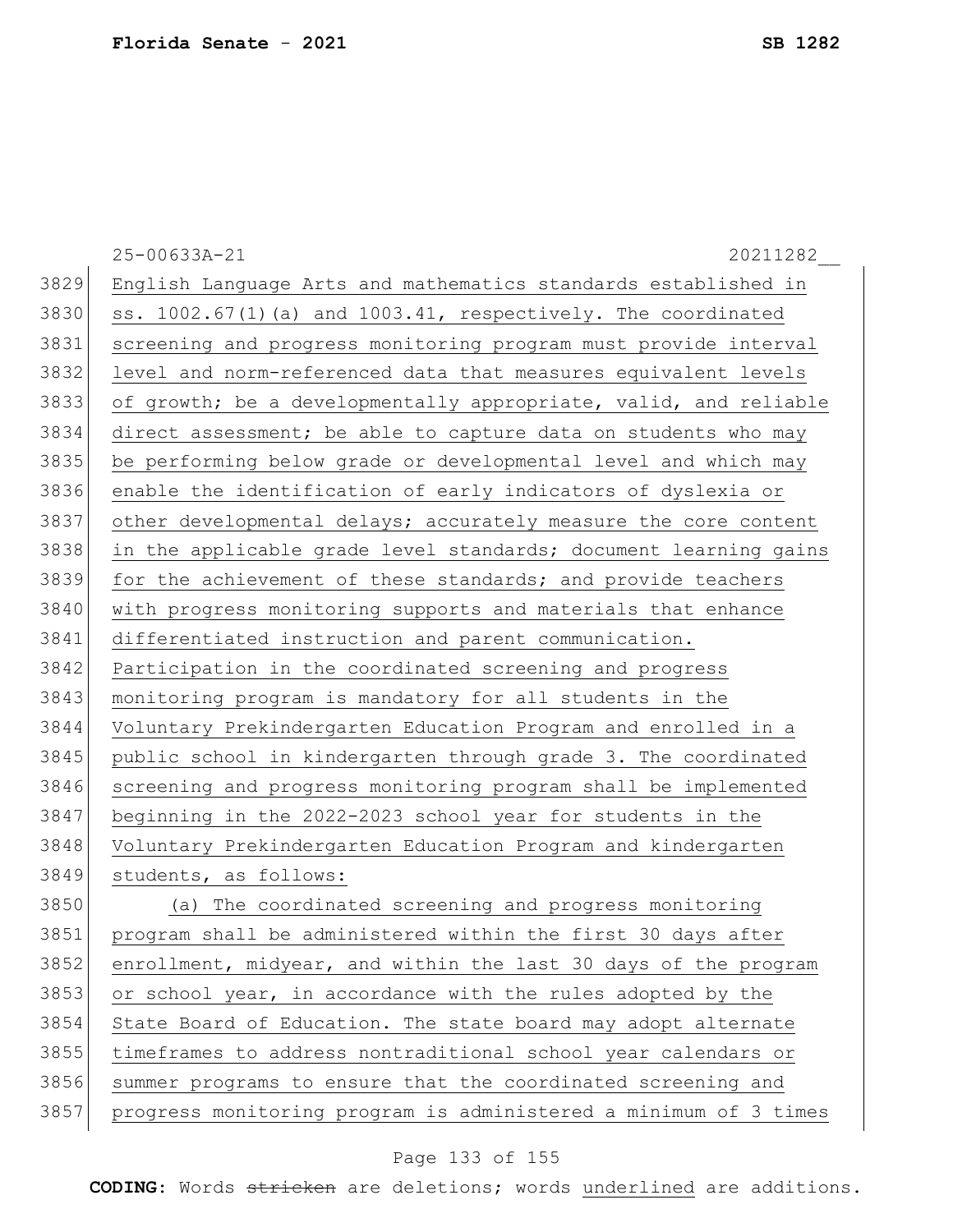|      | 25-00633A-21<br>20211282                                         |
|------|------------------------------------------------------------------|
| 3858 | within a year or program.                                        |
| 3859 | (b) The results of the coordinated screening and progress        |
| 3860 | monitoring program shall be reported to the department, in       |
| 3861 | accordance with the rules adopted by the state board, and        |
| 3862 | maintained in the department's educational data warehouse.       |
| 3863 | (3) The Commissioner of Education shall:                         |
| 3864 | (a) Develop a plan, in coordination with the Council for         |
| 3865 | Early Grade Success, for implementing the coordinated screening  |
| 3866 | and progress monitoring program in consideration of timelines    |
| 3867 | for implementing new early literacy and mathematics skills and   |
| 3868 | the English Language Arts and mathematics standards established  |
| 3869 | in ss. 1002.67(1)(a) and 1003.41, as appropriate.                |
| 3870 | (b) Provide data, reports, and information as requested to       |
| 3871 | the Council for Early Grade Success.                             |
| 3872 | The Council for Early Grade Success, a council defined<br>(4)    |
| 3873 | in s. 20.03(7), is created within the Department of Education to |
| 3874 | oversee the coordinated screening and progress monitoring        |
| 3875 | program and, except as otherwise provided in this section, shall |
| 3876 | operate consistent with s. 20.052.                               |
| 3877 | (a) The council shall be responsible for reviewing the           |
| 3878 | implementation of, training for, administration of, and outcomes |
| 3879 | from the coordinated screening and progress monitoring program   |
| 3880 | to provide recommendations to the department that supports grade |
| 3881 | 3 students reading at or above grade level. The council, at a    |
| 3882 | minimum, shall:                                                  |
| 3883 | 1. Provide recommendations on the implementation of the          |
| 3884 | coordinated screening and progress monitoring program, including |
| 3885 | reviewing any procurement solicitation documents and criteria    |
| 3886 | before being published.                                          |

## Page 134 of 155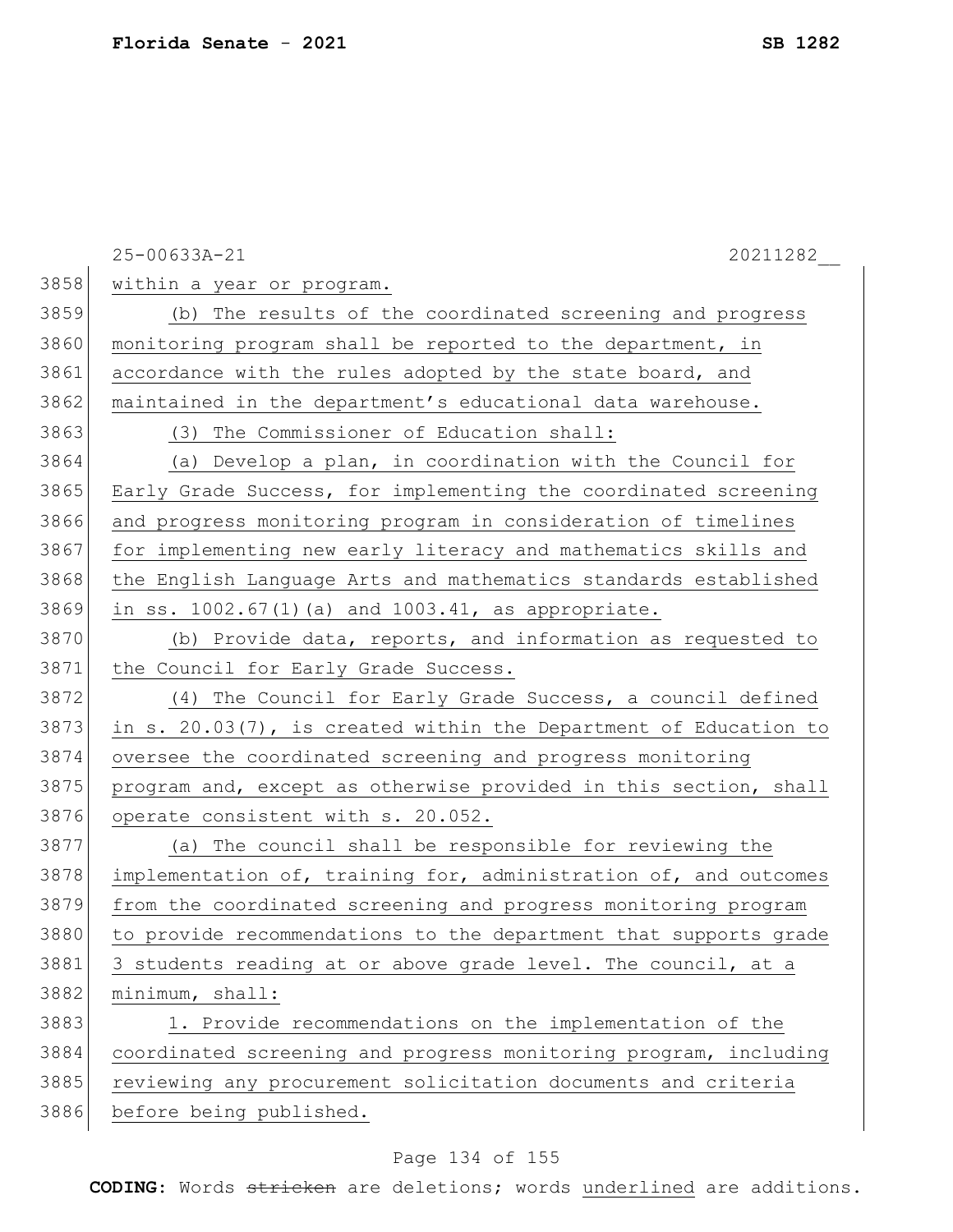|      | 25-00633A-21<br>20211282                                         |
|------|------------------------------------------------------------------|
| 3887 | 2. Develop training plans and timelines for such training.       |
| 3888 | 3. Identify appropriate personnel, processes, and                |
| 3889 | procedures required for the administration of the coordinated    |
| 3890 | screening and progress monitoring program.                       |
| 3891 | 4. Provide input on the methodology for calculating a            |
| 3892 | provider's or school's performance metric and designations under |
| 3893 | s. 1002.68.                                                      |
| 3894 | 5. Work with the department's independent expert under s.        |
| 3895 | 1002.68(4)(d) to review the methodology for determining a        |
| 3896 | child's kindergarten readiness.                                  |
| 3897 | 6. Review data on age-appropriate learning gains by grade        |
| 3898 | level that a student would need to attain in order to            |
| 3899 | demonstrate proficiency in reading by grade 3.                   |
| 3900 | 7. Continually review anonymized data from the results of        |
| 3901 | the coordinated screening and progress monitoring program for    |
| 3902 | students in the Voluntary Prekindergarten Education Program      |
| 3903 | through grade 3 to help inform recommendations to the department |
| 3904 | that support practices that will enable grade 3 students to read |
| 3905 | at or above grade level.                                         |
| 3906 | (b) The council shall be composed of 15 members who are          |
| 3907 | residents of this state and appointed, notwithstanding any other |
| 3908 | provision of law, as follows:                                    |
| 3909 | 1. Two members appointed by the Governor, as follows:            |
| 3910 | a. One representative from the Department of Education.          |
| 3911 | b. One parent of a child who is 4 to 9 years of age.             |
| 3912 | 2. Thirteen members appointed jointly by the President of        |
| 3913 | the Senate and Speaker of the House of Representatives, as       |
| 3914 | follows:                                                         |
| 3915 | a. One representative of an urban school district.               |

## Page 135 of 155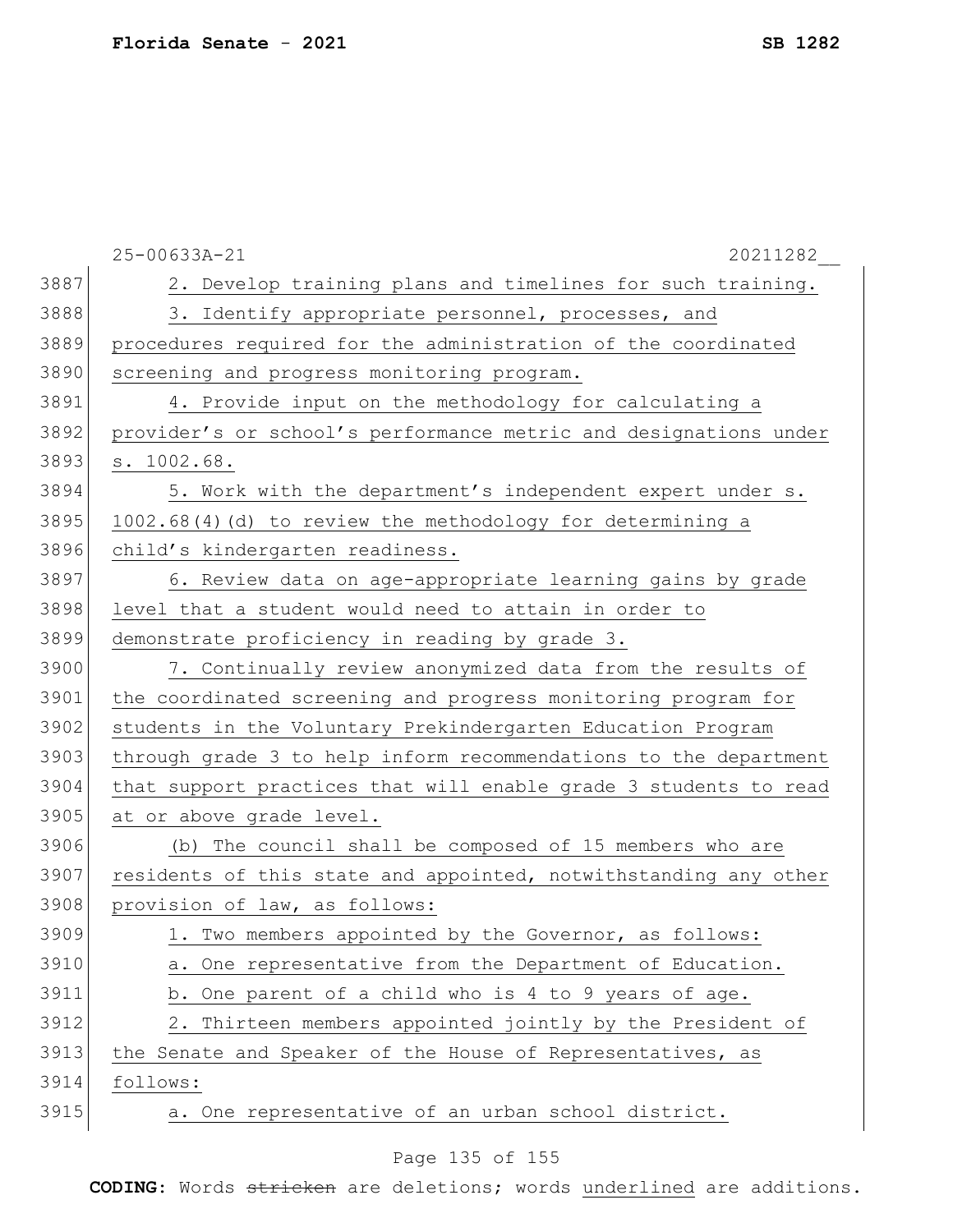|      | 25-00633A-21<br>20211282                                         |
|------|------------------------------------------------------------------|
| 3916 | b. One representative of a rural school district.                |
| 3917 | c. One representative of an urban early learning coalition.      |
| 3918 | d. One representative of a rural early learning coalition.       |
| 3919 | e. One representative of an early learning provider.             |
| 3920 | f. One representative of a faith-based early learning            |
| 3921 | provider.                                                        |
| 3922 | g. One representative who is a kindergarten teacher who has      |
| 3923 | at least 5 years of teaching experience.                         |
| 3924 | h. One representative who is a second grade teacher who has      |
| 3925 | at least 5 years of teaching experience.                         |
| 3926 | i. One representative who is a school principal.                 |
| 3927 | j. Four representatives with subject matter expertise in         |
| 3928 | early learning, early grade success, or child assessments. The   |
| 3929 | four representatives with subject matter expertise may not be    |
| 3930 | direct stakeholders within the early learning or public school   |
| 3931 | systems or potential recipients of a contract resulting from the |
| 3932 | committee's recommendations.                                     |
| 3933 | (5) The council shall elect a chair and a vice chair, one        |
| 3934 | of whom must be a member who has subject matter expertise in     |
| 3935 | early learning, early grade success, or child assessments. The   |
| 3936 | vice chair must be a member appointed by the President of the    |
| 3937 | Senate and the Speaker of the House of Representatives who is    |
| 3938 | not one of the four members with subject matter expertise in     |
| 3939 | early learning, early grade success, or child assessments        |
| 3940 | appointed pursuant to sub-subparagraph $(b) 2.j.$ Members of the |
| 3941 | council shall serve without compensation but are entitled to     |
| 3942 | reimbursement for per diem and travel expenses pursuant to s.    |
| 3943 | 112.061.                                                         |
| 3944 | The council must meet at least biannually and may meet<br>(6)    |

## Page 136 of 155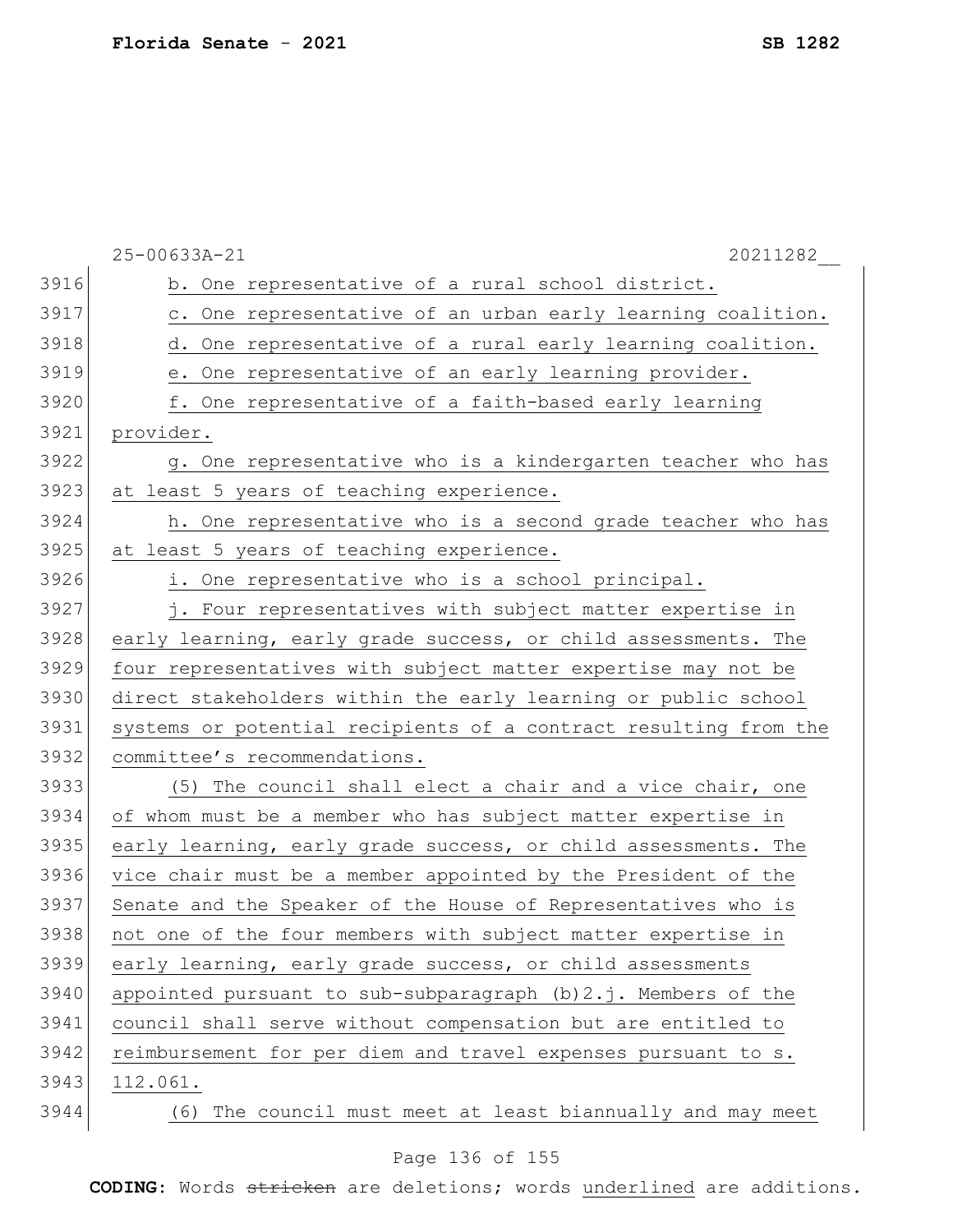|      | 25-00633A-21<br>20211282                                                                                            |
|------|---------------------------------------------------------------------------------------------------------------------|
| 3945 | by teleconference or other electronic means, if possible, to                                                        |
| 3946 | reduce costs.                                                                                                       |
| 3947 | (7) A majority of the members constitutes a quorum.                                                                 |
| 3948 | Section 66. Present paragraphs (b) and (c) of subsection                                                            |
| 3949 | (5) of section 1008.25, Florida Statutes, are redesignated as                                                       |
| 3950 | paragraphs (c) and (d), respectively, a new paragraph (b) is                                                        |
| 3951 | added to that subsection, and paragraph (b) of subsection (6),                                                      |
| 3952 | subsection (7), and paragraph (a) of subsection (8) are amended,                                                    |
| 3953 | to read:                                                                                                            |
| 3954 | 1008.25 Public school student progression; student support;                                                         |
| 3955 | reporting requirements.-                                                                                            |
| 3956 | (5) READING DEFICIENCY AND PARENTAL NOTIFICATION.-                                                                  |
| 3957 | (b) A Voluntary Prekindergarten Education Program student                                                           |
| 3958 | who exhibits a substantial deficiency in early literacy skills                                                      |
| 3959 | in accordance with the standards under s. 1002.67(1) (a) and                                                        |
| 3960 | based upon the results of the administration of the final                                                           |
| 3961 | coordinated screening and progress monitoring under s. 1008.2125                                                    |
| 3962 | shall be referred to the local school district and may be                                                           |
| 3963 | eligible to receive intensive reading interventions before                                                          |
| 3964 | participating in kindergarten. Such intensive reading                                                               |
| 3965 | interventions shall be paid for using funds from the district's                                                     |
| 3966 | research-based reading instruction allocation in accordance with                                                    |
| 3967 | s. 1011.62(9).                                                                                                      |
| 3968 | (6) ELIMINATION OF SOCIAL PROMOTION.-                                                                               |
| 3969 | (b) The district school board may only exempt students from                                                         |
| 3970 | mandatory retention, as provided in paragraph (5)(c) $\left( \frac{1}{5} \right) \left( \frac{1}{12} \right)$ , for |
| 3971 | good cause. A student who is promoted to grade 4 with a good                                                        |
| 3972 | cause exemption shall be provided intensive reading instruction                                                     |
| 3973 | and intervention that include specialized diagnostic information                                                    |

## Page 137 of 155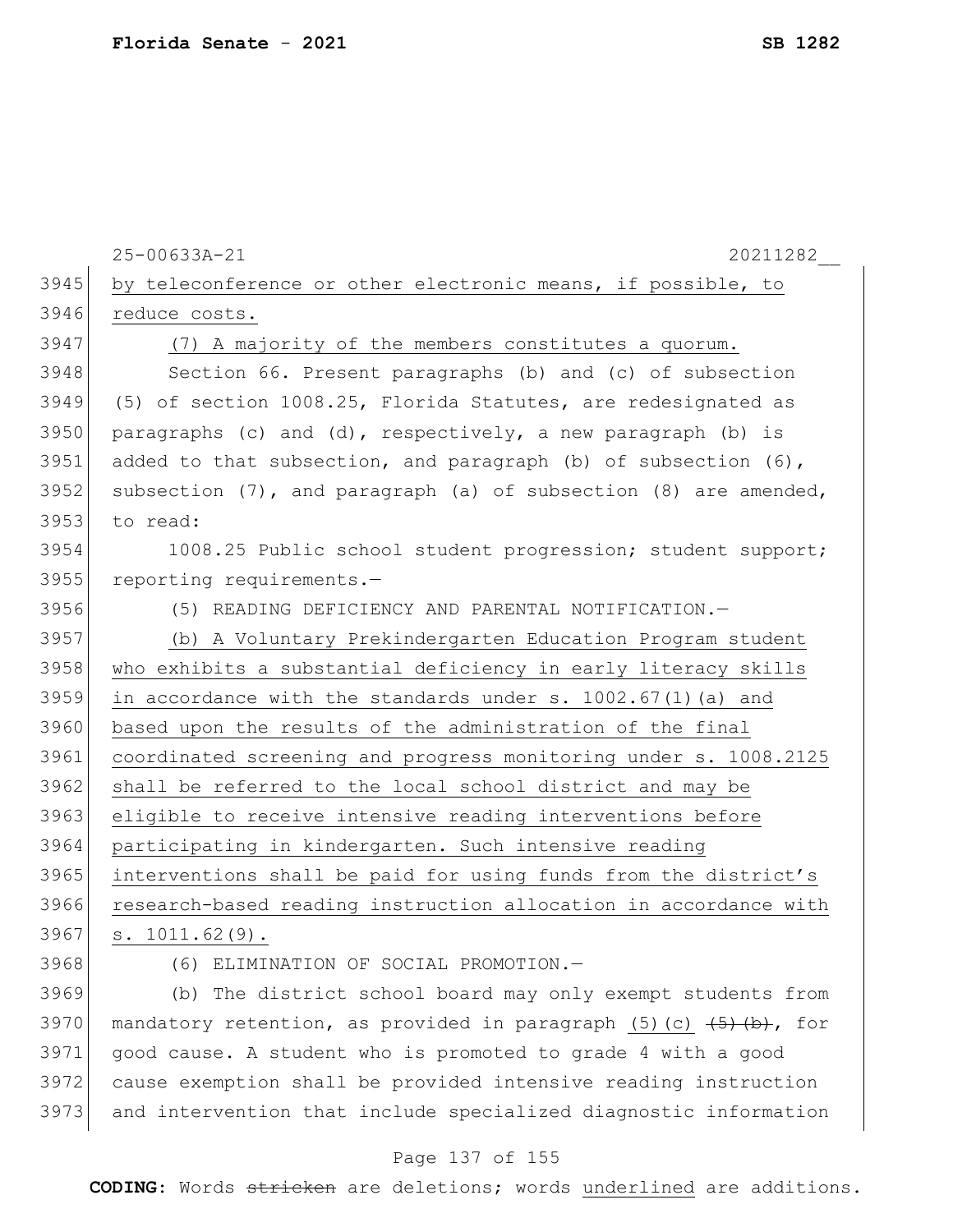|      | 25-00633A-21<br>20211282                                         |
|------|------------------------------------------------------------------|
| 3974 | and specific reading strategies to meet the needs of each        |
| 3975 | student so promoted. The school district shall assist schools    |
| 3976 | and teachers with the implementation of explicit, systematic,    |
| 3977 | and multisensory reading instruction and intervention strategies |
| 3978 | for students promoted with a good cause exemption which research |
| 3979 | has shown to be successful in improving reading among students   |
| 3980 | who have reading difficulties. Good cause exemptions are limited |
| 3981 | to the following:                                                |
| 3982 | 1. Limited English proficient students who have had less         |
| 3983 | than 2 years of instruction in an English for Speakers of Other  |
| 3984 | Languages program based on the initial date of entry into a      |
| 3985 | school in the United States.                                     |
| 3986 | 2. Students with disabilities whose individual education         |
| 3987 | plan indicates that participation in the statewide assessment    |
| 3988 | program is not appropriate, consistent with the requirements of  |
| 3989 | s. 1008.212.                                                     |
| 3990 | 3. Students who demonstrate an acceptable level of               |
| 3991 | performance on an alternative standardized reading or English    |
| 3992 | Language Arts assessment approved by the State Board of          |
| 3993 | Education.                                                       |
| 3994 | 4. A student who demonstrates through a student portfolio        |
| 3995 | that he or she is performing at least at Level 2 on the          |
| 3996 | statewide, standardized English Language Arts assessment.        |
| 3997 | 5. Students with disabilities who take the statewide,            |
| 3998 | standardized English Language Arts assessment and who have an    |
| 3999 | individual education plan or a Section 504 plan that reflects    |
| 4000 | that the student has received intensive instruction in reading   |
| 4001 | or English Language Arts for more than 2 years but still         |
| 4002 | demonstrates a deficiency and was previously retained in         |

## Page 138 of 155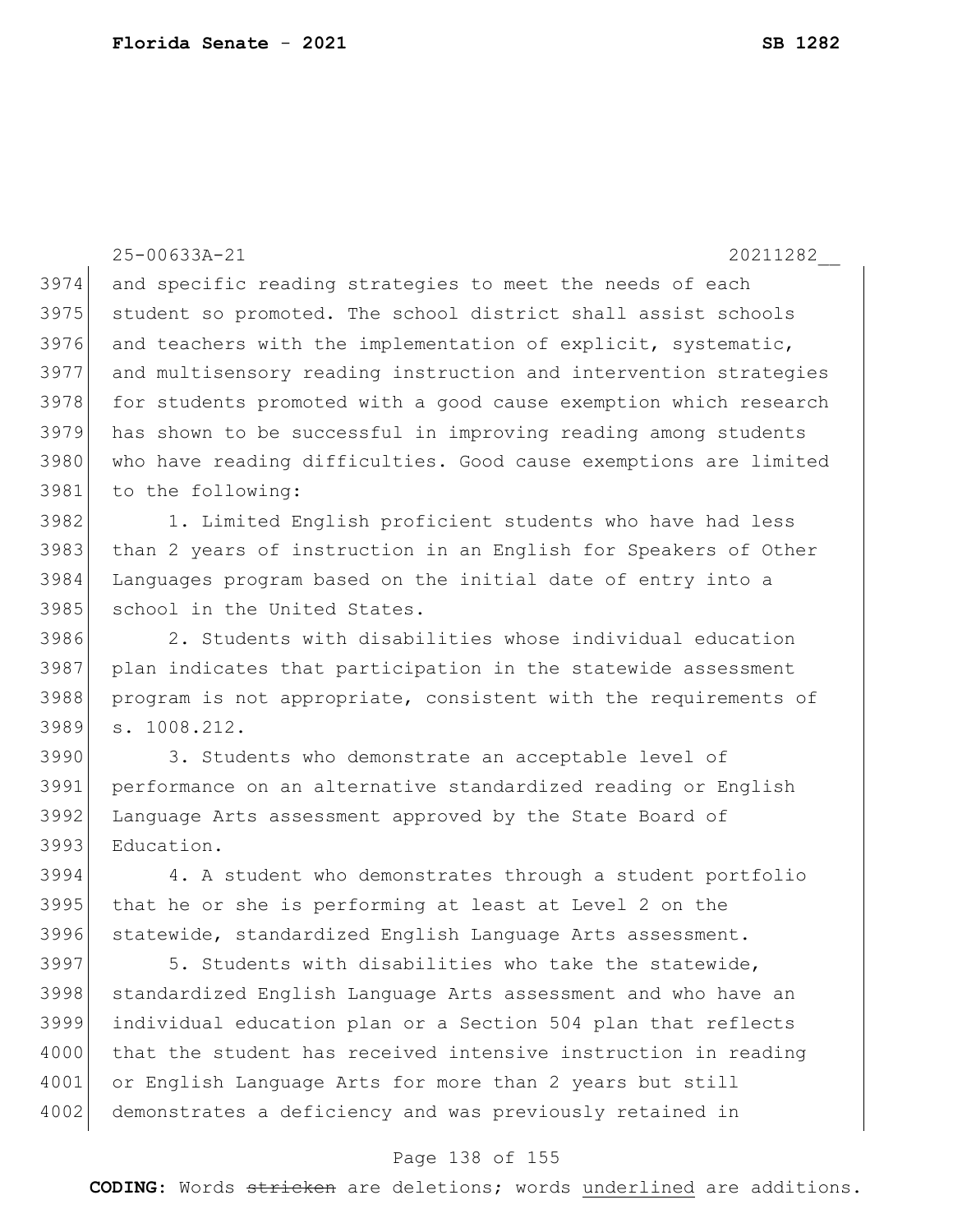|      | 25-00633A-21                                                                 |
|------|------------------------------------------------------------------------------|
| 4003 | 20211282<br>kindergarten, grade 1, grade 2, or grade 3.                      |
| 4004 |                                                                              |
|      | 6. Students who have received intensive reading                              |
| 4005 | intervention for 2 or more years but still demonstrate a                     |
| 4006 | deficiency in reading and who were previously retained in                    |
| 4007 | kindergarten, grade 1, grade 2, or grade 3 for a total of 2                  |
| 4008 | years. A student may not be retained more than once in grade 3.              |
| 4009 | (7) SUCCESSFUL PROGRESSION FOR RETAINED THIRD GRADE                          |
| 4010 | STUDENTS.-                                                                   |
| 4011 | (a) Students retained under paragraph $(5)$ (c) $\overline{(5) (b)}$ must be |
| 4012 | provided intensive interventions in reading to ameliorate the                |
| 4013 | student's specific reading deficiency and prepare the student                |
| 4014 | for promotion to the next grade. These interventions must                    |
| 4015 | include:                                                                     |
| 4016 | 1. Evidence-based, explicit, systematic, and multisensory                    |
| 4017 | reading instruction in phonemic awareness, phonics, fluency,                 |
| 4018 | vocabulary, and comprehension and other strategies prescribed by             |
| 4019 | the school district.                                                         |
| 4020 | 2. Participation in the school district's summer reading                     |
| 4021 | camp, which must incorporate the instructional and intervention              |
| 4022 | strategies under subparagraph 1.                                             |
| 4023 | 3. A minimum of 90 minutes of daily, uninterrupted reading                   |
| 4024 | instruction incorporating the instructional and intervention                 |
| 4025 | strategies under subparagraph 1. This instruction may include:               |
| 4026 | a. Integration of content-rich texts in science and social                   |
| 4027 | studies within the 90-minute block.                                          |
| 4028 | b. Small group instruction.                                                  |
| 4029 | c. Reduced teacher-student ratios.                                           |
| 4030 | d. More frequent progress monitoring.                                        |
| 4031 | e. Tutoring or mentoring.                                                    |
|      |                                                                              |

## Page 139 of 155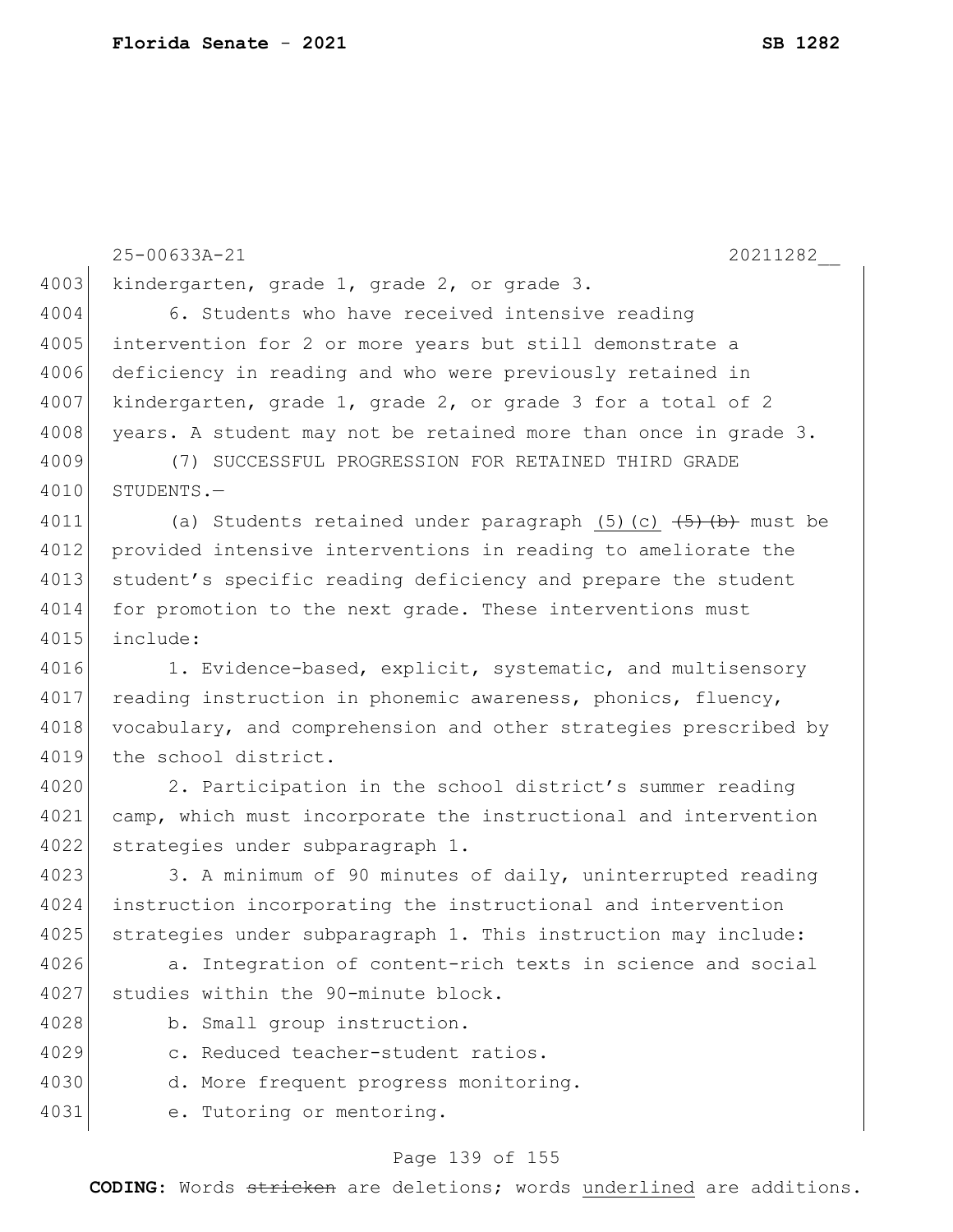25-00633A-21 20211282\_\_ 4032 f. Transition classes containing 3rd and 4th grade 4033 students. 4034 g. Extended school day, week, or year. 4035 (b) Each school district shall: 4036 1. Provide written notification to the parent of a student 4037 who is retained under paragraph (5)(c)  $\left( \frac{1}{5} \right)$  that his or her 4038 child has not met the proficiency level required for promotion 4039 and the reasons the child is not eligible for a good cause 4040 exemption as provided in paragraph (6)(b). The notification must 4041 comply with paragraph (5)(d)  $\left( \frac{4}{5} \right)$  and must include a 4042 description of proposed interventions and supports that will be 4043 provided to the child to remediate the identified areas of 4044 reading deficiency. 4045 2. Implement a policy for the midyear promotion of a 4046 student retained under paragraph  $(5)$  (c)  $\overline{(+5)}$  who can 4047 demonstrate that he or she is a successful and independent 4048 reader and performing at or above grade level in reading or, 4049 upon implementation of English Language Arts assessments, 4050 performing at or above grade level in English Language Arts. 4051 Tools that school districts may use in reevaluating a student 4052 retained may include subsequent assessments, alternative 4053 assessments, and portfolio reviews, in accordance with rules of 4054 the State Board of Education. Students promoted during the 4055 school year after November 1 must demonstrate proficiency levels 4056 in reading equivalent to the level necessary for the beginning 4057 of grade 4. The rules adopted by the State Board of Education 4058 must include standards that provide a reasonable expectation 4059 that the student's progress is sufficient to master appropriate 4060 grade 4 level reading skills.

### Page 140 of 155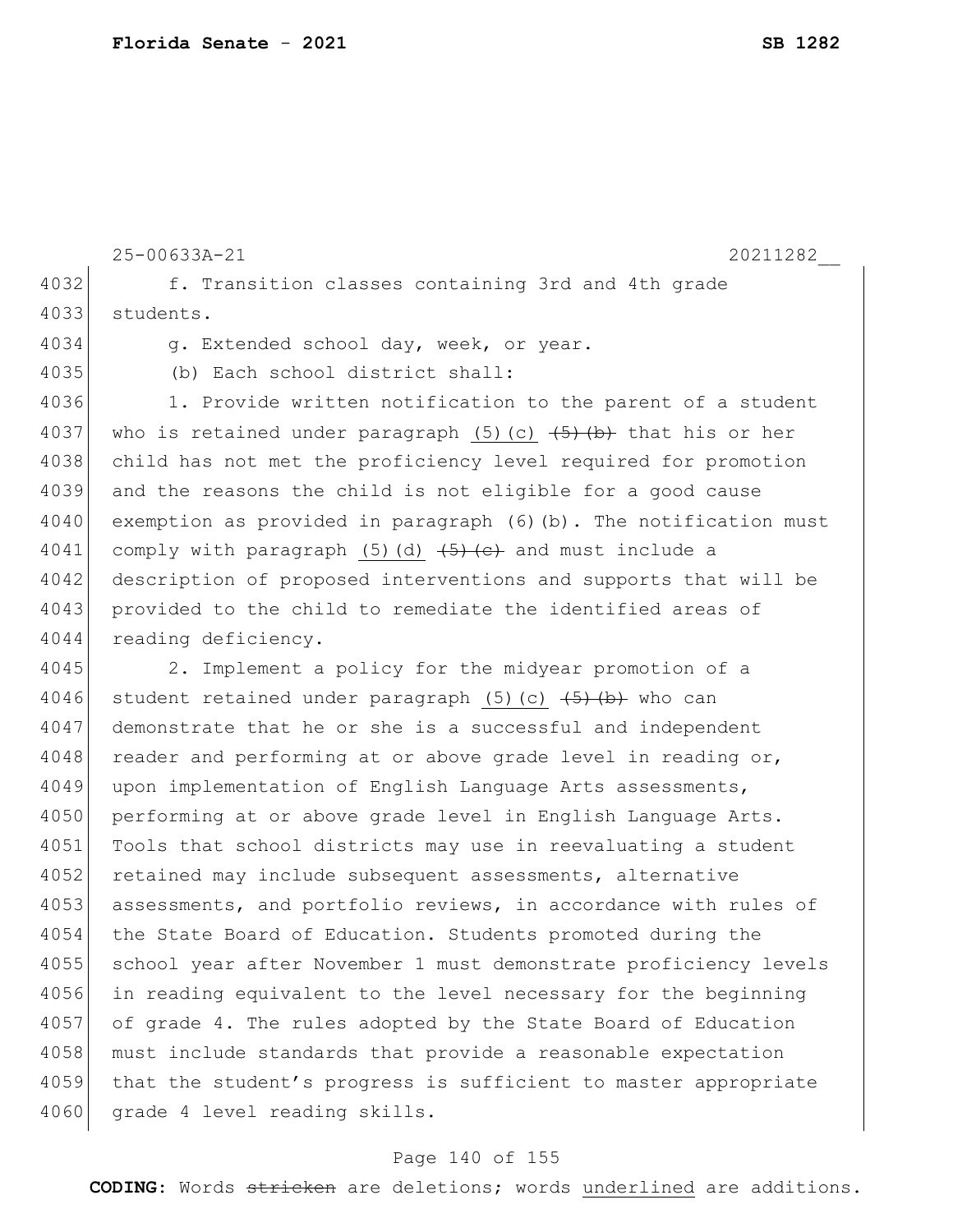|      | 25-00633A-21<br>20211282                                             |
|------|----------------------------------------------------------------------|
| 4061 | 3. Provide students who are retained under paragraph (5) (c)         |
| 4062 | $(5)$ (b), including students participating in the school            |
| 4063 | district's summer reading camp under subparagraph (a)2., with a      |
| 4064 | highly effective teacher as determined by the teacher's              |
| 4065 | performance evaluation under s. 1012.34, and, beginning July 1,      |
| 4066 | 2020, the teacher must also be certified or endorsed in reading.     |
| 4067 | 4. Establish at each school, when applicable, an intensive           |
| 4068 | reading acceleration course for any student retained in grade 3      |
| 4069 | who was previously retained in kindergarten, grade 1, or grade       |
| 4070 | 2. The intensive reading acceleration course must provide the        |
| 4071 | following:                                                           |
| 4072 | a. Uninterrupted reading instruction for the majority of             |
| 4073 | student contact time each day and opportunities to master the        |
| 4074 | grade 4 Next Generation Sunshine State Standards in other core       |
| 4075 | subject areas through content-rich texts.                            |
| 4076 | b. Small group instruction.                                          |
| 4077 | c. Reduced teacher-student ratios.                                   |
| 4078 | d. The use of explicit, systematic, and multisensory                 |
| 4079 | reading interventions, including intensive language, phonics,        |
| 4080 | and vocabulary instruction, and use of a speech-language             |
| 4081 | therapist if necessary, that have proven results in accelerating     |
| 4082 | student reading achievement within the same school year.             |
| 4083 | e. A read-at-home plan.                                              |
| 4084 | (8) ANNUAL REPORT.-                                                  |
| 4085 | (a) In addition to the requirements in paragraph $(5)$ (c)           |
| 4086 | $(5)$ $(b)$ , each district school board must annually report to the |
| 4087 | parent of each student the progress of the student toward            |
| 4088 | achieving state and district expectations for proficiency in         |
| 4089 | English Language Arts, science, social studies, and mathematics.     |
|      | Page 141 of 155                                                      |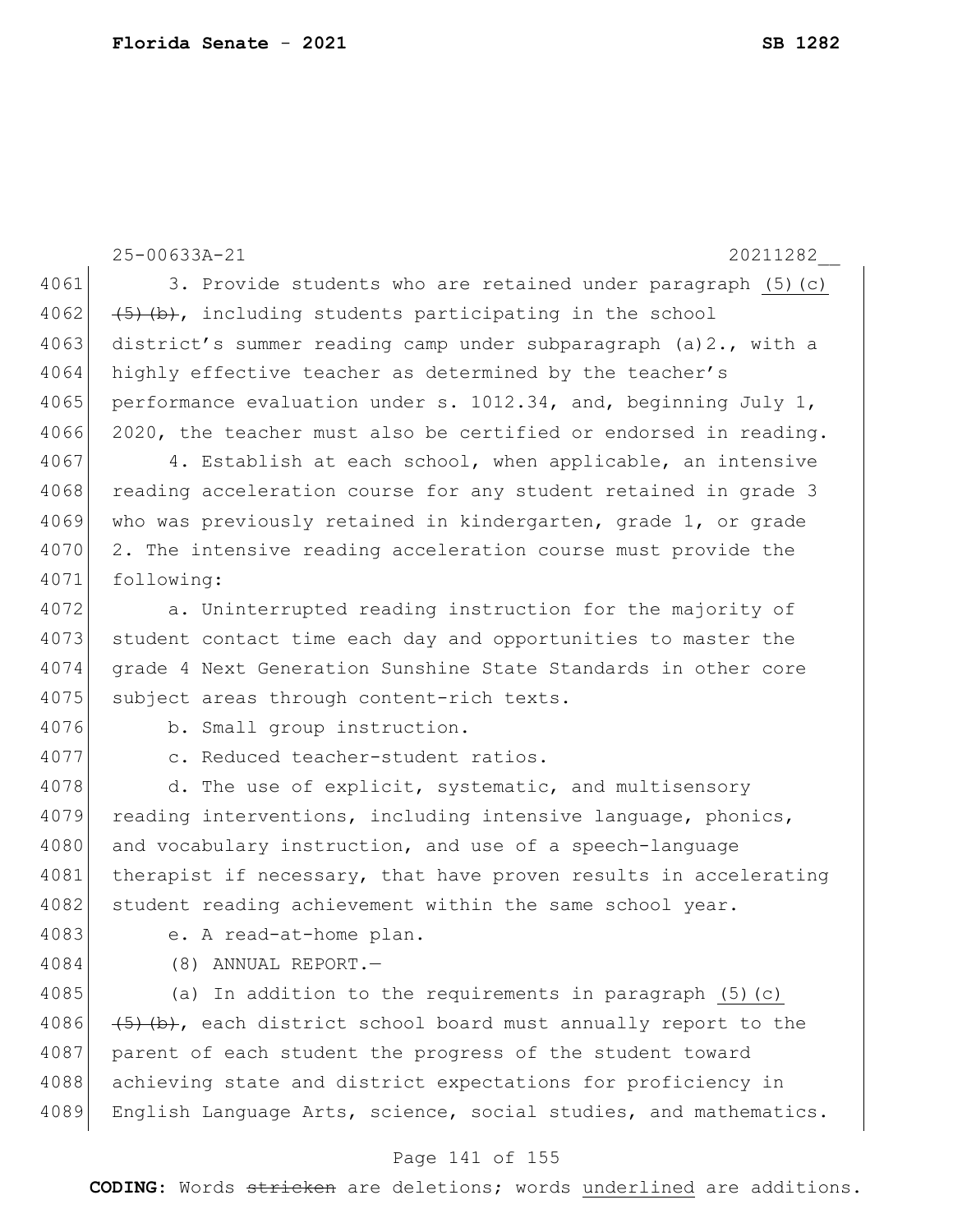|      | 25-00633A-21<br>20211282                                            |
|------|---------------------------------------------------------------------|
| 4090 | The district school board must report to the parent the             |
| 4091 | student's results on each statewide, standardized assessment.       |
| 4092 | The evaluation of each student's progress must be based upon the    |
| 4093 | student's classroom work, observations, tests, district and         |
| 4094 | state assessments, response to intensive interventions provided     |
| 4095 | under paragraph $(5)$ (a), and other relevant information. Progress |
| 4096 | reporting must be provided to the parent in writing in a format     |
| 4097 | adopted by the district school board.                               |
| 4098 | Section 67. Section 1008.31, Florida Statutes, is amended           |
| 4099 | to read:                                                            |
| 4100 | 1008.31 Florida's Early Learning-20 K-20 education                  |
| 4101 | performance accountability system; legislative intent; mission,     |
| 4102 | goals, and systemwide measures; data quality improvements.-         |
| 4103 | (1) LEGISLATIVE INTENT. - It is the intent of the Legislature       |
| 4104 | that:                                                               |
| 4105 | (a) The performance accountability system implemented to            |
| 4106 | assess the effectiveness of Florida's seamless Early Learning-20    |
| 4107 | K-20 education delivery system provide answers to the following     |
| 4108 | questions in relation to its mission and goals:                     |
| 4109 | 1. What is the public receiving in return for funds it              |
| 4110 | invests in education?                                               |
| 4111 | 2. How effectively is Florida's Early Learning-20 K-20              |
| 4112 | education system educating its students?                            |
| 4113 | 3. How effectively are the major delivery sectors promoting         |
| 4114 | student achievement?                                                |
| 4115 | 4. How are individual schools and postsecondary education           |
| 4116 | institutions performing their responsibility to educate their       |
| 4117 | students as measured by how students are performing and how much    |
| 4118 | they are learning?                                                  |
|      |                                                                     |

### Page 142 of 155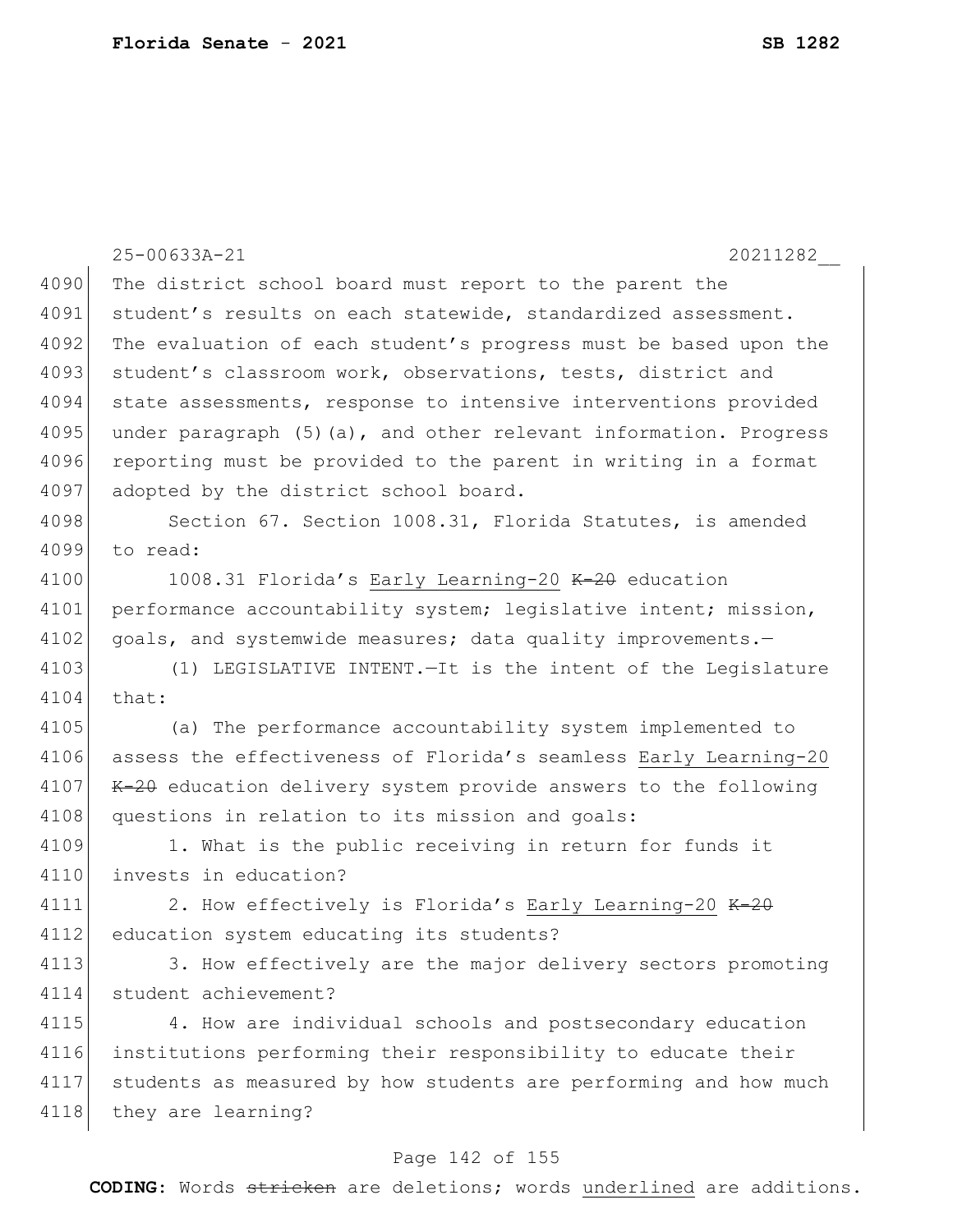|      | 20211282<br>25-00633A-21                                         |
|------|------------------------------------------------------------------|
| 4119 | (b) The Early Learning-20 $K-2\theta$ education performance      |
| 4120 | accountability system be established as a single, unified        |
| 4121 | accountability system with multiple components, including, but   |
| 4122 | not limited to, student performance in public schools and school |
| 4123 | and district grades.                                             |
| 4124 | (c) The K-20 education performance accountability system         |
| 4125 | comply with the requirements of the "No Child Left Behind Act of |
| 4126 | 2001," Pub. L. No. 107-110, and the Individuals with             |
| 4127 | Disabilities Education Act (IDEA).                               |
| 4128 | (d) The early learning accountability system comply with         |
| 4129 | the requirements of part V and part VI of chapter 1002 and the   |
| 4130 | requirements of the Child Care and Development Block Grant Trust |
| 4131 | Fund, pursuant to 45 C.F.R. parts 98 and 99.                     |
| 4132 | (e) $\overline{d}$ The State Board of Education and the Board of |
| 4133 | Governors of the State University System recommend to the        |
| 4134 | Legislature systemwide performance standards; the Legislature    |
| 4135 | establish systemwide performance measures and standards; and the |
| 4136 | systemwide measures and standards provide Floridians with        |
| 4137 | information on what the public is receiving in return for the    |
| 4138 | funds it invests in education and how well the Early Learning-20 |
| 4139 | K-20 system educates its students.                               |
| 4140 |                                                                  |
| 4141 | performance measures and set performance standards for           |
| 4142 | individual public schools and Florida College System             |
| 4143 | institutions, with measures and standards based primarily on     |
| 4144 | student achievement.                                             |

4145 2. The Board of Governors of the State University System 4146 establish performance measures and set performance standards for 4147 individual state universities, including actual completion

### Page 143 of 155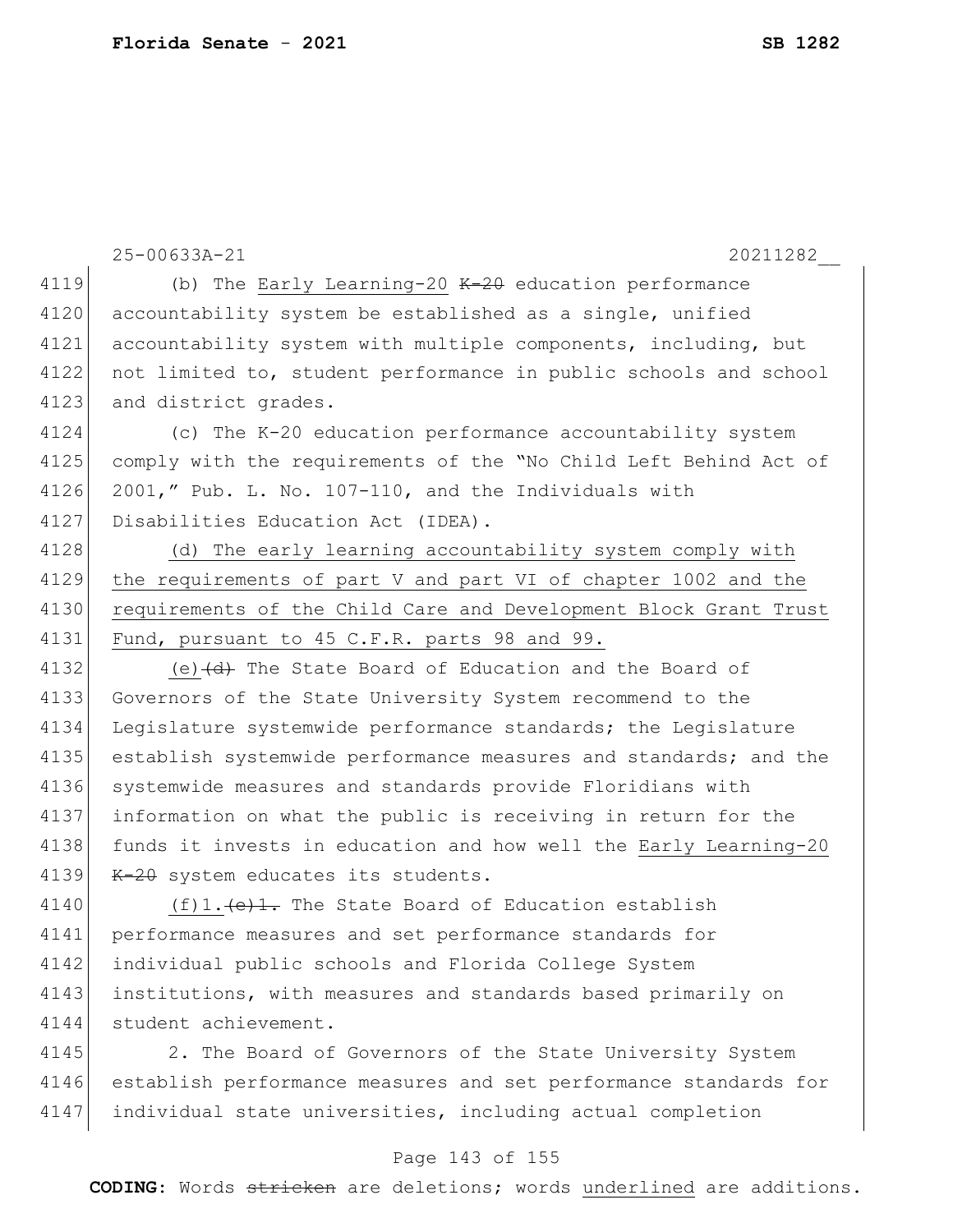|      | 25-00633A-21<br>20211282                                         |
|------|------------------------------------------------------------------|
| 4148 | rates.                                                           |
| 4149 | (2) MISSION, GOALS, AND SYSTEMWIDE MEASURES.-                    |
| 4150 | (a) The mission of Florida's Early Learning-20 K-20              |
| 4151 | education system shall be to increase the proficiency of all     |
| 4152 | students within one seamless, efficient system, by allowing them |
| 4153 | the opportunity to expand their knowledge and skills through     |
| 4154 | learning opportunities and research valued by students, parents, |
| 4155 | and communities.                                                 |
| 4156 | (b) The process for establishing state and sector-specific       |
| 4157 | standards and measures must be:                                  |
| 4158 | 1. Focused on student success.                                   |
| 4159 | 2. Addressable through policy and program changes.               |
| 4160 | 3. Efficient and of high quality.                                |
| 4161 | 4. Measurable over time.                                         |
| 4162 | 5. Simple to explain and display to the public.                  |
| 4163 | 6. Aligned with other measures and other sectors to support      |
| 4164 | a coordinated Early Learning-20 K-20 education system.           |
| 4165 | (c) The Department of Education shall maintain an                |
| 4166 | accountability system that measures student progress toward the  |
| 4167 | following goals:                                                 |
| 4168 | 1. Highest student achievement, as indicated by evidence of      |
| 4169 | student learning gains at all levels.                            |
| 4170 | 2. Seamless articulation and maximum access, as measured by      |
| 4171 | evidence of progression, readiness, and access by targeted       |
| 4172 | groups of students identified by the Commissioner of Education.  |
| 4173 | 3. Skilled workforce and economic development, as measured       |
| 4174 | by evidence of employment and earnings.                          |
| 4175 | 4. Quality efficient services, as measured by evidence of        |
| 4176 | return on investment.                                            |

## Page 144 of 155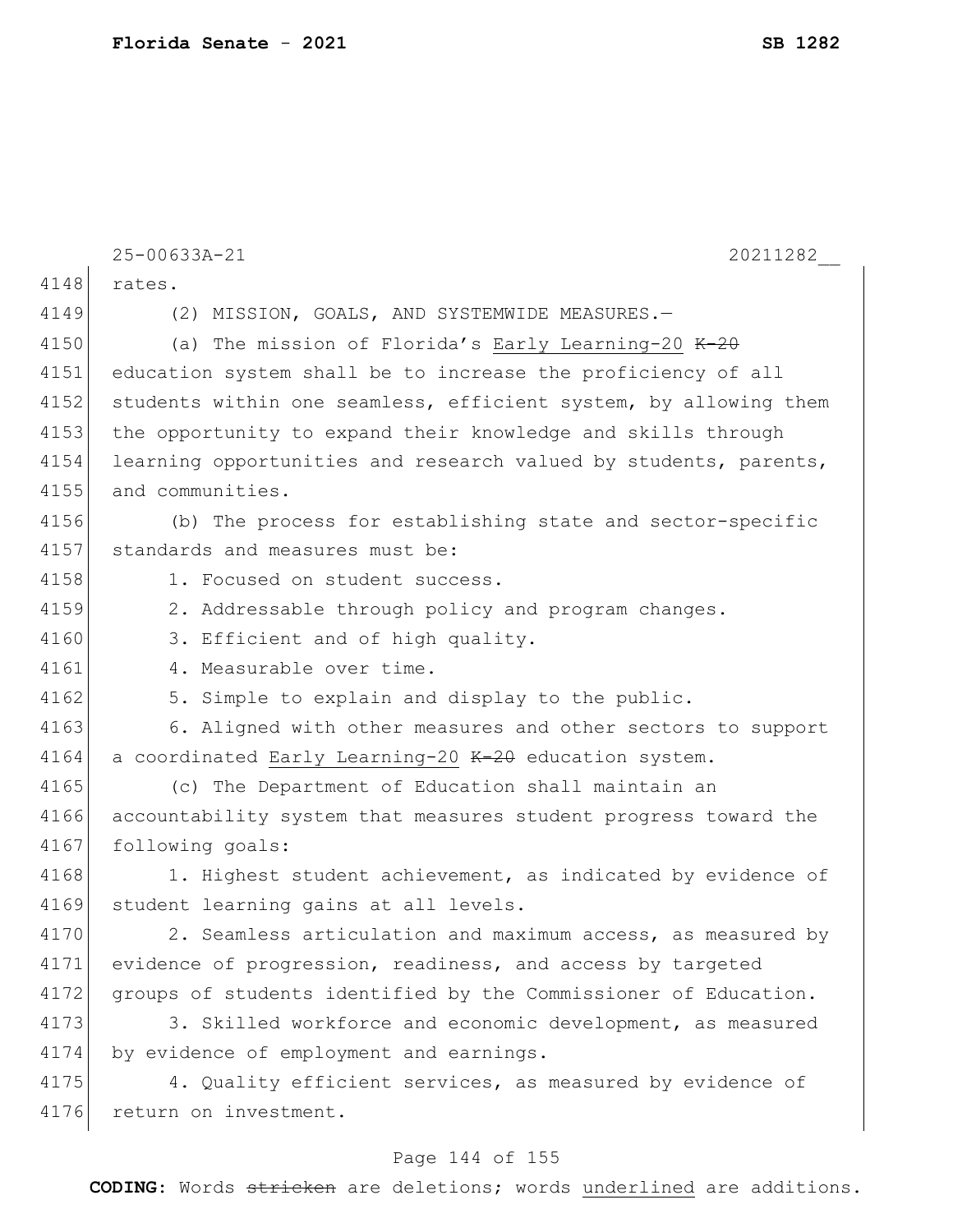```
25-00633A-21 20211282__
4177 5. Other goals as identified by law or rule.
4178 (3) K-20 EDUCATION DATA QUALITY IMPROVEMENTS. To provide
4179 data required to implement education performance accountability 
4180 measures in state and federal law, the Commissioner of Education
4181 shall initiate and maintain strategies to improve data quality
4182 and timeliness. The Board of Governors shall make available to
4183 the department all data within the State University Database
4184 System to be integrated into the educational K-2\theta data
4185 warehouse. The commissioner shall have unlimited access to such
4186 data for the purposes of conducting studies, reporting annual
4187 and longitudinal student outcomes, and improving college
4188 readiness and articulation. All public educational institutions
4189 shall annually provide data from the prior year to the
4190 educational K-2\theta data warehouse in a format based on data
4191 elements identified by the commissioner.
4192 (a) School districts and public postsecondary educational 
4193 institutions shall maintain information systems that will
4194 provide the State Board of Education, the Board of Governors of
4195 the State University System, and the Legislature with
4196 information and reports necessary to address the specifications 
4197 of the accountability system. The level of comprehensiveness and
4198 quality must be no less than that which was available as of June
4199 30, 2001.
4200 (b) Colleges and universities eligible to participate in 
4201 the William L. Boyd, IV, Effective Access to Student Education
4202 Grant Program shall annually report student-level data from the
4203 prior year for each student who receives state funds in a format
```
4204 prescribed by the Department of Education. At a minimum, data 4205 from the prior year must include retention rates, transfer

#### Page 145 of 155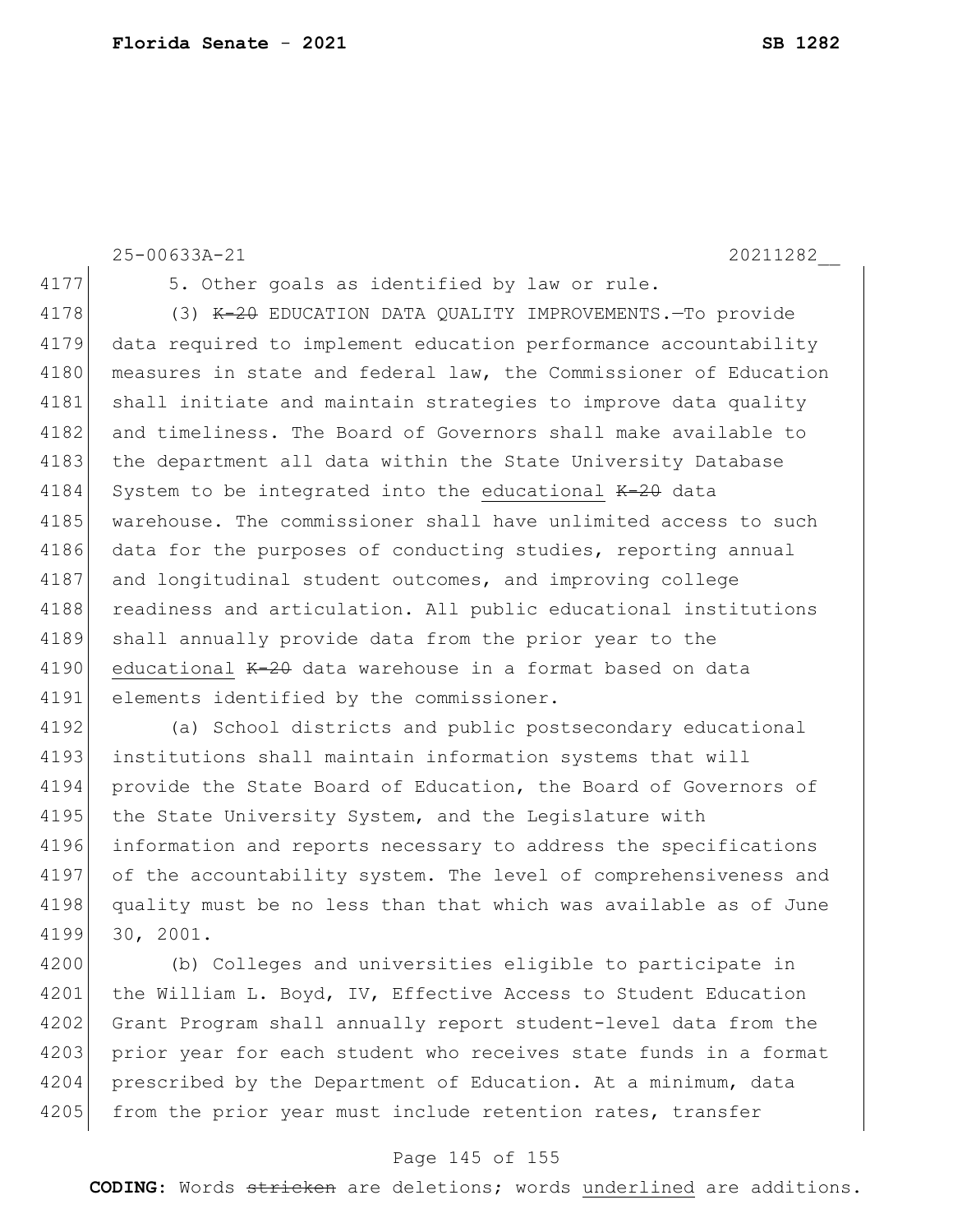|      | 25-00633A-21<br>20211282                                         |
|------|------------------------------------------------------------------|
| 4206 | rates, completion rates, graduation rates, employment and        |
| 4207 | placement rates, and earnings of graduates. By October 1 of each |
| 4208 | year, the colleges and universities described in this paragraph  |
| 4209 | shall report the data to the department.                         |
| 4210 | (c) The Commissioner of Education shall determine the            |
| 4211 | standards for the required data, monitor data quality, and       |
| 4212 | measure improvements. The commissioner shall report annually to  |
| 4213 | the State Board of Education, the Board of Governors of the      |
| 4214 | State University System, the President of the Senate, and the    |
| 4215 | Speaker of the House of Representatives data quality indicators  |
| 4216 | and ratings for all school districts and public postsecondary    |
| 4217 | educational institutions.                                        |
| 4218 | (d) Before establishing any new reporting or data                |
| 4219 | collection requirements, the commissioner shall use existing     |
| 4220 | data being collected to reduce duplication and minimize          |
| 4221 | paperwork.                                                       |
| 4222 | (4) RULES. - The State Board of Education shall adopt rules      |
| 4223 | pursuant to ss. 120.536(1) and 120.54 to implement the           |
| 4224 | provisions of this section relating to the educational K-20 data |
| 4225 | warehouse.                                                       |
| 4226 | Section 68. Section 1008.32, Florida Statutes, is amended        |
| 4227 | to read:                                                         |
| 4228 | 1008.32 State Board of Education oversight enforcement           |
| 4229 | authority. The State Board of Education shall oversee the        |
| 4230 | performance of early learning coalitions, district school        |
| 4231 | boards, and Florida College System institution boards of         |
| 4232 | trustees in enforcement of all laws and rules. District school   |
| 4233 | boards and Florida College System institution boards of trustees |
| 4234 | shall be primarily responsible for compliance with law and state |
|      | Page 146 of 155                                                  |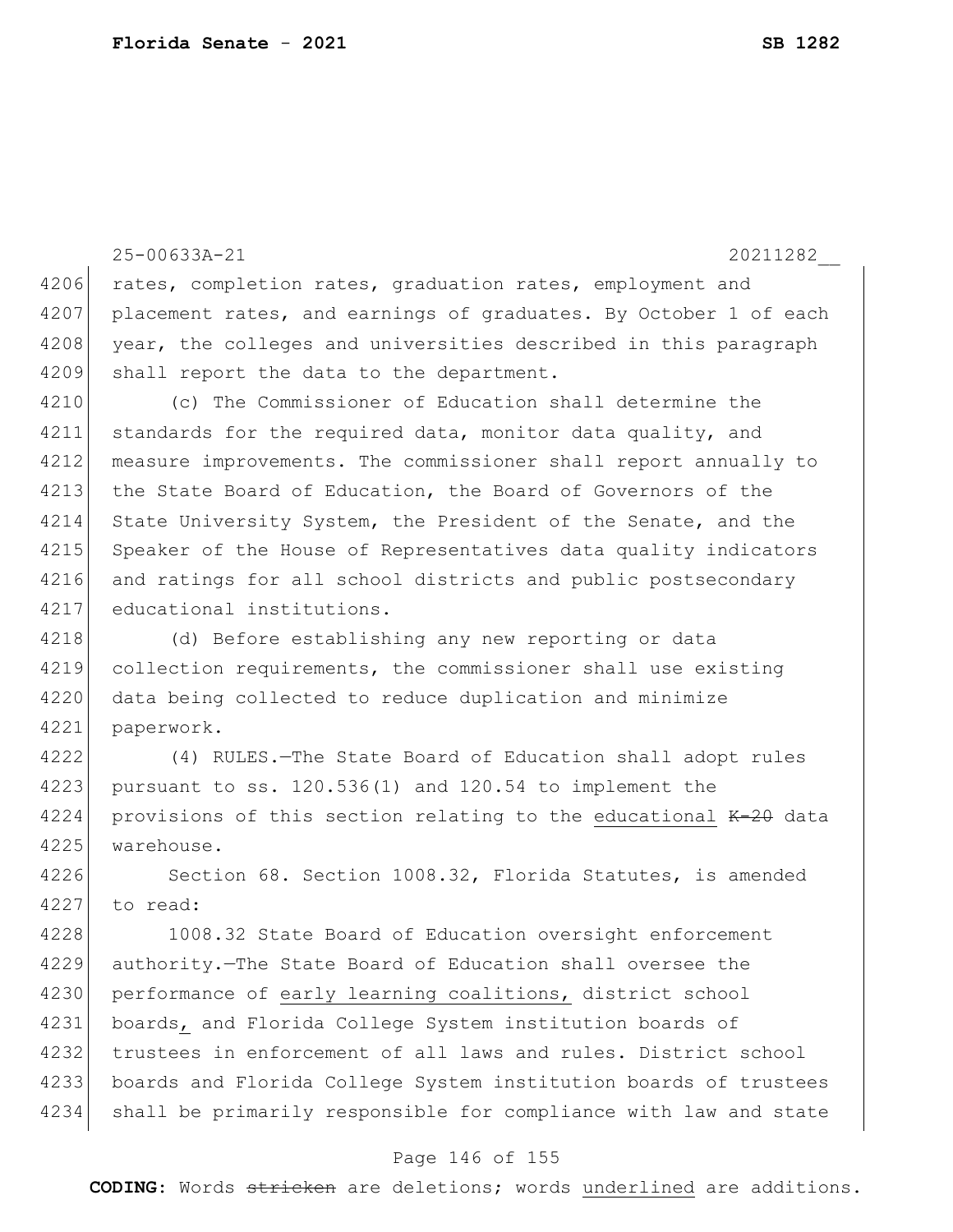25-00633A-21 20211282\_\_

4235 board rule.

4236 (1) In order to ensure compliance with law or state board 4237 rule, the State Board of Education shall have the authority to 4238 request and receive information, data, and reports from early 4239 learning coalitions, school districts, and Florida College 4240 System institutions. Early learning coalition chief executive 4241 officers or executive directors, district school 4242 superintendents, and Florida College System institution 4243 presidents are responsible for the accuracy of the information 4244 and data reported to the state board.

4245 (2)(a) The Commissioner of Education may investigate 4246 allegations of noncompliance with law or state board rule and 4247 determine probable cause. The commissioner shall report 4248 determinations of probable cause to the State Board of Education 4249 which shall require the early learning coalition, district 4250 school board, or Florida College System institution board of 4251 trustees to document compliance with law or state board rule.

4252 (b) The Commissioner of Education shall report to the State 4253 Board of Education any findings by the Auditor General that an 4254 early learning coalition,  $a$  district school board, or Florida 4255 College System institution is acting without statutory authority 4256 or contrary to general law. The State Board of Education shall 4257 require the early learning coalition, district school board, or 4258 Florida College System institution board of trustees to document 4259 compliance with such law.

4260 (3) If the early learning coalition, district school board, 4261 or Florida College System institution board of trustees cannot 4262 satisfactorily document compliance, the State Board of Education 4263 may order compliance within a specified timeframe.

#### Page 147 of 155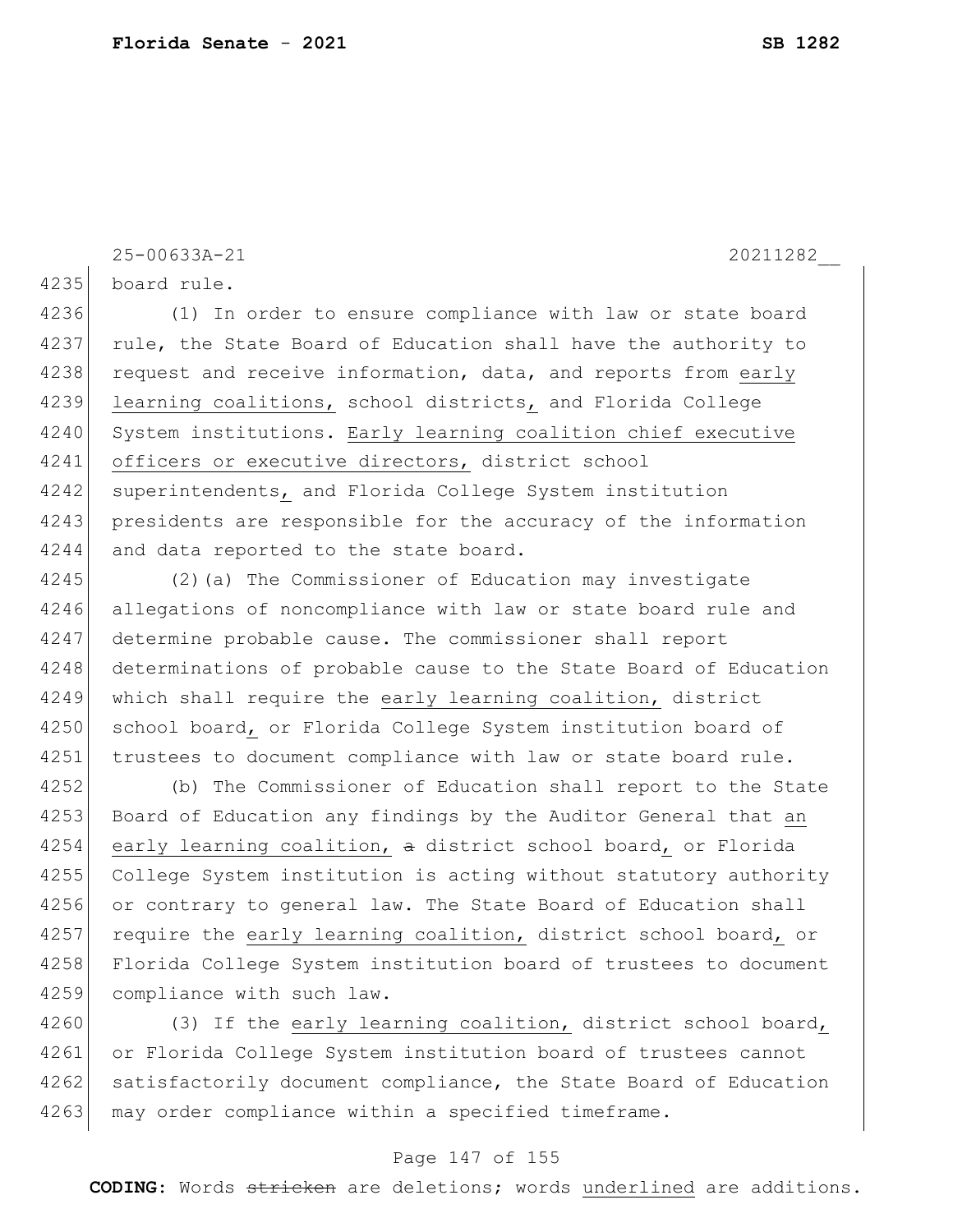|      | 25-00633A-21<br>20211282                                         |
|------|------------------------------------------------------------------|
| 4264 | (4) If the State Board of Education determines that an           |
| 4265 | early learning coalition, a district school board, or Florida    |
| 4266 | College System institution board of trustees is unwilling or     |
| 4267 | unable to comply with law or state board rule within the         |
| 4268 | specified time, the state board shall have the authority to      |
| 4269 | initiate any of the following actions:                           |
| 4270 | (a) Report to the Legislature that the early learning            |
| 4271 | coalition, school district, or Florida College System            |
| 4272 | institution is unwilling or unable to comply with law or state   |
| 4273 | board rule and recommend action to be taken by the Legislature.  |
| 4274 | (b) Withhold the transfer of state funds, discretionary          |
| 4275 | grant funds, discretionary lottery funds, or any other funds     |
| 4276 | specified as eligible for this purpose by the Legislature until  |
| 4277 | the early learning coalition, school district, or Florida        |
| 4278 | College System institution complies with the law or state board  |
| 4279 | rule.                                                            |
| 4280 | (c) Declare the early learning coalition, school district,       |
| 4281 | or Florida College System institution ineligible for competitive |
| 4282 | grants.                                                          |
| 4283 | (d) Require monthly or periodic reporting on the situation       |
| 4284 | related to noncompliance until it is remedied.                   |
| 4285 | (5) Nothing in this section shall be construed to create a       |
| 4286 | private cause of action or create any rights for individuals or  |
| 4287 | entities in addition to those provided elsewhere in law or rule. |
| 4288 | Section 69. Paragraph (a) of subsection (3) of section           |
| 4289 | 1008.33, Florida Statutes, is amended to read:                   |
| 4290 | 1008.33 Authority to enforce public school improvement.-         |
| 4291 | (3) (a) The academic performance of all students has a           |
| 4292 | significant effect on the state school system. Pursuant to Art.  |
|      |                                                                  |

### Page 148 of 155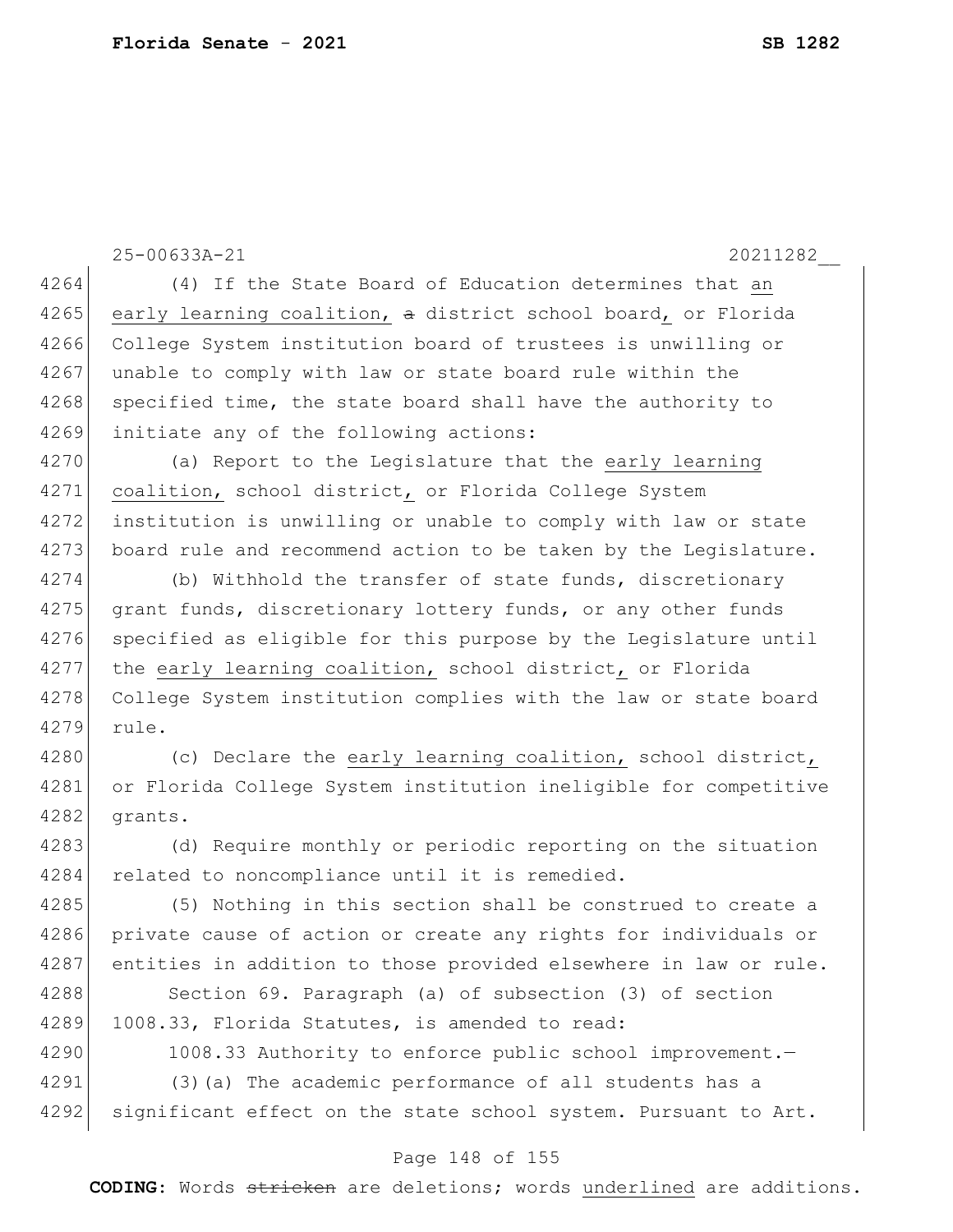25-00633A-21 20211282\_\_ 4293 IX of the State Constitution, which prescribes the duty of the 4294 State Board of Education to supervise Florida's public school 4295 system, the state board shall equitably enforce the 4296 accountability requirements of the state school system and may 4297 impose state requirements on school districts in order to 4298 improve the academic performance of all districts, schools, and 4299 students based upon the provisions of the Florida Early 4300 Learning-20  $K-20$  Education Code, chapters 1000-1013; the federal 4301 ESEA and its implementing regulations; and the ESEA flexibility 4302 waiver approved for Florida by the United States Secretary of 4303 Education. 4304 Section 70. Subsection (9) of section 1011.62, Florida 4305 Statutes, is amended to read: 4306 1011.62 Funds for operation of schools.—If the annual 4307 allocation from the Florida Education Finance Program to each 4308 district for operation of schools is not determined in the 4309 annual appropriations act or the substantive bill implementing 4310 the annual appropriations act, it shall be determined as 4311 follows: 4312 (9) RESEARCH-BASED READING INSTRUCTION ALLOCATION.— 4313 (a) The research-based reading instruction allocation is 4314 created to provide comprehensive reading instruction to students 4315 in kindergarten through grade 12, including certain students who 4316 exhibit a substantial deficiency in early literacy and completed 4317 the Voluntary Prekindergarten Education Program under s. 4318 1008.25(5)(b). Each school district that has one or more of the 4319 300 lowest-performing elementary schools based on a 3-year

Page 149 of 155

4321 school's portion of the allocation to provide an additional hour

4320 average of the state reading assessment data must use the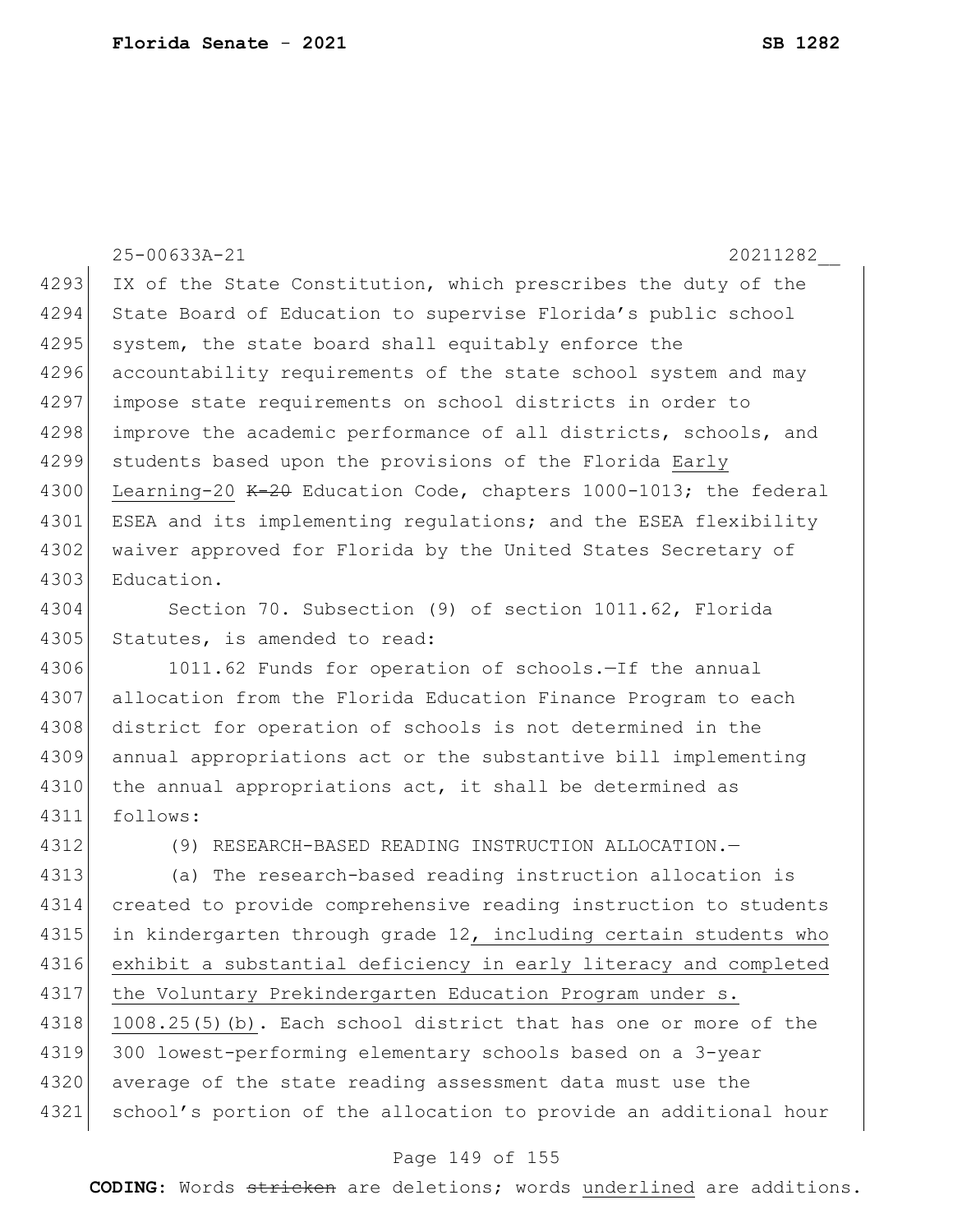25-00633A-21 20211282\_\_ 4322 per day of intensive reading instruction for the students in 4323 each school. The additional hour may be provided within the 4324 school day. Students enrolled in these schools who earned a 4325 level 4 or level 5 score on the statewide, standardized English 4326 Language Arts assessment for the previous school year may 4327 participate in the additional hour of instruction. Exceptional 4328 student education centers may not be included in the 300 4329 schools. The intensive reading instruction delivered in this 4330 additional hour shall include: research-based reading 4331 instruction that has been proven to accelerate progress of 4332 students exhibiting a reading deficiency; differentiated 4333 instruction based on screening, diagnostic, progress monitoring, 4334 or student assessment data to meet students' specific reading 4335 needs; explicit and systematic reading strategies to develop 4336 phonemic awareness, phonics, fluency, vocabulary, and 4337 comprehension, with more extensive opportunities for guided 4338 practice, error correction, and feedback; and the integration of 4339 social studies, science, and mathematics-text reading, text 4340 discussion, and writing in response to reading.

4341 (b) Funds for comprehensive, research-based reading 4342 instruction shall be allocated annually to each school district 4343 in the amount provided in the General Appropriations Act. Each 4344 eligible school district shall receive the same minimum amount 4345 as specified in the General Appropriations Act, and any 4346 remaining funds shall be distributed to eligible school 4347 districts based on each school district's proportionate share of 4348 K-12 base funding.

4349 (c) Funds allocated under this subsection must be used to 4350 provide a system of comprehensive reading instruction to

### Page 150 of 155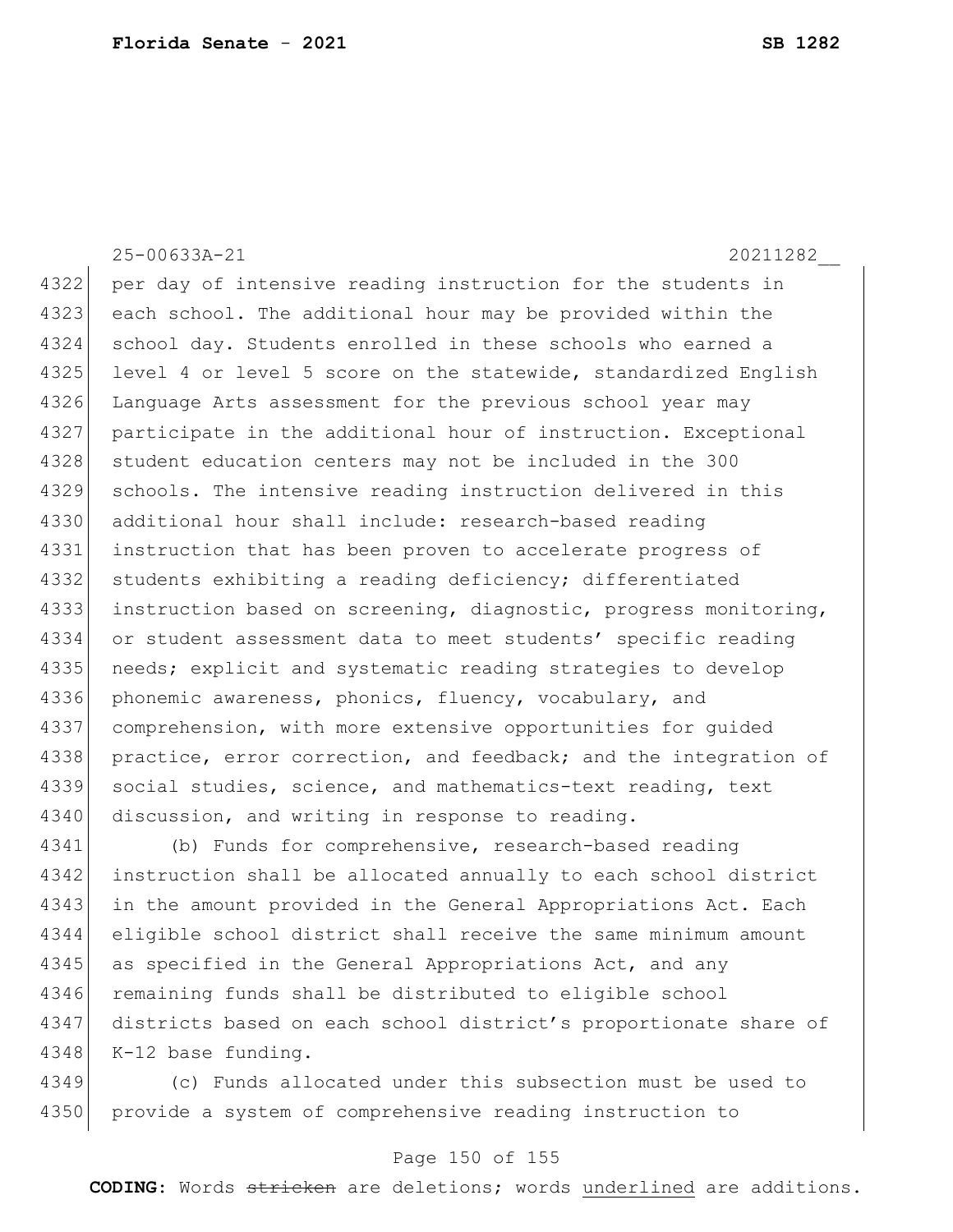25-00633A-21 20211282\_\_ 4351 students enrolled in the K-12 programs and certain students who 4352 exhibit a substantial deficiency in early literacy and completed 4353 the Voluntary Prekindergarten Education Program pursuant to s. 4354 1008.25(5)(b), which may include the following: 4355 1. An additional hour per day of evidence-based intensive 4356 reading instruction to students in the 300 lowest-performing 4357 elementary schools by teachers and reading specialists who have 4358 demonstrated effectiveness in teaching reading as required in 4359 paragraph (a). 4360 2. Kindergarten through grade 5 evidence-based reading 4361 intervention teachers to provide intensive reading interventions 4362 provided by reading intervention teachers intervention during 4363 the school day and in the required extra hour for students 4364 identified as having a reading deficiency. 4365 3. Highly qualified reading coaches to specifically support 4366 teachers in making instructional decisions based on student 4367 data, and improve teacher delivery of effective reading 4368 instruction, intervention, and reading in the content areas 4369 based on student need. 4370 4. Professional development for school district teachers in 4371 scientifically based reading instruction, including strategies 4372 to teach reading in content areas and with an emphasis on 4373 technical and informational text, to help school district 4374 teachers earn a certification or an endorsement in reading. 4375 5. Summer reading camps, using only teachers or other 4376 district personnel who are certified or endorsed in reading 4377 consistent with s. 1008.25(7)(b)3., for all students in 4378 kindergarten through grade 2 who demonstrate a reading

### 4379 deficiency as determined by district and state assessments, and

#### Page 151 of 155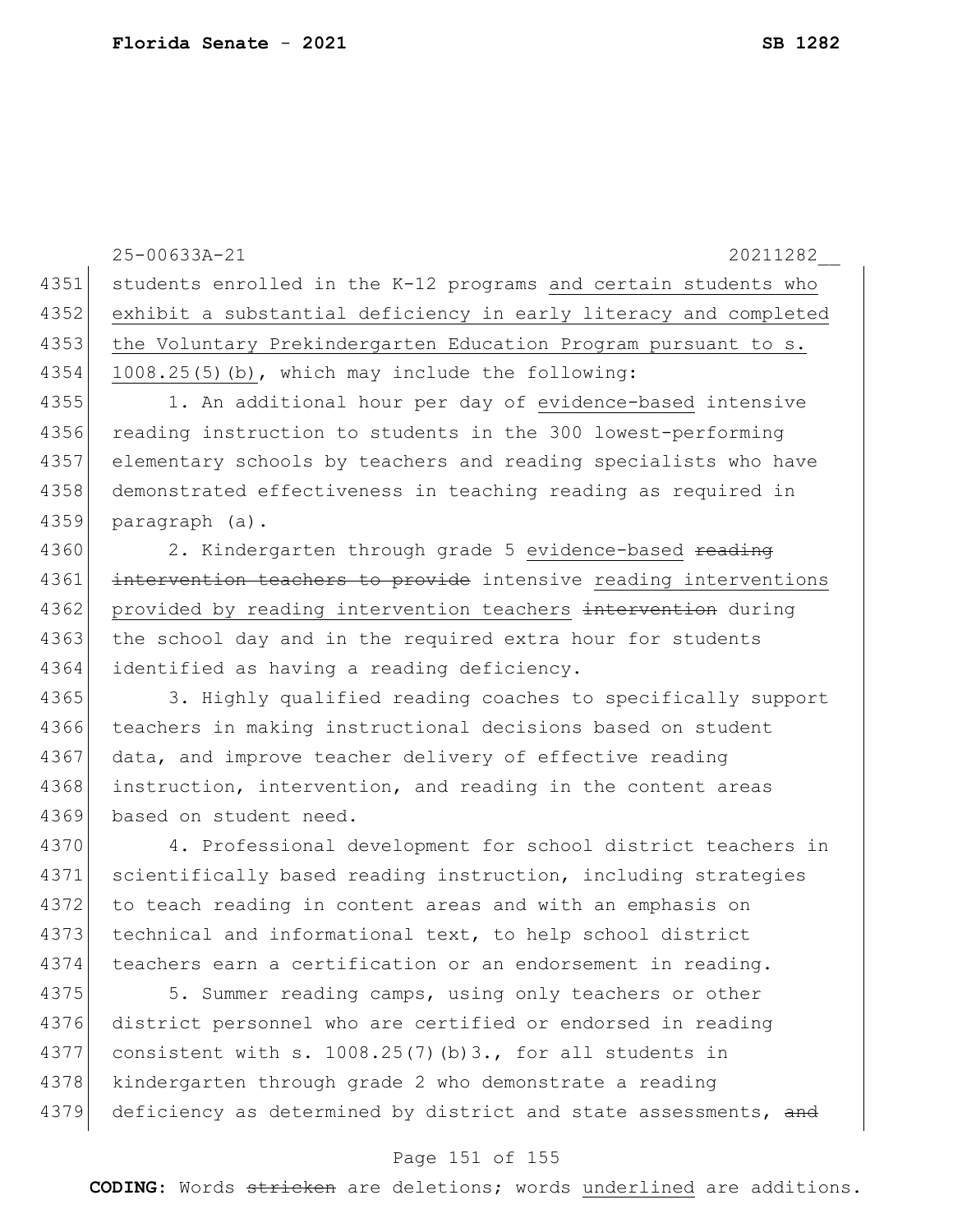|      | 25-00633A-21<br>20211282                                           |
|------|--------------------------------------------------------------------|
| 4380 | students in grades 3 through 5 who score at Level 1 on the         |
| 4381 | statewide, standardized English Language Arts assessment, and      |
| 4382 | certain students who exhibit a substantial deficiency in early     |
| 4383 | literacy and completed the Voluntary Prekindergarten Education     |
| 4384 | Program under s. 1008.25(5)(b).                                    |
| 4385 | 6. Scientifically researched and evidence-based                    |
| 4386 | supplemental instructional materials that are grounded in          |
| 4387 | scientifically based reading research as identified by the Just    |
| 4388 | Read, Florida! Office pursuant to s. 1001.215(8).                  |
| 4389 | 7. Evidence-based intensive interventions for students in          |
| 4390 | kindergarten through grade 12 who have been identified as having   |
| 4391 | a reading deficiency or who are reading below grade level as       |
| 4392 | determined by the statewide, standardized English Language Arts    |
| 4393 | assessment or for certain students who exhibit a substantial       |
| 4394 | deficiency in early literacy and completed the Voluntary           |
| 4395 | Prekindergarten Education Program under s. 1008.25(5)(b).          |
| 4396 | $(d)$ 1. Annually, by a date determined by the Department of       |
| 4397 | Education but before May 1, school districts shall submit a $K-12$ |
| 4398 | comprehensive reading plan for the specific use of the research-   |
| 4399 | based reading instruction allocation in the format prescribed by   |
| 4400 | the department for review and approval by the Just Read,           |
| 4401 | Florida! Office created pursuant to s. 1001.215. The plan          |
| 4402 | annually submitted by school districts shall be deemed approved    |
| 4403 | unless the department rejects the plan on or before June 1. If a   |
| 4404 | school district and the Just Read, Florida! Office cannot reach    |
| 4405 | agreement on the contents of the plan, the school district may     |
| 4406 | appeal to the State Board of Education for resolution. School      |
| 4407 | districts shall be allowed reasonable flexibility in designing     |
| 4408 | their plans and shall be encouraged to offer reading               |
|      |                                                                    |

# Page 152 of 155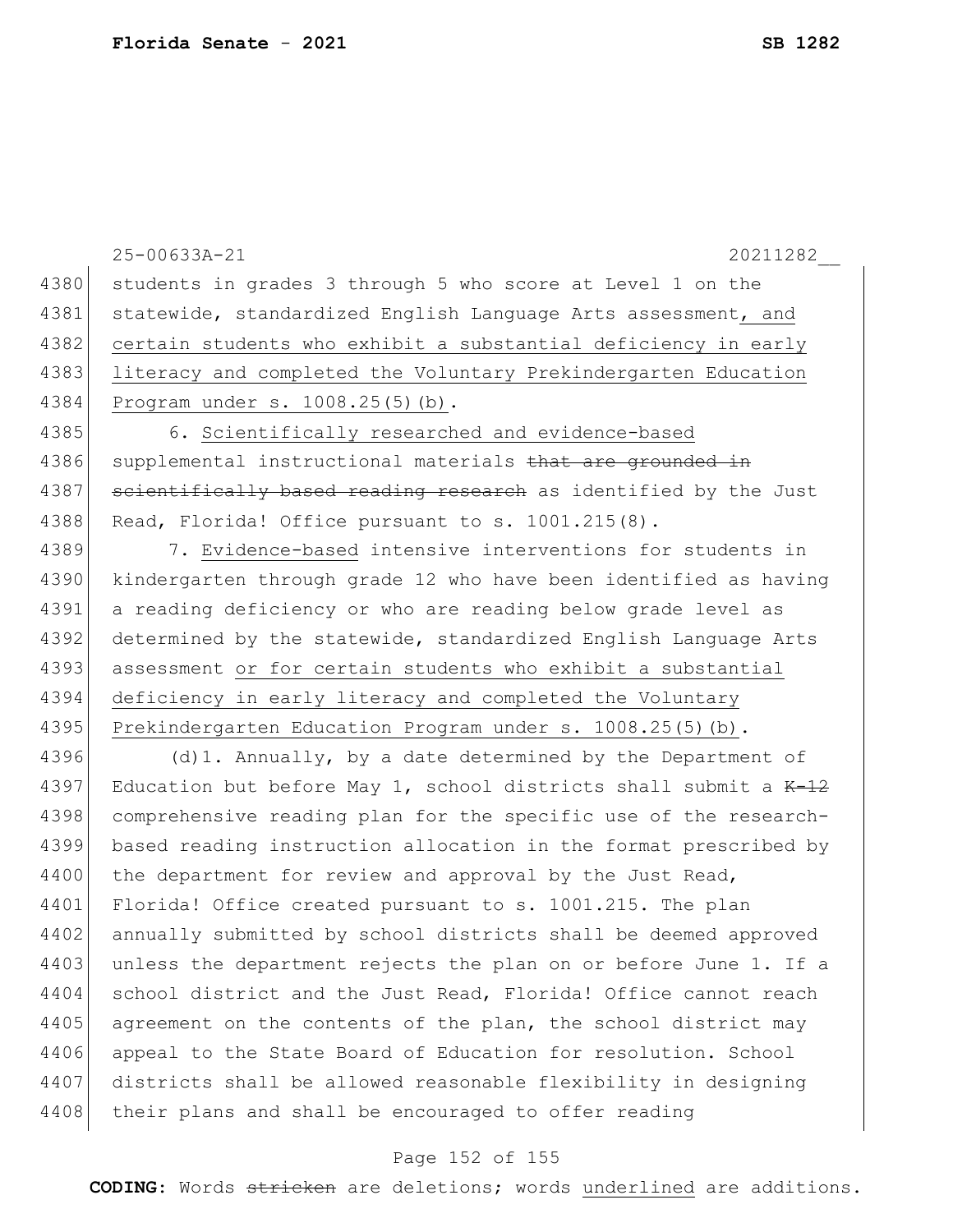25-00633A-21 20211282\_\_ 4409 intervention through innovative methods, including career 4410 academies. The plan format shall be developed with input from 4411 school district personnel, including teachers and principals, 4412 and shall provide for intensive reading interventions through 4413 integrated curricula, provided that, beginning with the 2020- 4414 2021 school year, the interventions are delivered by a teacher 4415 who is certified or endorsed in reading. Such interventions must 4416 incorporate evidence-based strategies identified by the Just 4417 Read, Florida! Office pursuant to s. 1001.215(8). No later than 4418 July 1 annually, the department shall release the school 4419 district's allocation of appropriated funds to those districts 4420 having approved plans. A school district that spends 100 percent 4421 of this allocation on its approved plan shall be deemed to have 4422 been in compliance with the plan. The department may withhold 4423 funds upon a determination that reading instruction allocation 4424 funds are not being used to implement the approved plan. The 4425 department shall monitor and track the implementation of each 4426 district plan, including conducting site visits and collecting 4427 specific data on expenditures and reading improvement results. 4428 By February 1 of each year, the department shall report its 4429 findings to the Legislature.

4430 2. Each school district that has a school designated as one 4431 of the 300 lowest-performing elementary schools as specified in 4432 paragraph (a) shall specifically delineate in the comprehensive 4433 reading plan, or in an addendum to the comprehensive reading 4434 plan, the implementation design and reading intervention 4435 strategies that will be used for the required additional hour of 4436 reading instruction. The term "reading intervention" includes 4437 evidence-based strategies frequently used to remediate reading

### Page 153 of 155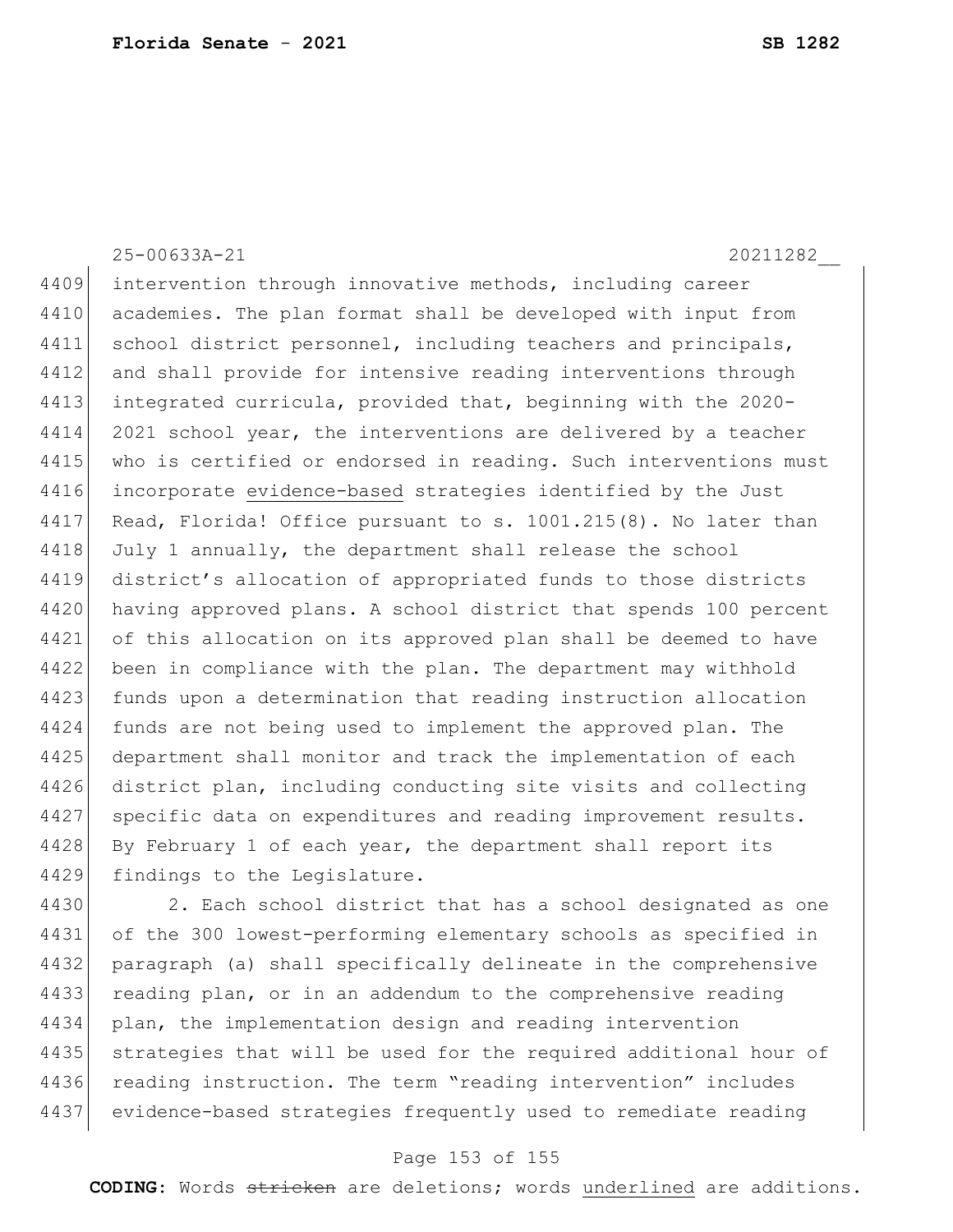|      | 25-00633A-21<br>20211282                                         |
|------|------------------------------------------------------------------|
| 4438 | deficiencies and also includes individual instruction, tutoring, |
| 4439 | mentoring, or the use of technology that targets specific        |
| 4440 | reading skills and abilities.                                    |
| 4441 |                                                                  |
| 4442 | For purposes of this subsection, the term "evidence-based" means |
| 4443 | demonstrating a statistically significant effect on improving    |
| 4444 | student outcomes or other relevant outcomes.                     |
| 4445 | Section 71. For the 2022-2023 fiscal year, the sum of            |
| 4446 | \$3,088,000 in recurring funds is appropriated from the General  |
| 4447 | Revenue Fund to the Department of Education to implement the     |
| 4448 | coordinated screening and progress monitoring program required   |
| 4449 | by s. 1008.2125, Florida Statutes. Of these funds, \$3 million   |
| 4450 | shall be placed in reserve. The department is authorized to      |
| 4451 | submit budget amendments requesting the release of funds         |
| 4452 | pursuant to chapter 216, Florida Statutes. The budget amendment  |
| 4453 | shall include a detailed operational work plan and spending      |
| 4454 | plan. The department shall submit quarterly updates to the plans |
| 4455 | and quarterly project status reports to the Office of Policy and |
| 4456 | Budget in the Executive Office of the Governor and the chairs of |
| 4457 | the Senate Committee on Appropriations and the House of          |
| 4458 | Representatives Appropriations Committee. Each status report     |
| 4459 | must include progress made to date for each project activity,    |
| 4460 | planned and actual tasks and deliverable completion dates,       |
| 4461 | planned and actual costs incurred, and any current issues and    |
| 4462 | risks.                                                           |
| 4463 | Section 72. For the 2021-2022 fiscal year, the sum of            |
| 4464 | \$100,000 in nonrecurring funds is appropriated from the General |
| 4465 | Revenue Fund to the Department of Education to issue a           |
| 4466 | competitive solicitation to contract with an independent third   |

# Page 154 of 155